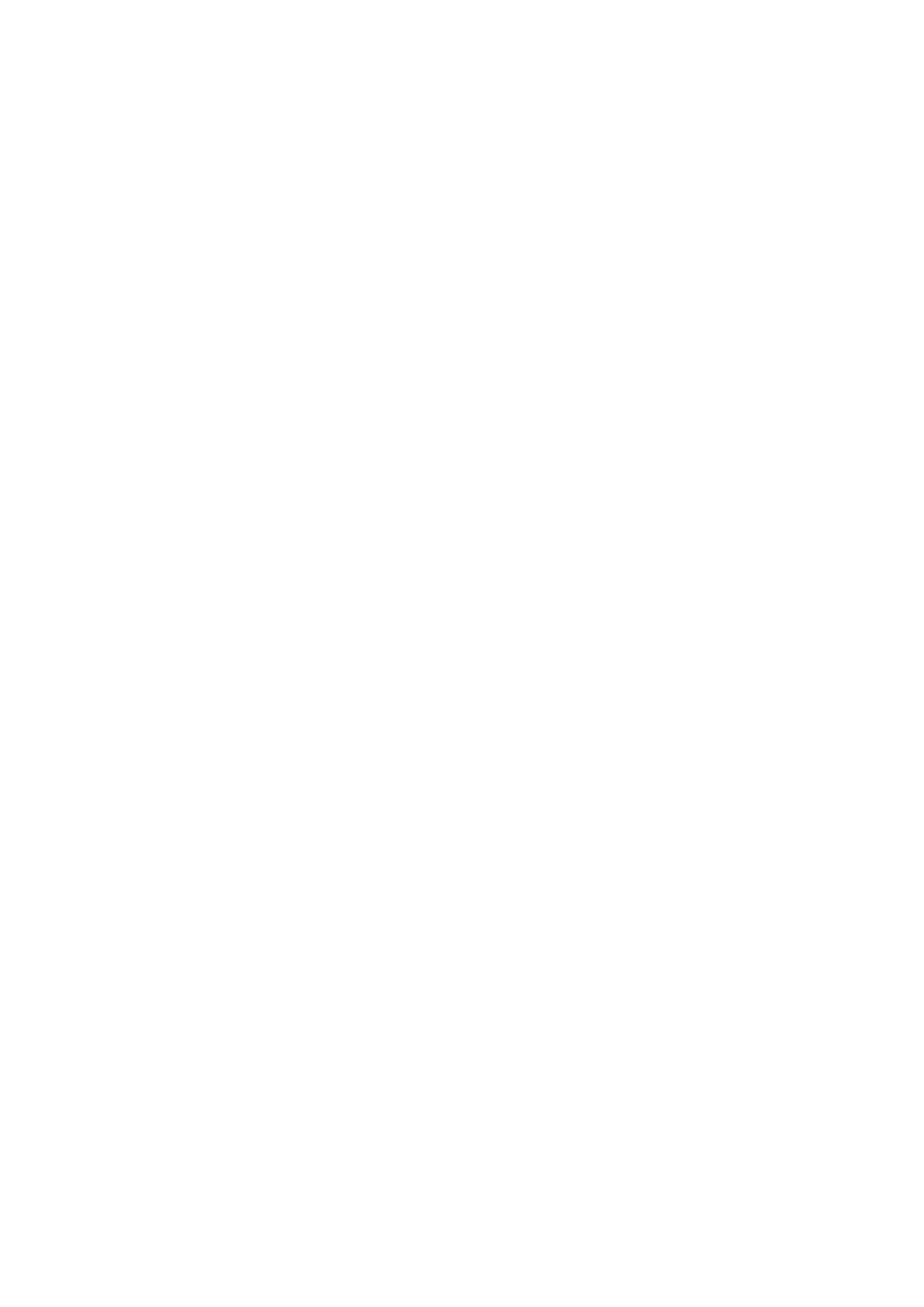# **Contents**

## Acknowledgements

## Foreword by Dave Foley

# Foreword by Karen Thomson, Norman Green and Geoff Castle

| Τ. | Using this guide                                                                               |     |
|----|------------------------------------------------------------------------------------------------|-----|
|    | 2 Attachment of Earnings                                                                       | 5   |
|    | 2.1 Maintenance, Fines (pre 5 April 2004), Civil Debts (England and Wales)                     | 5   |
|    | 2.2 Fines deductions by fixed tables (post 5 April 2004) (England and Wales)                   | 21  |
|    | 2.3 Council Tax (England and Wales)                                                            | 31  |
|    | 2.4 Attachment of Earnings (Northern Ireland)                                                  | 47  |
|    | 3 Arrestment of Earnings (Scotland)                                                            | 53  |
|    | 4 Deduction from Earnings: Child Support                                                       | 71  |
|    | 5 HMRC Student Loans                                                                           | 91  |
|    | 6 Miscellaneous (Income Payment Orders, Income Support Deduction Notices and Salary Sacrifice) | 93  |
|    | 7 Priority of Orders                                                                           | 99  |
|    | <b>Appendices</b>                                                                              | 107 |
|    | Glossary                                                                                       | 115 |
|    | Acronyms                                                                                       |     |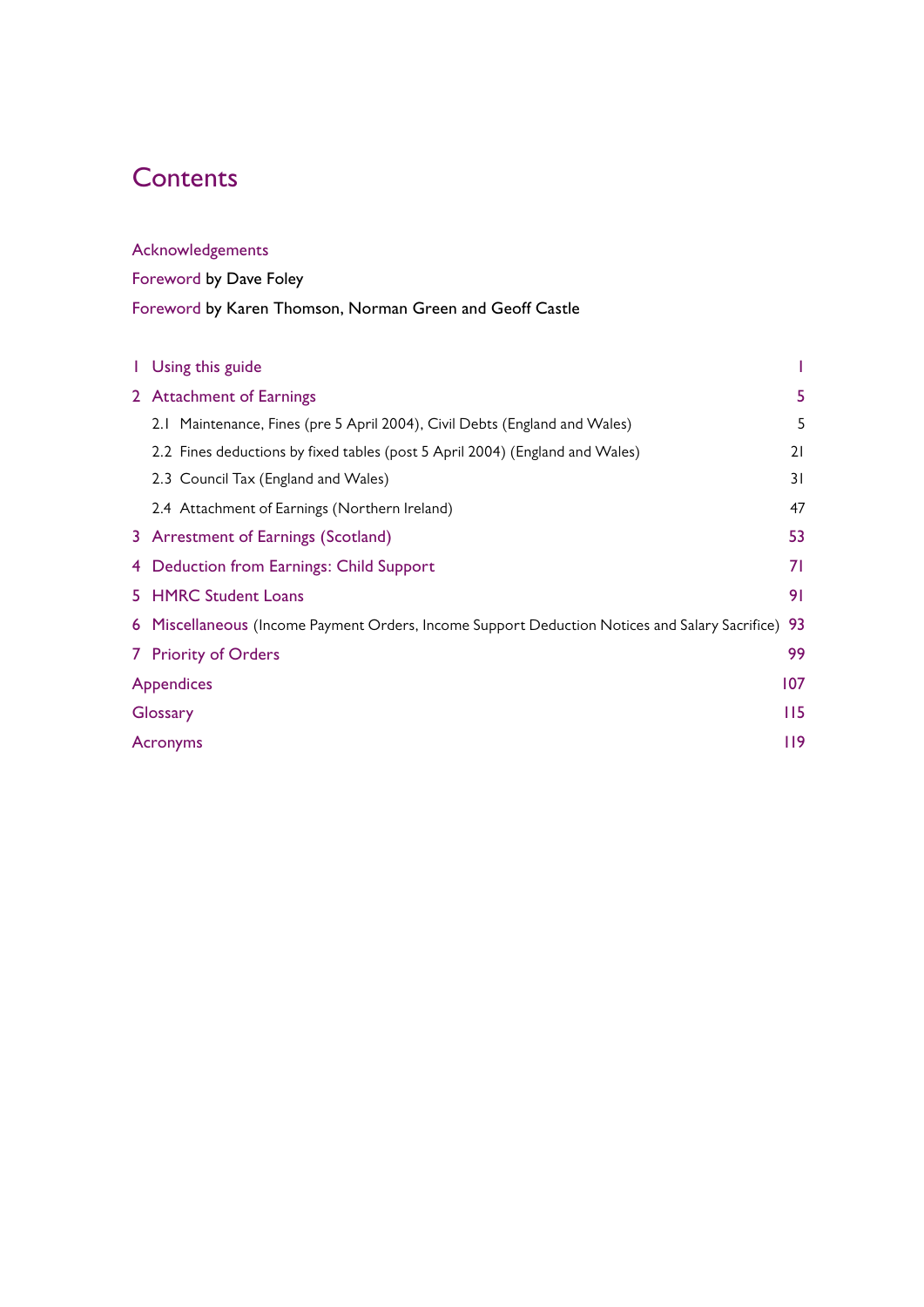# Acknowledgements

We would like to thank the following people for their assistance in revising this handbook:

British Computer Society Norman Green

Courts Service Northern Ireland

Trevor Long Jim McManus

#### Department for Communities and Local Government

Patrick Owen

#### Department for Work and Pensions

Julia Fitzgerald Lee Kirkham

#### HM Revenue and Customs

Dorothy Frost

#### Local Government Association

David Maddison

#### Northgate HR Ltd

Geoff Castle

#### Payroll Practise Limited

Jackie Petherbridge

# Institute of Payroll Professionals

Karen Thomson MIPPdip

# Scottish Government Rosemary Polland

Welsh Assembly Government Jacqueline Nicholls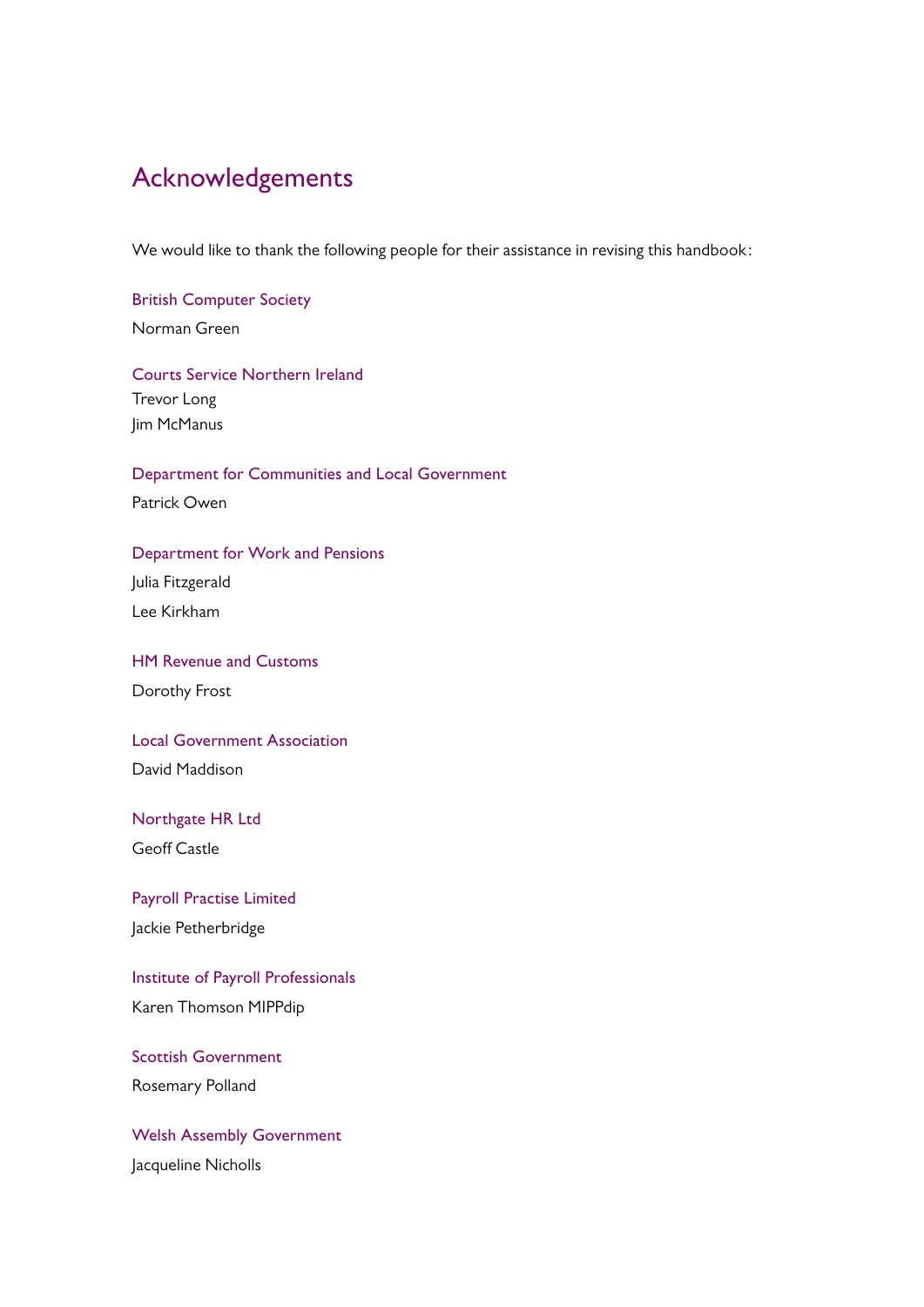# Foreword by Dave Foley, Director of Enforcement, HMCS

Employers in England, Wales and Northern Ireland have a vital role to play in administering Attachment of Earnings Orders (AEO) imposed by the courts, Child Support Agency or a local authority. These orders are legally binding and non-compliance may result in a fine or even imprisonment. Needless to say, it is essential that employers have access to accurate and concise guidance on how to operate an AEO.

This handbook has been substantially revised and edited. There is a new chapter covering the changes made by the Courts Act 2003, the Bankruptcy and Diligence etc - [Scotland] Act 2007 and fines deductions by fixed tables. The handbook also covers new topics such as Salary Sacrifice, Income Payment Orders and Income Support Deduction Notices.

I am confident that employers – whether a corporate plc or a small limited company – will find this a useful and informative document when served with an AEO for an employee. The work updating this handbook has been an excellent example of government and employers working together. It will undoubtedly contribute to the Secretary of State's priority to ensure respect for the orders of the courts and the successful enforcement of fines and civil debts.

We have received invaluable advice and support from policy leads across government departments, the Scottish Government, Welsh Assembly Government and Courts Service Northern Ireland as well as employers' representatives. It was a tribute to their hardwork and commitment over a two year period when the handbook was 'Highly Commended' at the Institute of Payroll Professional's annual awards ceremony in Edinburgh on 7 November 2007. I am very grateful for their help. As Director of Enforcement at HMCS, I welcome this updated handbook and I hope you find this guidance helpful when operating an AEO.

Dave Foley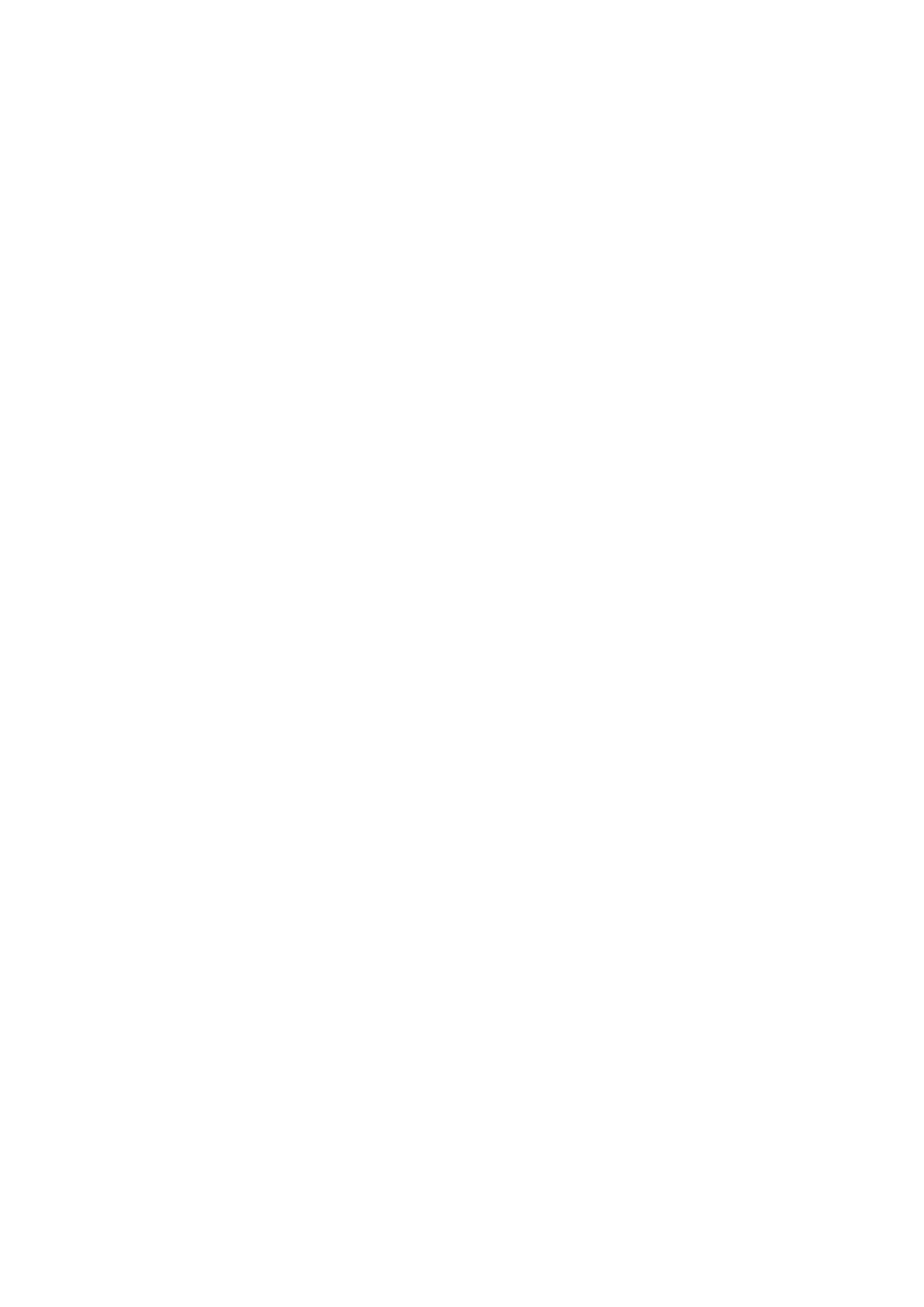# Foreword by Karen Thomson, Norman Green and Geoff Castle

Employers understand their responsibilities to operate an Attachment of Earnings Order (AEO) imposed on their employees. They are legally binding orders and it is, therefore, essential that employers have access to up-to-date advice and guidance on how to administer them.

We were pleased to join the steering group established by Her Majesty's Courts Service (HMCS) to supervise and oversee the updating of the Attachment Orders handbook. It has been a genuinely collaborative exercise with members drawn from across Whitehall departments, the Scottish Executive, the Welsh Assembly Government and the Courts Service Northern Ireland and us representing employers.

The enforcement of financial penalties and civil debts is a priority for the Secretary of State and employers can contribute by efficiently operating AEO's served on their employees. We will work with HMCS to ensure the handbook is kept regularly updated to reflect any new regulations and changes to the law. We are sure employers will find this a helpful and informative guide.

Karen Thomson MIPPdip Institute of Payroll Professionals

Norman Green British Computer Society

Geoff Castle Development Manager, Northgate HR Limited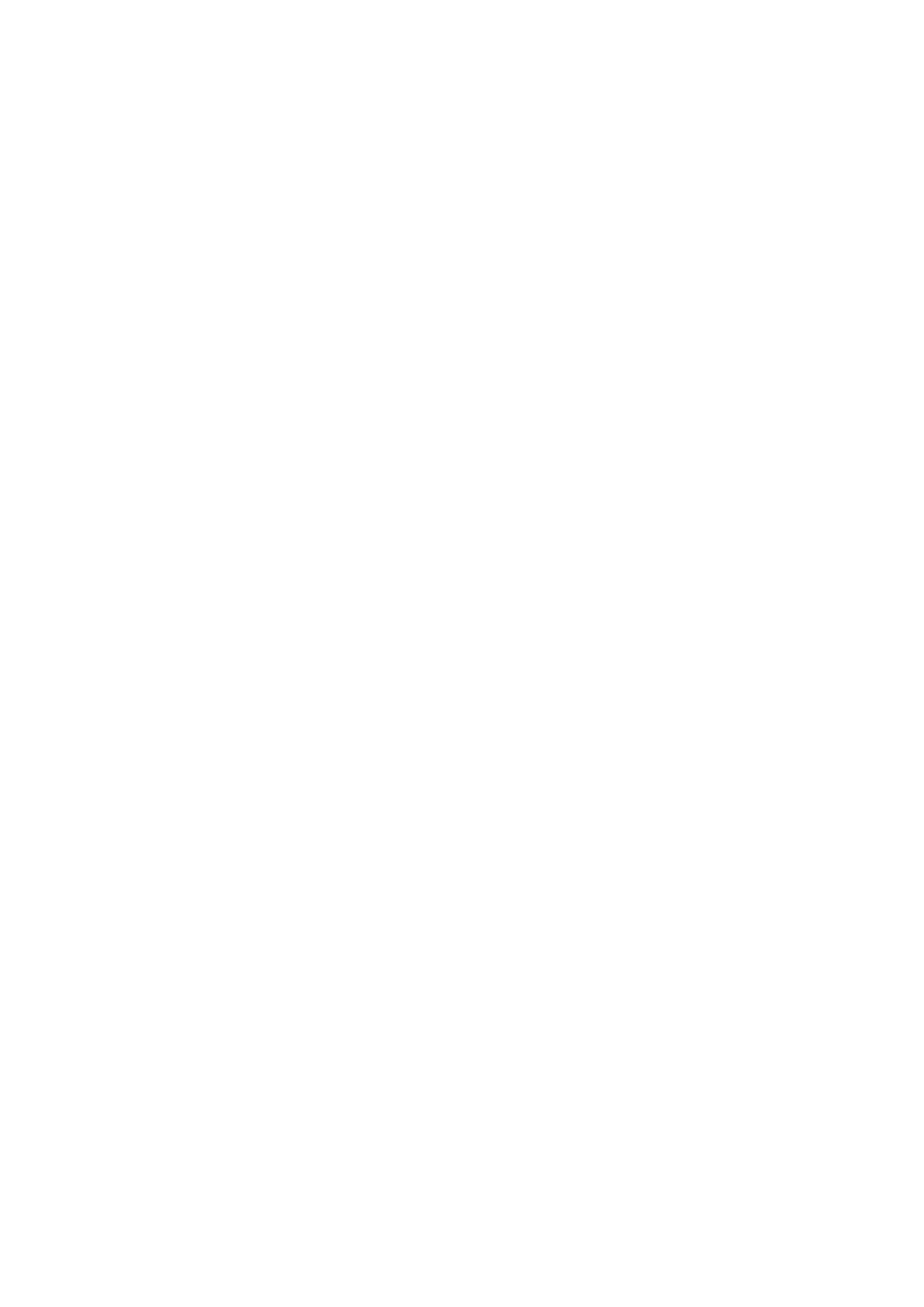# 1 Using this guide

#### Introduction

- 1.1 As an employer, you or your company may receive an order from the Centralised Attachement of Earnings Payments System (CAPS), a court, a local authority, or the Child Support Agency (CSA) to make deductions from the earnings of an employee. You may also receive a schedule of arrestment by an officer of the Scottish courts. The order will have been made because your employee:
	- has incurred a debt or fine which a court has ordered him to pay
	- is in arrears with a Council Tax bill or
	- has been ordered to pay maintenance to support a spouse or child.
- 1.2 How you comply with an order depends on the type of order that you have received. Although the legislation governing attachment orders is broadly similar, there are some practical differences. You should therefore read carefully the section relevant to the order you have received. Figure 1 sets out the different types of order you may receive and figure 2 provides an overview regarding the types of earnings from which you should make a deduction.
- 1.3 When you receive an order, you must comply with it. Under some orders, you may be fined or even imprisoned for non-compliance. This booklet explains what to do; however, it is not intended to provide a precise interpretation of the law.
- 1.4 You are responsible for complying with an order, even if your employee works at a different location. The actual work, however, can be done by a wages clerk or branch manager. You can ask CAPS, the court, CSA or local authority to send further correspondence to an alternative address.
- 1.5 If you do not employ the person named on the order, or you do not think that you are his employer, you should write to CAPS, the court, CSA or local authority that made the order - a telephone call is not sufficient.
- 1.6 For further advice about a particular order, you should contact CAPS, the court, CSA or local authority that issued the order. Always quote the claim or reference number.

 For single county court or Maintenance Orders you should call CAPS telephone help line: 08454 085312

 Alternatively, you can write to CAPS at: PO Box 404, NORTHAMPTON , NN1 2ZY Fax: 08454 085315

website:<www.hmcourts-service.gov.uk/cms/1025.htm>

email: [Customerservice.caps@hmcourts-service.gsi.gov.uk](mailto:customerservice.caps@hmcourts-service.gsi.gov.uk)

 For Child Support Deduction from Earnings Orders (DEO), contact the CSA Telephone: 08457 133 133, Minicom 08457 138 924. Alternatively, write to: PO Box 55, Brierley Hill, West Midlands DY5 1YL

1.7 This handbook is only a general guide. It is intended to help you understand the main points about Attachment Orders. It is not a full description or statement of the law.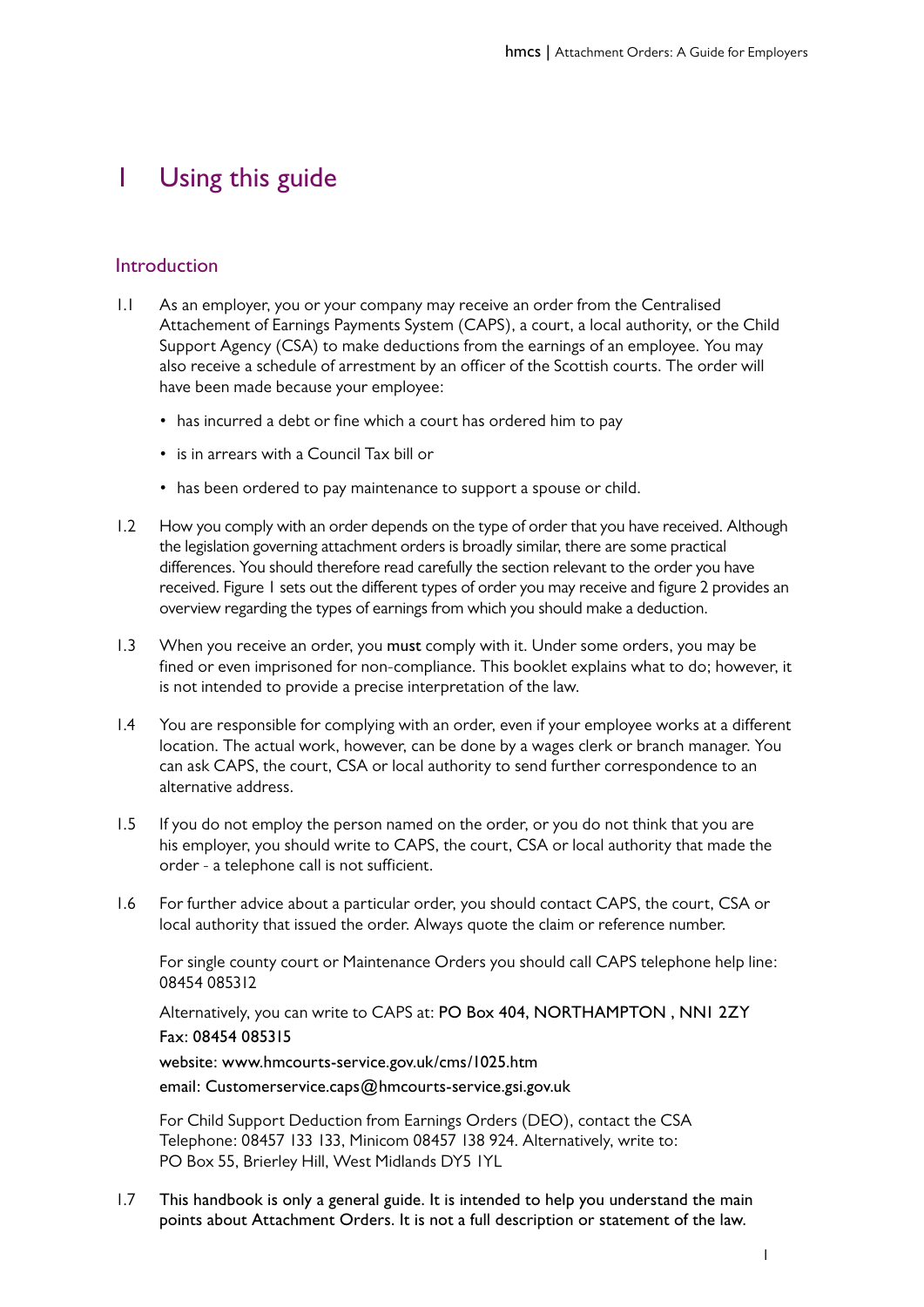| Attachment of Earnings Act<br>Local Government Finance<br>Child Support (Collection<br>$(AEA)$ 1971 + Courts Act<br>Regulations (CSR) 1992<br>and Benefits Act 1992<br>Insolvency Act 1986<br>and Enforcement)<br>Legislation<br><b>AEA 1971</b><br><b>AEA 1971</b><br><b>AEA 1971</b><br>AEA 1971<br>Act 1992<br>2003<br>Department for Work and<br>Trustee in Bankruptcy<br>Official Receiver or<br>magistrates' court<br>Pensions (DWP)<br>local authority<br>Payable To<br>CAPS<br>CAPS<br>CAPS<br>CAPS<br>SS<br>maintenance orders<br>child maintenance<br>Income Support<br>maintenance<br>maintenance<br>High Court or County Court   bankruptcy<br>council tax<br>Debt type<br>civil debts<br>civil debts<br>civil debts<br>fines<br>Child Support Agency<br>magistrates' court<br>Jobcentre Plus<br>local authority<br>county court<br>county court<br>county court<br>High Court<br>Issued By<br>(CSA)<br>Income Support Deduction<br>CAEO (Consolidated AEO)<br>AE on AO (AE order on an<br>Deduction from Earnings<br>Income Payment Orders<br>Attachment of Earnings<br>England and Wales<br>Council Tax AEO<br>Notice (ISDN)<br>Admin Order)<br>Order (DEO)<br>Order (AEO)<br>Order type<br>AEO<br>AEO<br>$\overline{2}$ | Figure 1 - Types of attachment order |  |                               |  |
|----------------------------------------------------------------------------------------------------------------------------------------------------------------------------------------------------------------------------------------------------------------------------------------------------------------------------------------------------------------------------------------------------------------------------------------------------------------------------------------------------------------------------------------------------------------------------------------------------------------------------------------------------------------------------------------------------------------------------------------------------------------------------------------------------------------------------------------------------------------------------------------------------------------------------------------------------------------------------------------------------------------------------------------------------------------------------------------------------------------------------------------------------------------------------------------------------------------------------------------|--------------------------------------|--|-------------------------------|--|
|                                                                                                                                                                                                                                                                                                                                                                                                                                                                                                                                                                                                                                                                                                                                                                                                                                                                                                                                                                                                                                                                                                                                                                                                                                        |                                      |  |                               |  |
|                                                                                                                                                                                                                                                                                                                                                                                                                                                                                                                                                                                                                                                                                                                                                                                                                                                                                                                                                                                                                                                                                                                                                                                                                                        |                                      |  |                               |  |
|                                                                                                                                                                                                                                                                                                                                                                                                                                                                                                                                                                                                                                                                                                                                                                                                                                                                                                                                                                                                                                                                                                                                                                                                                                        |                                      |  |                               |  |
|                                                                                                                                                                                                                                                                                                                                                                                                                                                                                                                                                                                                                                                                                                                                                                                                                                                                                                                                                                                                                                                                                                                                                                                                                                        |                                      |  |                               |  |
|                                                                                                                                                                                                                                                                                                                                                                                                                                                                                                                                                                                                                                                                                                                                                                                                                                                                                                                                                                                                                                                                                                                                                                                                                                        |                                      |  |                               |  |
|                                                                                                                                                                                                                                                                                                                                                                                                                                                                                                                                                                                                                                                                                                                                                                                                                                                                                                                                                                                                                                                                                                                                                                                                                                        |                                      |  |                               |  |
|                                                                                                                                                                                                                                                                                                                                                                                                                                                                                                                                                                                                                                                                                                                                                                                                                                                                                                                                                                                                                                                                                                                                                                                                                                        |                                      |  |                               |  |
|                                                                                                                                                                                                                                                                                                                                                                                                                                                                                                                                                                                                                                                                                                                                                                                                                                                                                                                                                                                                                                                                                                                                                                                                                                        |                                      |  |                               |  |
|                                                                                                                                                                                                                                                                                                                                                                                                                                                                                                                                                                                                                                                                                                                                                                                                                                                                                                                                                                                                                                                                                                                                                                                                                                        |                                      |  |                               |  |
|                                                                                                                                                                                                                                                                                                                                                                                                                                                                                                                                                                                                                                                                                                                                                                                                                                                                                                                                                                                                                                                                                                                                                                                                                                        |                                      |  |                               |  |
|                                                                                                                                                                                                                                                                                                                                                                                                                                                                                                                                                                                                                                                                                                                                                                                                                                                                                                                                                                                                                                                                                                                                                                                                                                        |                                      |  | Social Security Contributions |  |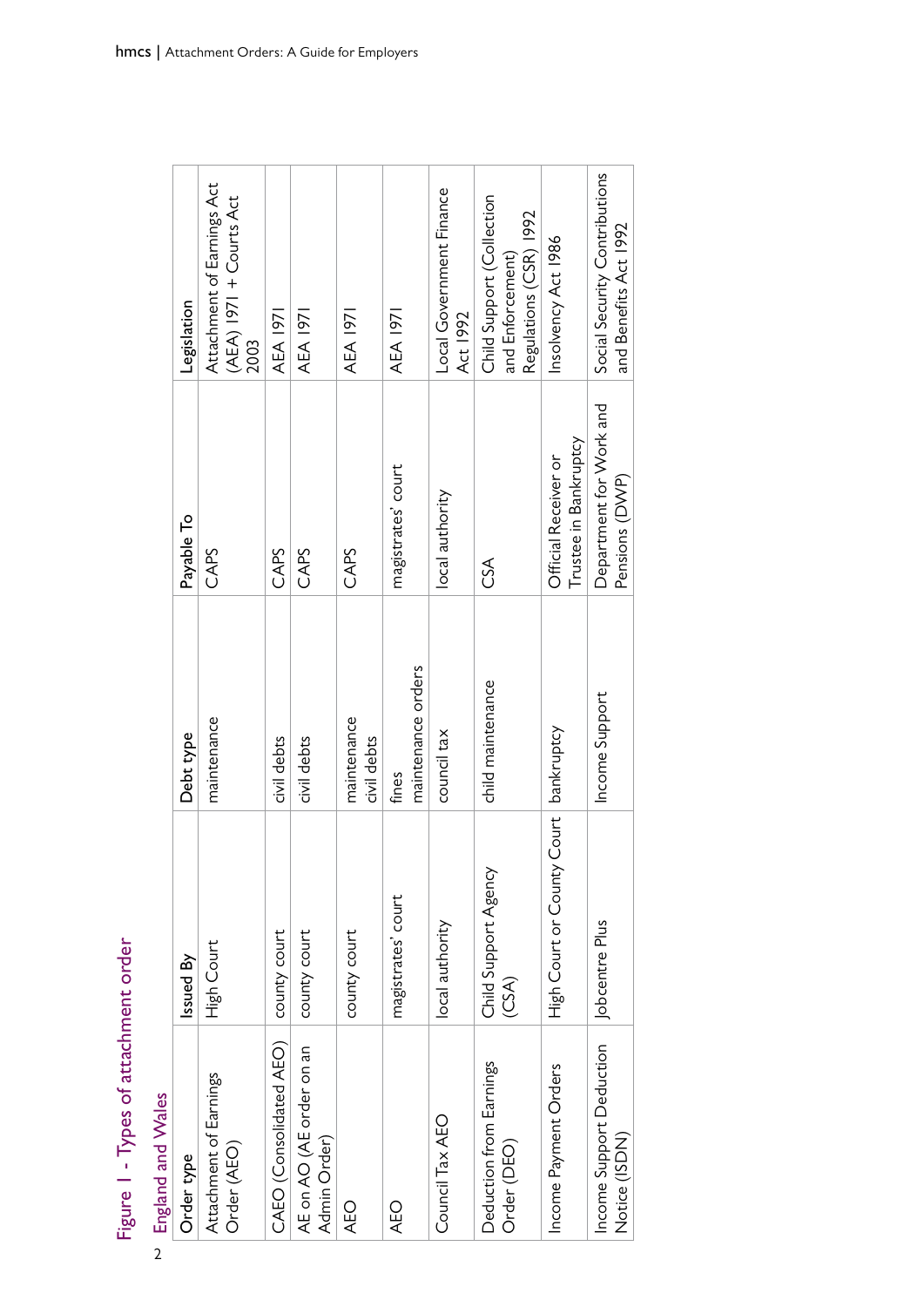| Type of arrestment                        | Issued By                         | Debt type                               | Payable To          | -egislation                                                                                                                   |
|-------------------------------------------|-----------------------------------|-----------------------------------------|---------------------|-------------------------------------------------------------------------------------------------------------------------------|
| Earnings Arrestment                       | Court of Session<br>sheriff court | council tax<br>civil debts<br>fines     | creditor            | Debtors (Scotland) Act<br>(DSA) 1987 Part III                                                                                 |
| Current Maintenance<br>Arrestment         | Court of Session<br>sheriff court | maintenance                             | creditor            | <b>1861 YSC</b>                                                                                                               |
| Conjoined Arrestment<br>Order             | sheriff court                     | more than one debt                      | sheriff court       | DSA 1987                                                                                                                      |
| Deductions from Earnings<br>Order (DEO)   | SSA                               | child maintenance                       | SS                  | CSR 1992                                                                                                                      |
| Debt Arrangement Scheme                   | employee                          | various depending on the<br>arrangement | payment distributor | (Scotland) Regulations (2004)<br>Debt Arrangement and<br>Act 2002 and The Debt<br>Attachment (Scotland)<br>Arrangement Scheme |
| Income Support Deduction<br>Notice (ISDN) | Jobcentre Plus                    | income support                          | DWP                 | Social Security Contributions<br>and Benefits Act 1992                                                                        |
|                                           |                                   |                                         |                     |                                                                                                                               |

# Northern Ireland Northern Ireland

| DITBD II II DITD INN I                                   |                                          |                       |                                     |                                                                      |
|----------------------------------------------------------|------------------------------------------|-----------------------|-------------------------------------|----------------------------------------------------------------------|
| Order Type                                               | Issued By                                | Debt type             | Payable To                          | -egislation                                                          |
| Attachment of Earnings<br>Order (AEO)                    | High Court                               | maintenance           | creditor                            | (Northern Ireland) Order<br>udgements Enforcement<br>$JEO$   98      |
| Attachment of Earnings<br>Order (AEO)                    | Enforcement of Judgments<br>Office (EJO) | civil debts           | Enforcement of Judgements<br>Office | (Northern Ireland) Order<br>Judgements Enforcement<br>$JEO$ ) $1981$ |
| Attachment of earnings<br>Order (AEO)                    | magistrates' court                       | maintenance,<br>fines | magistrates' court                  | (Northern Ireland) Order<br>Magistrates' Courts<br>$\frac{8}{6}$     |
| Deduction from Earnings<br>Order (DEO)<br>$\overline{3}$ | SS                                       | child maintenance     | ζ<br>Ο                              | Child Support Regulations<br>(Northern Ireland) 1992                 |
| Income Support Deduction<br>Notice (ISDN)                | Jobcentre Plus                           | income support        | <b>DWP</b>                          | Social Security Contributions<br>and Benefits Act (NI) 1992          |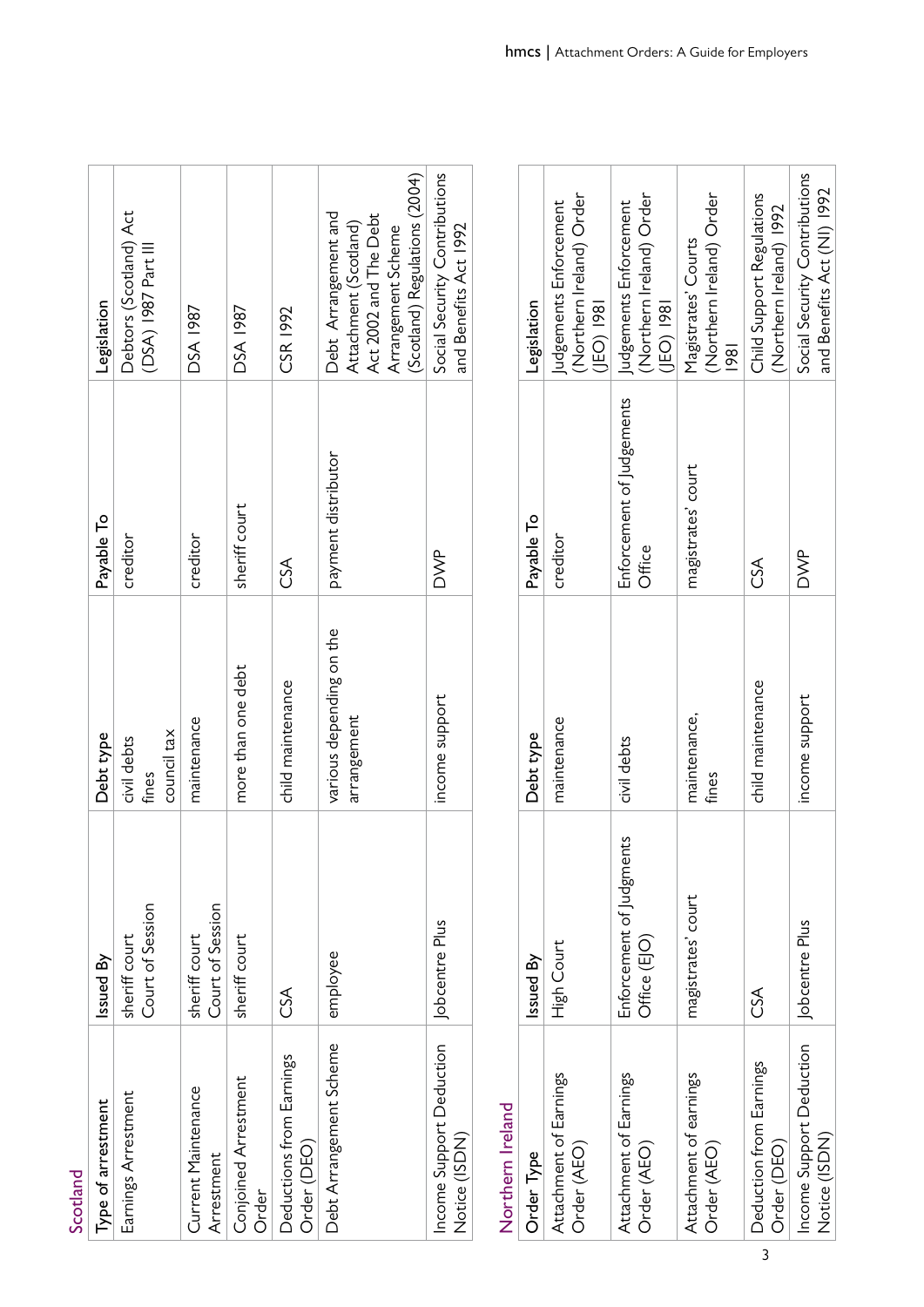# Figure 2 - A quick guide to attachable earnings

|                                                                                                                       | The legislation governing:                                            |                  |
|-----------------------------------------------------------------------------------------------------------------------|-----------------------------------------------------------------------|------------------|
|                                                                                                                       | Attachment of Earnings Orders<br>(maintenance, fines and civil debts) | Council Tax AEOs |
|                                                                                                                       | <b>Earnings Arrestments</b>                                           |                  |
|                                                                                                                       | Deduction from Earnings Orders                                        |                  |
| Defines earnings as:                                                                                                  |                                                                       |                  |
| Wages and salary                                                                                                      | Yes                                                                   | Yes              |
| Pension                                                                                                               | Yes                                                                   | No               |
| Statutory sick pay                                                                                                    | Yes                                                                   | Yes              |
| Excludes:                                                                                                             |                                                                       |                  |
| Disability pension                                                                                                    | Yes                                                                   | Yes              |
| Statutory maternity, paternity<br>and adoption pay                                                                    | Yes                                                                   | Yes              |
| Sums payable by any public<br>department of the Government<br>of Northern Ireland or of a<br>territory outside the UK | Yes                                                                   | Yes              |
| Armed forces' pay*                                                                                                    | Yes                                                                   | Yes              |
| a Tax Credit                                                                                                          | Yes                                                                   | Yes              |
| Wages payable to a person as<br>a seaman                                                                              | Yes                                                                   | Yes              |
| Guaranteed minimum pension                                                                                            | Yes                                                                   | No               |
| Defines residue as attachable<br>after the following deductions:                                                      |                                                                       |                  |
| Income tax                                                                                                            | Yes                                                                   | Yes              |
| Pension, allowances or benefit<br>payable under any enactment<br>relating to social security                          | Yes                                                                   | Yes              |
| National Insurance<br>contributions                                                                                   | Yes                                                                   | Yes              |
| Superannuation or pension<br>contributions                                                                            | Yes                                                                   | Yes              |

See Appendices A, B, C and D for a full definition as given in the relevant legislation.

If you are uncertain whether particular earnings are attachable, you should contact the court, CSA or local authority that made the order.

\* Special arrangements are in place for armed forces pay. The Fines Officer at the local magistrate's court can advise further. The Armed Forces Act 2006 at Sections 341 and 342 is the authority to make deductions from salaries.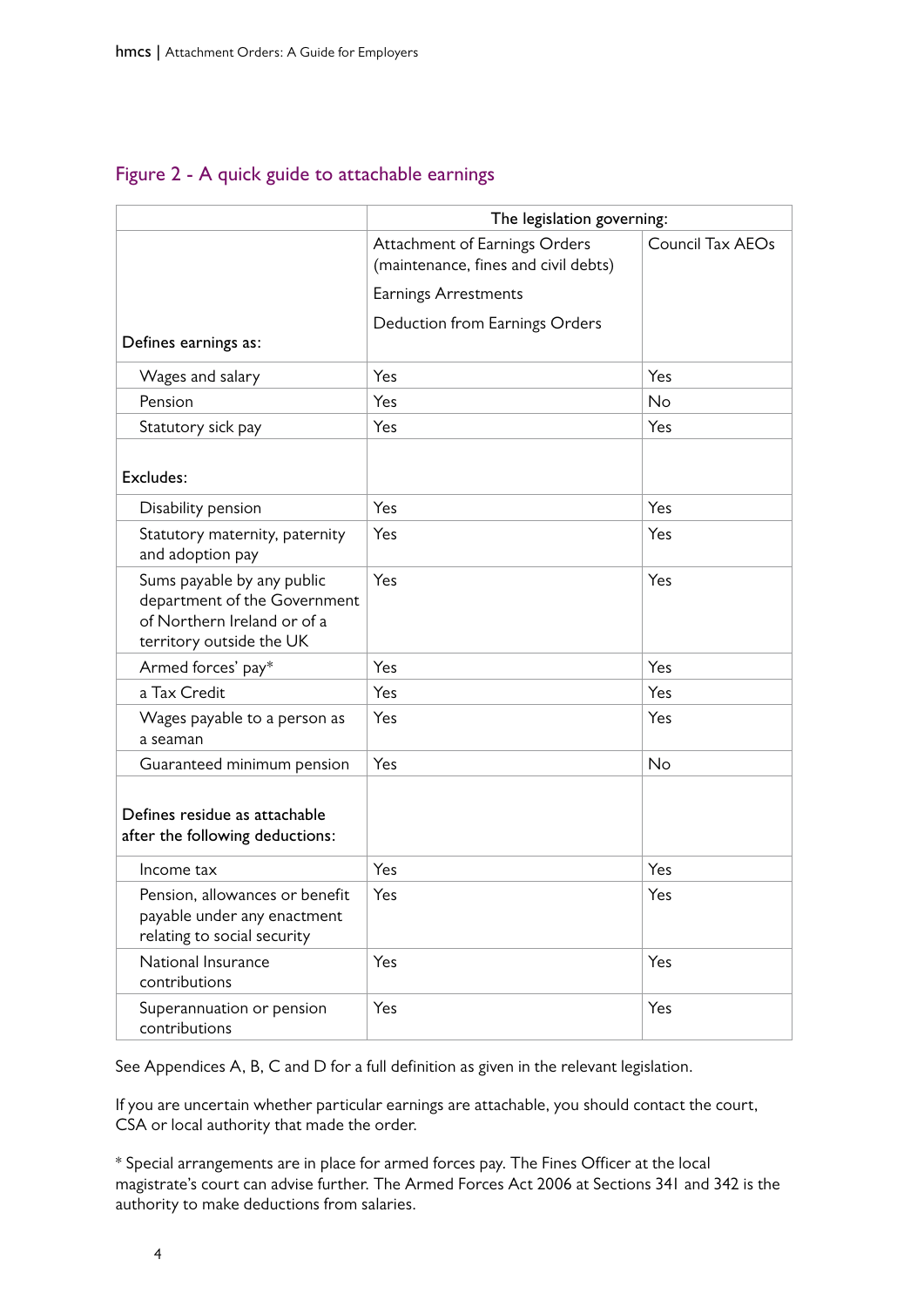# 2 Attachment of Earnings

#### 2.1 Maintenance, Fines (pre 5 April 2004), Civil Debts (England and Wales)

- 2.1.1 Introduction
- 2.1.2 How to operate an Attachment of Earnings Order (AEO)
- 2.1.3 Making deductions
- 2.1.4 What if you pay your employee monthly but the order specifies weekly deductions?
- 2.1.5 Your expenses
- 2.1.6 Informing your employee of deductions
- 2.1.7 Making payments
- 2.1.8 What do you do if you receive more than one AEO for the same employee?
- 2.1.9 What do you do if you receive an AEO and another type of order for the same employee?
- 2.1.10 Can the court change the order?
- 2.1.11 Temporary variations by a magistrates' courts
- 2.1.12 Order discharged or ceased
- 2.1.13 Your employee leaves your employment
- 2.1.14 Your obligations to the court
- 2.1.15 Your employee and the court
- 2.1.16 Enforcement of Attachment of Earnings Orders from abroad
- 2.1.17 Enforcement of cross-border Attachment Orders
- 2.1.18 Further help and advice
- 2.1.19 Calculating Deductions: Attachment of Earnings Orders
- 2.1.20 Attachable earnings
- 2.1.21 Normal deduction
- 2.1.22 Protected earnings
- 2.1.23 Priority and non-priority orders
- 2.1.24 Calculations for non-priority attachment of earnings orders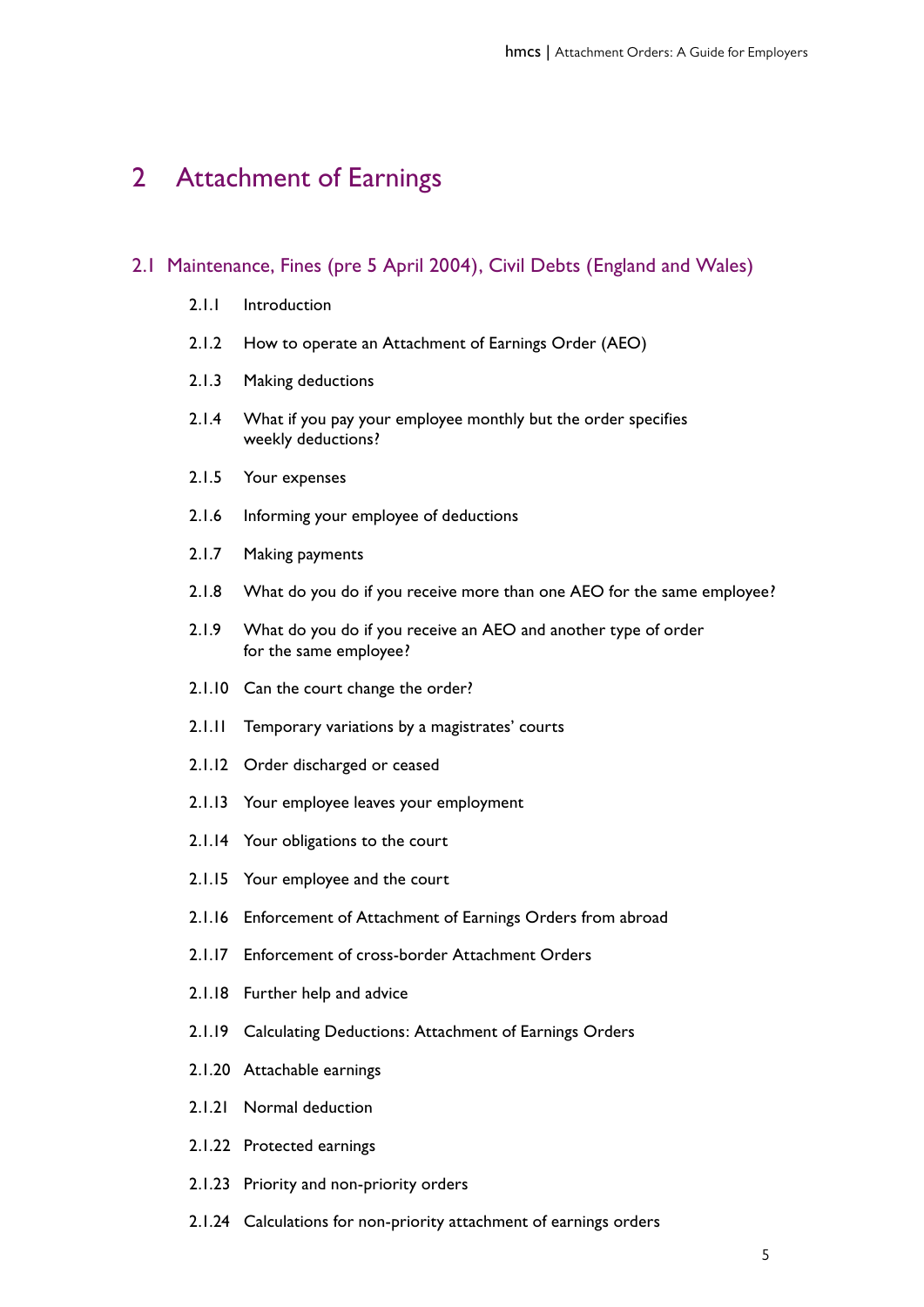- 2.1.25 Attachable earnings too low to allow full deduction
- 2.1.26 Attachable earnings below protected earnings
- 2.1.27 Calculations for priority attachment of earnings orders
- 2.1.28 Attachable earnings too low to allow full normal deduction
- 2.1.29 Attachable earnings below protected earnings
- 2.1.30 Payment at unusual intervals (non-priority and priority orders)
- 2.1.31 Holiday pay in advance
- 2.1.32 Treatment of arrears of pay on attachable earnings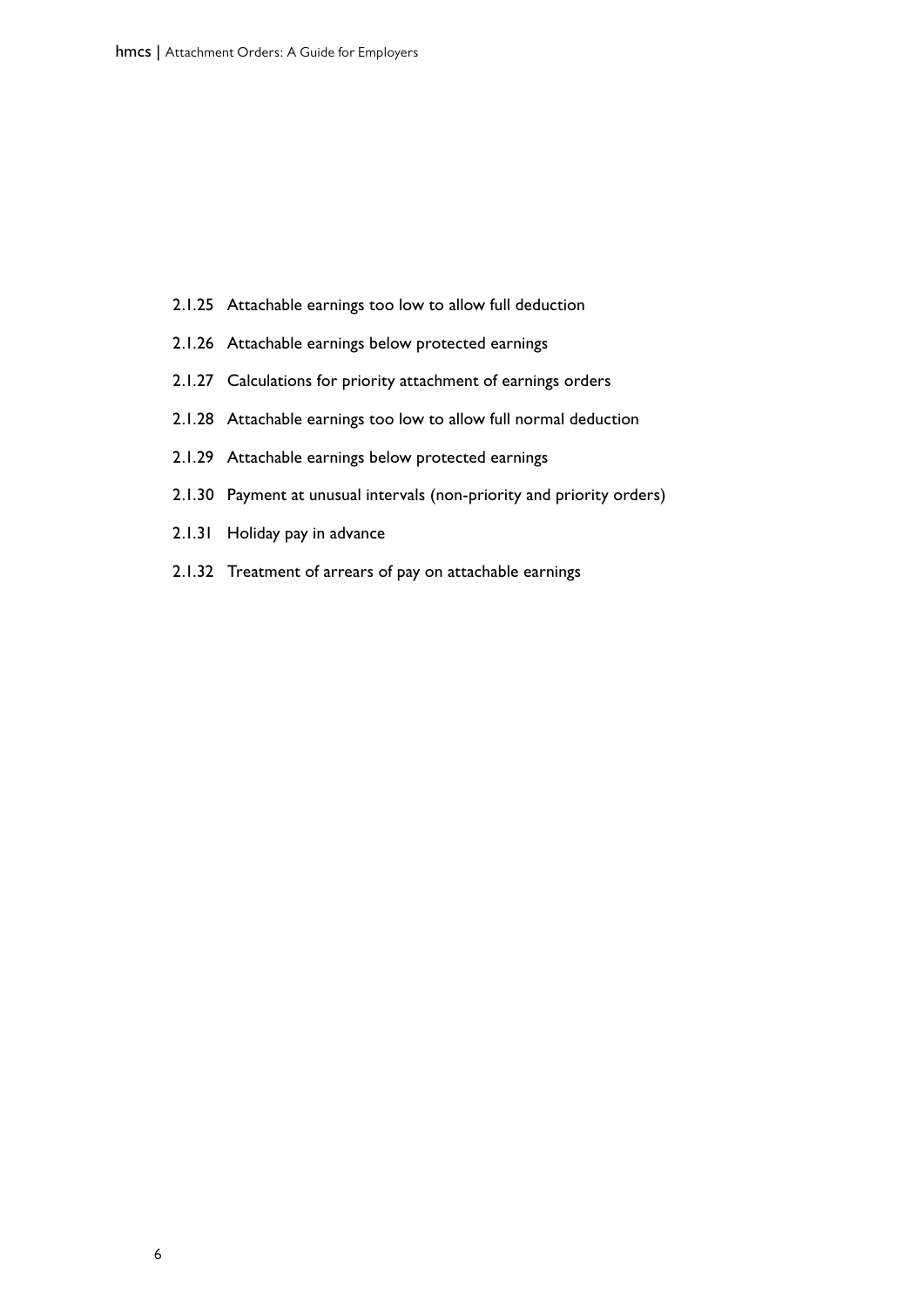#### 2.1.1 Introduction

This chapter deals with maintenance and fines imposed by magistrates courts before 5 April 2004 using the Protected Earning Rate (PER) and Normal Deduction Rate (NDR) and all civil debts. Fines imposed after 5 April 2004 are deducted by means of fixed tables as set out in the Courts Act 2003 and are covered in chapter 2.2

 The Attachment of Earnings Act 1971 ("the 1971 Act") allows a court to order you, or your company, to make deductions from the earnings of an employee to recover unpaid:

- maintenance (High Court, county courts and magistrates' courts)
- fines (pre 5 April 2004 (magistrates' courts))
- civil judgment debts (county courts).

 The form that the court sends you will identify which type of attachment order you are being asked to operate.

#### Points to remember:

- maintenance and fines are priority orders and take 'priority' among themselves and other priority orders by date they were issued
- if an AEO is operating for a fine penalty prior to 5 April 2004, and the magistrates' court imposes a new fine using the new fixed tables operative from 5 April 2004 (see chapter 2.2), then the court will be able to consolidate the two AEOs under one priority consolidated AEO to be deducted by fixed tables. You may exceptionally receive a consolidated order that pre-dates 5 April due to the date of the earlier AEO. In this situation, the consolidated order assumes the priority date of the older of the two AEO.

#### 2.1.2 How to operate an AEO

#### An AEO tells you:

- the total debt owed by your employee (unless the order is for ongoing maintenance)
- how often you should make a deduction (usually weekly or monthly). Note, however, that CAPS orders (for County Court Judgements) do not tell an employer how often to make payments. Many employers send payment weekly as the order shows the NDR and PER as weekly, but it can be paid monthly.
- the amount you should usually deduct each week or month (the NDR)
- the amount below which you must not make a deduction (the PER).
- *Note: If your employee works at a different location to your office, the work can be done by a payroll administrator or a branch manager and you can ask the court to send further correspondence to an alternative address.*

 AEOs can only be applied to certain types of earnings known as 'attachable earnings' (see Figure 2 on page 4 for a quick guide).

#### On each pay day you should:

- calculate your employee's attachable earnings
- set aside your employee's protected earnings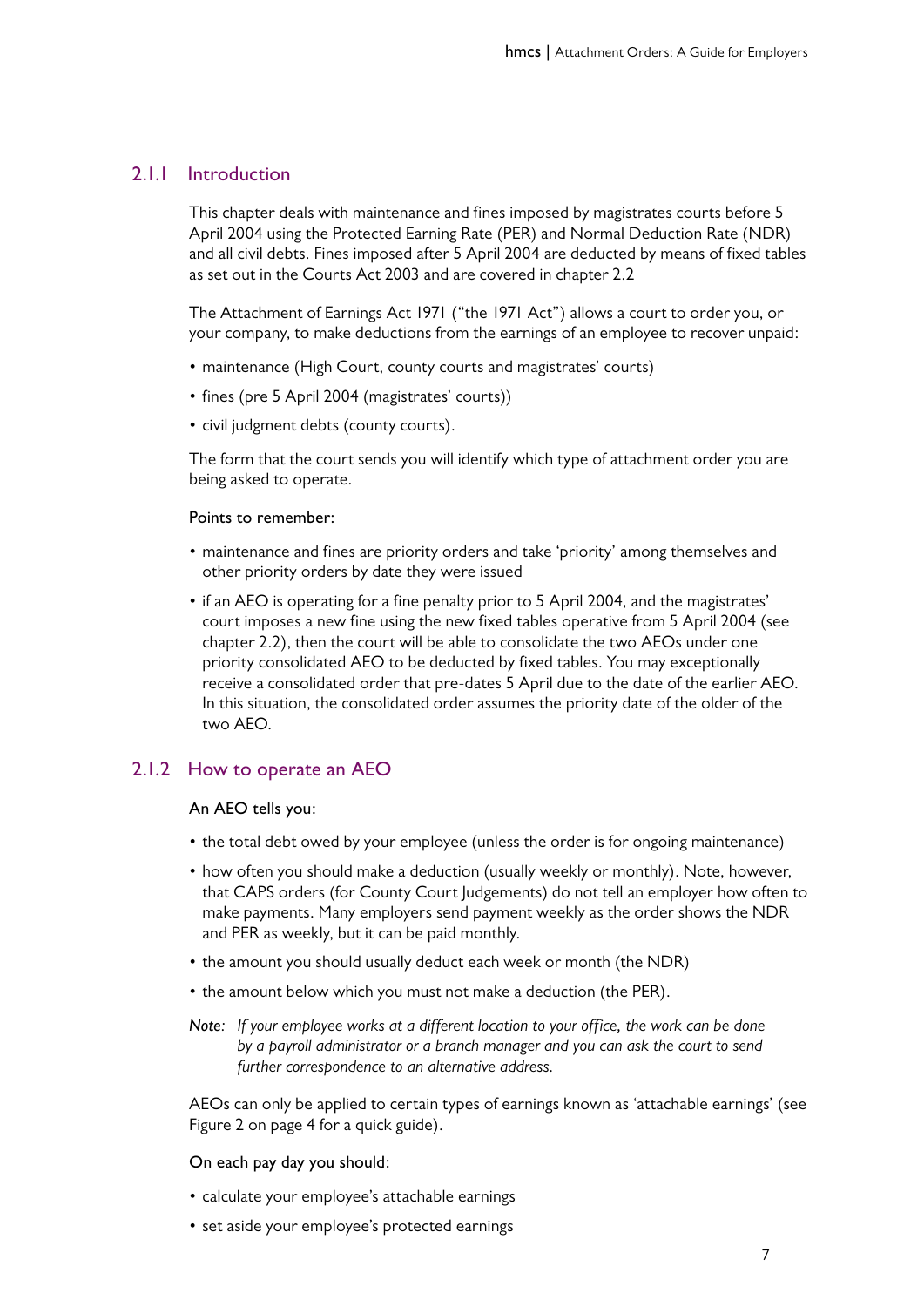- deduct (if possible) the amount specified in the order
- send the deduction to the address stated in the order
- pay the remainder (if there are no other deductions to be made) to your employee

This procedure is set out in more detail on pages 15-21 with worked examples.

#### Under the 1971 Act you must:

- write to the court (or CAPS for County Court Orders) within ten days of receiving an order if you do not employ the person named in it
- take all reasonable steps to comply with an order or a varied order
- write to the court (or CAPS) within ten days if the employee leaves your employment – a telephone call is not sufficient. An AEO lapses from the pay day coinciding with or following termination of employment.

#### You must also:

- write to CAPS or the court that made the order within seven days if you learn that a new employee has an existing order against him, giving details of your employee's earnings and anticipated earnings.
- Note: Failing to comply with an AEO, or failing to give the required notice within the time limits, *are offences under the 1971 Act, subject to a fine that can be imposed on you or your organisation or a term of imprisonment up to 14 days. If you have any questions relating to the Order, or require clarification, you must contact the court or CAPS immediately.*

#### The court will tell you in writing if it:

- changes (varies) the NDR or PER. A magistrates' court (for a maintenance order) may vary the PER for a period of up to four weeks. You should revert to the original PER after the period stated in the order
- discharges (cancels) the order, or if the order has been paid in full. You must stop deductions as soon as possible and certainly within seven days of receiving the notice. Any money deducted should be sent to the court at once. You should check the amount of the final deduction. It may be less than the usual deduction, for example when it completes payment of the sum due.
- *Note: You or your employee can make an application to the court at any time to settle a dispute about the operation of an order, or to resolve any uncertainty about whether particular earnings are attachable.*

#### 2.1.3 Making deductions

You should make deductions at the intervals laid down in the order from your employee's attachable earnings until the total debt owed by your employee is reached. If you receive an order for ongoing maintenance, you should make deductions until the court tells you to stop.

The order comes into force on the day you receive it. You should begin to make deductions on the first pay day after you receive the order, and on each future pay-day (pay-day is the day on which you pay your employee). Failure to do so may result in you being fined. However, you cannot be fined for failing to make a deduction on the first pay day if that falls within seven days of the date you receive the order.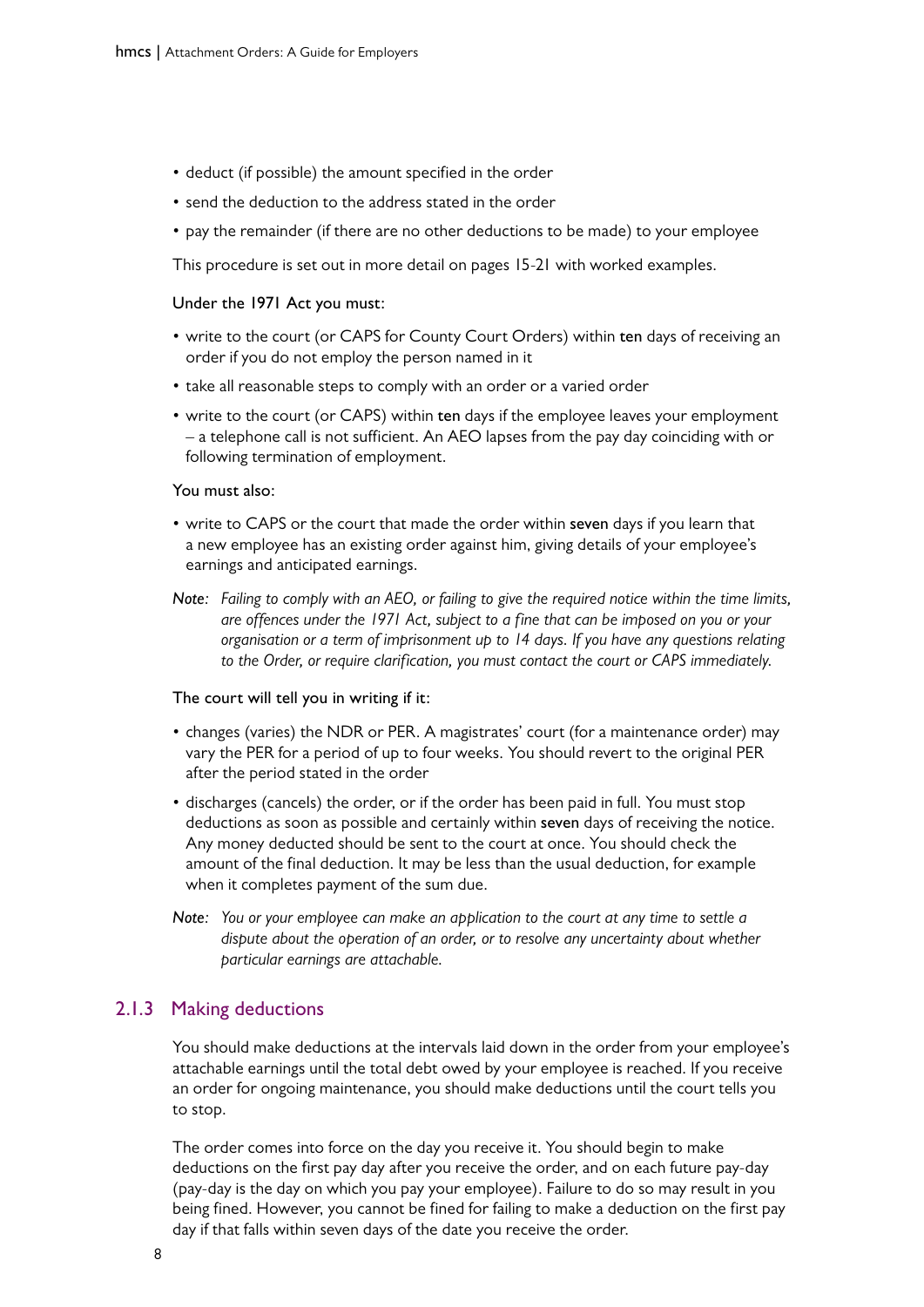| Example   |                                                                                                                                                              |
|-----------|--------------------------------------------------------------------------------------------------------------------------------------------------------------|
| 3 March   | An AEO is made against one of your employees                                                                                                                 |
| 21 March  | You receive a copy of the order through the post                                                                                                             |
| 24 March  | Pay-day – you should apply the order if you can, but you cannot be fined<br>if you do not make a deduction                                                   |
| but after |                                                                                                                                                              |
| 28 March  | You must apply the order to your employee's earnings on the next pay<br>day and begin making deductions. You may be fined if you do not<br>make a deduction. |

# 2.1.4 What if you pay your employee monthly but the order specifies weekly deductions?

If you receive a county court AEO and you pay your employee monthly but the order specifies weekly deductions, you can ask the court to recalculate and amend the order so that you can make monthly deductions. Similarly, if the court orders monthly deductions and you pay your employee weekly, you can ask the court to recalculate and amend the order so that you can make weekly deductions.

If you receive a magistrates' court AEO and you pay your employee monthly but the order specifies weekly deductions, you cannot ask the court to amend the order. Your employee, however, can ask for an amended order and you should ask him to contact the court.

#### 2.1.5 Your expenses

Each time you make a deduction you may deduct  $E1$  from you employee's earnings towards your administrative costs for operating the order, even if this reduces your employee's income below the PER. You cannot make this charge if you do not make a deduction.

## 2.1.6 Informing your employee of deductions

You must inform your employee in writing about each deduction, including the amount you can deduct towards your costs, when he is given his pay statement. If you provide pay statements that detail all deductions, this will be sufficient. Otherwise you should inform him in writing as soon as possible after making the deduction.

## 2.1.7 Making payments

For county court orders ordering payment of a single civil judgment debt, you should send the payment to CAPS using the paying in slip that it will provide. You will be given a new paying in slip each time you make a payment.

*Note: It is not a requirement that payments be sent with this document. As long as CAPS have the case number on the paperwork or BACS payment schedule, then a payment can be accepted.*

If you are administering more than one order, it will be in schedule format. You should never send the actual order. If you currently use a schedule (e.g. computer print out) you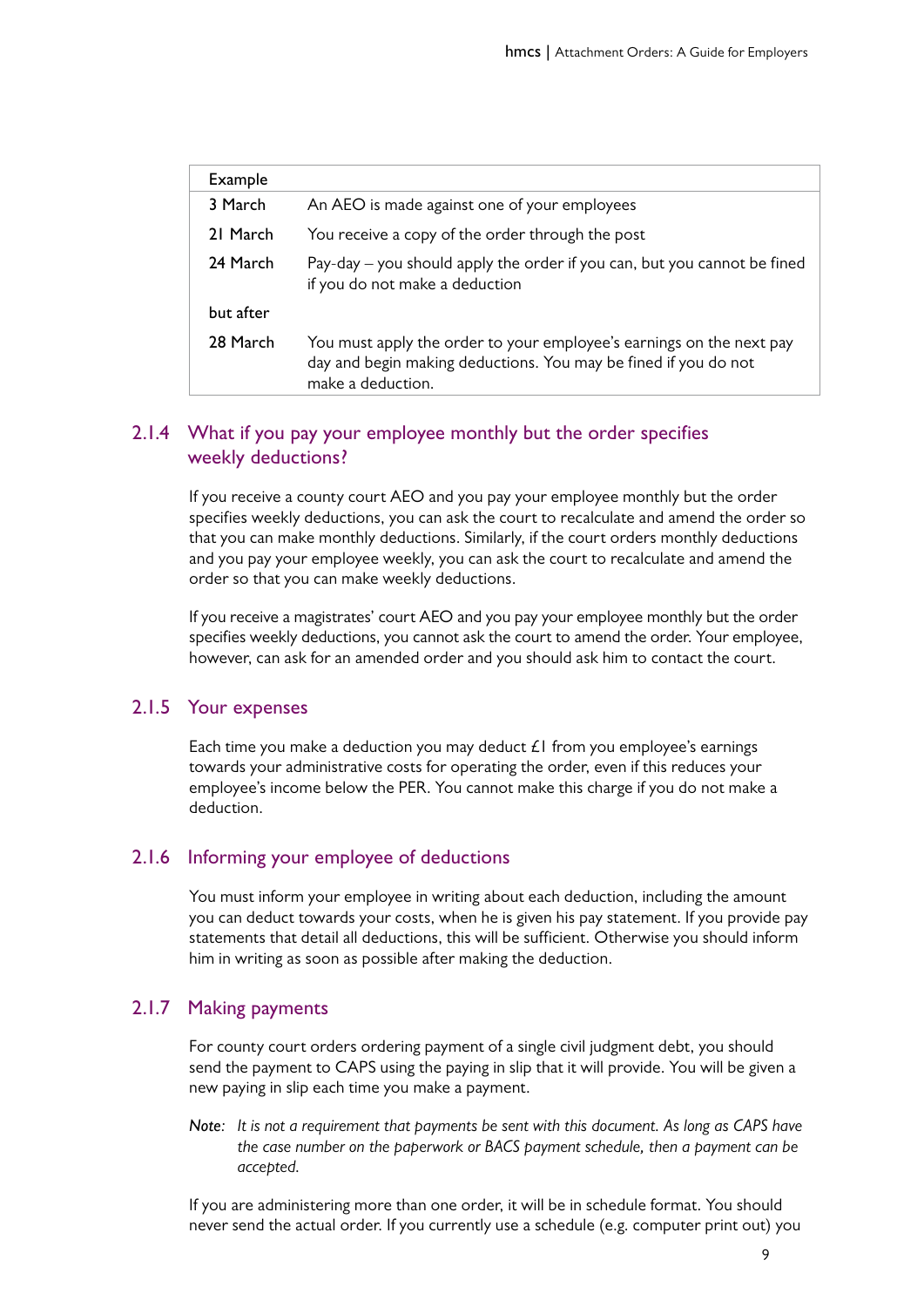may continue to do so, but CAPS will not return it. Consolidated Orders (CAEOs) or AEOs on Administration Orders (AEOs on AOs) should be sent to the local court.

For all other orders, including magistrates' court orders and High Court orders, you should send the payment to the court which made the order (unless the order directs otherwise) as soon as possible, stating the name of the employee and the case number. This information is on the copy order sent by the court. If you are making a payment under one order only, you may find it helpful to enclose the copy order with the payment. It will be returned to you by the court with a receipt.

*Note: Courts of one type cannot accept payments for another type of court. For example, you must not send payments under a magistrates' court AEO to CAPS or vice versa.*

If you are making payments under two or more orders issued by the same court, you can pay by sending a lump sum cheque covering deductions for more than one employee. You must send a paper schedule setting out the details of each payment you include.

You should make your cheques payable to: HMCS

Some courts may send pre-paid envelopes for you to use to send payments, but you must send deductions even if you do not receive an envelope.

CAPS and some magistrates' courts allow you to pay by BACS. Contact the CAPS helpdesk or magistrates' court that made the order if you wish to pay in this way. CAPS can also take BACS payments; employers should contact the CAPS helpdesk or refer to its website for further information [\(www.hmcourts-service.gov.uk/cms/1025.htm](www.hmcourts-service.gov.uk/cms/1025.htm))

## 2.1.8 What do you do if you receive more than one AEO for the same employee?

If you have two or more AEOs for civil judgment debts for the same employee, you can ask the court if a CAEO can be made. A CAEO will simplify your calculations and allow you to make a single deduction each payday. The court will recalculate the PER and the NDR and send you a new order. However, until a consolidated order is made, you must continue to make deductions under the existing AEOs.

*Note: AEOs for maintenance or a fine cannot be included in a CAEO.*

#### 2.1.9 What do you do if you receive an AEO and another type of order for the same employee?

You will find help in chapter 7 (Priority of Orders) if you receive more than one order for the same employee.

#### 2.1.10 Can the court change the order?

The court may change the NDR or the PER at any time. You will be sent a copy of the varied order. If possible, you should comply with the new order from the first pay day after receiving it. But you will not be fined for failing to comply if the pay day falls within a week of receiving the order (see the example in paragraph 2.1.3).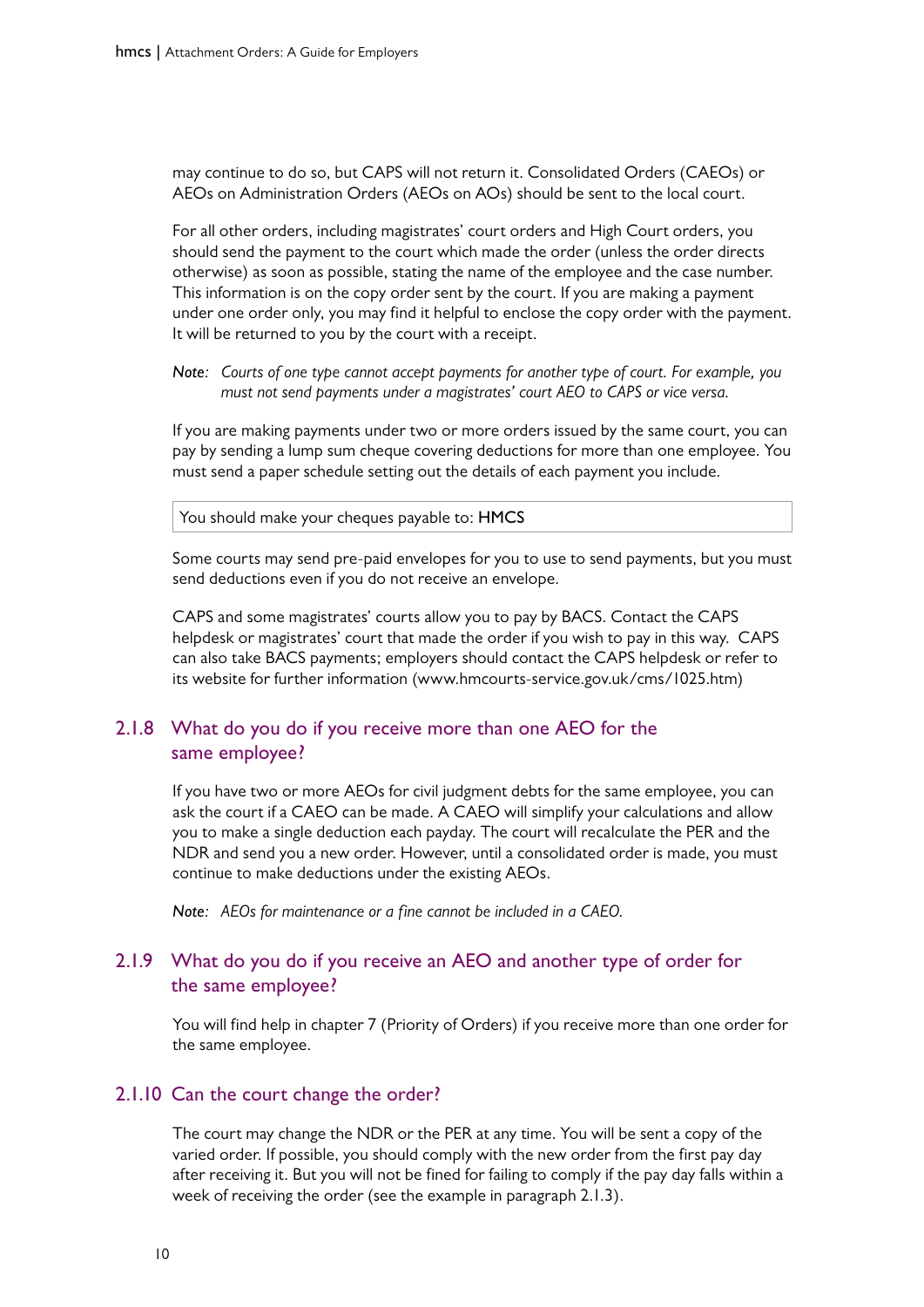#### 2.1.11 Temporary variations by a magistrates' court

A magistrates' court may vary the PER for a period of up to four weeks. You will be sent a copy of the varied order. You should revert to the original PER rate after the period stated in the order.

You should use the temporary rate on the first pay day possible and count the stated period from that date. For example, a three-week variation of an order requiring deductions to be made weekly would be operated on three weekly pay days. Any deficits in protected earnings and normal deductions should be carried over in the normal way.

#### 2.1.12 Order discharged or ceased

The court or CAPS will notify you in writing when an order has been paid in full, is discharged (cancelled), or ceases to have effect. You must stop deductions as soon as possible and certainly within seven days of receiving the notification. Any money deducted should be sent to the court at once.

Note: You should check the amount of the final deduction as it may be less than the usual deduction.

#### 2.1.13 Your employee leaves your employment

If your employee leaves your employment, the AEO will lapse from the payday coinciding with or following termination of employment.

#### 2.1.14 Your obligations to the court

#### You must:

- give a signed statement of an employee's earnings if the court requires you to do so
- write to the court or CAPS within ten days if you receive an order and you do not employ the person named in it - for single county court and maintenance orders you should write to CAPS.
- take all reasonable steps to comply with an order or a varied order
- write to the court (or CAPS) within ten days (a telephone call is not sufficient) if the employee leaves your employment. If you know the name and address of the employer, it would be helpful to give the court this information
- write to the court (or CAPS) that made the order within seven days if you learn that a new employee has an existing order against him, giving details of your employee's earnings and anticipated earnings.
- Note: It would be helpful if employers could inform CAPS if no deductions can be made and the *reasons why.*

#### 2.1.15 Your employee and the court

Before an order is made, your employee has an opportunity to put his case to the court. He may at any time apply to the court for its discharge or variation. If he complains to you about the order, you should refer your employee to the court that imposed the AEO. If he does not understand how the order works, the court should be able to explain it to him or tell him where he can get more information.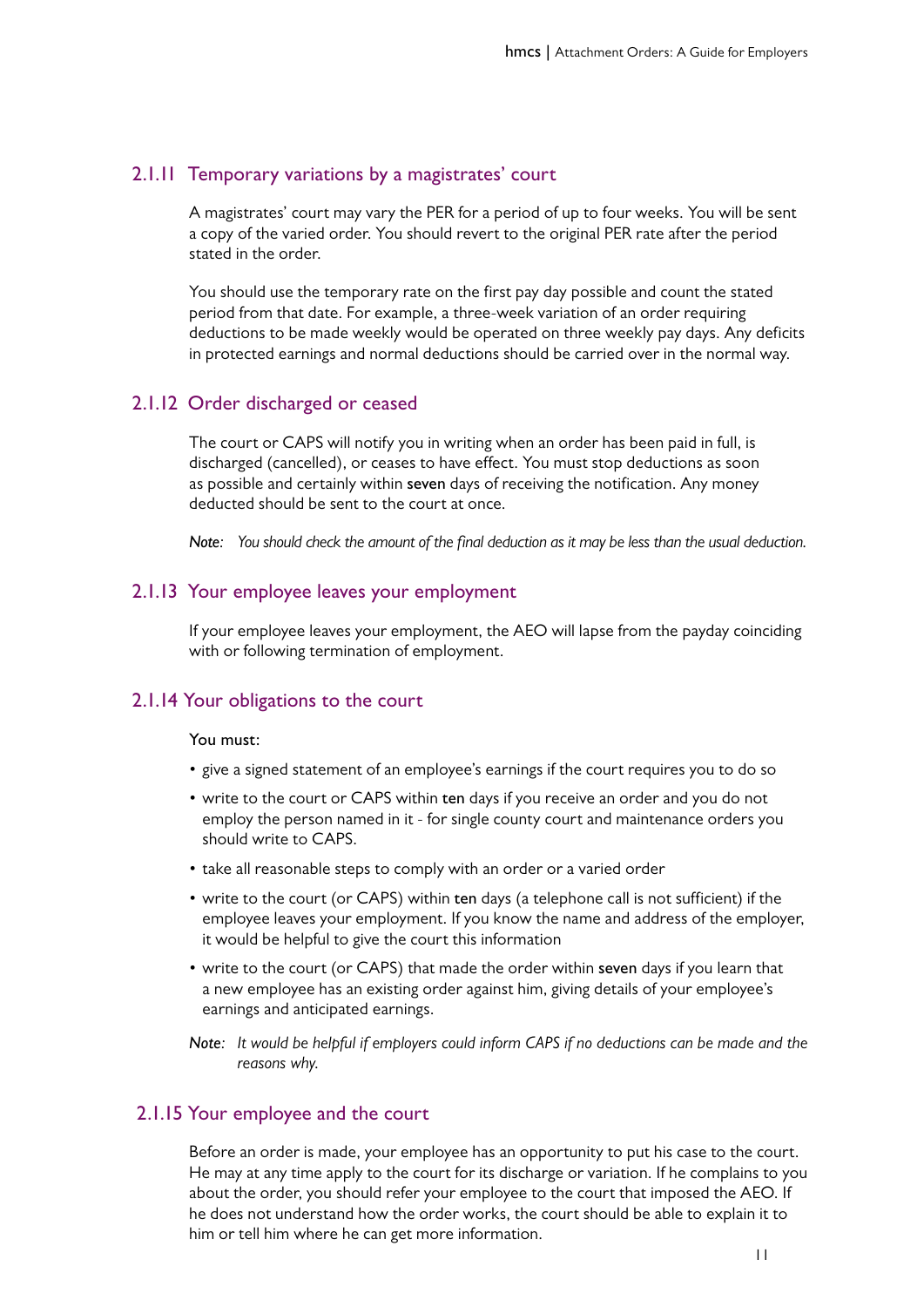Your employee must notify the court (or CAPS) within seven days that he has left your employment, and within seven days of starting a new job, giving the name and address of his new employer and details of his salary.

## 2.1.16 Enforcement of AEOs from abroad

UK-based employers are currently obliged only to comply with AEOs made by courts in the UK and not equivalent orders made by courts abroad. However, judgments for money debts made in certain other countries can be registered with a court in the UK and then enforced in the usual way, such as by attachment of earnings. If this occurs, from your point of view there will be no difference compared to a normal UK order. Further details are set out at Part 74 of the Civil Procedure Rules that can be found on the website of the Department for Constitutional Affairs. A full analysis of enforcement of judgments from outside the UK is outside the scope of this handbook, however.

## 2.1.17 Enforcement of cross-border Attachment Orders

Whilst HMCS and the Scottish Government are aware that legal issues regarding jurisdictional priority of orders have been raised, the extent of the problem is still not clear and whether it need be resolved. Both the Scottish Government and HMCS have many other competing priorities at the moment and it is therefore unlikely that an acceptable solution can be reached (and then implemented) in the near future. We will keep the situation under review.

#### 2.1.18 Further help and advice

If you need further advice on a particular case, you should contact CAPS or the court which made the order. Always quote the case or reference number.

#### 2.1.19 Calculating Deductions: Attachment of Earnings Orders

#### Introduction

The type of order you receive will determine the method you should use to calculate deductions. This section explains how to calculate deductions for:

- AEOs made by courts in England and Wales to recover unpaid maintenance, fines, or civil debts before 5 April 2004
- AEOs made by courts in Northern Ireland to recover unpaid maintenance and civil debts.

AEOs can only be applied to certain categories of earnings, referred to as attachable earnings. You will need to calculate your employee's attachable earnings before you can make the deduction specified in the order.

#### 2.1.20 Attachable earnings

Attachable earnings are defined by the legislation relevant to the particular order. Figure 2 on page 4 provides a quick guide, and Appendix A gives further details (employers in Northern Ireland should see Appendix B).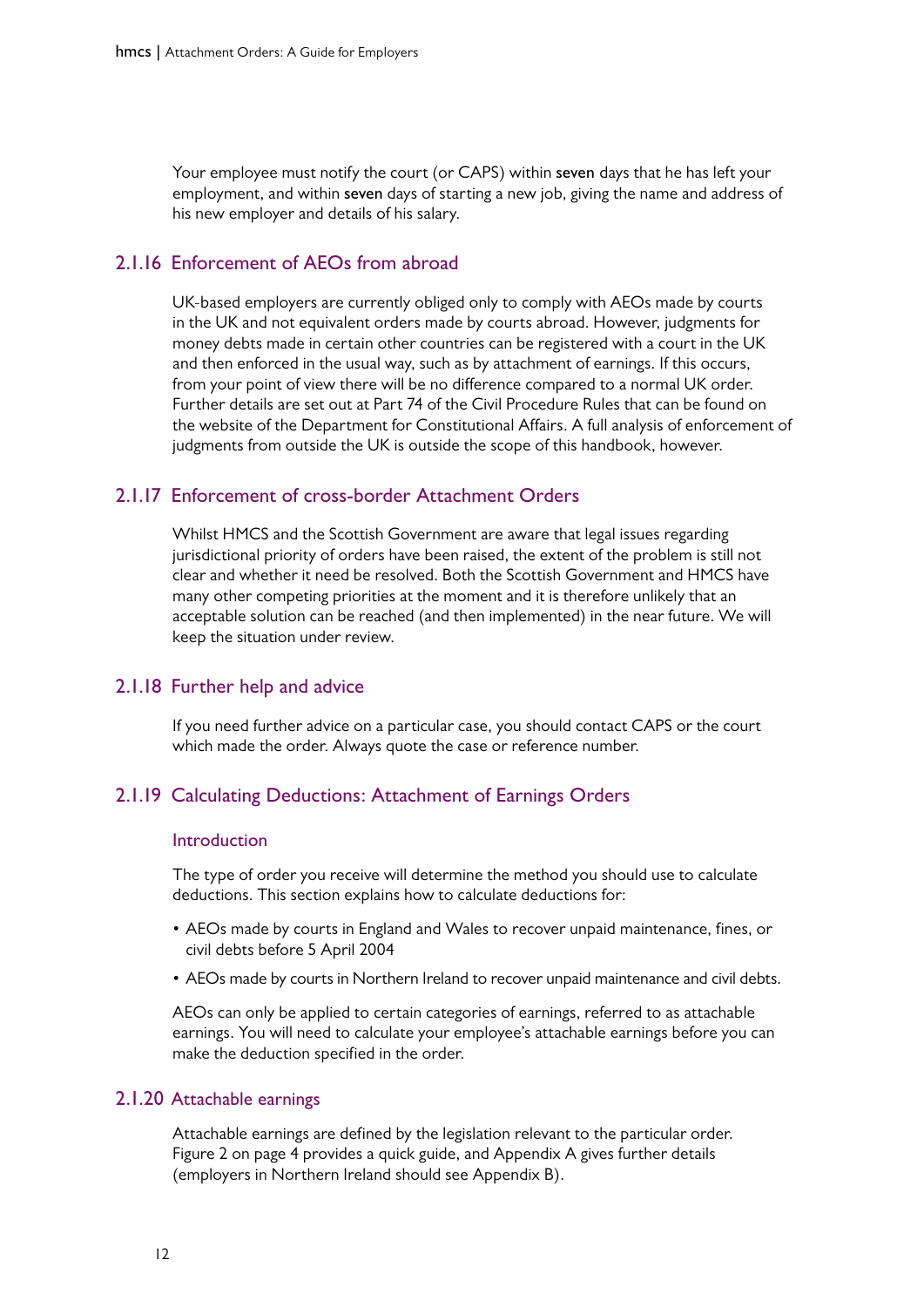*Note: If you lend money to your employee (for example, for a train season ticket), you should not make a deduction under an AEO from the total loan. But if you then recover the loan through your employee's earnings, you must make the AEO deduction before you take any repayment towards the loan.*

#### 2.1.21 Normal deduction

The NDR is the amount that the court calculates is reasonable to pay your employee's debt(s). In the case of an order for payment of maintenance, it is the amount that the court considers necessary and reasonable for the maintenance of a child or spouse.

The NDR is usually expressed in an order as a weekly or monthly rate. You should adjust the amount proportionally if earnings are paid at unusual intervals (see paragraph 2.1.29).

#### 2.1.22 Protected earnings

The PER/PEP is the amount that the court calculates is necessary for your employee's family and household bills. You should set aside the protected earnings before making a deduction.

Protected earnings are usually expressed in an order as a weekly or monthly rate. You should adjust the amount proportionally if earnings are paid at unusual intervals.

#### 2.1.23 Priority and non-priority orders

The orders referred to in this section fall into two categories:

- AEO for maintenance or fines (priority AEOs) and
- AEOs for civil debts (non-priority AEOs).

The forms you receive will identify which type of order you are being asked to operate. Note that other than on a maintenance order, CAPS orders do not specify whether they are priority or non-priority.

There are differences in the way you operate each type of order. Examples 1-3 deal with non-priority orders and examples 4-6 with priority orders. Examples 7-8 deal with both non-priority and priority orders where earnings are paid at unusual or irregular intervals.

The important difference between 'priority' and 'non-priority' orders is that any shortfall in the normal deduction or the protected earnings (if specified) is carried forward from pay day to pay day until it is cleared.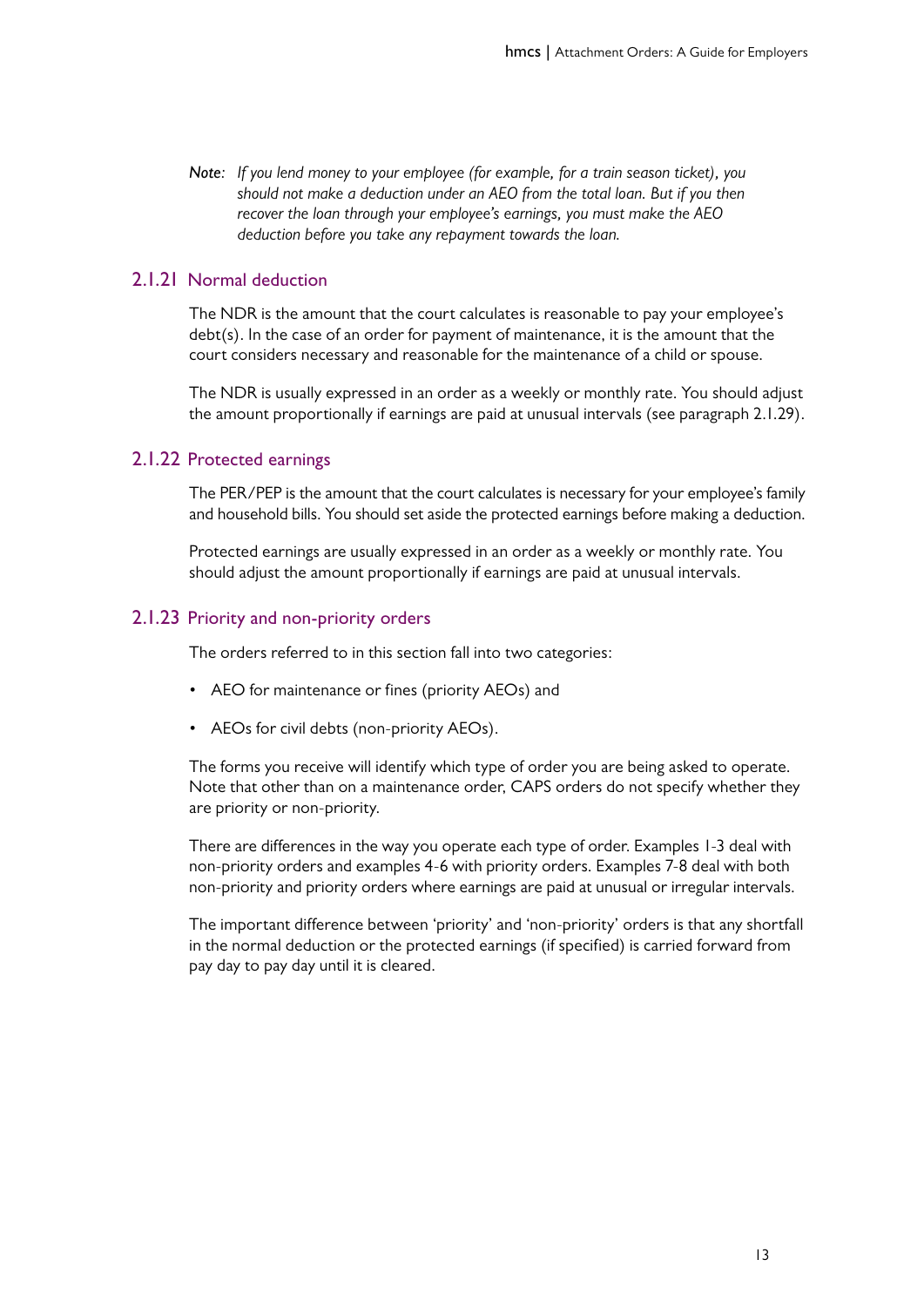#### 2.1.24 Calculations for non-priority attachment of earnings orders

Normal procedure for each pay-day

Example 1  $PER = \pounds151.15$  $NDR = f25$ • Calculate your employee's attachable earnings, e.g. £191.27 • Set aside his protected earnings £151.15 This leaves £40.12 • Take off the normal deduction  $£25$ This leaves £15.27 Now: • Send the £25 normal deduction to the court • Deduct  $E1$  if you wish from the remainder for making the deduction • Pay your employee his protected earnings  $(E151)$  and the remainder  $(E14.27)$ , i.e.  $£165.27$  in total

#### 2.1.25 Attachable earnings too low to allow full deduction

If your employee earns less than usual, you must still set aside his protected earnings even if that does not leave enough for the normal deduction.

#### Example 2

 $PER = \pounds151.15$ 

 $NDR = £25$ 

- calculate your employee's attachable earnings, e.g. £171.27
- set aside his protected earnings £151.15

This leaves £20.12

As only £20.12 of the normal deduction can be met, now:

- send £20.12 to the court
- deduct £1 if you wish from your employee's protected earnings for making a deduction (even if this reduces your employee's income below the protected earnings rate)

This leaves £150.15

Now:

• pay your employee the remainder of his protected earnings, i.e. £150.15. The deduction is £4.88 short of the normal deduction of £25, but do not carry this deficit forward to the next pay-day. The normal deduction rate for a non-priority order should never be exceeded.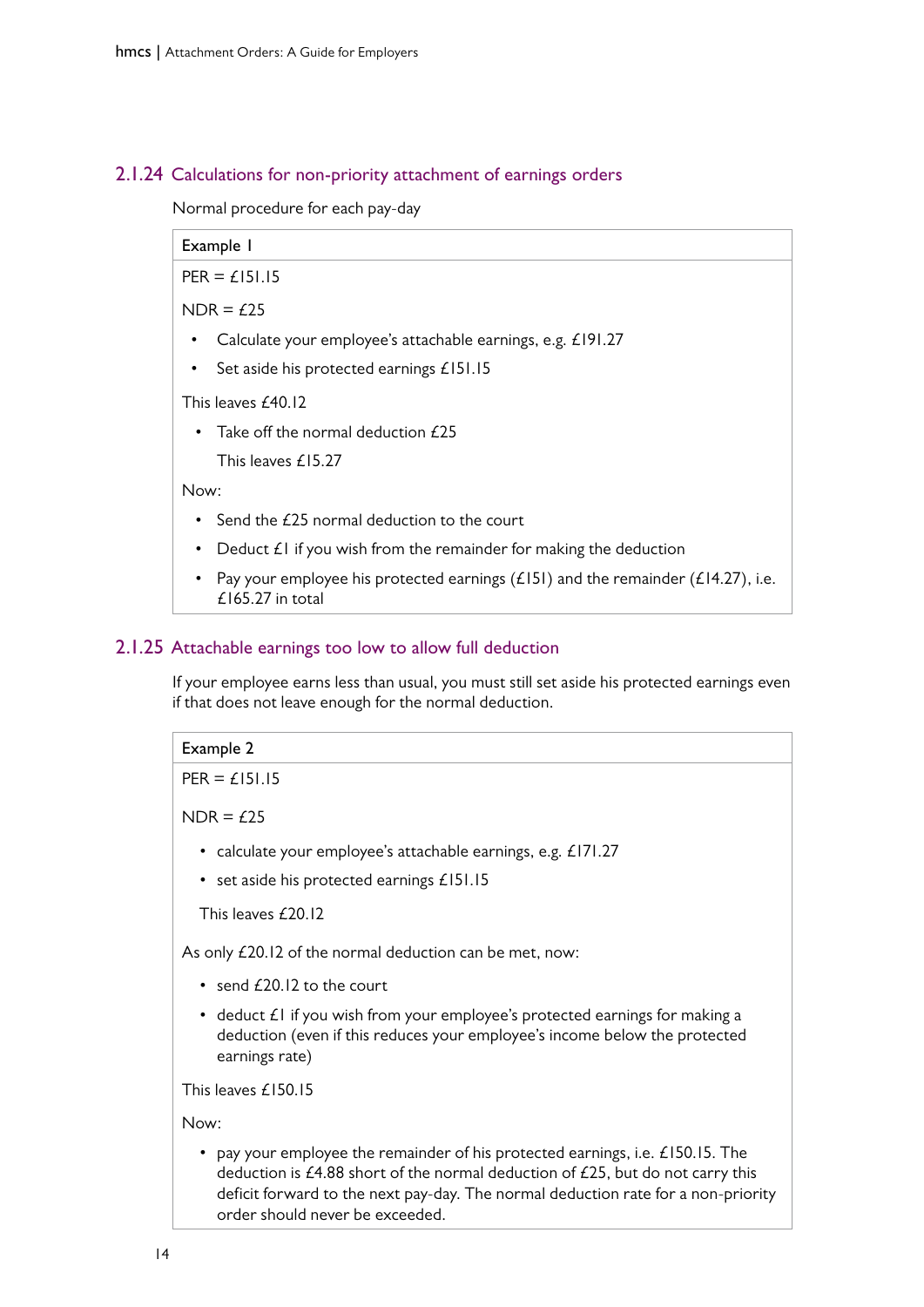#### 2.1.26 Attachable earnings below protected earnings

If your employee's attachable earnings are less than his protected earnings, pay him the full attachable earnings. Do not carry forward the shortfall in the protected earnings or the normal deduction to the next pay-day.

#### Example 3

 $PER = \pounds151.15$ 

 $NDR = £25$ 

• calculate your employee's attachable earnings, e.g. £141.27

As the protected earnings rate is £151.15, you cannot:

- make the normal deduction  $(£25)$  or
- take £1 from the sum paid to your employee as you have made no deduction

Now:

• pay your employee £141.27

*Note: Do not carry forward the £9.88 balance of protected earnings or the unpaid normal deduction. You should not take either of them into account at the next pay-day.*

#### 2.1.27 Calculations for priority attachment of earnings orders

Normal procedure for each pay-day (priority AEOs)

| Example 4                                                                                                        |
|------------------------------------------------------------------------------------------------------------------|
| $PFR = f151.15$                                                                                                  |
| $NDR = £25$                                                                                                      |
| • calculate your employee's attachable earnings, e.g. £191.27                                                    |
| • set aside his protected earnings £151.15                                                                       |
| This leaves $f$ 40.12                                                                                            |
| • take off the normal deduction $f25$                                                                            |
| This leaves $£15.12$                                                                                             |
| Now:                                                                                                             |
| • send the £25 normal deduction to the court or Agency                                                           |
| • deduct $E1$ if you wish from the remainder for making the deduction                                            |
| • pay your employee his protected earnings $(E151.15)$ and the remainder $(E14.12)$ ,<br>i.e. $£165.27$ in total |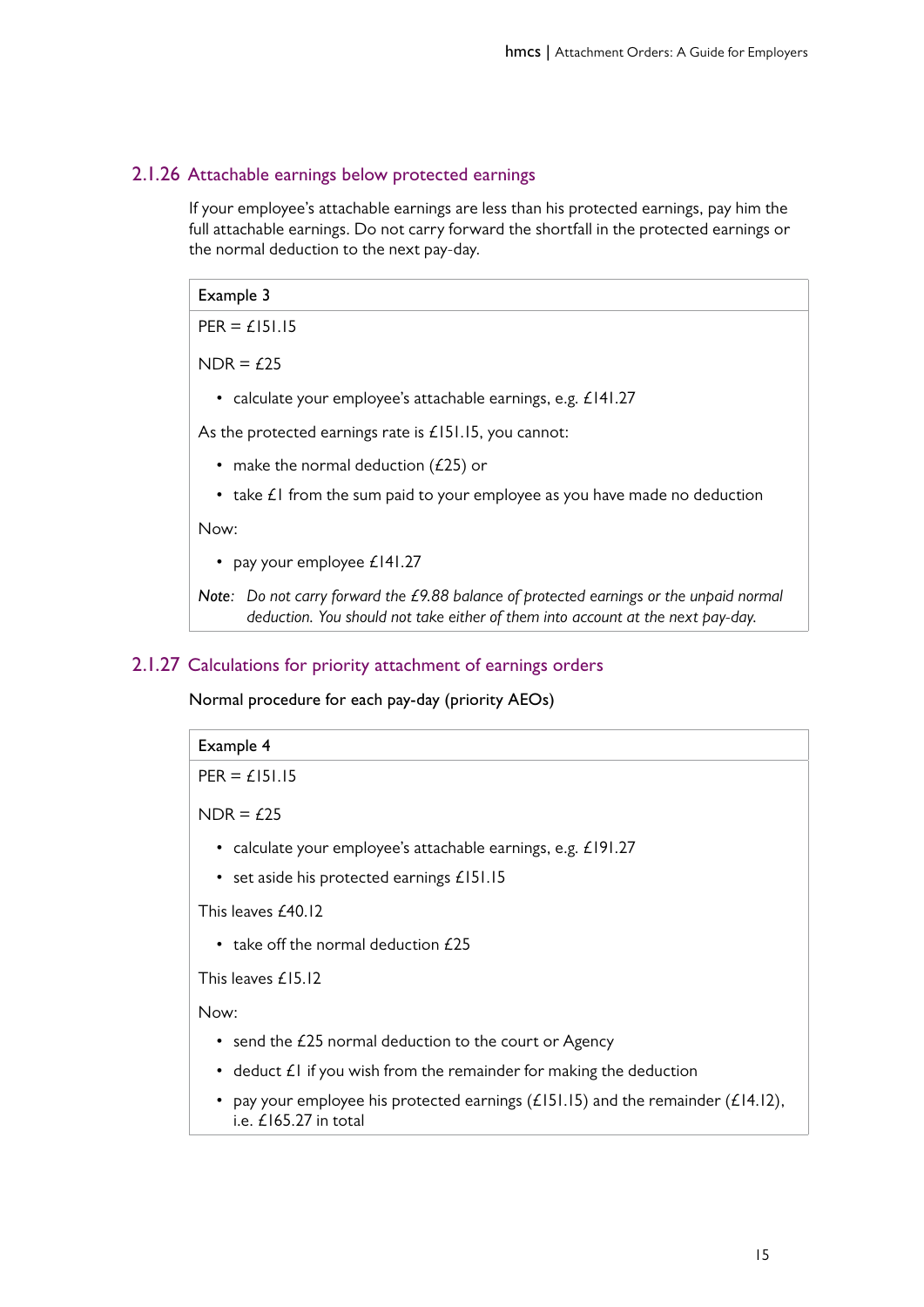#### 2.1.28 Attachable earnings too low to allow full normal deduction

If you are operating a priority AEO and your employee earns less than usual, you must still set aside the protected earnings, even if this does not leave enough for the normal deduction. You will have to make up the full deduction as soon as possible.

| cambie |
|--------|
|--------|

PER= £151.15

 $NDR = £25$ 

First pay-day

- calculate your employee's attachable earnings, e.g. £171.27
- set aside his protected earnings £151.15

#### This leaves £20.12

As only £20.12 of the normal deduction can be met, now:

- send £20.12 to the court or Agency, and carry forward the £4.88 deficit in the normal deduction to the following pay-day
- take £1 from your employee's protected earnings for making a deduction

This leaves £150.15

• pay your employee his protected earnings i.e. £150.15

Note: Do not carry forward the £1 you have deducted towards your expenses as a deficit of protected earnings.

#### Second pay-day

- calculate your employee's attachable earnings, e.g. £191.53
- set aside his protected earnings £151.15

This leaves £40.38

Now:

• take off the deduction for the court or Agency ( $£25$  normal deduction +  $£4.88$ deficit carried forward from the previous pay-day) £29.88

This leaves £10.50

Now:

- send £29.88 to the court or Agency
- take £1 if you wish from the remainder for making a deduction
- pay your employee his protected earnings  $(E151.15)$  and the remainder  $(E9.50)$ , i.e. £160.65 in total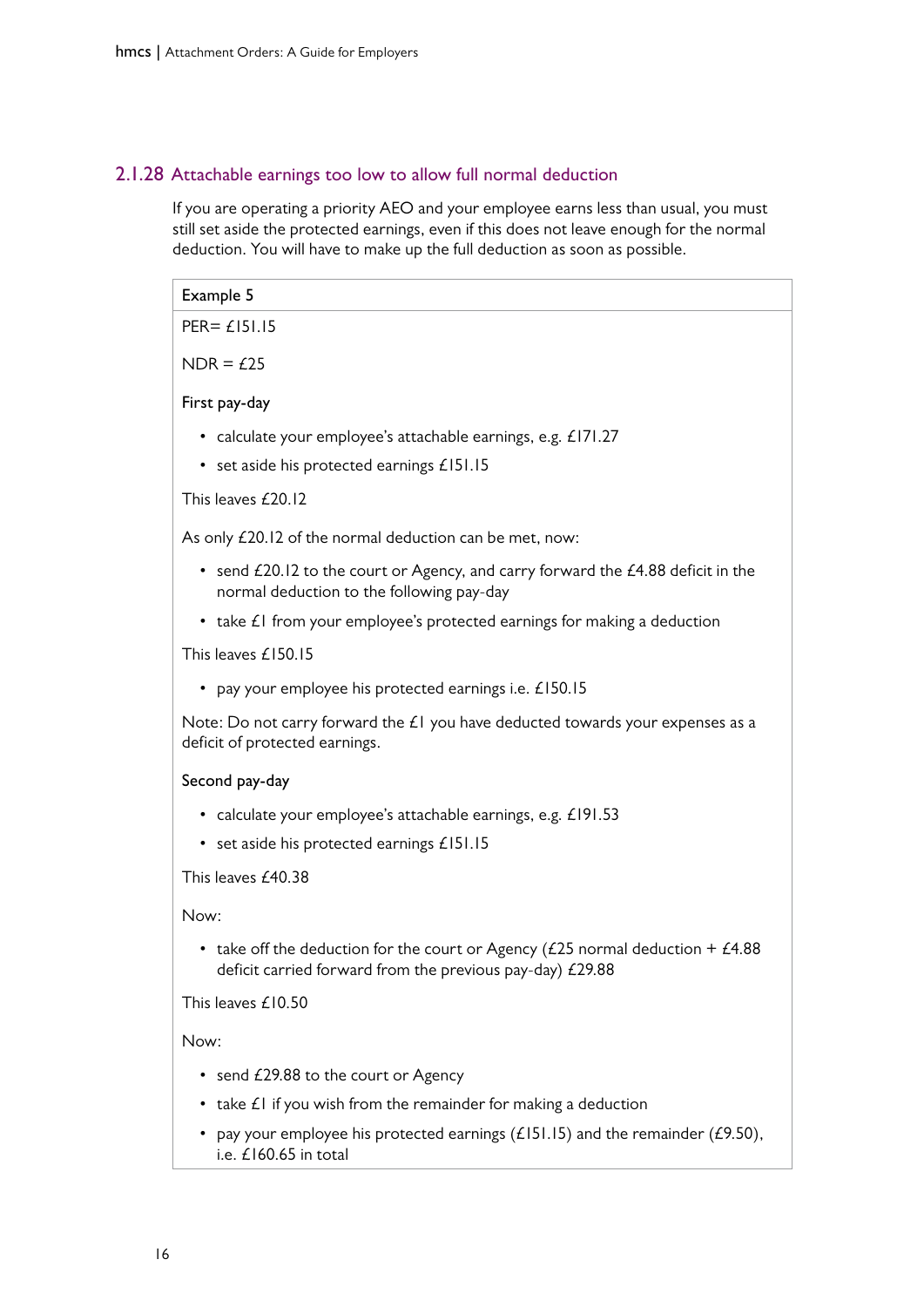#### 2.1.29 Attachable earnings below protected earnings

If your employee does not earn enough to cover even his protected earnings in one wage period, you will have to carry over to the next pay day both the shortfall in his protected earnings and the whole normal deduction.

#### Example 6

 $PER = £151.15$ 

 $NDR = £25$ 

First pay-day

• calculate your employee's attachable earnings, e.g. £143.27

As the protected earnings rate is £151.15, you cannot:

- make the normal deduction (£25) or
- take £1 from the sum paid to your employee as you have made no deduction

#### Now:

- carry forward £25 normal deduction to the following pay-day
- carry forward £7.88 deficit in protected earnings to the following pay-day
- pay your employee £143.27

#### Second pay-day

- calculate your employee's attachable earnings, e.g. £191.57
- set aside his protected earnings  $(E151.15 + E7.88$  deficit) £159.03

This leaves £32.54

The total deduction due is £25 (from the previous pay-day) + £25 (from this pay-day)  $=$  £50

Now:

- send £32.54 to the court or Agency, and carry forward £17.46 deficit to the following pay-day (and so on until the deficit is cleared)
- take £1 if you wish from your employee's protected earnings for making a deduction
- pay your employee £158.03

This will bring your employee's protected earnings up to date

*Note: Do not carry forward the £1 you have deducted towards your expenses as a deficit of protected earnings even though you may have deducted it from your employee's protected earnings, as in this example.*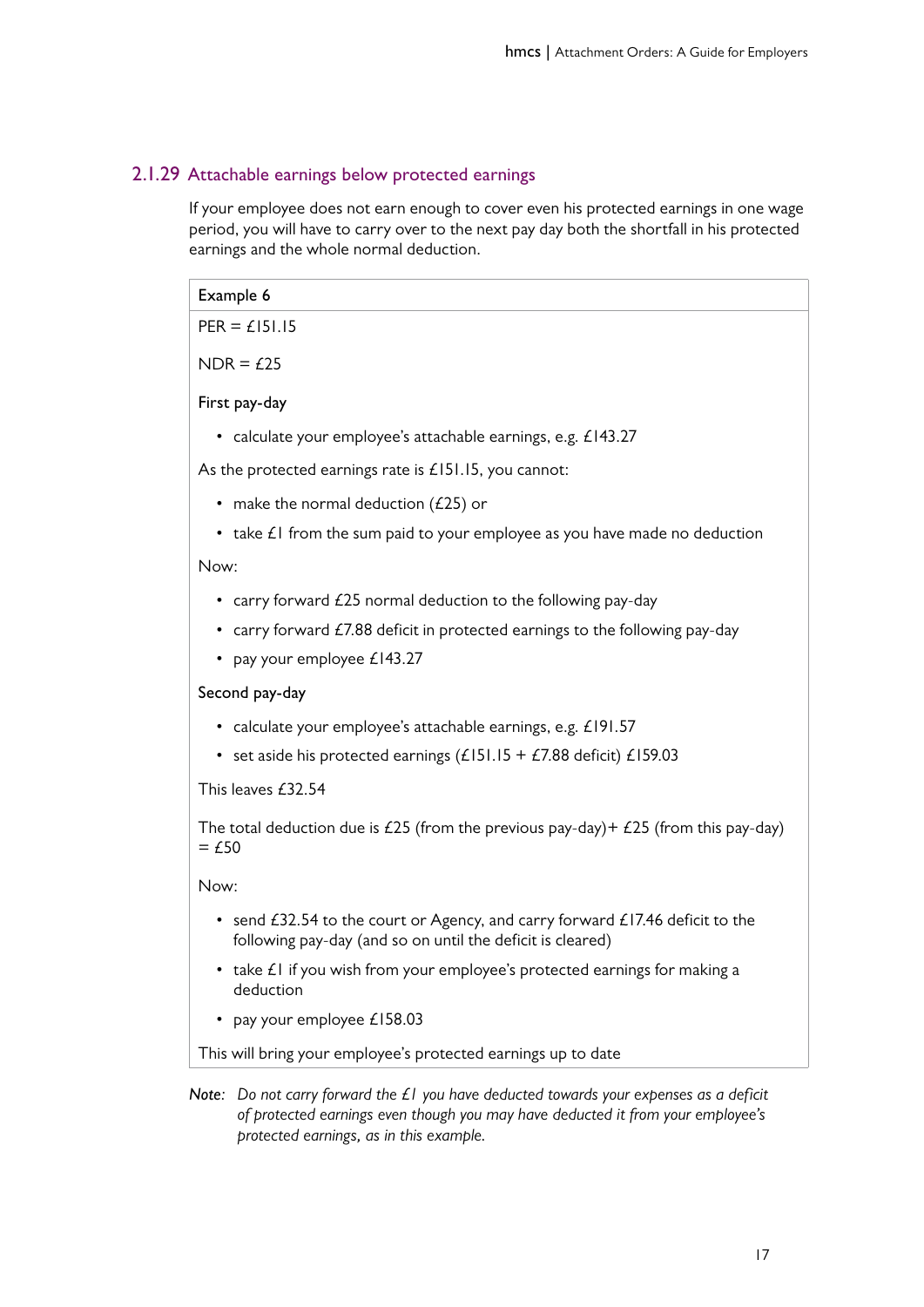#### 2.1.30 Payment at unusual intervals (non-priority and priority orders)

For any period longer or shorter than that specified in the AEO, calculate the number of weeks (or days) for which pay is being given, and divide the total attachable earnings by this number. You will then be able to calculate the total amount of protected earnings and total normal deduction in the usual way.

| Example 7                                                                                                 |
|-----------------------------------------------------------------------------------------------------------|
| $PER = £550$                                                                                              |
| $NDR = £70$                                                                                               |
| The month is October                                                                                      |
| You usually pay your employee monthly but this month you have included an extra pay-<br>day on 9 October  |
| • calculate your employee's attachable earnings, e.g. £230.00 - (the payment in<br>respect of the 9 days) |
| • set aside his protected earnings i.e. £550 divided by 31 days $\times$ 9 days £159.68                   |
| This leaves £70.32                                                                                        |
| • take off normal deduction i.e. £70 divided by 31 days x 9 days £20.32                                   |
| This leaves £50.00                                                                                        |
| Now:                                                                                                      |
| • send £20.32 normal deduction to the court or Agency                                                     |
| • deduct $E1$ if you wish from the remainder for making the deduction                                     |

• pay your employee his protected earnings ( $£159.68$ ) and the remainder ( $£49.00$ ), i.e.  $\neq 208.68$  in total

#### 2.1.31 Holiday pay in advance

If you have been ordered to make a weekly deduction, and you are paying your employee earnings in advance (e.g. because he is going on holiday) you should:

- calculate your employee's total attachable earnings for the pay period
- multiply the PER and the NDR by the number of weeks in the pay period
- set aside the aggregated PER and take off the aggregated NDR in the usual way.

However, because you are only making one deduction, you may only deduct £1 from the remainder towards your administrative costs, and not  $f$  for each week included in the pay period.

*Note: If your employee leaves your employment, the pay period to which you should apply the PER and NDR runs from the last pay-day before he left until the day you pay him his final amount of earnings. For example, you pay your employee monthly. You paid him on 30 June. He leaves on 12 July. You pay him his final earnings on the next pay-day, which is 31 July. Although he only receives twelve days' earnings, you should apply the PER and NDR to the whole of the pay period from 1 July to 31 July.*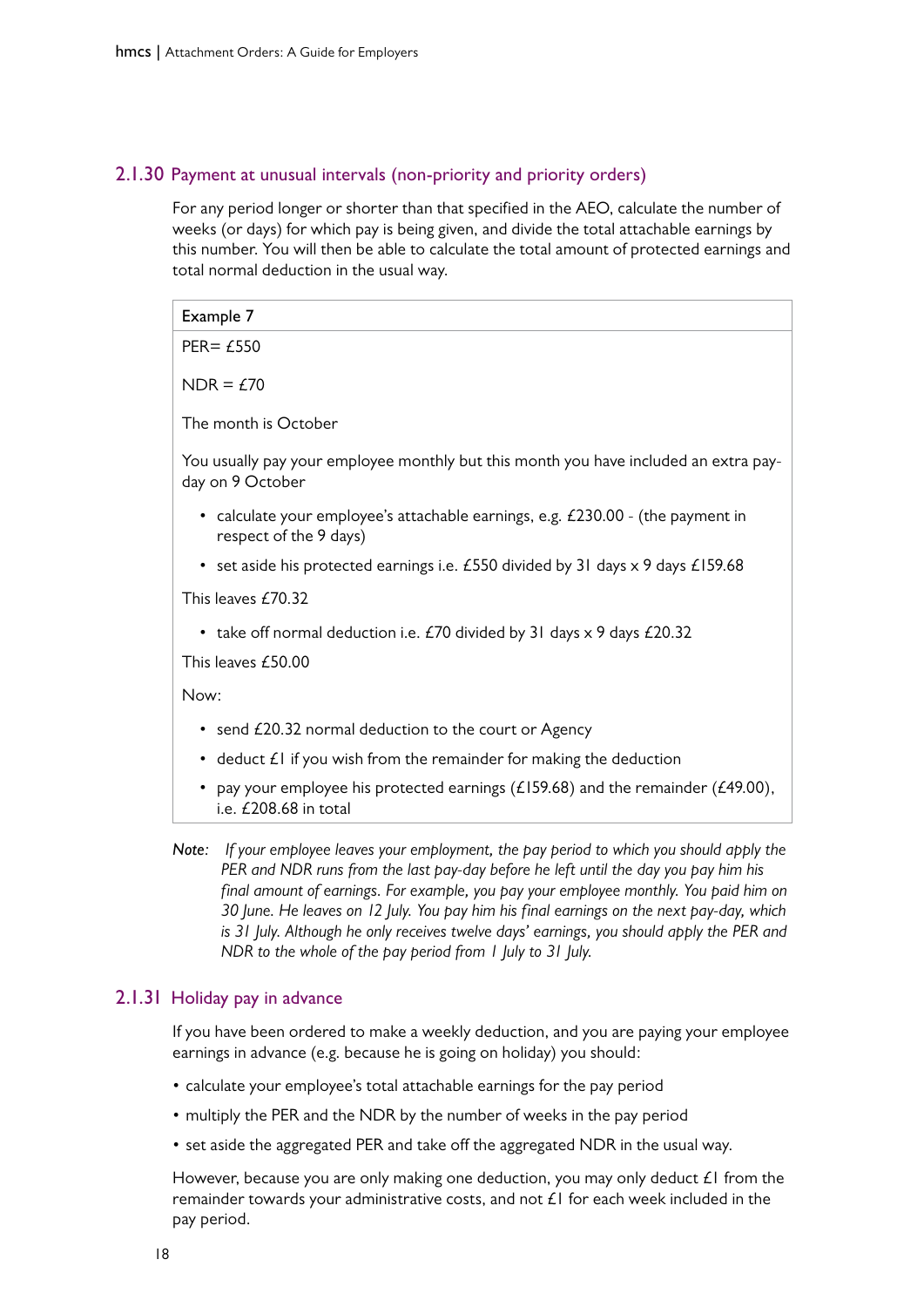Example 8  $PER = £140$  $NDR = f30$ Pay-day at end of a week before 2 weeks' holiday • calculate your employee's attachable earnings, e.g. (1 week's pay at £367.51 plus 2 weeks at £200 a week) £767.51 • set aside his protected earnings (3 weeks at £140 a week) £420 This leaves £347.51 • take off normal deduction (3 weeks at £30 a week) £90 This leaves £257.51 Now: • send £90 to the court or Agency • take £1 if you wish from the remainder for making the deduction • pay your employee his protected earnings ( $£420$ ) and the remainder ( $£256.51$ ), i.e. £676.51 in total

#### 2.1.32 Treatment of arrears of pay on attachable earnings

HMCS has been asked to clarify the position on the treatment of backpay (arrears of pay) on attachable earnings. The following example may be of interest.

#### Example 9

An employee has an AEO with a PER of £750 per month and an NDR of £50 month. Their normal "attachable earnings" are £700 per month. This month they receive a backdated pay award that has increased their normal "attached earnings" to £740 per month. However, their backpay has further increased the "attachable earnings" to £800 for this month. Accordingly the NDR of £50 is deducted from their pay and paid to the Court.

The employee states that as their back pay of  $£60$  relates to previous months, they should not pay anything towards their AEO (had they received the award on time they would not of have had a deduction made). The rulings are that the "attachable earnings" are looked at on a period by period basis and do not take into consideration what period(s) the pay is made from.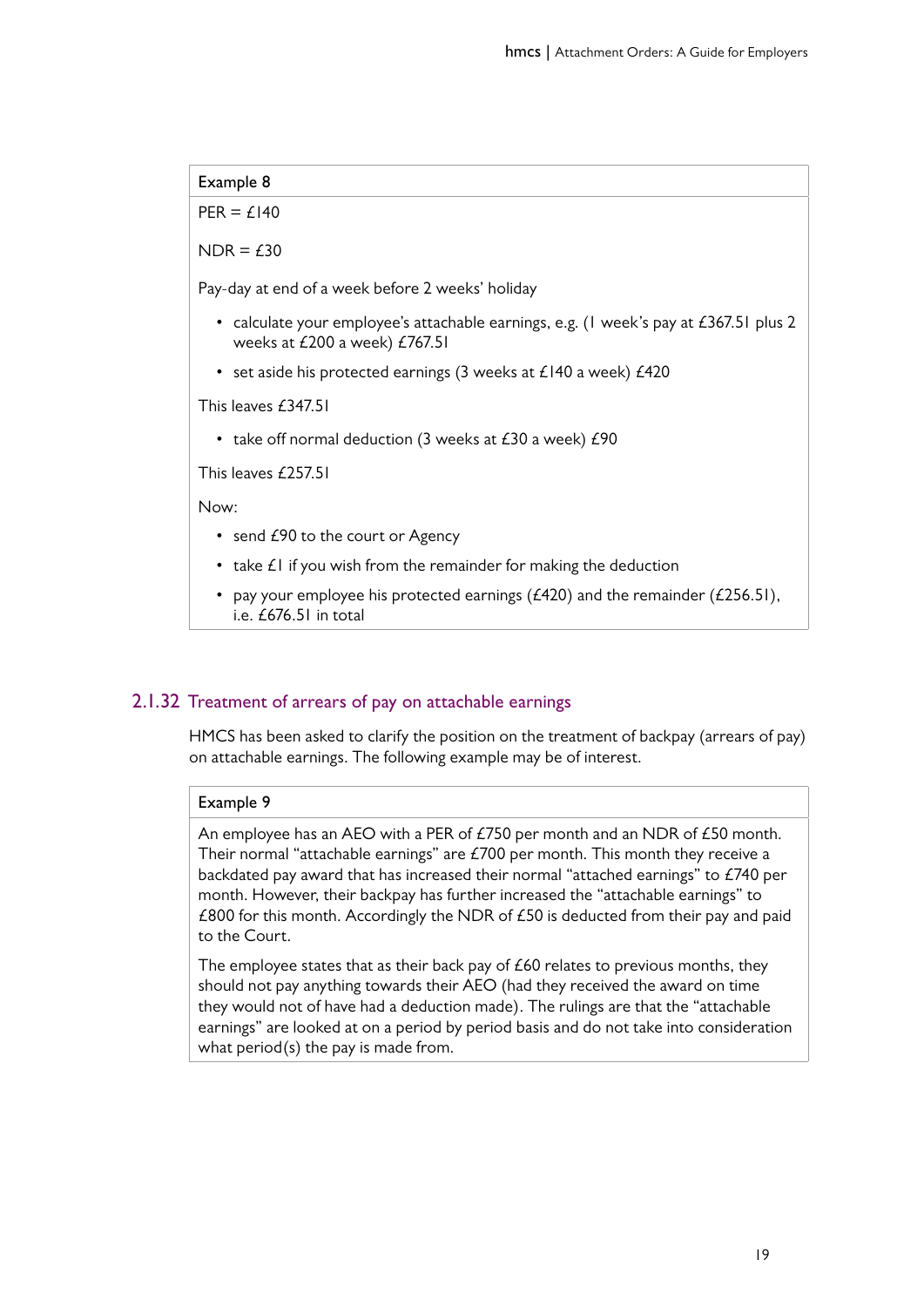hmcs | Attachment Orders: A Guide for Employers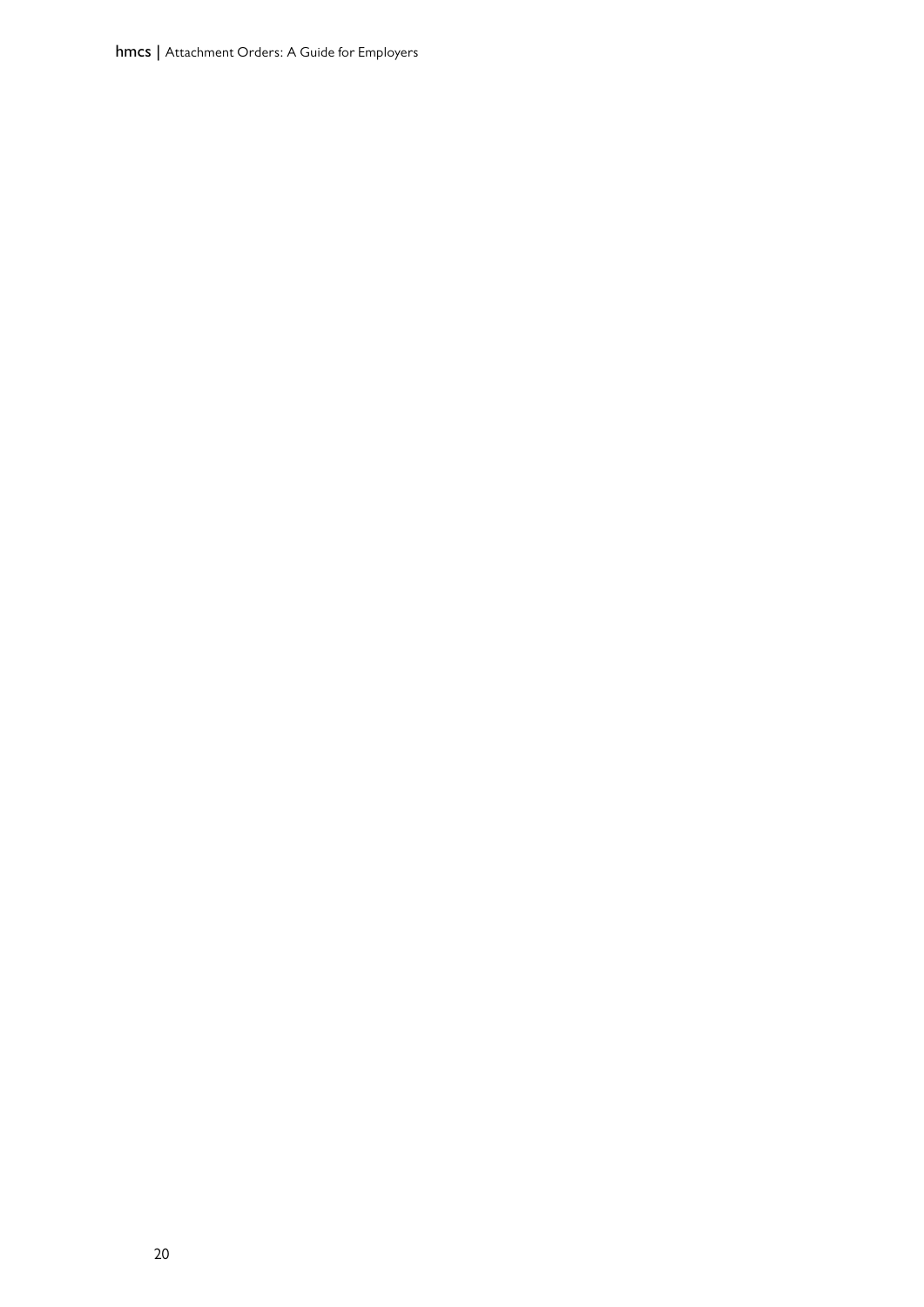# 2 Attachment of Earnings

#### 2.2 Fines by fixed table deductions (post 5 April 2004) (England and Wales)

- 2.2.1 Introduction
- 2.2.2 Background
- 2.2.3 Legal requirements
- 2.2.4 How to comply with an order
- 2.2.5 The types of earnings from which to make deductions
- 2.2.6 What happens if I do not pay my employee monthly or weekly?
- 2.2.7 How do I calculate deductions when the employee receives holiday pay in advance?
- 2.2.8 How do I calculate deductions when the employee has two jobs?
- 2.2.9 What should I do if the attachable earnings are too low to allow the full deduction?
- 2.2.10 Making payments
- 2.2.11 Points to remember
- 2.2.12 Further help and advice
- Annex A template letter from employer to court
- Annex B the new fixed tables for magistrates' courts' fines AEOs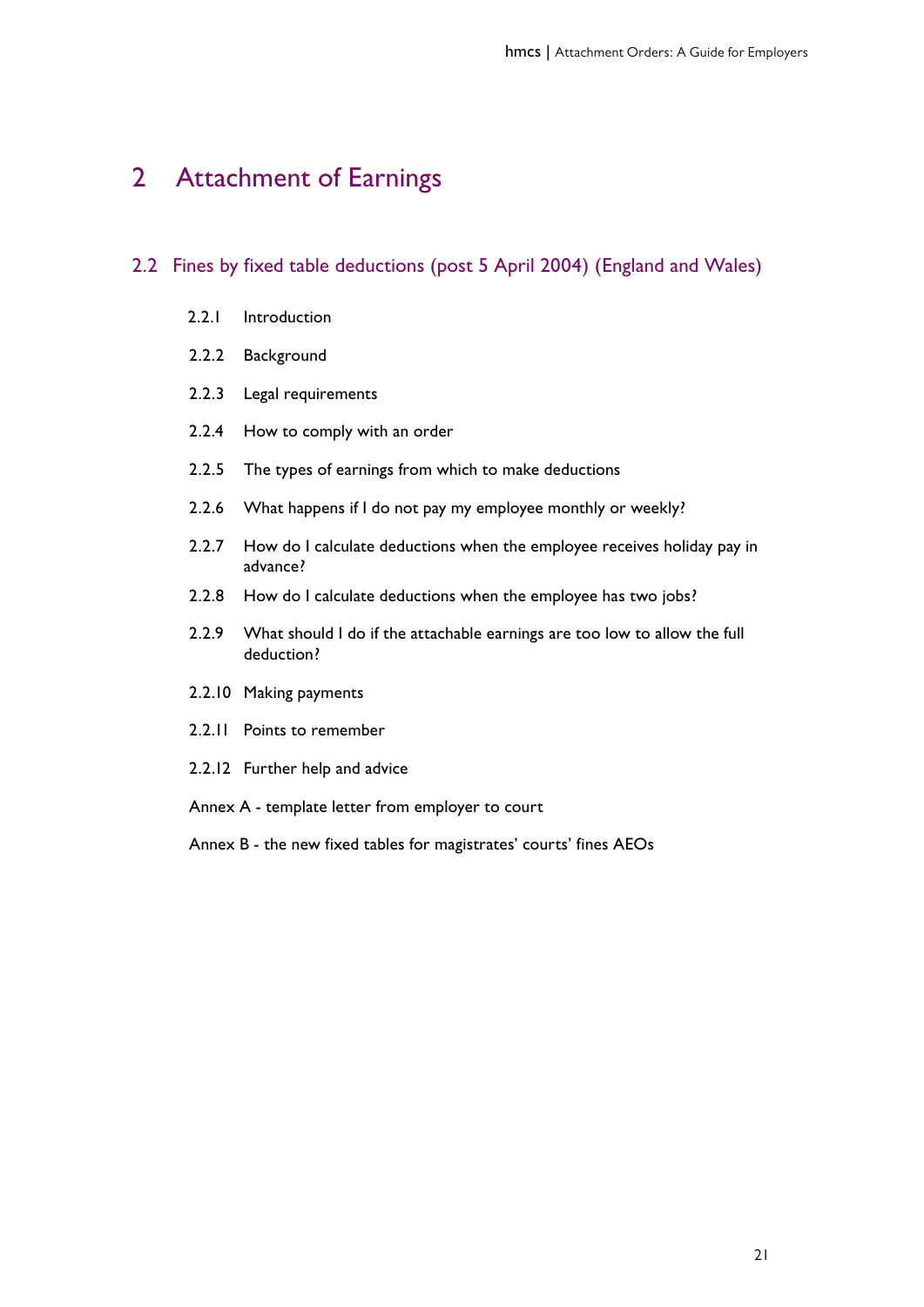hmcs | Attachment Orders: A Guide for Employers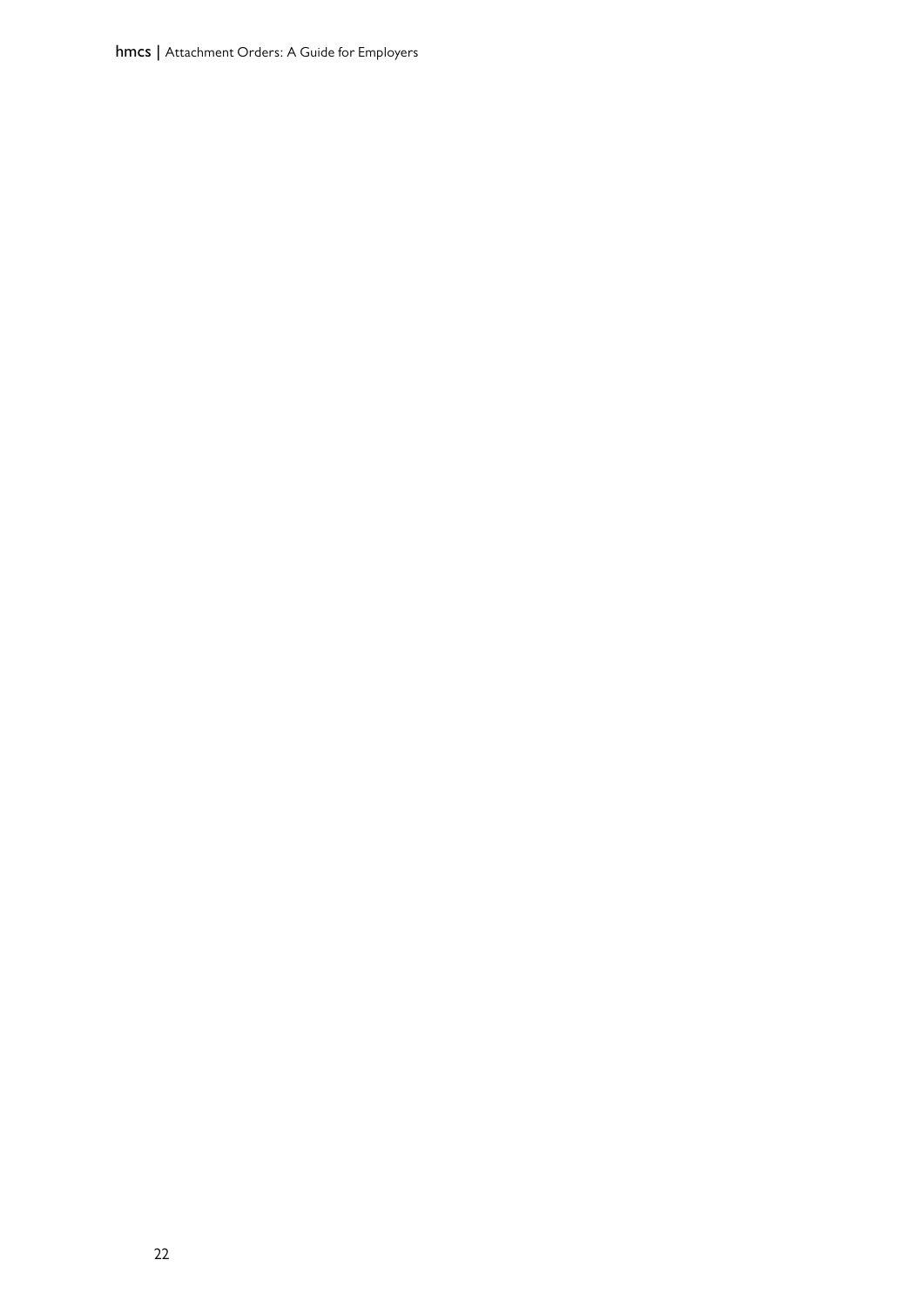## 2.2.1 Introduction

This chapter deals with fines by fixed table deductions imposed after 5 April 2004. The relevant legislation is the Courts Act 2003. Fines always assume a priority status under the 1971 and 2003 Acts.

#### 2.2.2 Background

Since 5 April 2004, new fines AEOs issued under the Courts Act 2003 ("the 2003 Act") by magistrates' courts in England and Wales have been deductible by fixed tables (see Annex B) in a similar way to Council Tax attachments currently deducted by employers. The tables used for fines have the same percentage deductions as those currently used for Council Tax deductions. In most cases, therefore, the payroll software currently in use can be adapted simply for this purpose.

#### 2.2.3 Legal requirements

#### Under the 1971 Act, you must

- write to the court within ten days if you receive an order and you do not employ the person named in it
- take all reasonable steps to comply with an order or a varied order
- write to the court within ten days (a telephone call is not sufficient) if the employee leaves your employment. An AEO lapses from the pay day coinciding with, or following, termination of employment. A template letter is provided for this purpose at Annex A of this booklet.

#### You must also:

• write to the court that made the order within seven days if you learn that a new employee has an existing order against him, giving details of your employee's earnings and anticipated earnings.

Failing to comply with an AEO, or failing to give the required notice within the time limits are offences under the 1971 Act, subject to a fine that can be imposed on you or your organisation or even a term of imprisonment.

You or your employee can make an application to the court at any time to settle a dispute about the operation of an order, or to resolve any uncertainty about whether particular earnings are attachable.

#### 2.2.4 How to comply with an order

#### Making deductions

The order comes into force on the day you receive it. You should begin to make deductions the next time you pay your employee and on each future pay day.

There is no liability for a fine for non-compliance with the order if the first pay day falls within seven days of the date the order was received and no deduction is made on that first pay day.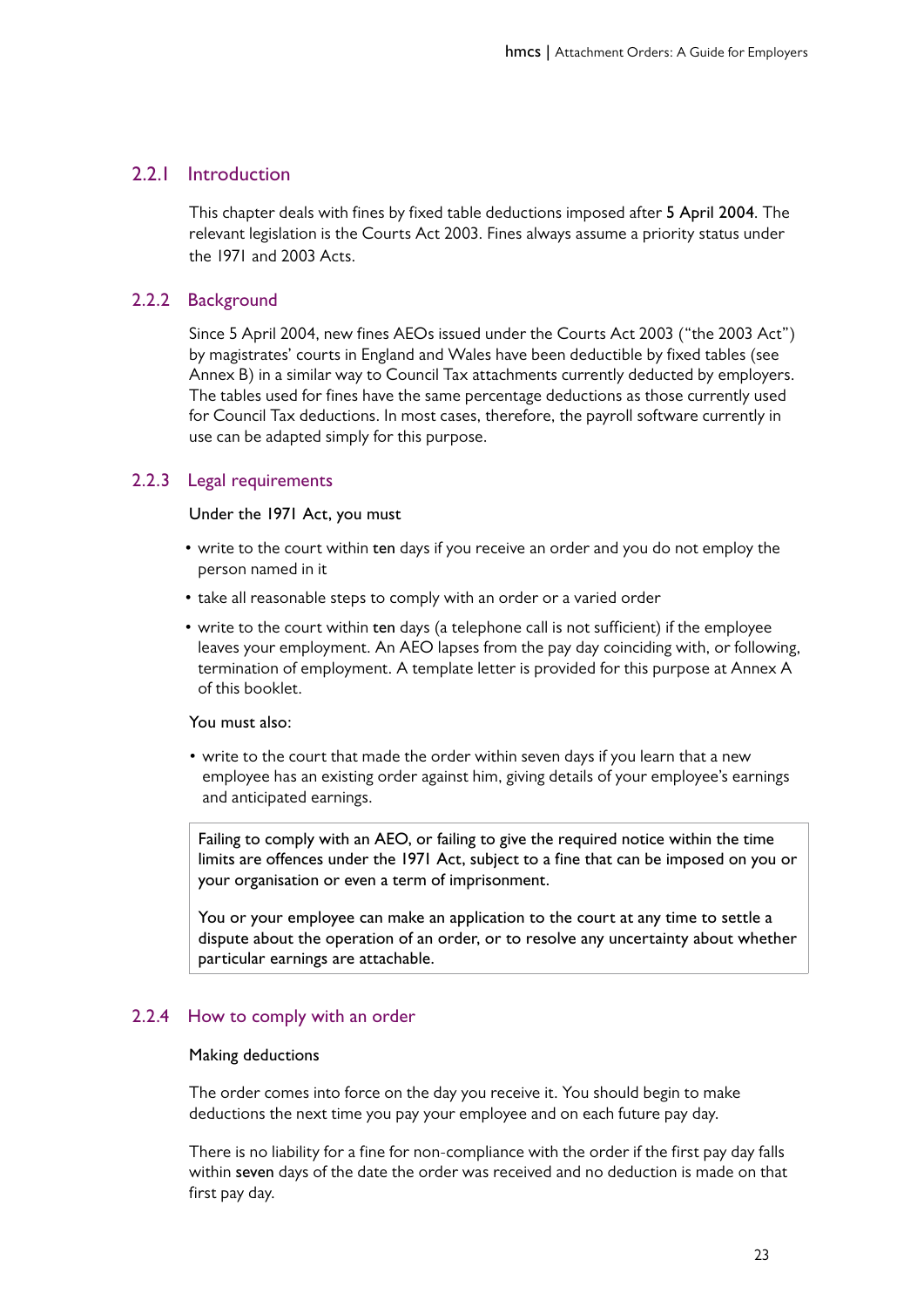You should make deductions from your employee's earnings until the total debt owed by your employee is reached. If you receive an order for ongoing maintenance, you should make deductions until the court tells you to stop.

Each time you make a deduction:

- you may deduct £1 from your employee's earnings towards your administrative costs for operating the order (even if this reduces your employee's income below the protected earnings rate)
- you must inform your employee in writing about each deduction (including the amount you can deduct towards your costs) as soon as possible after making the deduction.

If you are operating a magistrates' court (maintenance) AEO only your employee can ask the court to vary the order.

#### 2.2.5 The types of earnings from which to make deductions

The 1971 Act defines 'earnings' as:

- wages and salary (including bonuses, fees, overtime and commission)
- pension (for past service and compensation for loss of employment)
- statutory sick pay
- holiday pay or other pay advances

but excludes

- armed forces pay<sup>1</sup>
- a tax credit
- wages payable to a person as a seaman
- disability pension
- statutory maternity pay, statutory adoption pay, statutory paternity pay
- guaranteed minimum pension (as provided by the Pension Scheme Act 1993)
- statutory redundancy pay
- sums payable by any Public Department of the Government of Northern Ireland or of a territory outside the UK.

You must only make a deduction from what is left from the attachable earnings (as defined by the 1971 Act) after you have deducted:

- income tax (PAYE)
- national insurance contributions
- superannuation or pension contributions (excluding free standing additional voluntary contributions and contributions to stakeholder pension schemes).

<sup>1</sup> The Armed Forces Act 2006 at sections 341 and 342 is the authority to make deductions from salaries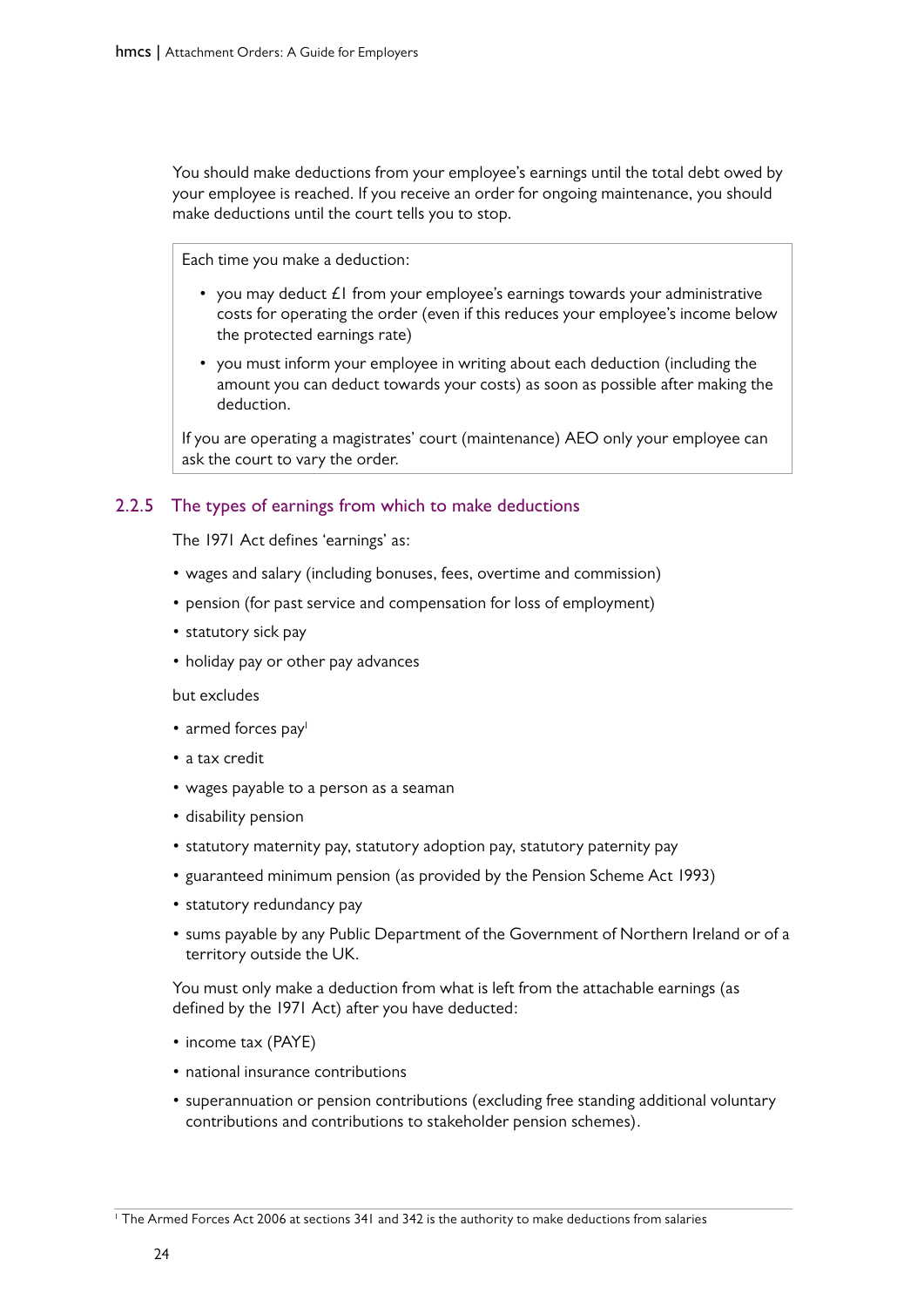If you lend money to your employee and then recover the loan through your employee's earnings, you must make the AEO deduction before you take any repayment towards the loan. But do not make a deduction under an AEO from the loan when you give it to the employee.

The following tables provide worked examples with monthly, weekly and daily deductions.

#### Example 1: for monthly paid employee:

You receive an AEO from a magistrates' court dated post 5 April 2004 ordering you to make deductions according to the new fixed tables (see Annex B). Your employee is paid monthly

| • To use the tables, first calculate the employee's gross earnings<br>comprising his monthly wages (including bonuses, overtime or<br>commission but do not include disability pension or Statutory<br>Maternity, Paternity and Adoption Pay)) i.e. | £1200      |
|-----------------------------------------------------------------------------------------------------------------------------------------------------------------------------------------------------------------------------------------------------|------------|
| • Deduct tax, NI and pension scheme contributions                                                                                                                                                                                                   | £240       |
| That leaves net earnings (attachable earnings) of                                                                                                                                                                                                   | £960       |
| • Read off the appropriate deduction percentage from column 1 of<br>Table B – in this example £960 would signify a deduction of $12\%$ (or at<br>the % level contained in the tables as specified by the court) i.e.                                | $£$ II5.20 |
| • Send the 12% attachment $(E)$ to the magistrates' court i.e.                                                                                                                                                                                      | $£$ II5.20 |
| • Deduct £1 if you wish from the remainder for your administrative costs                                                                                                                                                                            |            |
| • Pay your employee £843.80 and itemise the deduction on his payslip.                                                                                                                                                                               | £843.80    |

#### 2.2.6 What happens if I do not pay my employee monthly or weekly?

Fixed tables deductions are given for monthly, weekly and daily pay periods. You should use these multipliers where the payment period is irregular.

Where you pay your employee in multiples of weeks or months you should use the weekly or monthly tables as follows.

- Suppose you pay your employee every 4 weeks. When you have calculated attachable earnings as above (say £1000)
	- 1. Divide this by 4, the number of weeks the pay represents
	- 2. Look up the resulting figure  $(£250)$  in the weekly table
	- 3. For this level of earnings, the percentage to be applied is 12%
	- 4. Apply the percentage to the earnings at  $(2)$ , giving £30
	- 5. Multiply this deduction amount by the number of weeks the total pay represents (4 in this case giving £120)

#### 2.2.7 How do I calculate deductions when the employee receives holiday pay in advance?

If you have been ordered to make a weekly deduction and you are paying your employee earnings in advance (for example because he is going on holiday), you should follow the approach set out in example 2: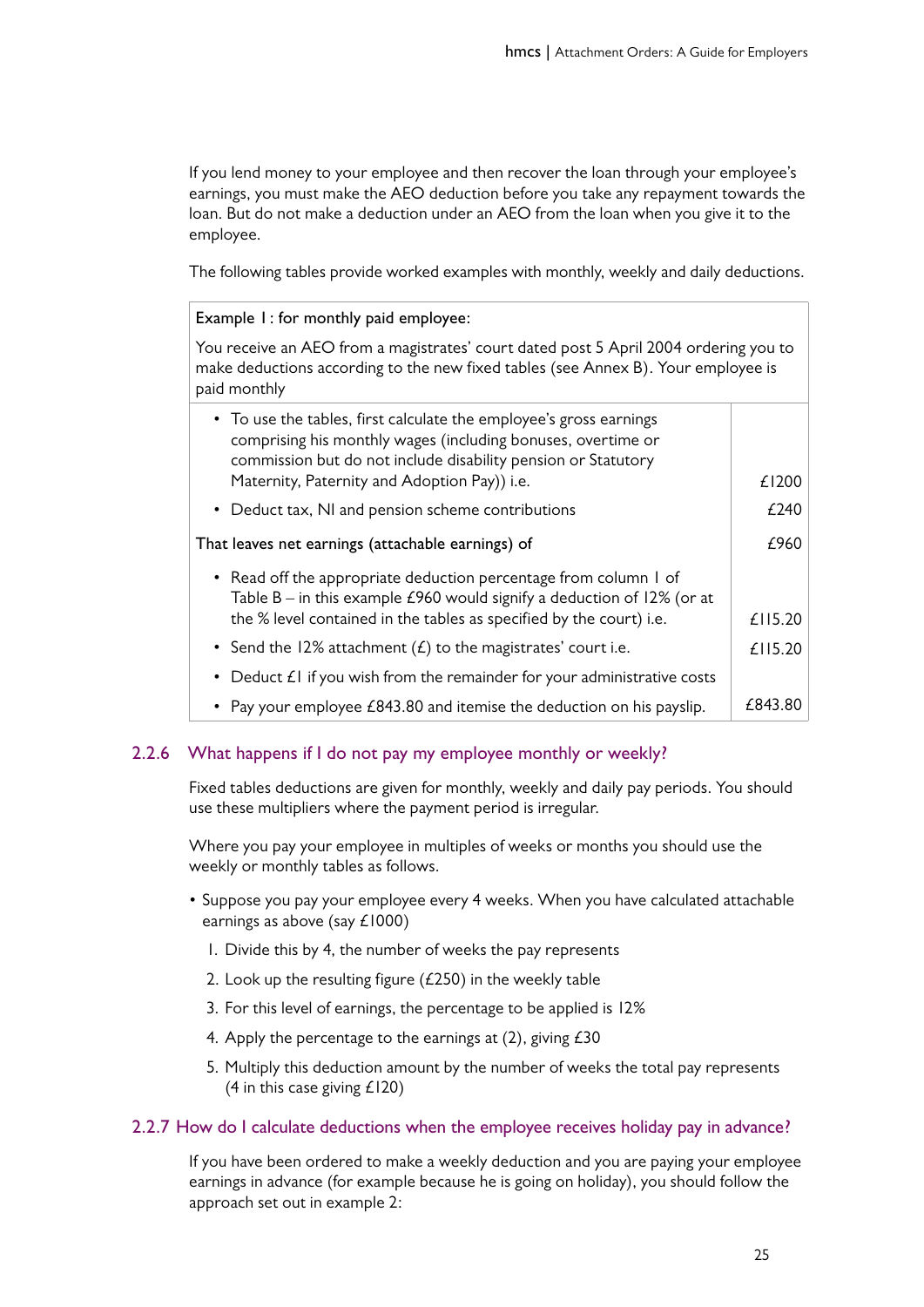#### Example 2: for employee paid holiday pay in advance:

You receive an AEO from a magistrates' court dated January 2005, ordering you to make deductions according to the new fixed tables (see Annex B). Your employee is paid weekly.

If in one week's pay you give your employee a lump sum combining both normal pay and holiday pay, for, say, two weeks:

| • Split the attachable earnings element of the pay into normal pay and<br>holiday pay, for example<br>normal = $£300$<br>holiday pay = £500 (£275 for the first week and £225 for the second)                     |      |
|-------------------------------------------------------------------------------------------------------------------------------------------------------------------------------------------------------------------|------|
| • Calculate the deduction on the normal pay in the normal way                                                                                                                                                     |      |
| • Read off the appropriate deduction percentage from Column 1 of Table<br>A - in this example $£300$ would signify a deduction of $17\%$ , i.e.                                                                   | £51. |
| • Now calculate the deduction on the holiday pay by dividing the total by<br>the number of weeks it represents, calculate the corresponding weekly<br>deduction and multiply that back up by the number of weeks. |      |
| • This represents two weeks pay so £500 is divided by 2 giving $£250$                                                                                                                                             | £250 |
| • Read off the appropriate deduction percentage from Column 1 of Table<br>A - in this example $£250$ would signify a deduction of $12\%$ , i.e.                                                                   | £30  |
| • Multiply by the number of holiday weeks $(2)$ giving £60.00                                                                                                                                                     | £60  |
| • Send the total attachment $(£51 + £60)$ to the magistrates' court, i.e.                                                                                                                                         | £III |
| • Deduct £1 if you wish from the remainder for your administrative costs                                                                                                                                          |      |
| • Pay your employee £688.00 and itemise the deductions on his payslip                                                                                                                                             |      |
| • Note that if you made three separate payments (not advancing the<br>holiday pay) then you should calculate the deduction on each payment<br>when it is made.                                                    |      |

#### 2.2.8 How do I calculate deductions when the employee has two jobs?

If you have an employee with two (or more) jobs with you, for one of which he is paid monthly and the other weekly, you must apply the normal rules to the most frequent payment. All payments less frequent are subject to a fixed deduction of 20%. You must apply these rules even where the less frequent payment is the main employment. The correct approach is set out in example 3:

#### Example 3: for employee with weekly and monthly pay

You receive an AEO from a magistrates' court dated February 2005, ordering you to make deductions according to the new fixed tables (see Annex B). Your employee has two jobs with you. In his main job, he is paid monthly and for his second job he is paid weekly.

His attachable earnings (after income tax, National Insurance contributions and pension contributions) for the monthly job are £1000 and for the weekly pay are £150. The rules for AEOs require you to do a normal calculation on the more frequently paid earnings – in this case the weekly payments.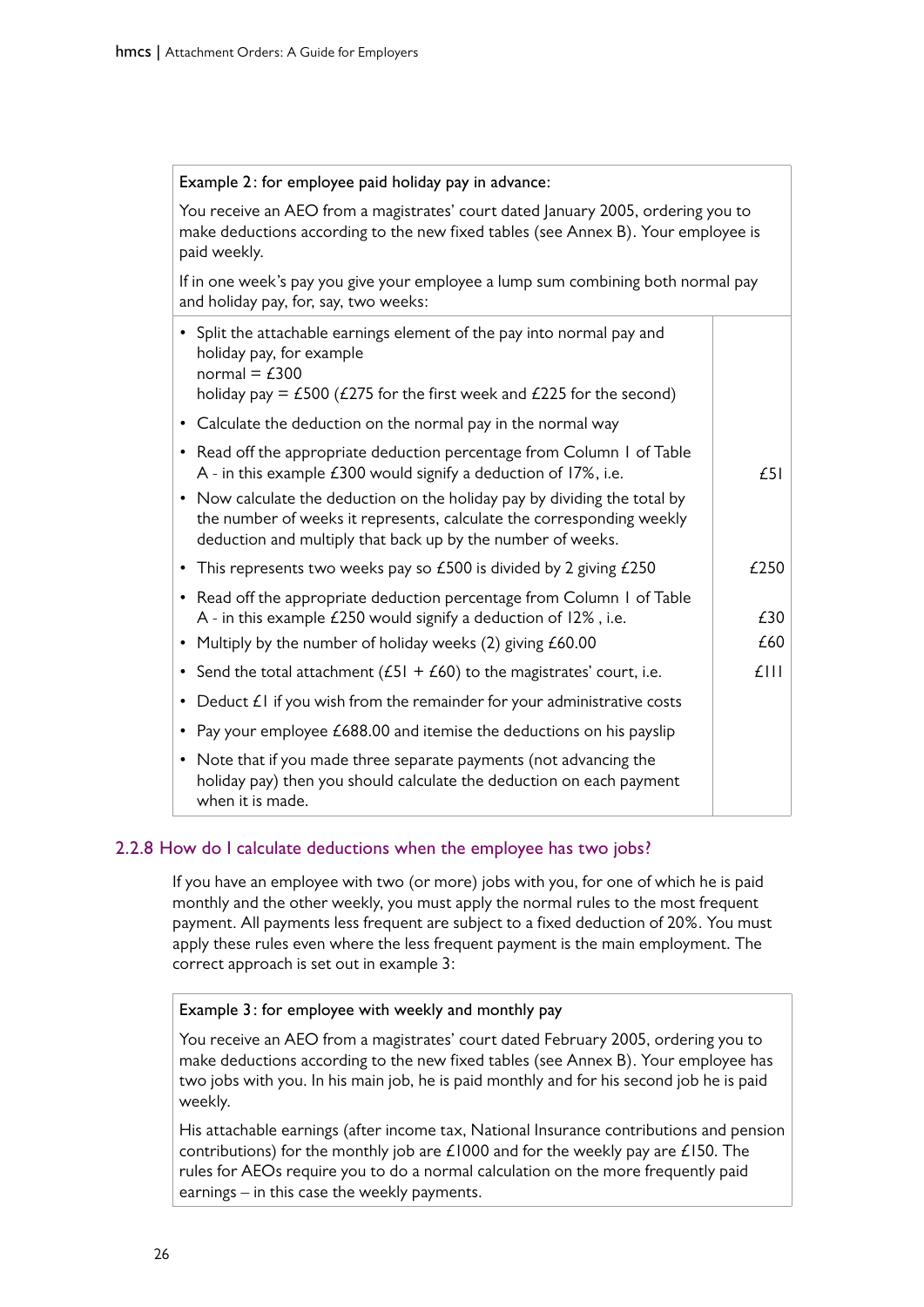| First calculate the deduction on the more frequent earnings – the weekly pay                                                                                                                                                                                                                                                   |        |
|--------------------------------------------------------------------------------------------------------------------------------------------------------------------------------------------------------------------------------------------------------------------------------------------------------------------------------|--------|
| • Calculate the deduction on the weekly pay in the normal way                                                                                                                                                                                                                                                                  |        |
| • Read off the appropriate deduction percentage from Column 1 of<br>Table A - in this example $£150$ would signify a deduction of $7\%$ i.e.                                                                                                                                                                                   |        |
| • When you make this deduction, you may deduct £I towards your<br>costs.                                                                                                                                                                                                                                                       | £10.50 |
| • Show the AEO deduction (and the administration fee, if you take it) on<br>your employee's payslip and pay the £10.50 into the Court.                                                                                                                                                                                         |        |
| When you pay the monthly pay, the AEO must be deducted at the special<br>rate of 20%                                                                                                                                                                                                                                           |        |
| • Now calculate the deduction on the monthly pay<br>20% of £1000 is £200                                                                                                                                                                                                                                                       |        |
| • Show the AEO deduction (and the administration fee, if you take it) on<br>your employee's payslip and pay the £200 into the Court.                                                                                                                                                                                           | £200   |
| • You may take an administrative fee of £1 each time you make a deduction from<br>Note:<br>his weekly pay but you cannot take an additional £1 if you make a deduction from<br>his monthly pay and you pay the salaries on the same pay-day                                                                                    |        |
| • Section 14 of the Fines Collection Scheme sets out what an employer should do<br>when he pays an employee a regular payment (e.g. basic salary) and an irregular<br>payment at the same time (e.g. bonus or holiday pay). In these cases the sums<br>should be added together and treated as one sum using the fixed tables. |        |
|                                                                                                                                                                                                                                                                                                                                |        |

Example 4: Fixed tables deductions are given for monthly, weekly and daily pay periods. You should use these multipliers where the payment period is irregular.

Where you pay your employee in multiples of weeks or months you should use the weekly or monthly tables as follows.

Suppose you pay your employee every 4 weeks. Then, when you have calculated attachable earnings as at example 3 (say £1000):

- Divide this by 4, the number of weeks the pay represents
- Look up the resulting figure (£250) in the weekly table
- For this level of earnings, the percentage to be applied is 12%
- Apply the percentage to the earnings, giving  $£30$
- Multiply this deduction amount by the number of weeks the total pay represents (4 in this case giving £120)

#### 2.2.9 What should I do if the attachable earnings are too low to allow the full deduction?

You should not make a deduction as the fixed tables do not allow deductions below a defined minimum threshold depending on the frequency of payment (£55 weekly, £290 monthly and £3 daily).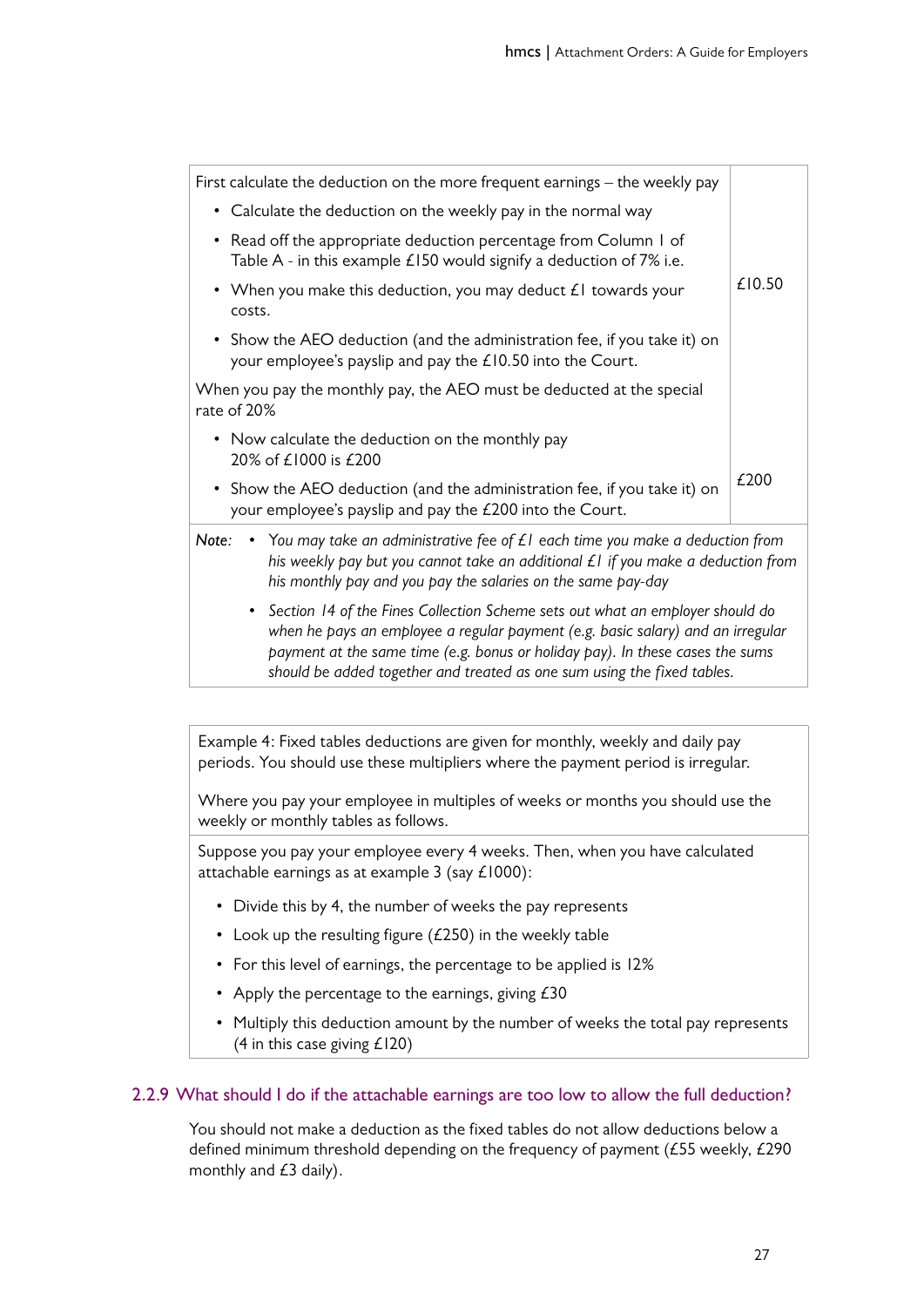#### 2.2.10 Making Payments

You should send the payment to the court which made the AEO (unless the order tells you otherwise) as soon as possible, stating the name of the employee and the case number. This information is on the copy order sent by the court.

If you are making payments under two or more orders issued by the same court, you can pay a lump sum by cheque. You must send a paper schedule setting out the details of each payment you include.

You should make your cheques payable to: HMCS

Some magistrates' courts allow you to pay by individual automated credit transfer payments using BACS. Contact the magistrates' court that made the order if you wish to pay in this way.

#### 2.2.11 Points to remember

- Fines are priority orders and take priority among themselves and other priority orders by date they were issued
- If an AEO is operating for a fines offender prior to 5 April 2004 in the old style, and the magistrates' court imposes a new additional fine upon that employee (post 5 April 2004), the court will be able (under the Attachment of Earnings Rules, 1971) to consolidate the two AEOs under one priority consolidated AEO to be deducted by fixed tables. You may therefore exceptionally receive a consolidated order which pre-dates 5th April due to the date of the earlier attachment of earnings order. In this situation, the consolidated order assumes the priority date of the oldest of the two AE Orders
- When operating an order under either the 1971 or 2003 Acts student loan repayments must be taken.

#### 2.2.12 Further help and advice

For further help and advice about a particular order, you should contact the court that made the AEO.

Always quote the case or reference number.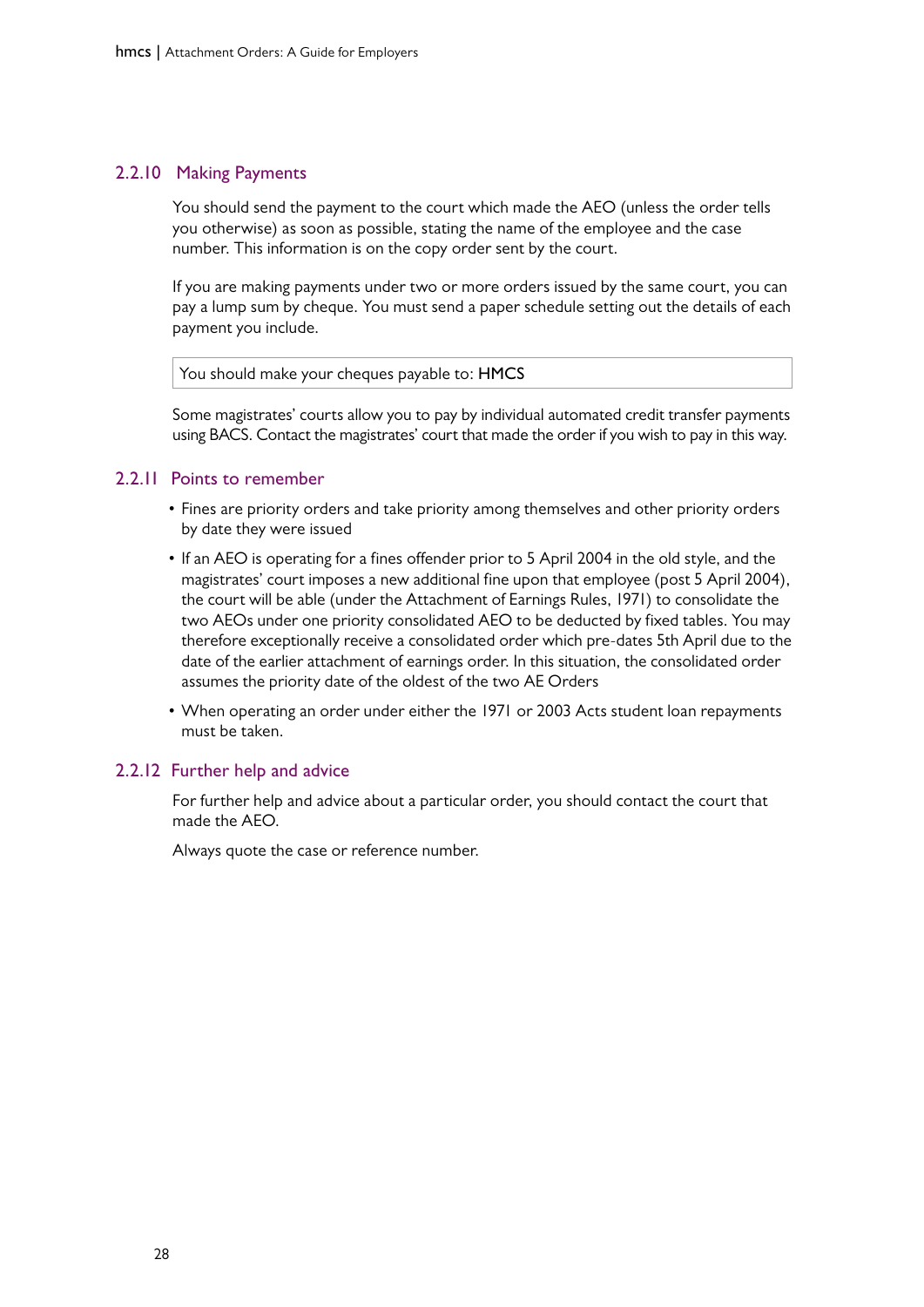# Annex A: template letter from employer to court

|          | [Employer's Headed Notepaper and address]                                                                                                                                            |
|----------|--------------------------------------------------------------------------------------------------------------------------------------------------------------------------------------|
| To:      | xxxx magistrates' court                                                                                                                                                              |
|          | Address<br>For the attention of the Fines Officer)                                                                                                                                   |
| Date:    |                                                                                                                                                                                      |
|          | Case No/ Court Order No: Dated:<br>Name of employee:<br>Payroll number:                                                                                                              |
|          | Notice to Court Upon receipt of Attachment of Earnings Order                                                                                                                         |
|          | I have received the above Court Attachment of Earnings Order and would<br>inform the court that:-                                                                                    |
|          | $\Box$ the above-named employee has never been employed by me/in this<br>organisation's employment (delete as appropriate)                                                           |
|          | $\Box$ the above-named employee is no longer employed by me/this<br>organisation (delete as appropriate)                                                                             |
|          | $\Box$ the above-named employee ceased employment here on [date] and his<br>last pay day was [date]                                                                                  |
|          | $\Box$ the above-named employee is now employed by: (name and address and<br>payroll number (if known) of new employer)                                                              |
|          | New employer:                                                                                                                                                                        |
| Address: |                                                                                                                                                                                      |
|          | Payroll Number (if known)                                                                                                                                                            |
|          | Start date of new employment:                                                                                                                                                        |
|          | It is an offence to knowingly give false or misleading information to the<br>court this may result in a fine or a term of imprisonment under the<br>Attachment of Earnings Act 1971. |
|          |                                                                                                                                                                                      |
|          |                                                                                                                                                                                      |
|          |                                                                                                                                                                                      |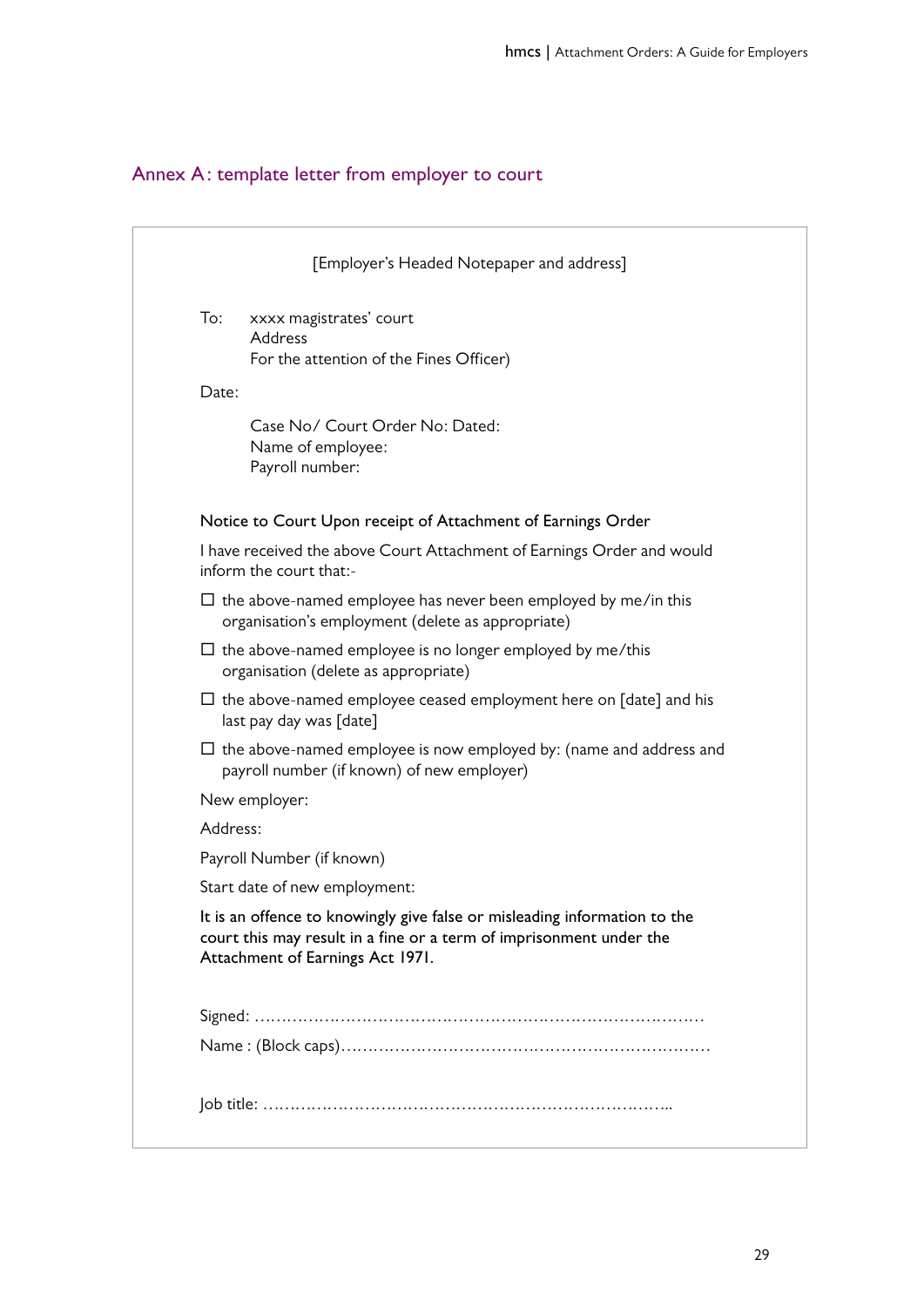# Annex B: the new fixed tables for magistrates' courts fines AEOs

# Table A - Deductions from weekly earnings

| (1) Net earnings                          | (2) Deduction rate (percentage)                                        |
|-------------------------------------------|------------------------------------------------------------------------|
| Not exceeding £55                         | 0                                                                      |
| Exceeding £55 but not exceeding £100      | 3                                                                      |
| Exceeding £100 but not exceeding £135     | 5                                                                      |
| Exceeding $£135$ but not exceeding $£165$ | 7                                                                      |
| Exceeding £165 but not exceeding £260     | 12                                                                     |
| Exceeding £260 but not exceeding £370     | 17                                                                     |
| Exceeding £370                            | 17 in respect of the first £370 and<br>50% in respect of the remainder |

# Table B - Deductions from monthly earnings

| (1) Net earnings                        | (2) Deduction rate (percentage)                                         |
|-----------------------------------------|-------------------------------------------------------------------------|
| Not exceeding £220                      | 0                                                                       |
| Exceeding £220 but not exceeding £400   | 3                                                                       |
| Exceeding £400 but not exceeding £540   | 5                                                                       |
| Exceeding £540 but not exceeding £660   | 7                                                                       |
| Exceeding £660 but not exceeding £1040  | $\overline{2}$                                                          |
| Exceeding £1040 but not exceeding £1480 | 17                                                                      |
| Exceeding £1480                         | 17 in respect of the first £1480 and<br>50% in respect of the remainder |

# Table C - Deductions from daily earnings

| (1) Net earnings                        | (2) Deduction rate (percentage)                                       |
|-----------------------------------------|-----------------------------------------------------------------------|
| Not exceeding £8                        | 0                                                                     |
| Exceeding £8 but not exceeding £15      | 3                                                                     |
| Exceeding $£15$ but not exceeding $£20$ | 5                                                                     |
| Exceeding £20 but not exceeding £24     | 7                                                                     |
| Exceeding £24 but not exceeding £38     | $\overline{2}$                                                        |
| Exceeding £38 but not exceeding £53     | $\overline{17}$                                                       |
| Exceeding £53                           | 17 in respect of the first £53 and<br>50% in respect of the remainder |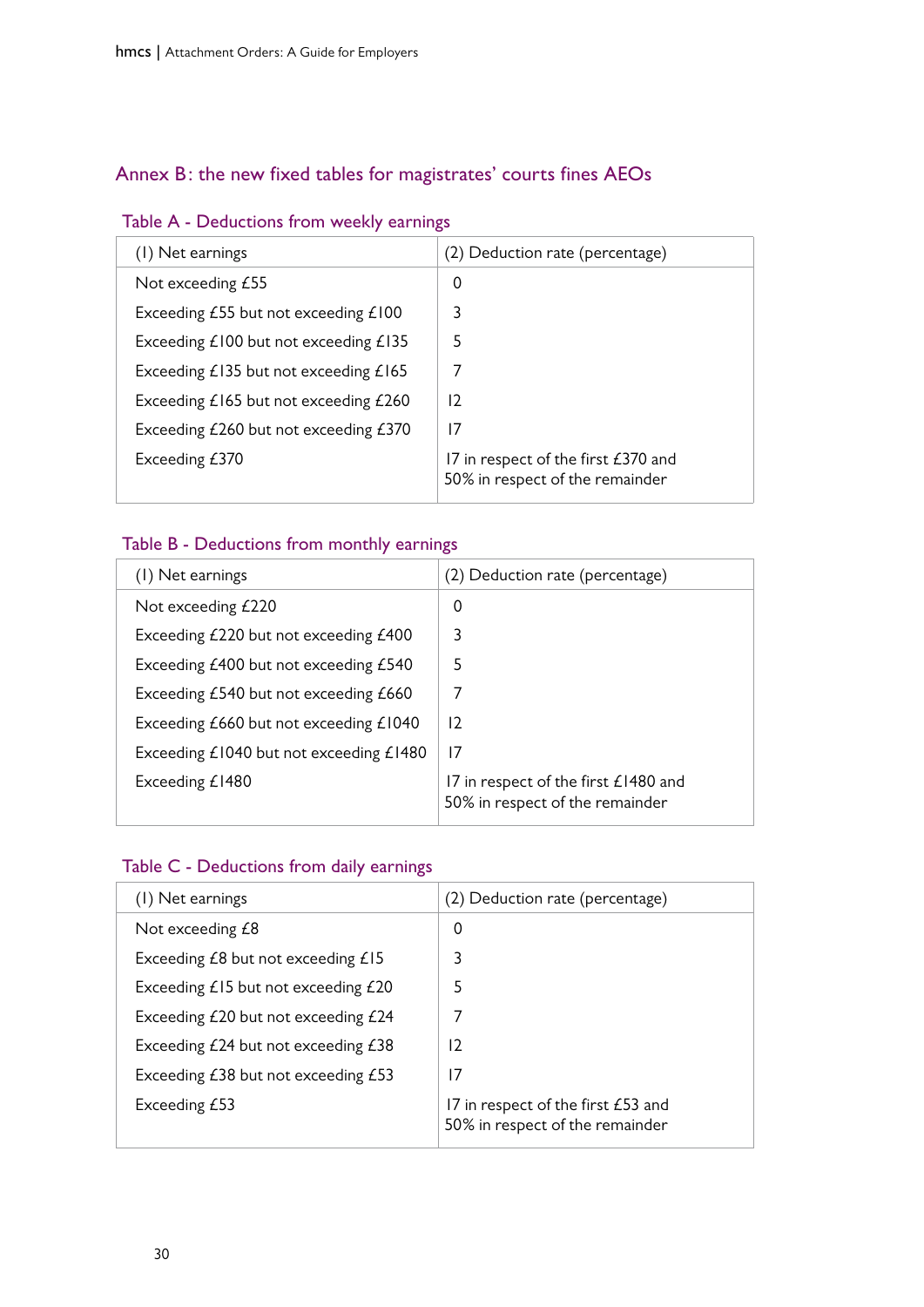# 2 Attachment of Earnings

### 2.3 Council Tax (England and Wales)

#### 2.3.1 Introduction

#### Administering Council Tax Attachment of Earnings Orders

- 2.3.2 How does a Council Tax Attachment of Earnings Order (CTAEO) arise?
- 2.3.3 What does a CTAFO look like?
- 2.3.4 What duties does a CTAEO place on the employer?
- 2.3.5 How should payments to the local authority be made?
- 2.3.6 What about administration costs?
- 2.3.7 How long does the CTAEO last?
- 2.3.8 What happens if the debtor leaves my employment?
- 2.3.9 What happens if an employer doesn't comply with a CTAEO?
- 2.3.10 What about duties on employees?
- 2.3.11 What about duties on local authorities?

#### Calculating deductions

- 2.3.12 What amount should an employer make a deduction against?
- 2.3.13. What are net earnings?
- 2.3.14. What are earnings?
- 2.3.15 How much should be deducted?
- 2.3.16 What if an employee is not paid in whole weeks or months?
- 2.3.17 What if more than one series of regular payments is made to an employee?
- 2.3.18 What if an employee is not paid at regular intervals?
- 2.3.19 What if an employee receives both regular and irregular payments?
- 2.3.20 What if a regular and irregular payment to an employee fall on the same day?
- 2.3.21 How should advances for holiday pay be treated?
- 2.3.22 How should other loans be treated?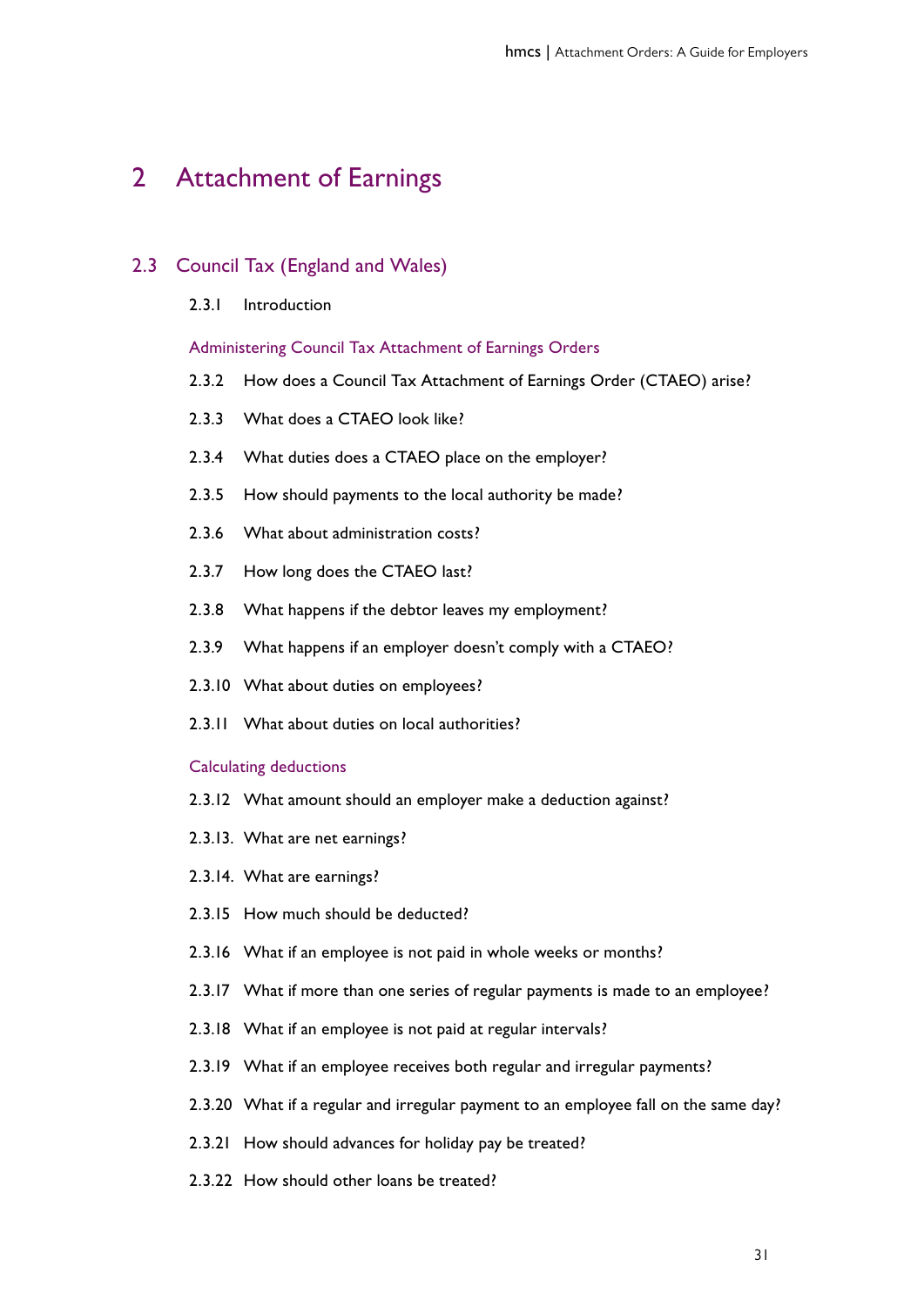#### Further information

2.3.23 Further help and advice

Annex A: Example of an Attachment of Earnings Order

Annex B: Legislation

Annex C: Deduction tables (Orders made before 1 October 1998)

Annex D: Deduction tables (Orders made between 1 October 1998 and 31 March 2007)

Annex E: Deduction tables (Orders made from 1 April 2007)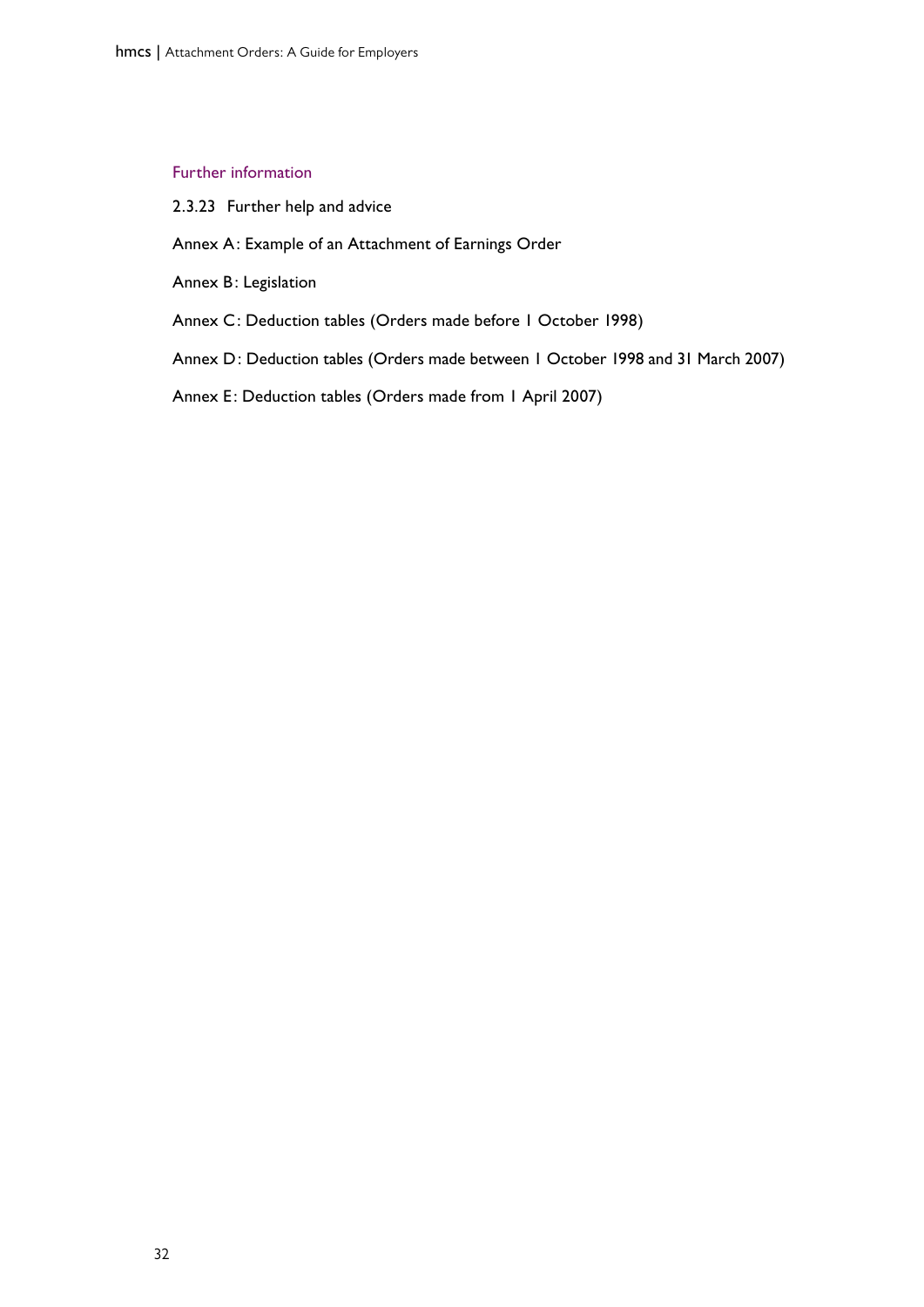### 2.3.1 Introduction

This chapter is broken into three parts. The first (sections 1 to 11) explains how a council tax attachment of earnings order arises, what it looks like and how to deal with it. The second part (sections 12 to 22) explains how you calculate earnings and the appropriate deductions to make. The third part (section 23 and Annexes A to E) provides further useful information. Chapter 7 explains how you prioritise deductions when there is more than one order outstanding against one of your employees.

Note that this chapter applies to Council Tax Attachment of Earnings Orders (CTAEO) in England and Wales only. The system in Scotland operates differently and is covered in Chapter 3.

Before the introduction of council tax in April 1993, local authorities were partly funded from April 1990 by the Community Charge ('poll tax'). There may be a very few instances where you are asked by a local authority to apply a Community Charge Attachment of Earnings Order. In the unlikely event of this happening, you should contact your local authority for advice.

### Administering Council Tax Attachment of Earnings Orders

### 2.3.2 How does a Council Tax Attachment of Earnings Order arise?

When a local authority issues a Council Tax bill and a reminder but does not receive payment, it may apply to a magistrates' court for a summons directing a person to appear before the court to explain why the council tax has not been paid.

If non-payment is proved, the court issues a liability order for Council Tax payable, plus the costs incurred by the local authority in obtaining the liability order. Once it has obtained a liability order, the local authority has a number of options, including attachment of earnings, for recovering the amount stated in the liability order.

If it considers attachment of earnings is the appropriate course, the authority will issue a CTAEO to the employer whom it believes has the debtor in his employment, sending a copy of the order to the debtor.

### 2.3.3 What does a CTAEO look like?

The format of the order is prescribed in regulations to ensure consistency of presentation and is therefore expressed in a rather formal way. The order states the name and address of the debtor (your employee), the amount they owe and requires that deductions are calculated, in accordance with the regulations, from net earnings. The order must be sent with the prescribed deduction tables and a copy of the regulations which deal with CTAEOs. You can find a copy of the order at Annex A and the relevant regulations at Annex B at the end of this chapter. Copies of the deduction tables can be found at Annexes C to E.

### 2.3.4 What duties does a CTAEO place on the employer?

If you receive a CTAEO for someone who is no longer or has never been in your employment then you should inform the issuing authority within fourteen days in writing and your responsibility to do anything under the order will cease.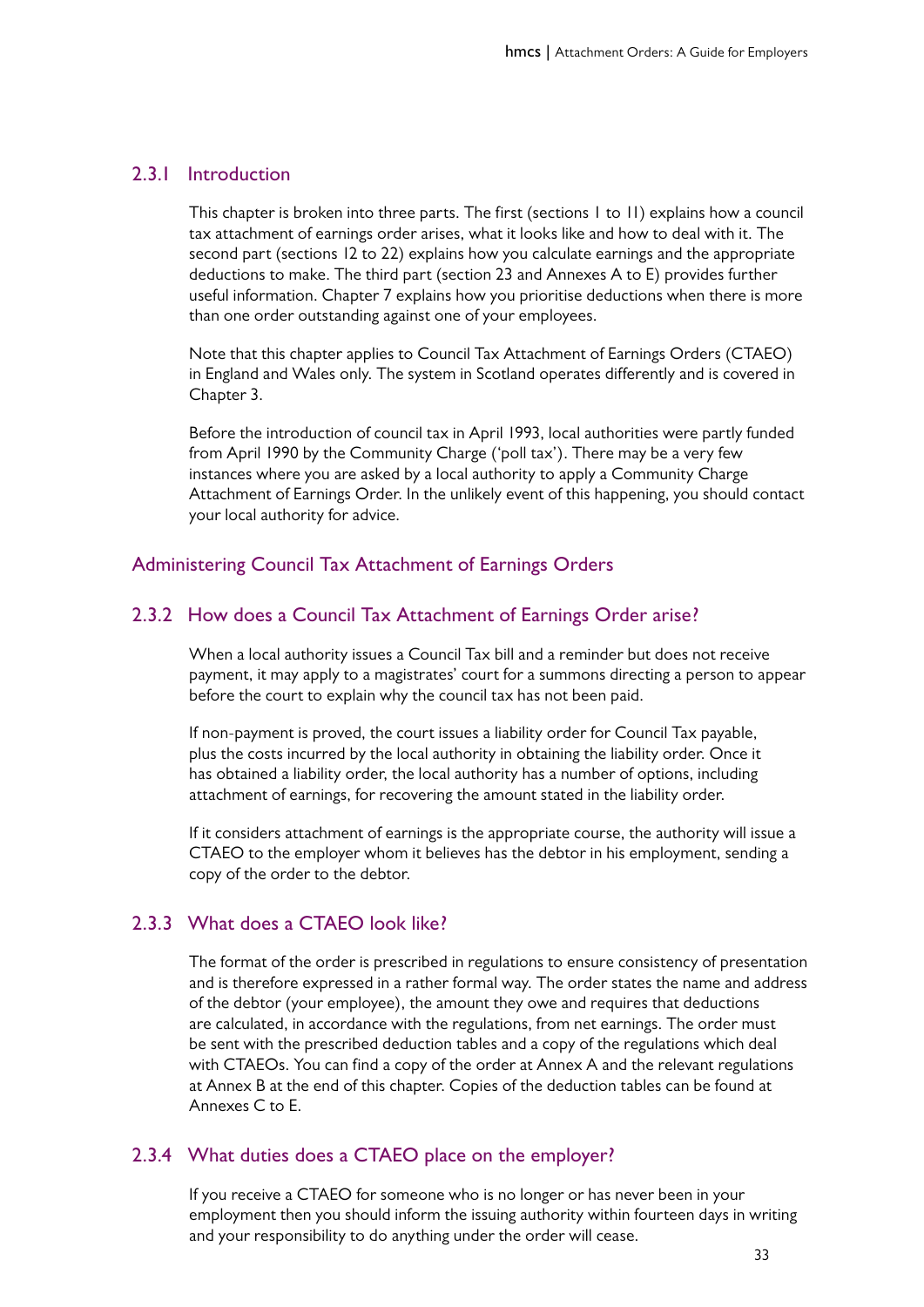If the person who is the subject of the order is in your employment you should make deductions from their earnings. Sections 2.3.12 to 22 explain how you should calculate earnings and the deductions to be made. These deductions should begin as soon as possible after the receipt of the order. The amount deducted should then be forwarded to the authority by the 19th day of the month following the month in which the deduction was made.

You must inform your employee in writing about each deduction, and of either the total deductions made under the order to date or the outstanding balance to be repaid to the authority, when they are given their pay statement. If no pay statements are usually given, you must inform them in writing as soon as possible after making the deduction. In each case you must include the amount you have deducted or will deduct towards your administrative costs for operating the order.

### 2.3.5 How should payments to the local authority be made?

You can pay by sending the local authority a cheque for each deduction or a lump sum cheque covering all orders in respect of your employees for an individual local authority. You should send a paper schedule with a lump sum cheque setting out the CTAEO reference number and amount of each individual deduction within the total payment. You are not required to list CTAEOs where no deduction is due, although you may wish to do so to demonstrate there has not been an accidental omission.

The local authority will tell you if you can pay in any other way and may send you payment slips or other documentation to send with each payment. This will enable the local authority to process the payment more quickly and will ensure that the correct account is credited. Although you are not obliged to use such documentation if it is not convenient, you should always quote the amount deducted under each order and the CTAEO reference number (you will find this on the order). This is particularly important if you are making a single payment for several orders.

### 2.3.6 What about administration costs?

You may deduct £1 towards your administrative costs from your employee's earnings each time you make a deduction under a CTAEO. This amount must be included when you notify your employee about deductions made.

### 2.3.7 How long does the CTAEO last?

Deductions should be made each pay day until the total amount specified on the order has been paid over to the authority or until the order is discharged by them.

### 2.3.8 What happens if the debtor leaves my employment?

If your employee leaves your employment, the order will lapse from the pay-day coinciding with or following termination of employment. You must notify the local authority in writing within fourteen days of the debtor leaving your employment. When the employee leaves your employment and you have notified the local authority nothing further is required of you. The local authority will have to serve a copy of the order on the new employer that will state the amount remaining to be deducted.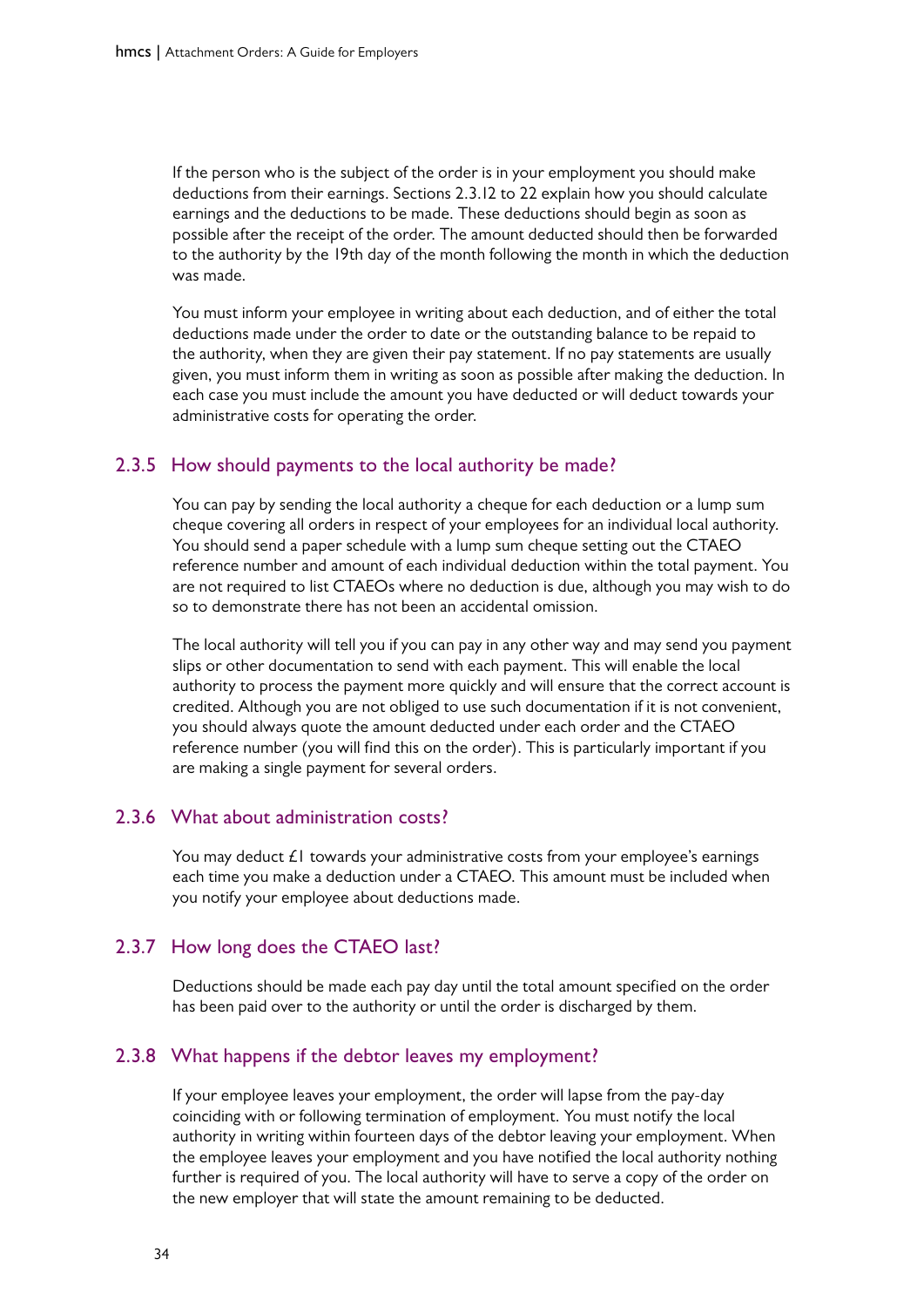## 2.3.9 What happens if an employer doesn't comply with a CTAEO?

A CTAEO is a legal document and an employer could be liable for a fine if they:

- fail to comply with the order unless they can prove all reasonable steps were taken to comply
- fail to give all required notifications relating to the CTAEO
- in giving notification make a statement which they know to be false in a material particular or recklessly make a statement which is false in a material particular.

### 2.3.10 What about duties on employees?

Within fourteen days of being asked to do so, your employee must write to the local authority giving:

- the name and address of their employer
- the amount of their net earnings and anticipated net earnings
- their place of employment, the nature of their work, and any pay reference/works number
- your employee must also write to the local authority within fourteen days of leaving your employment, or becoming unemployed or re-employed.

Employees could be liable for a fine where they fail, without reasonable excuse, to supply information or make a statement that they know to be false in a material particular.

### 2.3.11 What about duties on local authorities?

An authority must tell the employer when the whole amount to which a CTAEO relates has been paid, including when the payment was not made by means of a CTAEO.

An authority may, on its own account, or on application by the debtor or the debtor's employer, make an order discharging the CTAEO. Where a CTAEO is discharged the authority should notify the employer.

### Calculating deductions

#### 2.3.12 What amount should an employer make a deduction against?

You should make a deduction against the total net earnings received by the employee.

### 2.3.13 What are net earnings?

For the purposes of these orders, net earnings means earnings after the deduction of:

- income tax
- primary Class I national insurance contributions
- superannuation contributions and
- any deduction with a higher priority.(see chapter 7)

How to deal with advances and loans is covered below. Net earnings are referred to as 'attachable earnings' in the examples throughout this section.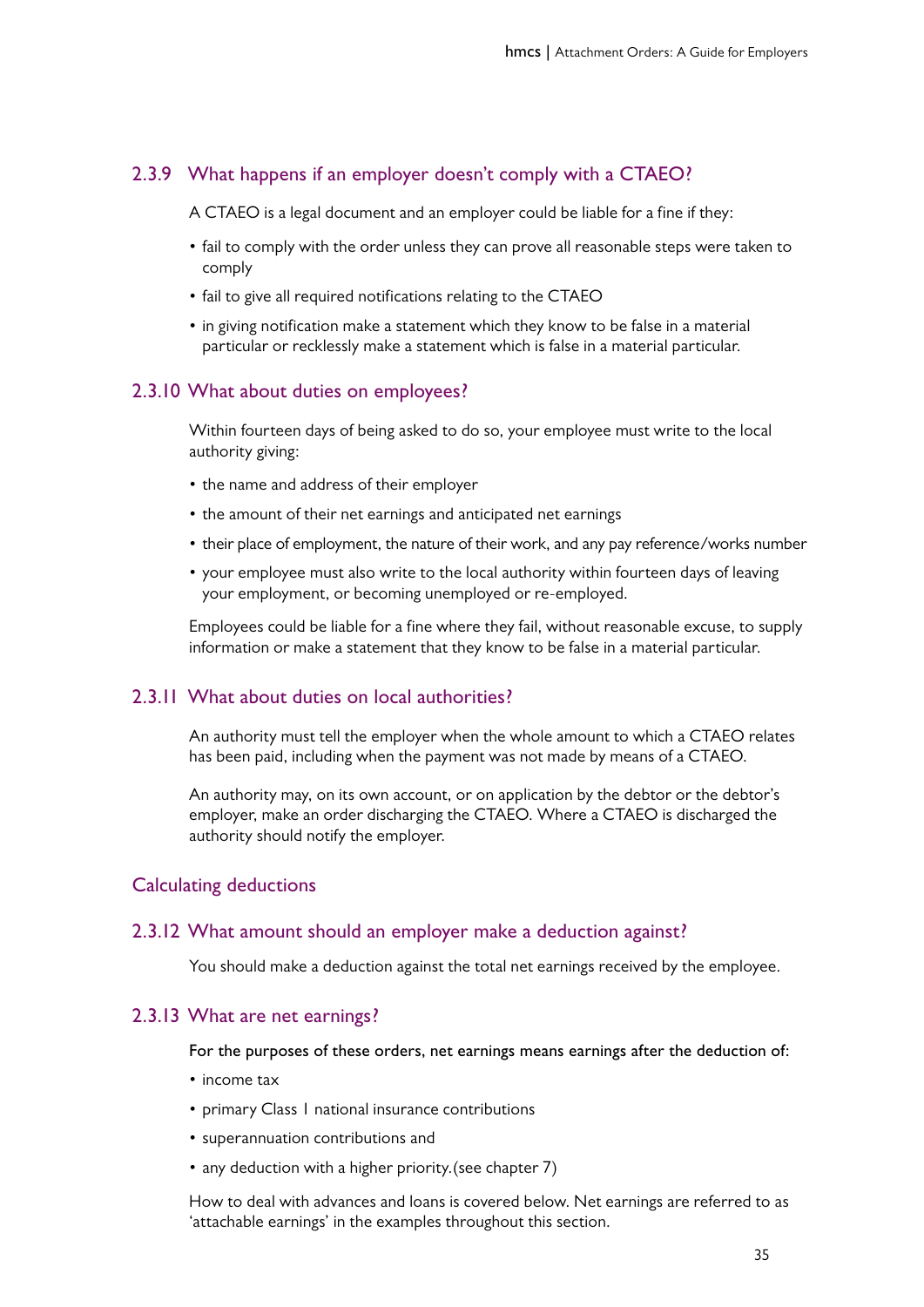## 2.3.14 What are earnings?

#### Earnings are defined as sums payable by way of:

- wages or salary (including any fees, bonus, commission, overtime pay or other emoluments payable in addition to wages or salary payable under a contract of service)
- statutory sick pay.

#### Earnings do not include:

- sums payable by public departments of the Government of Northern Ireland or of a territory outside the United Kingdom
- pay and allowances of members of the armed forces (other than that paid by an employer to a person as a special member of a reserve force)
- benefit or allowances payable under any enactment relating to social security (this includes statutory maternity pay, statutory paternity pay and statutory adoption pay)
- tax credits
- allowances payable in respect of disablement or disability; and
- wages payable to a person as a seaman, other than as a seaman of a fishing boat.

## 2.3.15 How much should be deducted?

Once you have worked out your employee's net earnings, you should use the deduction tables that the local authority will send out with the CTAEO to calculate how much should be deducted. Different levels of deductions apply depending on when the CTAEO was originally made. Annex C sets out the rates applicable for orders made prior to 1 October 1998. Annex D sets out the rates applicable for orders made between 1 October 1998 and 31 March 2007 and Annex E sets out the rates applicable for orders made from 1 April 2007. All the examples assume that the CTAEO was made on or after 1 April 2007.

Working out the correct amount to deduct from net earnings will usually be straightforward. You should simply find the attachable earnings range within which the employee falls in the first column of the deduction tables (weekly or monthly as appropriate) that the local authority will send you with the CTAEO and apply the appropriate percentage deduction rate from the second column.

If you pay your employee at intervals of whole months or weeks, but not each week or month, for example fortnightly, then you should simply divide the payment by the number of weeks or months to which it applies, calculate the deduction as normal and then multiply the resulting amount by the number of weeks or months to arrive at the total deduction to be paid over.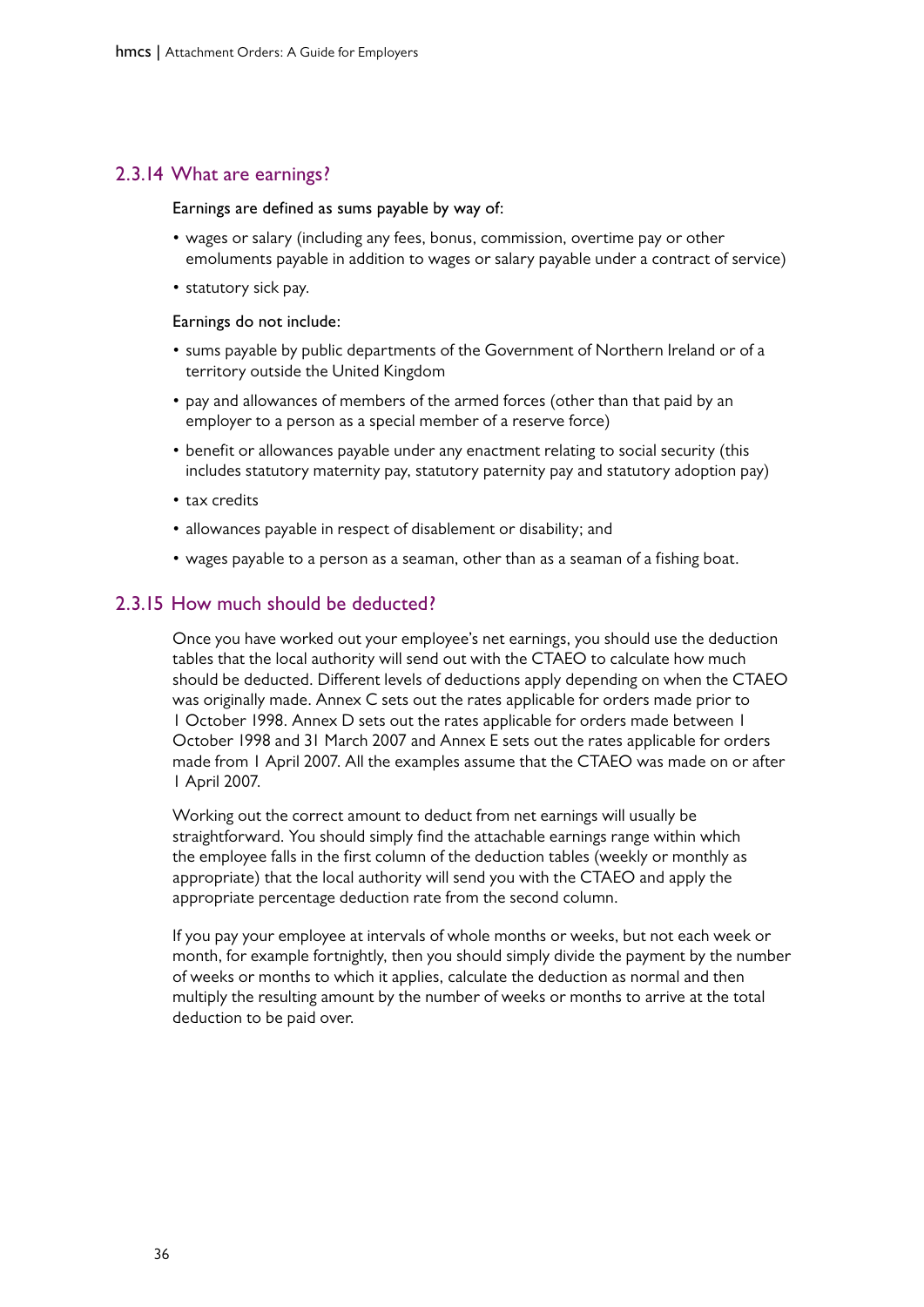Example 1: You have received a CTAEO and you pay your employee fortnightly

- calculate your employee's attachable earnings, e.g. £600
- divide this by two to arrive at a weekly figure i.e. £300
- identify from Table I (Annex E) the correct percentage deduction rate, i.e. exceeding  $£225$  but not exceeding  $£355 = 12\%$
- calculate the amount to be deducted on a weekly basis i.e.  $300 \times 0.12 = \text{\textsterling}36$
- multiply this by two to arrive at the total amount to be deducted i.e. £72

This leaves £528

Now:

- send the deduction of  $E$ 72 to the local authority
- deduct £1, if you wish, from the remainder for making the deduction
- pay your employee the remainder, i.e. £527

### 2.3.16 What if an employee is not paid in whole weeks or months?

If an employee is paid at regular intervals, but not at intervals of a whole number of weeks or months, then net earnings should be divided by the number of days. The daily deductions table should then be used to work out the appropriate daily rate, which should then be multiplied by the number of days in the period.

Example 2: You have received a CTAEO and you pay your employee on the 10th, 20th and last days of each month. The pay period is  $21 - 28$  February.

- calculate your employee's attachable earnings, for the pay period, e.g. £560
- find the daily attachable earnings i.e.  $£560$  divided by 8 days =  $£70$
- identify from Table 3 (Annex E) the correct percentage deduction rate, i.e. exceeding £52 but not exceeding  $£72 = 17\%$
- calculate the amount to be deducted i.e.  $70 \times 17\% = \pounds 11.90$
- multiply the deduction by eight =  $£95.20$

### 2.3.17 What if more than one series of regular payments is made to an employee?

You may, for example, pay earnings to a salesperson on a weekly basis and pay them commission monthly. If this is the case, you should apply the appropriate table to work out the deduction for the series with the shortest interval between payments. This means that, if they are paid on a weekly basis but also receive a regular monthly sum, you should apply Table 1 to their weekly earnings. In addition, you should deduct 20% of the attachable earnings payable on a monthly basis.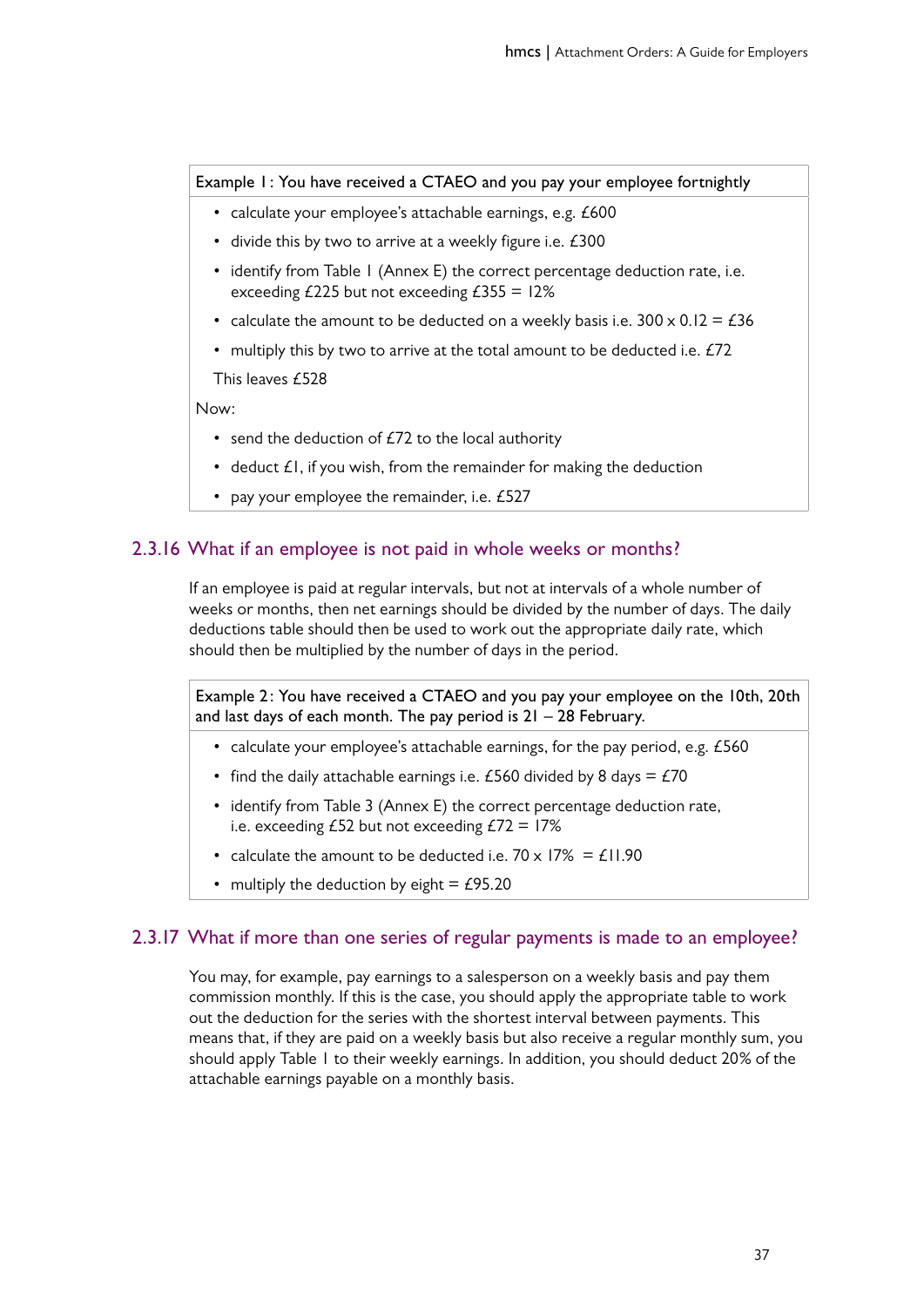Example 3: You have received a CTAEO and you pay your employee weekly and monthly.

- calculate your employee's weekly attachable earnings, e.g. £200
- identify from Table I (Annex E), the correct percentage deduction rate, i.e. exceeding £185 but not exceeding £225
- calculate the amount to be deducted i.e.  $£200 \times 7\% = £14$
- calculate your employee's monthly attachable earnings, e.g. £500
- calculate the appropriate deduction i.e.  $£500 \times 20\% = £100$
- add the  $£14$  and  $£100$  together for payment to the local authority, deduct  $£1$  for each deduction and pay the remaining amount to your employee

### 2.3.18 What if an employee is not paid at regular intervals?

If you pay your employee at irregular intervals, you should divide their attachable earnings by the number of calendar days since the last payment. You should then use Table 3 to work out the appropriate daily deductions, and multiply this figure by the number of days in the period.

Example 4: You have received a CTAEO and you pay your employee at irregular intervals.

- calculate your employee's attachable earnings for each pay period e.g. £270 (1 April to 9 April); £1,100 (10 April to 20 April); £500 (21 April to 30 April)
- calculate the daily rate of attachable earnings for each pay period, i.e. £270 divided by  $9 = £30.00$ 1,100 divided by  $II = \pounds 100.00$  and

500 divided by  $10 = \text{\pounds}50$ 

- identify the correct percentage deduction rate from Table 3 (Annex E), i.e. 7%; 17% on the first £72 and 50% thereafter; and 12% respectively.
- calculate the daily deduction rate i.e.  $£30 \times 0.07 = £2.10$ ;  $£72 \times 0.17 +28 \times 0.50 = £26.24$ ; and  $£50 \times 0.12 = £6.00$  respectively
- multiply by the number of days in the pay period to find the total deduction, i.e.  $9 \times 12.10 = 18.90$  $11 \times \text{\pounds}26.24 = \text{\pounds}288.64$ ; and
	- $10 \times £6.00 = £60.00$  respectively

### 2.3.19 What if an employee receives both regular and irregular payments?

You should apply the appropriate table to regular payments made to your employee. If you also make an irregular payment to your employee but not on the same pay day as the regular payments, you should deduct 20% of the irregular payment.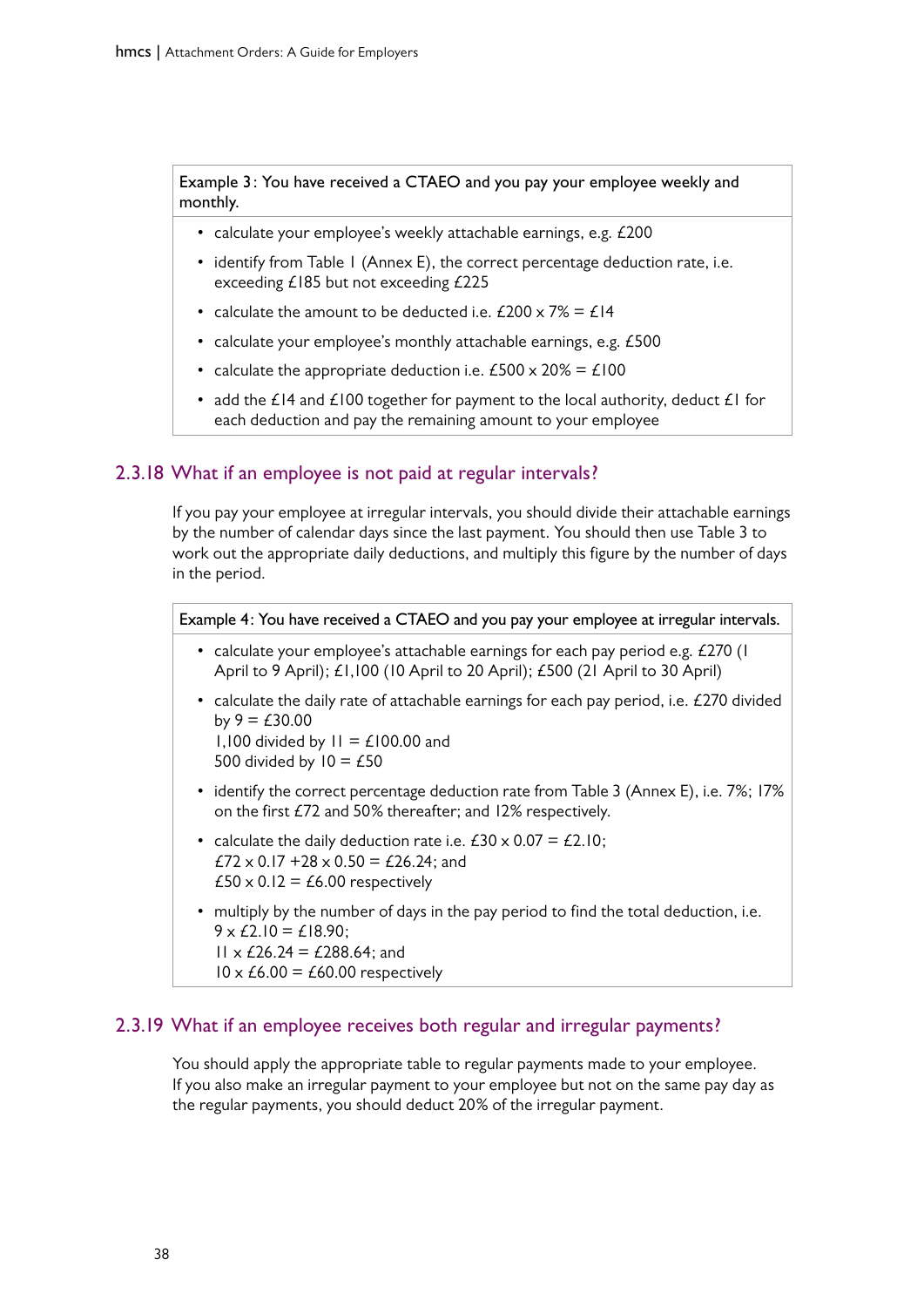Example 5 : You have received a CTAEO. You pay your employee their regular monthly salary on 30 November and a Christmas bonus payment on 10 December.

- calculate your employee's attachable earnings e.g.  $£1,000$  for the November salary and £200 for the Christmas bonus
- $\cdot$  identify the correct percentage deduction rate from Table 2 (Annex E) for the monthly salary payment, i.e. exceeding £900 but not exceeding £1,420 = 12%
- calculate the deduction on the monthly salary, i.e.  $0.12 \times \angle 1,000 = \angle 120$
- calculate the deduction on the Christmas bonus, i.e.  $0.20 \times £200 = £40$

### 2.3.20 What if a regular and irregular payment to an employee fall on the same day?

If both a regular payment and an irregular payment fall due on the same pay-day, you should combine the two payments for the purpose of calculating a deduction and treat the combined payment as if it were a single payment made on the regular pay-day, applying the appropriate table to the whole sum.

Example 6: Facts as in Example 5 above except now the Christmas bonus is paid on 20 December at the same time as the regular monthly salaries for December

- calculate your employee's attachable earnings e.g.  $£1,200$  for the December salary and Christmas bonus together
- $\cdot$  identify the correct percentage deduction rate from Table 2 (Annex E) for the monthly salary payment i.e. exceeding £900 but not exceeding  $£1,420 = 12\%$
- calculate the deduction i.e.  $0.12 \times \pounds1,200 = \pounds144$

### 2.3.21 How should advances for holiday pay be treated?

The amount to deduct is the aggregate of a) the amount that would have been deducted on the pay day if there had been no advance of pay; and b) the amounts that would have been deducted if the amounts advanced had been paid on the normal pay day or days.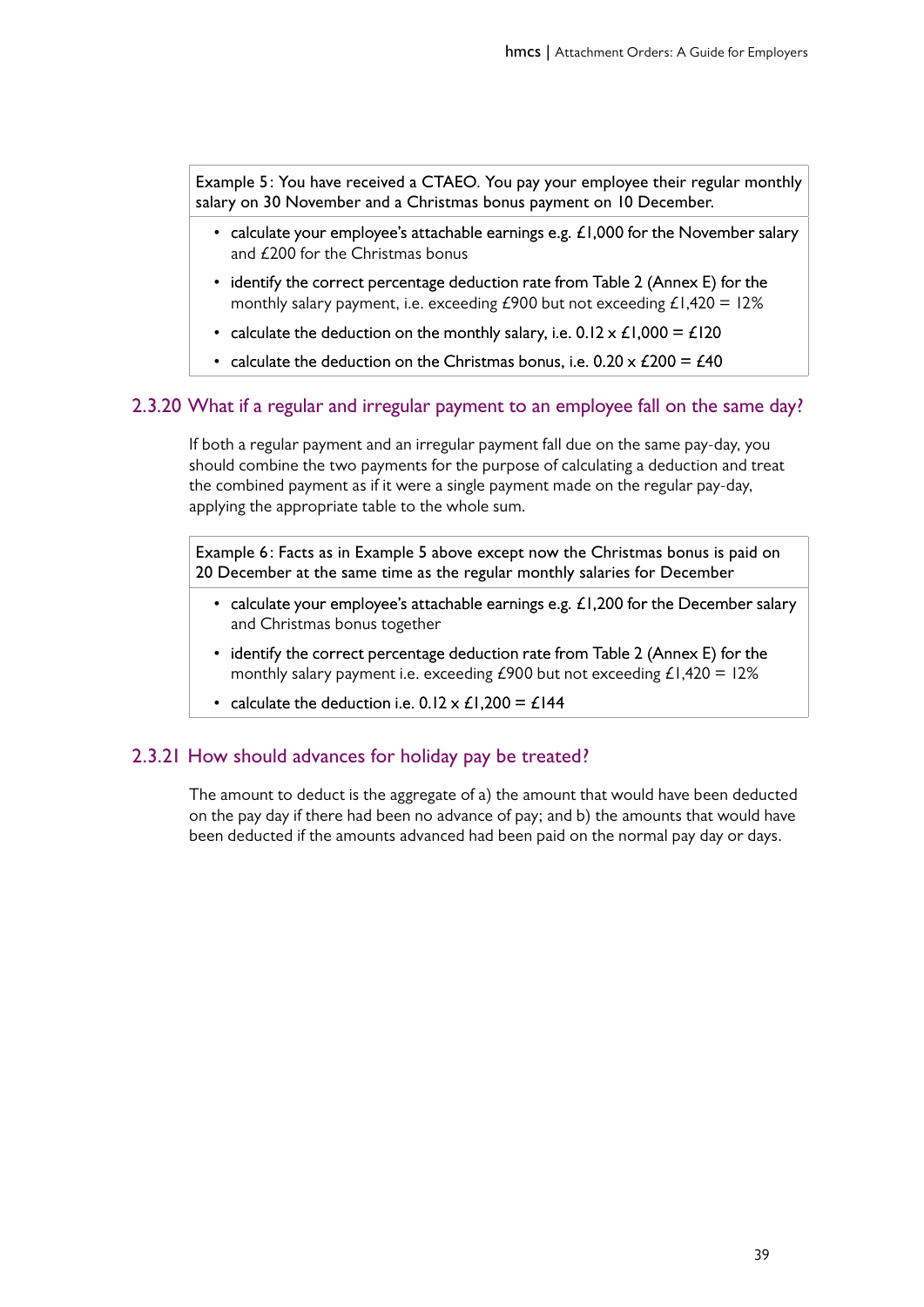Example 7: You have received a CTAEO. In addition to their weekly salary you are paying your employee two weeks' holiday pay in advance.

- calculate your employee's attachable earnings excluding the advance, e.g. one week at £200
- apply from Table  $\overline{1}$  (Annex E) the appropriate percentage deduction rate i.e. exceeding £185 but not exceeding  $£225 = 7%$
- calculate the deduction, i.e.  $0.07 \times \text{\pounds}200 = \text{\pounds}14$
- calculate your employee's attachable earnings relating to the advance, e.g. £400 for two weeks
- divide this total equally between the future pay periods for which the advance is given, i.e.  $£400$  divided by  $2 = £200$
- apply from Table 1 (Annex E) the appropriate percentage deduction rate i.e. exceeding £185 but not exceeding  $£225 = 7\%$
- calculate the deduction, i.e.  $0.07 \times £200 = £14$
- multiply the weekly deduction by the number of weeks in the advance pay period, i.e.  $£14 \times 2 = £28$
- pay over to the local authority the total deduction, i.e.  $\angle 14 + \angle 28 = \angle 42$
- Note that since you are making a deduction from a single payment, only  $E1$  may be deducted for administration costs

### 2.3.22 How should other loans be treated?

Loans made, for example, for the purchase of a season ticket or for helping with moving house, are not advances of pay and should not be counted as earnings.

The way that repayments of such loans are treated in calculating a deduction depends on the date that the CTAEO was made:

- for calculating a deduction under a CTAEO made on or after 1 April 1995, the AEO deduction should be based on net earnings before any loan repayment
- for CTAEOs made before 1 April 1995, net earnings should be reduced by the amount of the repayment made to the employer.

### Further Information

### 2.3.23 Further help and advice

You should contact the local authority that issued the CTAEO.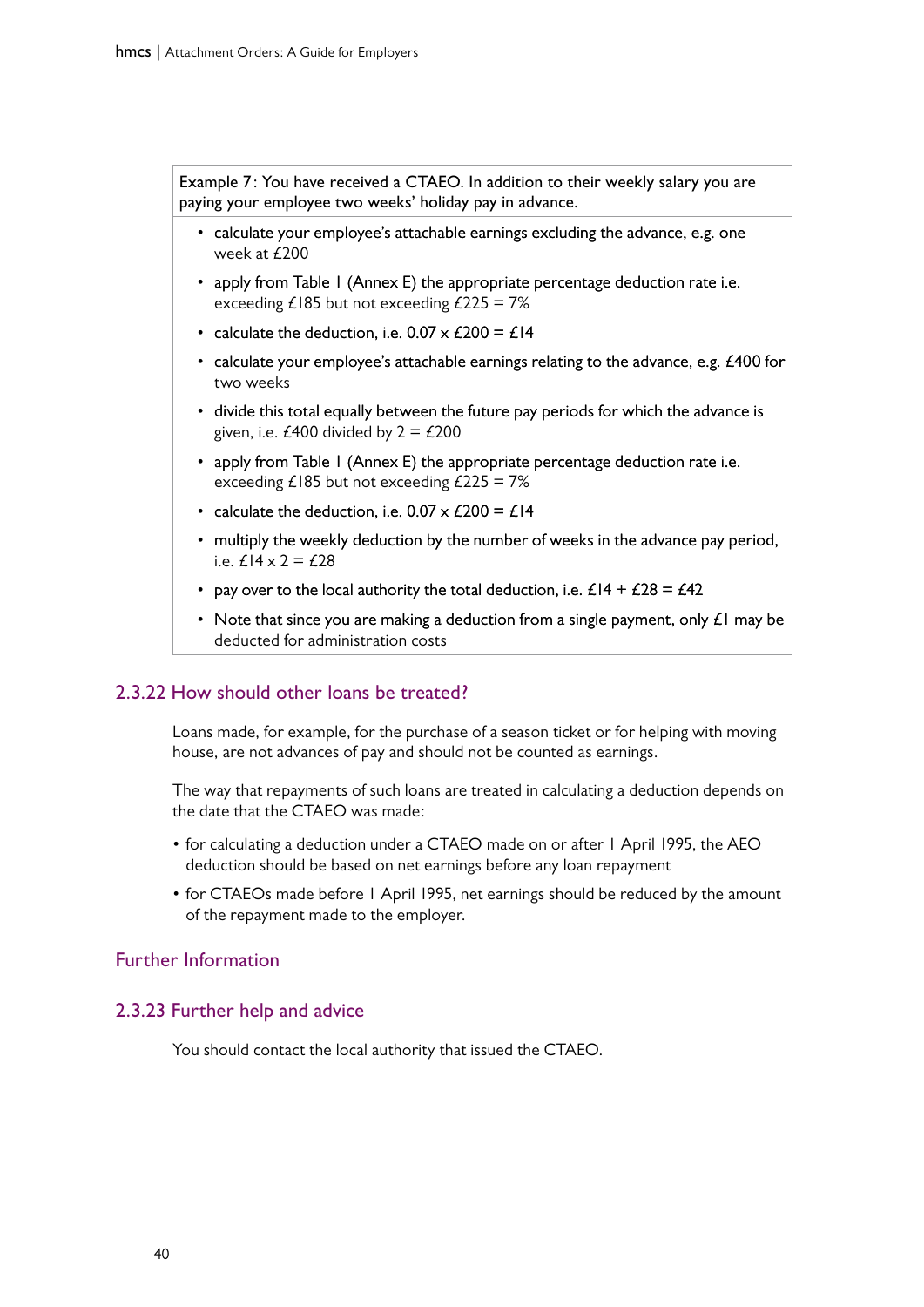### Annex A: Example of an Attachment of Earnings Order

[*Name of billing authority*] Regulation 37 of the Council Tax (Administration and Enforcement) Regulations 1992 [*Debtor's name and address*] [*Payroll/Works No.*] [*Billing authority's reference*] To any person who has in his employment the person named above. On [*date*] the [*name*] magistrates' court made a liability order under regulation 34 of the Council Tax (Administration and Enforcement) Regulations 1992 against the person named above. Under regulation 37 the authority which applied for the liability order, [*name of authority*] may make an attachment of earnings order to secure the payment of the appropriate amount, which under regulation 37 (1A) is the aggregate of - (a)any outstanding sum which is or forms part of the amount in respect of which the liability order was made, and (b) such additional sums and costs as are specified in regulation 37 (1A) (b). Calculated in accordance with regulation 37 (1A) the appropriate amount in relation to this order is £[*amount*]. YOU ARE ORDERED by [*name of billing authority*] to make deductions from the net earnings (as defined in regulation 32 of those Regulations) of the person named above at the times and at the rate specified in regulation 38 of those Regulations. The first such deduction shall be made as soon as reasonably practicable after the service on you of a copy of this order. A copy of regulations 32 and 38, together with regulations 39 to 42 and Schedule 4, are set out at the end of this order. YOU ARE ALSO ORDERED to pay each sum deducted to [*name of billing authority and address for payments*] within the period of 19 days beginning on the last day of the month in which the deduction was made. Dated , 20........................................... Proper officer of the authority \*Indorsement on copy sent to person appearing to have the debtor in his employment It appears to [*name of billing authority*] that you have the above-named debtor in your employment. You must

notify [*name of billing authority*] in writing within 14 days of the date of service on you of this copy of the order if you do not have the debtor in your employment. You must also notify [*name of billing authority*] in writing within 14 days of the day on which the debtor leaves your employment. Failure to do so may render you liable to a fine.

\*Indorsement on copy sent to debtor

This is a copy of an attachment of earnings order served on your employer. If you leave his employment or become employed or re-employed you must notify [*name of billing authority*] in writing within 14 days, giving the particulars specified in regulation 40(1) of the Regulations mentioned in the order. Failure to do so may render you liable to a fine.

Italics indicate words or figures to be inserted.

\*Delete whichever indorsement is inapplicable.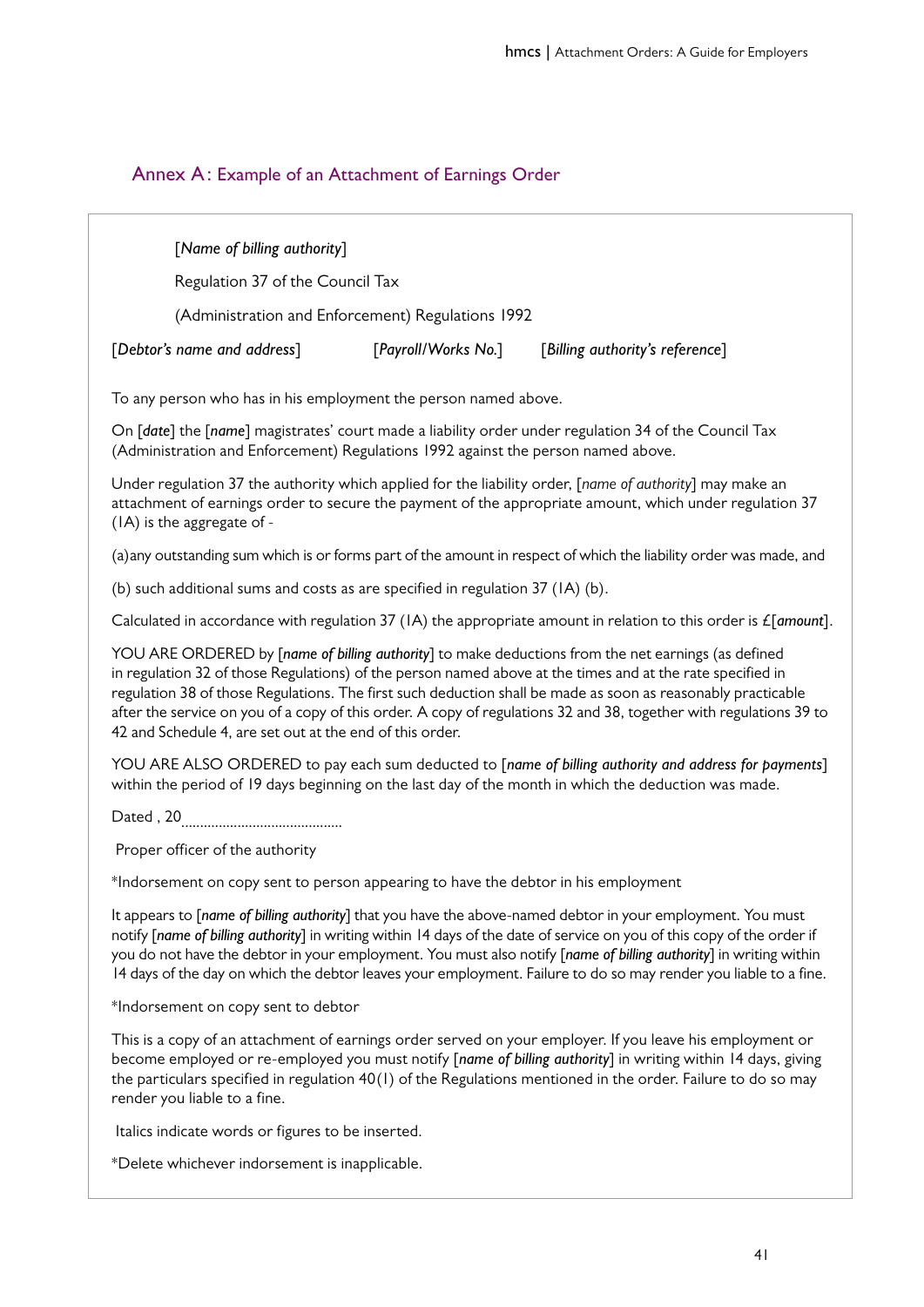### Annex B: Legislation

The powers to make Council Tax Attachment of Earnings Orders are found in the Local Government Finance Act 1992.

The rules under which Council Tax Attachment of Earnings Orders should be administered are set out in the Council Tax (Administration and Enforcement) Regulations 1992, SI No. 1992/613. These have however been amended on a number of occasions, most significantly by SI No. 1998/295 to update the deduction tables for orders made on or after 1 October 1998 and SI No. 2006/3395 to update the deduction tables for orders made on or after 1 April 2007. SI No. 2007/501 corrects a typographical error in SI No. 2006/3395 and makes a minor amendment to the form of the attachment of Earnings Order.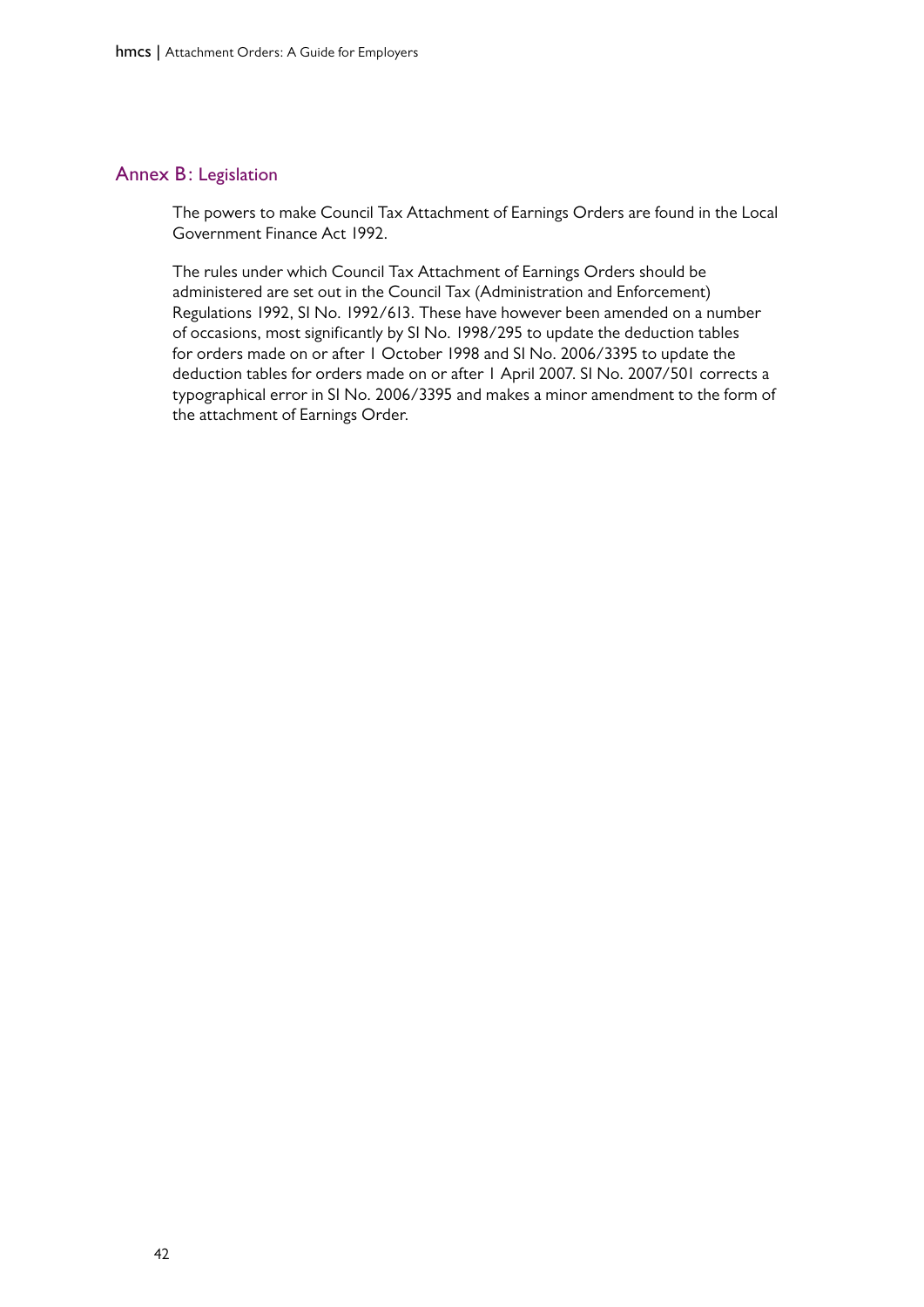# Annex C: Deduction tables for CTAEOs made before 1 October 1998

# Table 1 - Deductions from weekly earnings

| (I) Attachable earnings                    | (2) Deduction rate (percentage)                                        |
|--------------------------------------------|------------------------------------------------------------------------|
| Not exceeding £35                          | 0                                                                      |
| Exceeding £35 but not exceeding £65        | 3                                                                      |
| Exceeding £65 but not exceeding £90        | 5                                                                      |
| Exceeding $E$ 90 but not exceeding $E$ 110 | 7                                                                      |
| Exceeding £110 but not exceeding £175      | 12                                                                     |
| Exceeding £175 but not exceeding £250      | 17                                                                     |
| Exceeding £250                             | 17 in respect of the first £370 and<br>50% in respect of the remainder |

# Table 2 - Deductions from monthly earnings

| (I) Attachable earnings                   | (2) Deduction rate (percentage)                                         |
|-------------------------------------------|-------------------------------------------------------------------------|
| Not exceeding $£152$                      | 0                                                                       |
| Exceeding $£152$ but not exceeding $£260$ | 3                                                                       |
| Exceeding £260 but not exceeding £360     | 5                                                                       |
| Exceeding £360 but not exceeding £440     | 7                                                                       |
| Exceeding £440 but not exceeding £700     | 12                                                                      |
| Exceeding £700 but not exceeding £1000    | 17                                                                      |
| Exceeding £1000                           | 17 in respect of the first £1000 and<br>50% in respect of the remainder |

# Table 3 - Deductions from daily earnings

| (1) Attachable earnings                 | (2) Deduction rate (percentage)                                       |
|-----------------------------------------|-----------------------------------------------------------------------|
| Not exceeding $£5$                      | 0                                                                     |
| Exceeding £5 but not exceeding £9       | 3                                                                     |
| Exceeding £9 but not exceeding £13      | 5                                                                     |
| Exceeding £13 but not exceeding £16     | 7                                                                     |
| Exceeding $£16$ but not exceeding $£25$ | 12                                                                    |
| Exceeding £25 but not exceeding £36     | 17                                                                    |
| Exceeding £36                           | 17 in respect of the first £36 and<br>50% in respect of the remainder |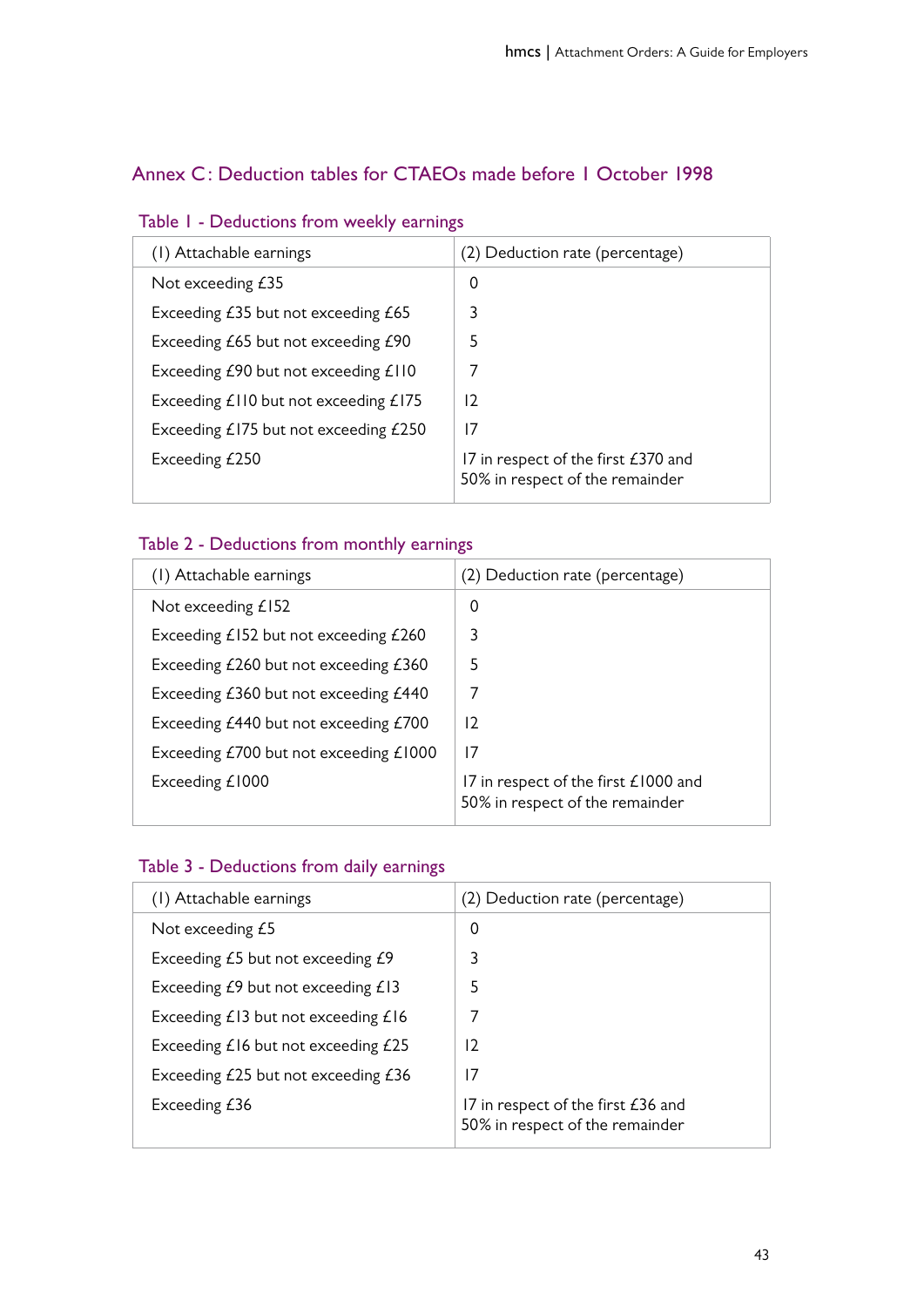# Annex D: Deduction tables for CTAEOs made between 1 October 1998 and 31 March 2007

# Table 1 - Deductions from weekly earnings

| (1) Net earnings                      | (2) Deduction rate (percentage)                                        |
|---------------------------------------|------------------------------------------------------------------------|
| Not exceeding £55                     | 0                                                                      |
| Exceeding £55 but not exceeding £100  | 3                                                                      |
| Exceeding £100 but not exceeding £135 | 5                                                                      |
| Exceeding £135 but not exceeding £165 | 7                                                                      |
| Exceeding £165 but not exceeding £260 | $\overline{2}$                                                         |
| Exceeding £260 but not exceeding £370 | 17                                                                     |
| Exceeding £370                        | 17 in respect of the first £370 and<br>50% in respect of the remainder |

# Table 2 - Deductions from monthly earnings

| (1) Net earnings                          | (2) Deduction rate (percentage)                                          |
|-------------------------------------------|--------------------------------------------------------------------------|
| Not exceeding £220                        | 0                                                                        |
| Exceeding £220 but not exceeding £400     | 3                                                                        |
| Exceeding £400 but not exceeding £540     | 5                                                                        |
| Exceeding £540 but not exceeding £660     | 7                                                                        |
| Exceeding £660 but not exceeding £1,040   | $\overline{2}$                                                           |
| Exceeding £1,040 but not exceeding £1,480 | 17                                                                       |
| Exceeding £1,480                          | 17 in respect of the first £1,480 and<br>50% in respect of the remainder |

# Table 3 - Deductions based on daily earnings

| (1) Net earnings                    | (2) Deduction rate (percentage)                                       |
|-------------------------------------|-----------------------------------------------------------------------|
| Not exceeding £8                    | 0                                                                     |
| Exceeding £8 but not exceeding £15  | 3                                                                     |
| Exceeding £15 but not exceeding £20 | 5                                                                     |
| Exceeding £20 but not exceeding £24 | 7                                                                     |
| Exceeding £24 but not exceeding £38 | 12                                                                    |
| Exceeding £38 but not exceeding £53 | 17                                                                    |
| Exceeding £53                       | 17 in respect of the first £53 and<br>50% in respect of the remainder |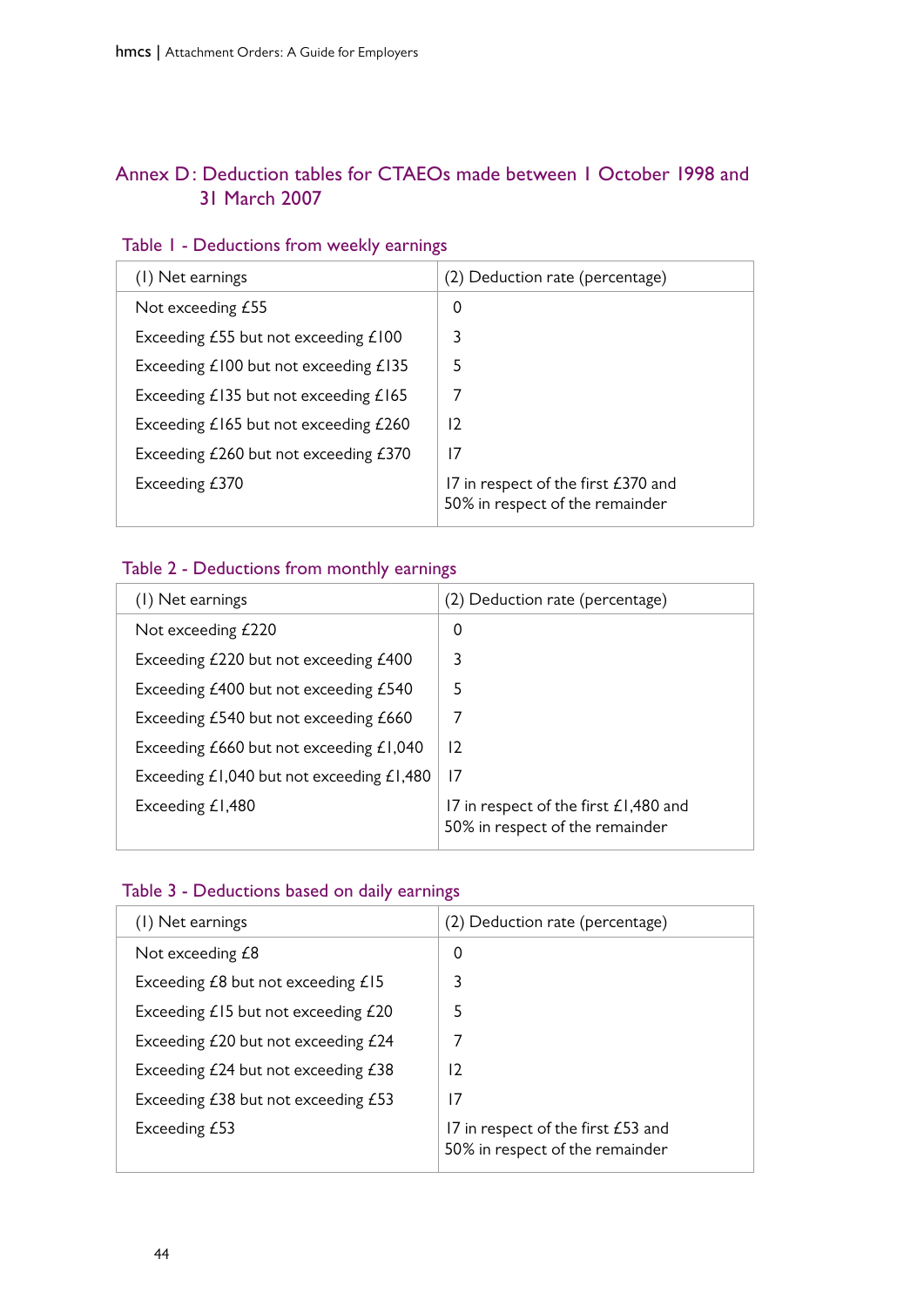# Annex E: Deduction tables for CTAEOs made on or after 1 April 2007

| Table 1 - Deductions from weekly earnings |  |  |
|-------------------------------------------|--|--|
|                                           |  |  |

| (1) Net earnings                      | (2) Deduction rate (percentage)                                        |
|---------------------------------------|------------------------------------------------------------------------|
| Not exceeding £75                     | 0                                                                      |
| Exceeding £75 but not exceeding £135  | 3                                                                      |
| Exceeding £135 but not exceeding £185 | 5                                                                      |
| Exceeding £185 but not exceeding £225 | 7                                                                      |
| Exceeding £225 but not exceeding £355 | $\overline{2}$                                                         |
| Exceeding £355 but not exceeding £505 | 17                                                                     |
| Exceeding £505                        | 17 in respect of the first £505 and<br>50% in respect of the remainder |

# Table 2 - Deductions from monthly earnings

| (1) Net earnings                          | (2) Deduction rate (percentage)                                            |
|-------------------------------------------|----------------------------------------------------------------------------|
| Not exceeding £300                        | 0                                                                          |
| Exceeding £300 but not exceeding £550     | 3                                                                          |
| Exceeding £550 but not exceeding £740     | 5                                                                          |
| Exceeding £740 but not exceeding £900     |                                                                            |
| Exceeding £900 but not exceeding £1,420   | $\overline{2}$                                                             |
| Exceeding £1,420 but not exceeding £2,020 | 17                                                                         |
| Exceeding £2,020                          | 17 in respect of the first $£2,020$ and<br>50% in respect of the remainder |

# Table 3 - Deductions based on daily earnings

| (1) Net earnings                        | (2) Deduction rate (percentage)                                       |
|-----------------------------------------|-----------------------------------------------------------------------|
| Not exceeding £11                       | 0                                                                     |
| Exceeding £11 but not exceeding £20     | 3                                                                     |
| Exceeding £20 but not exceeding £27     | 5                                                                     |
| Exceeding $E27$ but not exceeding $E33$ | 7                                                                     |
| Exceeding £33 but not exceeding £52     | 12                                                                    |
| Exceeding £52 but not exceeding £72     | $\overline{17}$                                                       |
| Exceeding £72                           | 17 in respect of the first £72 and<br>50% in respect of the remainder |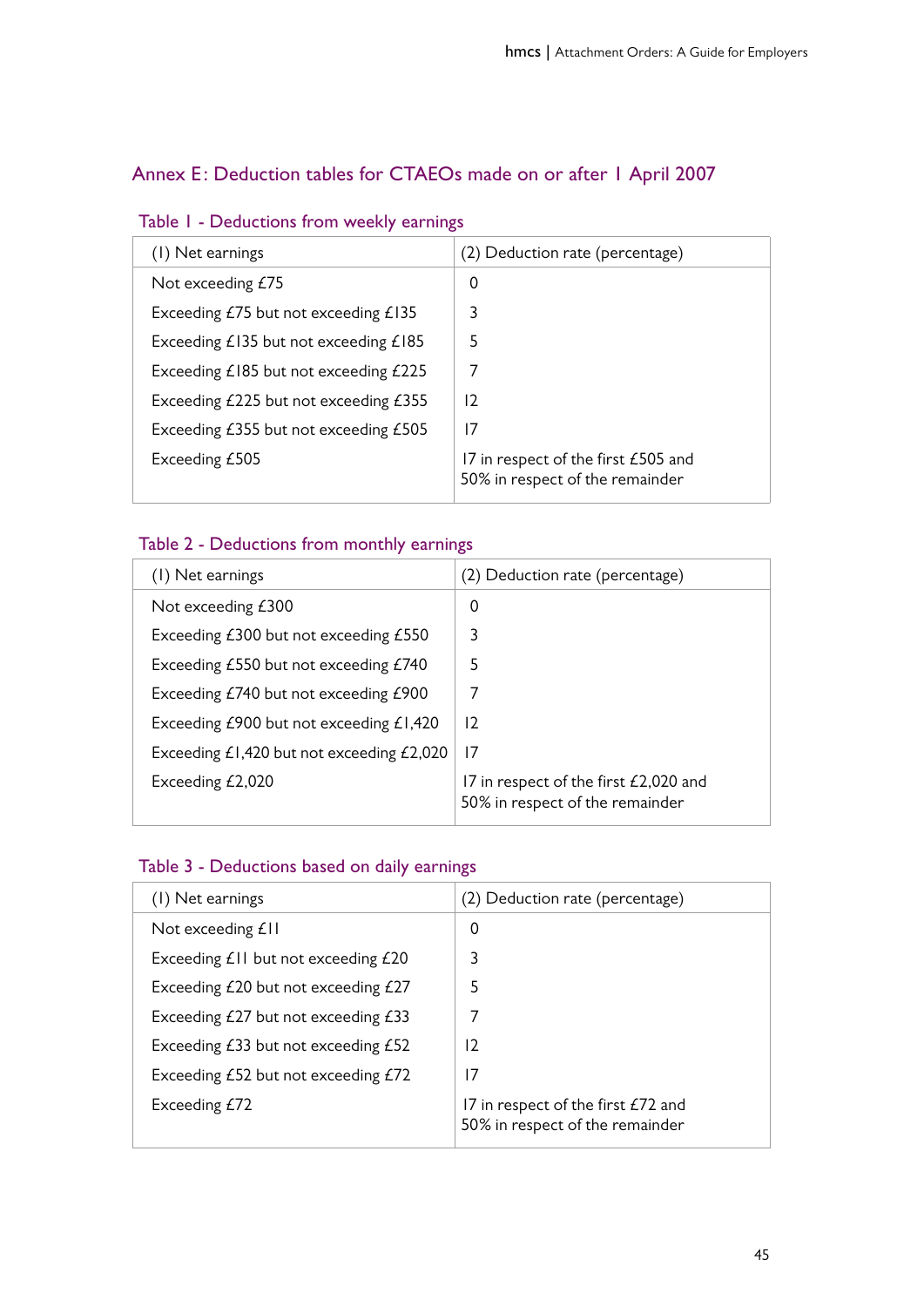hmcs | Attachment Orders: A Guide for Employers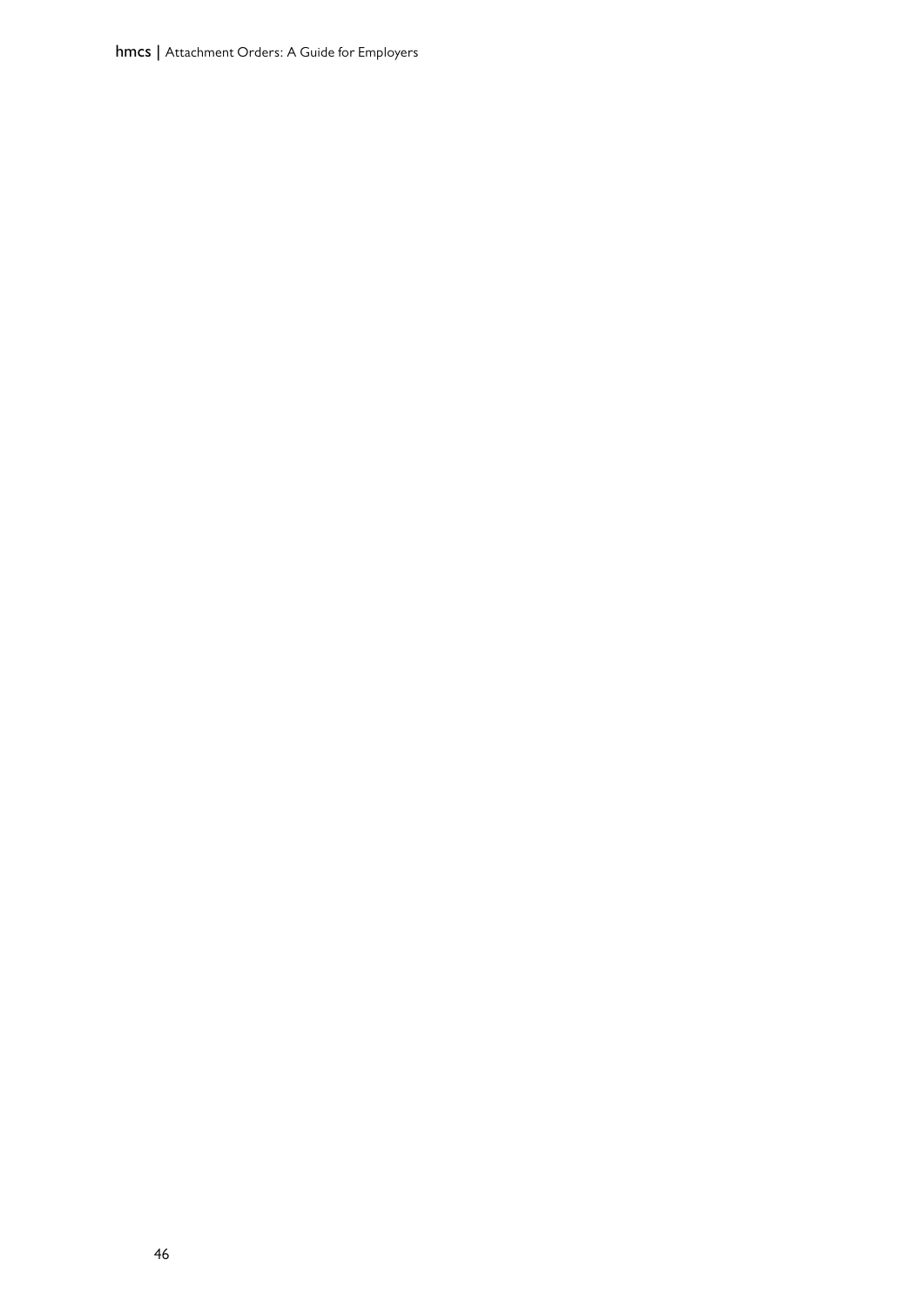# 2 Attachment of Earnings

# 2.4 Attachment of Earnings (Northern Ireland)

- 2.4.2 How to operate an Attachment of Earnings Order (AEO)
- 2.4.3 Making deductions
- 2.4.4 Your expenses
- 2.4.5 Informing your employee of deductions
- 2.4.6 Making payments
- 2.4.7 What do you do if you receive more than one AEO or another type of order for the same employee?
- 2.4.8 Can the office or court change the order?
- 2.4.9 Order discharged or ceased
- 2.4.10 Your employee leaves your employment
- 2.4.11 Your obligations
- 2.4.12 Your employee's obligations
- 2.4.13 Legislation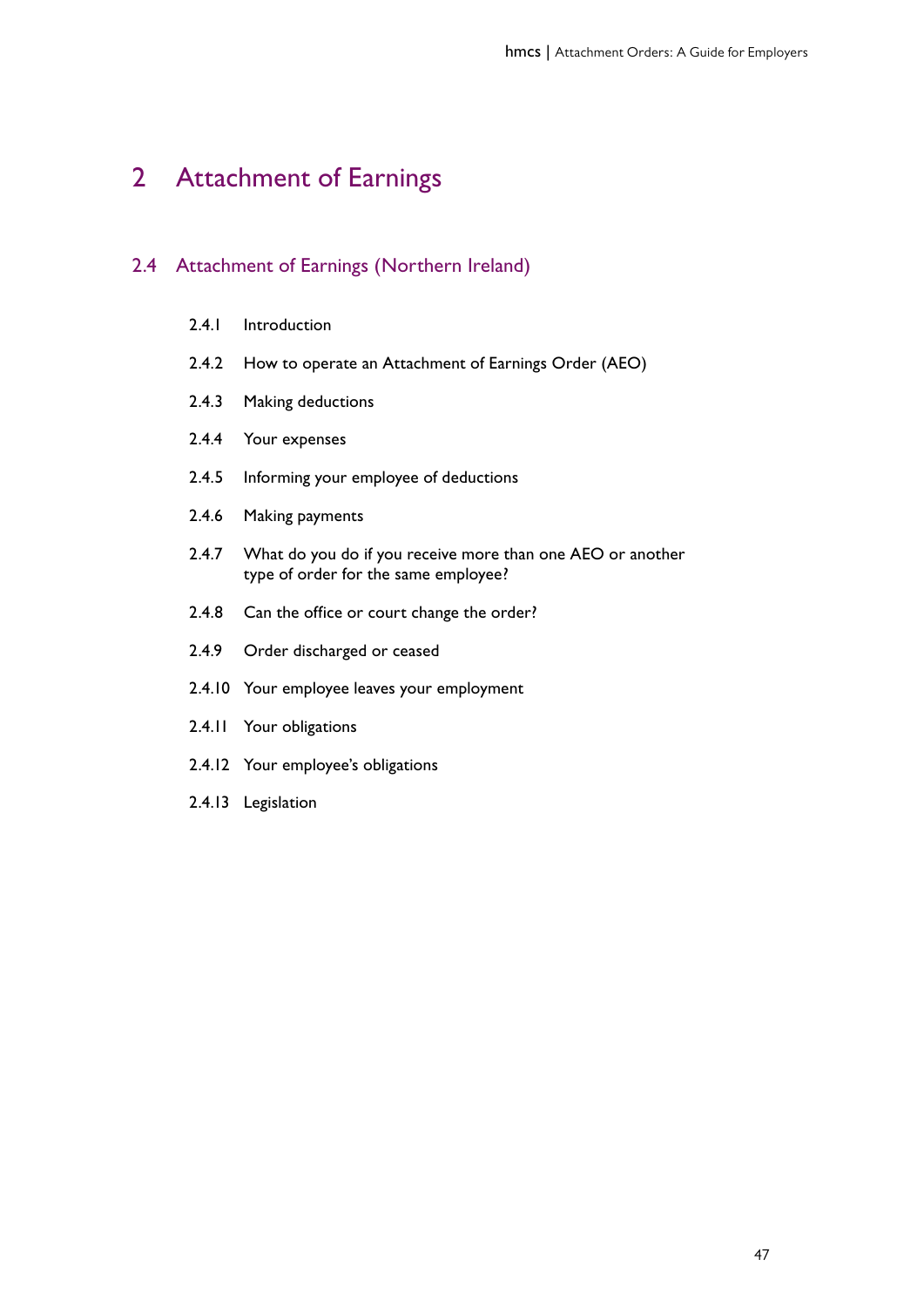hmcs | Attachment Orders: A Guide for Employers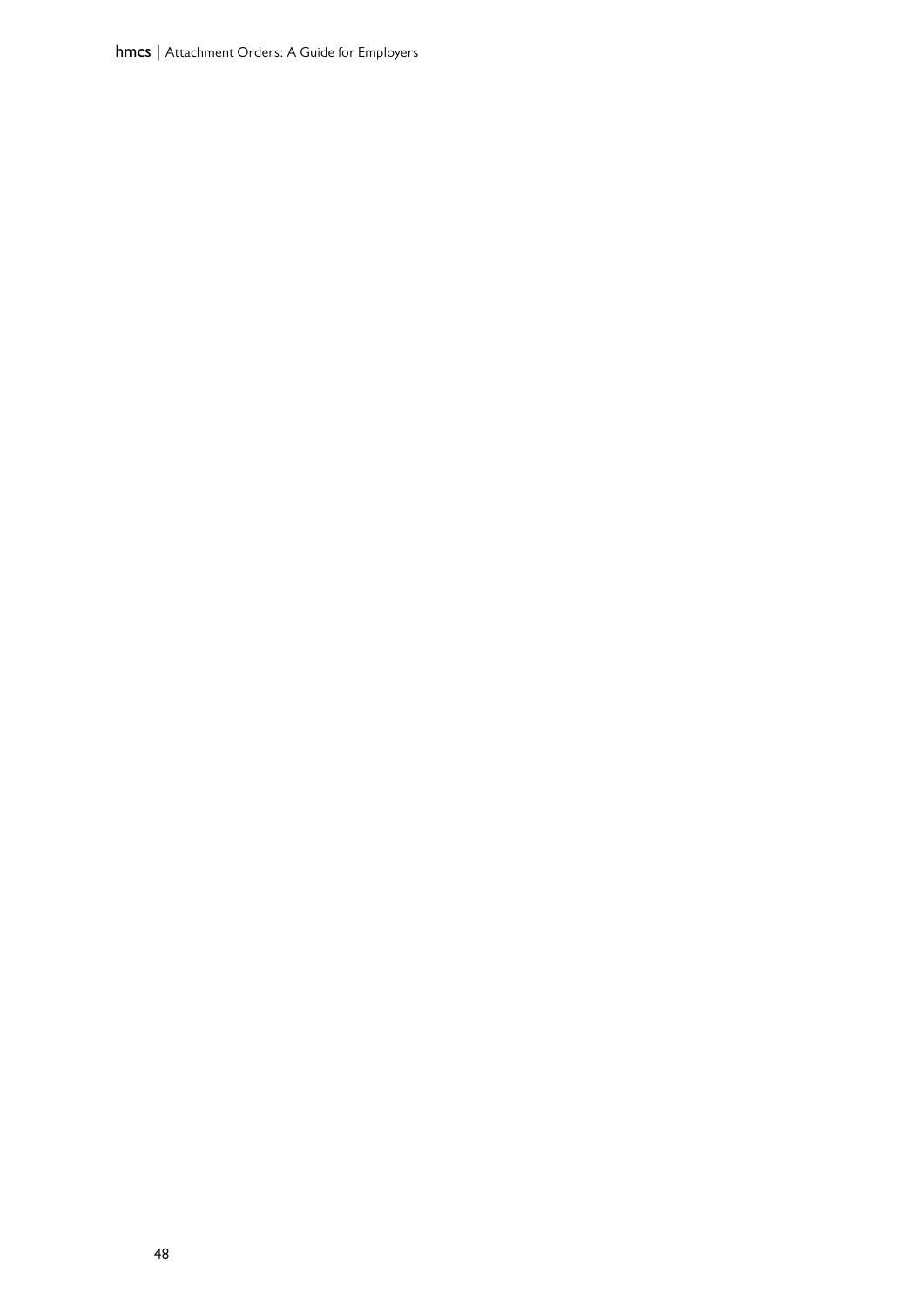### 2.4.1 Introduction

Attachment of Earnings Orders (AEOs) can be made in Northern Ireland to collect unpaid:

- maintenance (High Court, or any other court in the United Kingdom with power to enforce maintenance orders)
- civil judgment debts (the Enforcement of Judgments Office ('the EJO')).

### 2.4.2 How to operate an Attachment of Earnings Order (AEO)

### An AEO tells you:

- the total debt owed by your employee (unless the order is for ongoing maintenance)
- how often you should make a deduction (usually weekly or monthly)
- the amount you should usually deduct each week or month (the normal deduction rate (NDR) (see paragraph 2.1.21)) and
- the amount below which you must not make a deduction (the protected earnings rate (PER) (see paragraph 2.1.22)).

AEOs can only be applied to certain types of earning, known as attachable earnings (see Figure 2 for a quick guide).

#### On each pay day you should:

- calculate your employee's attachable earnings
- set aside your employee's protected earnings
- deduct (if possible) the amount specified in the order
- send the deduction to the address stated in the order and
- pay the remainder (if there are no other deductions to be made) to you employee.

This procedure is set out in more detail in paragraphs  $2.1.24 - 33$  with worked examples. You should read section 7 before making a deduction.

### 2.4.3 Making deductions

You should make deductions at the intervals laid down in the order from your employee's attachable earnings until the total debt owed by your employee is reached. If you receive an order for ongoing maintenance, you should make deductions until the court tells you to stop.

The order comes into force on the day you receive it. You should begin to make deductions on the first pay-day after you receive the order and on each future pay-day. Failure to do so may result in you being fined. However, you cannot be fined for failing to make a deduction on the first pay-day if that falls within seven days of the date you receive the order.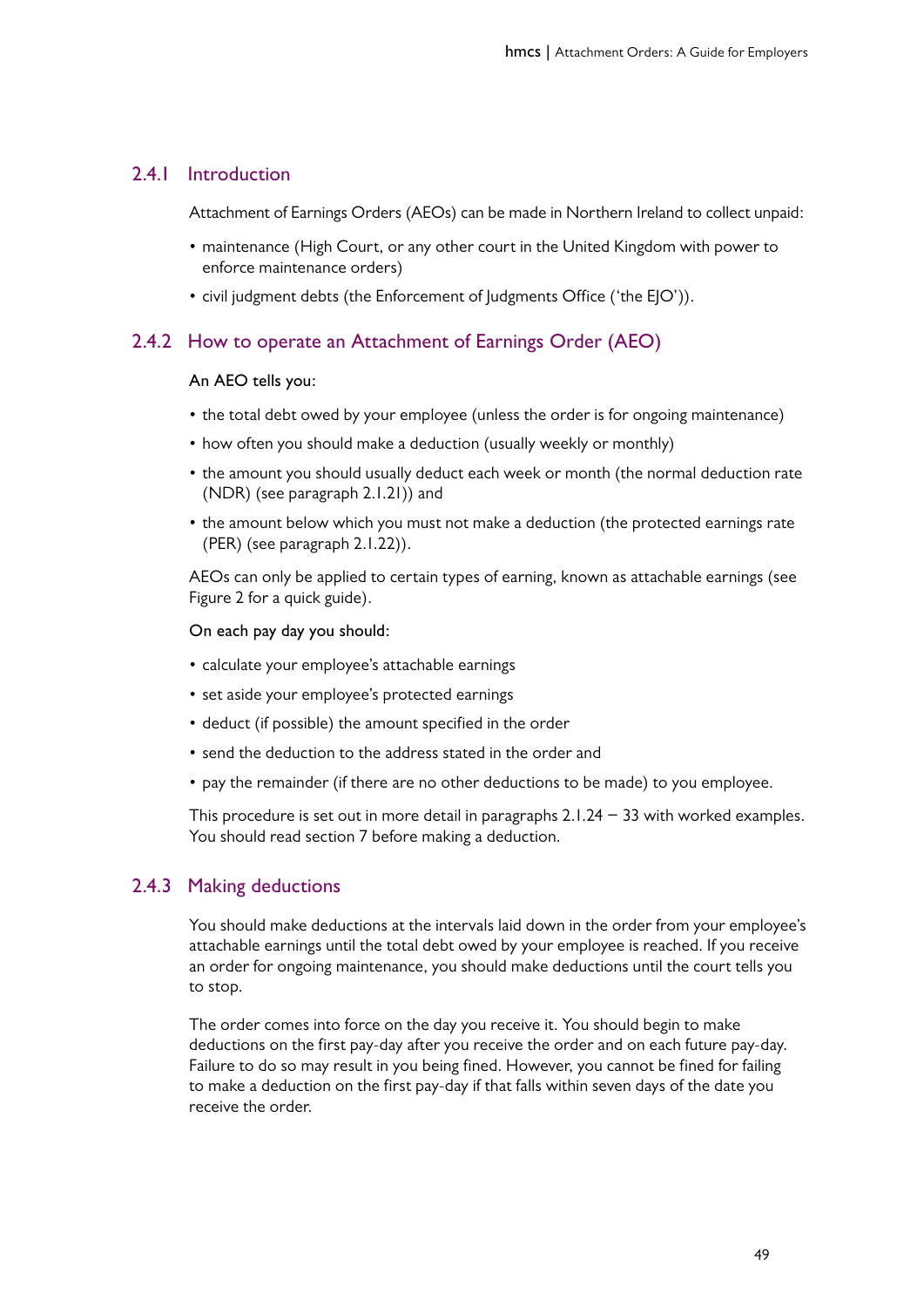### 2.4.4 Your expenses

Each time you make a deduction, you may deduct  $f$  from your employee's earnings towards your administrative costs for operating the order even if this reduces your employee's income below the protected earnings rate. You cannot make this charge if you do not make a deduction.

### 2.4.5 Informing your employee of deductions

You must inform your employee in writing about each deduction (including the amount you can deduct towards your costs) when he is given his pay statement. If no pay statements are usually given, you should inform him in writing as soon as possible after making the deduction.

# 2.4.6 Making payments

The order will tell you how you can pay. You should send the deduction to the EJO or court as soon as possible, stating the name of the employee and the claim number or EJO reference number. This information is on the copy order sent by the EJO or court.

If you are making payments for two or more orders issued by the EJO or by the same court, you can pay by sending a lump sum cheque covering deductions for more than one employee. You must send a paper schedule setting out the details of each payment you include.

# 2.4.7 What do you do if you receive more than one AEO or another type of order for the same employee?

You will find help in section 10 on what to do if you receive more than one order for the same employee.

#### 2.4.8 Can the office or court change the order?

The EJO or court may change (or 'vary') the NDR or the PER at any time. You will be sent a copy of the varied order. If possible, you should comply with the new order from the first pay-day after receiving it. But you will not be fined for failing to comply if the payday falls within a week of receiving the order.

### 2.4.9 Order discharged or ceased

The EJO or court will notify you in writing when an order has been paid in full, is discharged (cancelled), or ceases to have effect. You must stop deductions as soon as possible and certainly within seven days of receiving the notification. Any money deducted should be sent to the EJO or court at once.

*Note: You should check the amount of the final deduction as it may be less than the usual deduction.*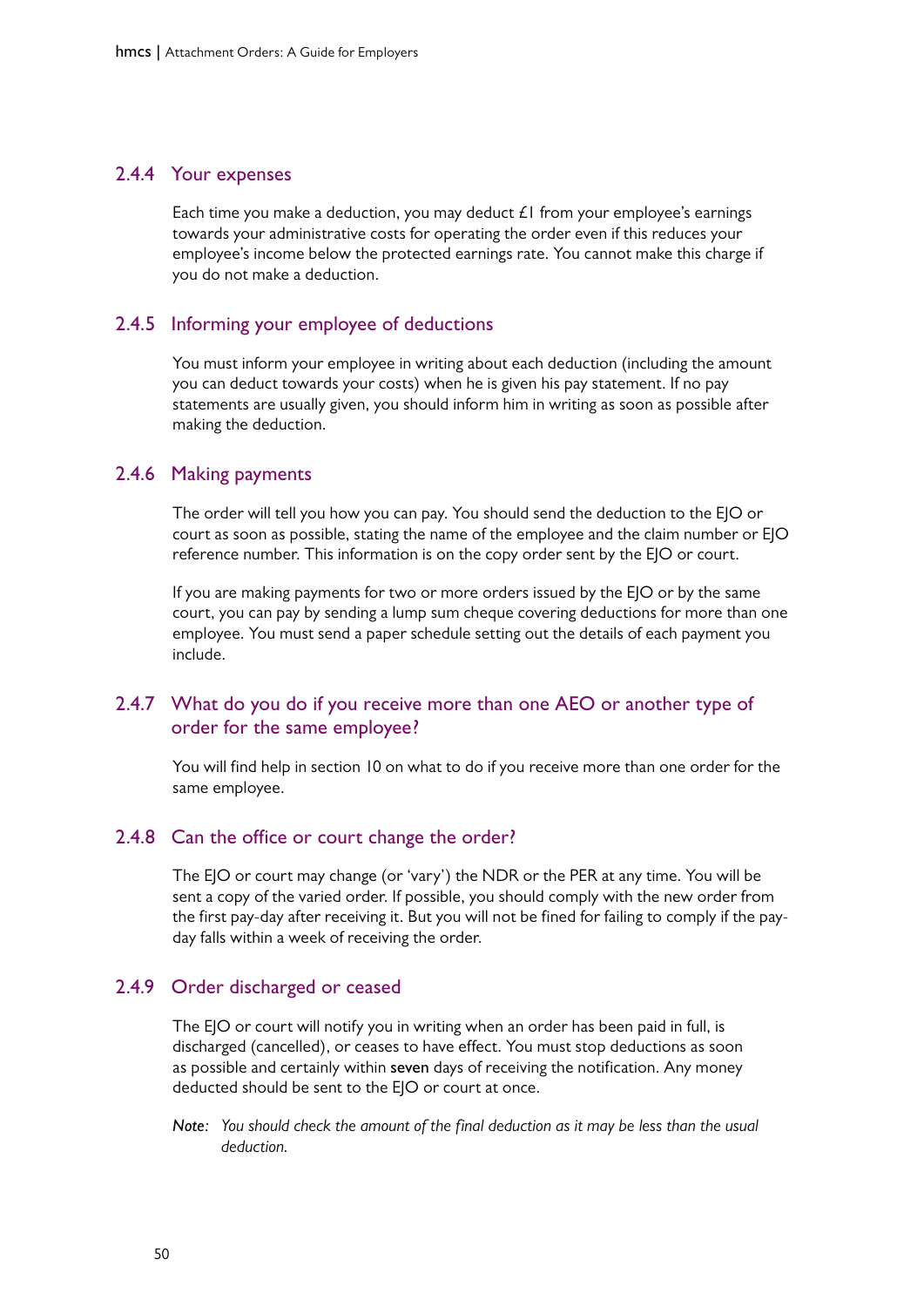#### 2.4.10 Your employee leaves your employment

If your employee leaves your employment, the AEO will lapse from the pay day coinciding with or following termination of employment.

### 2.4.11 Your obligations

You must:

- give a signed statement of an employee's earnings if the EJO or court requires you to do so
- write to the EJO or court within ten days if you receive an order and you do not employ the person named in it
- take all reasonable steps to comply with an order or a varied order
- write to the EJO or court within ten days (a telephone call is not sufficient) if the employee leaves your employment. If you know the name and address of his new employer, it will be helpful to give the office or court this information or
- write to the EJO or court within seven days if you learn that a new employee has an existing order against him.
- Note: You or your employee can make an application to the EJO or court at any time to settle *a dispute about the operation of an order, or to resolve any uncertainty about whether particular earnings are attachable.*

### 2.4.12 Your employee's obligations

Before an order is made, your employee has an opportunity to put his case to the court and he will know that the order has been made. He may at any time apply to the E|O or court for its discharge or variation, and if he complains to you about the order, you can point this out to him. If he does not understand how the order works, the staff at the EJO or court should be able to explain it to him or tell him where he can get more information.

Your employee must write to the EJO or court within seven days if he has left your employment, and within seven days of starting a new job, giving the name and address of his new employer, and details of his net earnings or anticipated net earnings.

Failure to comply or deliberately giving false information about any of these matters is an offence. It could lead to you or your employee being fined or even imprisoned.

### 2.4.13 Legislation

The relevant legislation is:

The Judgments Enforcement (Northern Ireland) Order and Rules 1981; and

The Magistrates' Courts (Northern Ireland) Order 1981.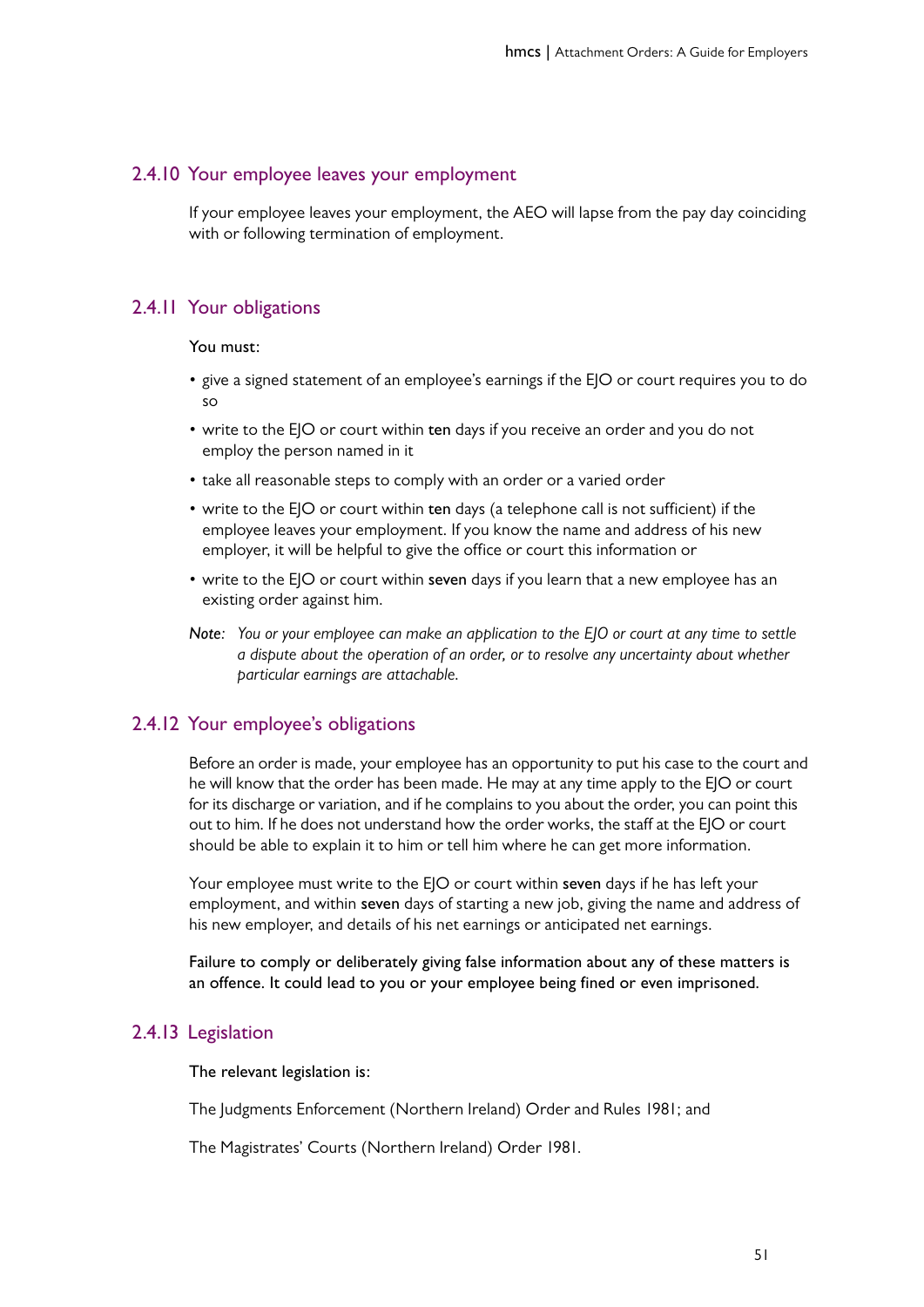hmcs | Attachment Orders: A Guide for Employers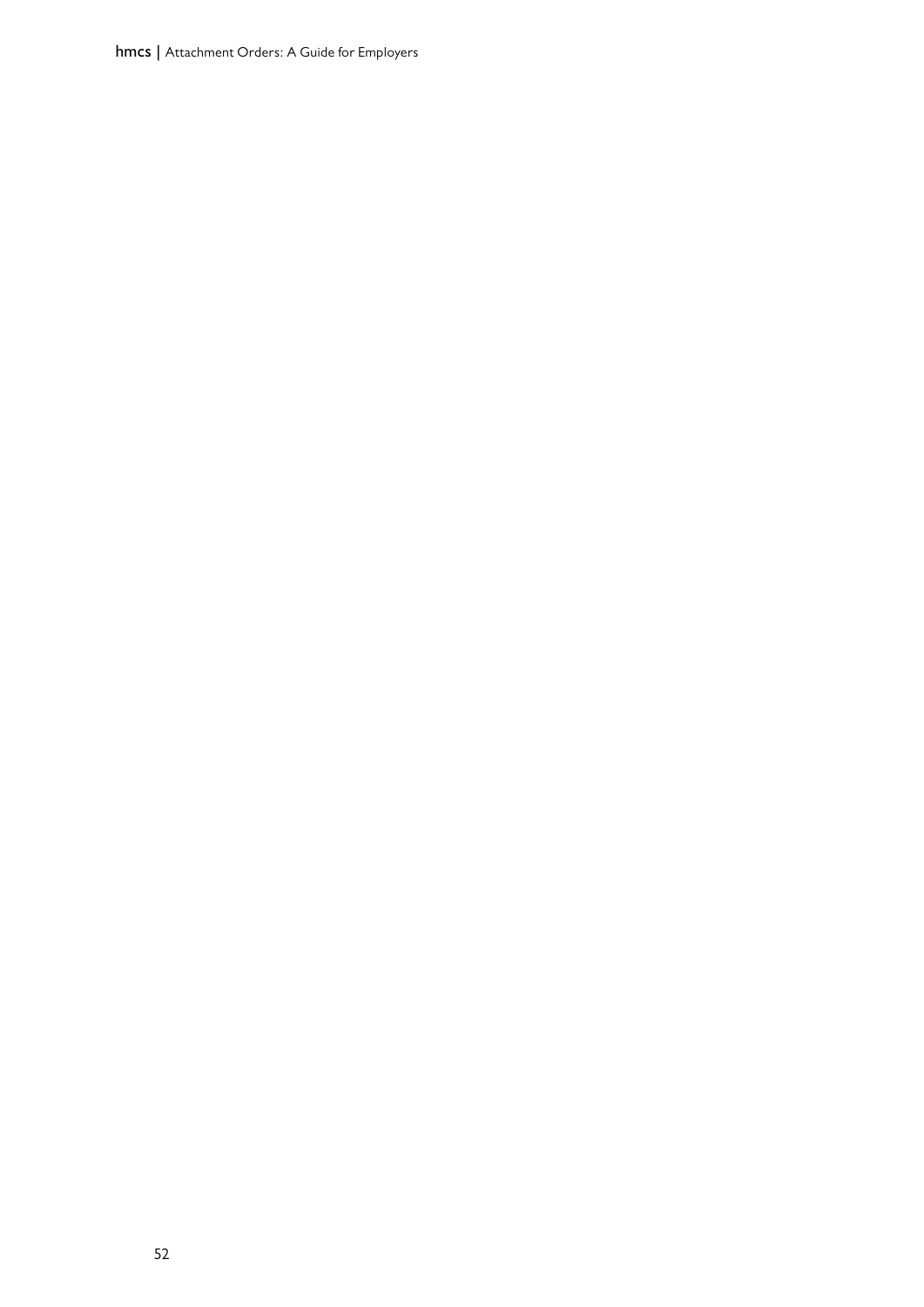# 3 Arrestment of Earnings (Scotland)

| 3.1 | Earnings Arrestments (EAs), Current Maintenance Arrestments (CMAs), |
|-----|---------------------------------------------------------------------|
|     | Conjoined Arrestment Orders (CAOs)                                  |

- 3.2 Debt Arrangement Scheme : the effect on an employer
- 3.3 How to operate an arrestment
- 3.4 Your expenses
- 3.5 Making payments
- 3.6 What do you do if you receive another type of arrestment schedule for the same employee
- 3.7 Variation of an arrestment
- 3.8 Recall of an arrestment
- 3.9 Your employee leaves your employment
- 3.10 Your employee's objections
- 3.11 Your obligations
- 3.12 Failure to make deductions
- 3.13 How to calculate a deduction
- 3.14 Calculating deductions for an Earnings Arrestment
- 3.15 Calculating deductions for a Current Maintenance Arrestment
- 3.16 Calculating deductions when operating both an EA and a CMA
- 3.17 Conjoined Arrestment Orders
- 3.18 How to calculate deductions where all the debts in the CAO are fines or civil debts
- 3.19 How to calculate deductions where all the debts in the CAO are maintenance debts
- 3.20 How to calculate deductions where the debts in the CAO are a combination of fines, civil debts and maintenance
- 3.21 Holiday pay in advance

Annex A: Deductions from weekly earnings (Table A)

Annex B: Deductions from monthly earnings (Table B)

Annex C: Deductions based on daily earnings (Table C)

Annex D: Legislation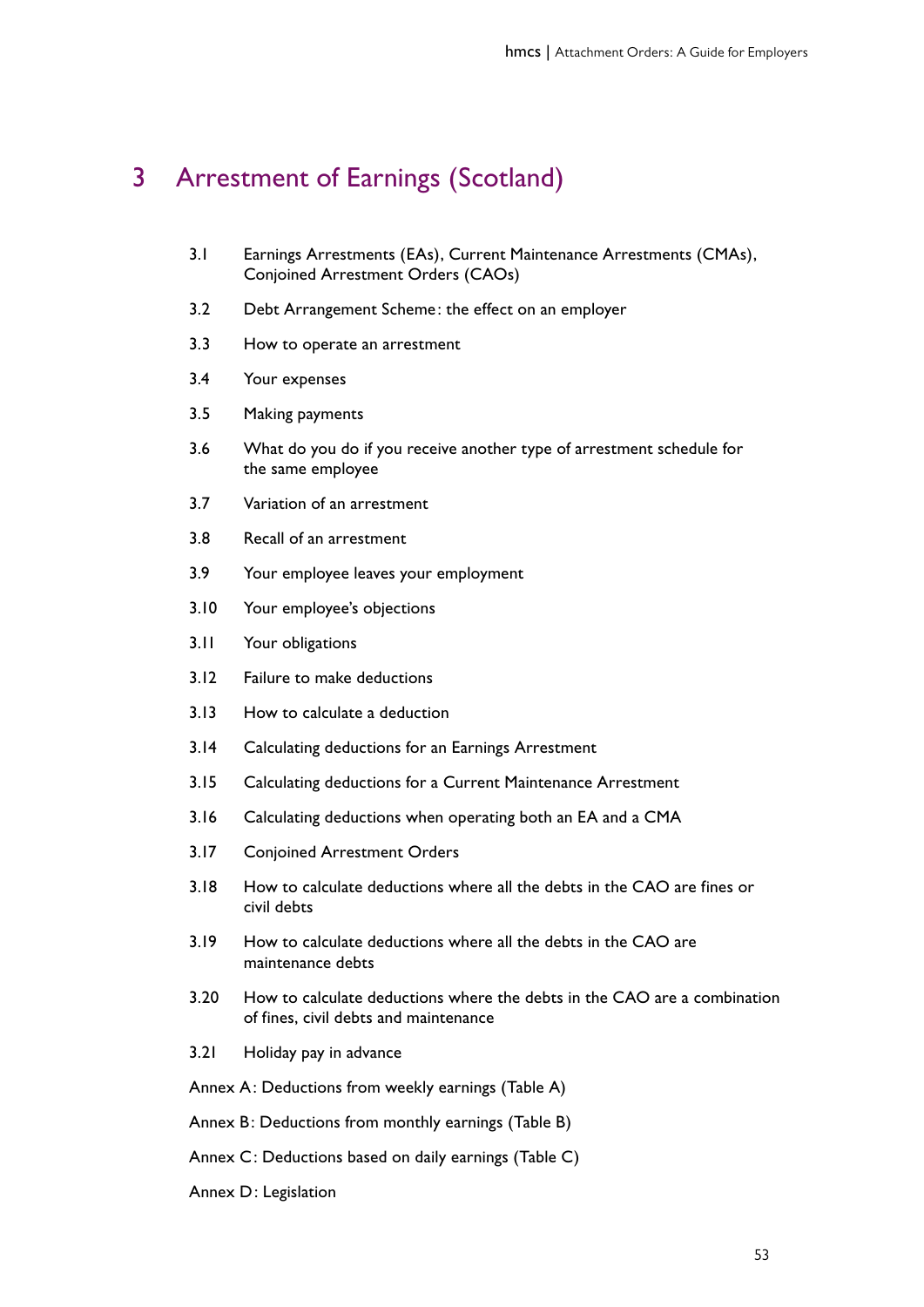hmcs | Attachment Orders: A Guide for Employers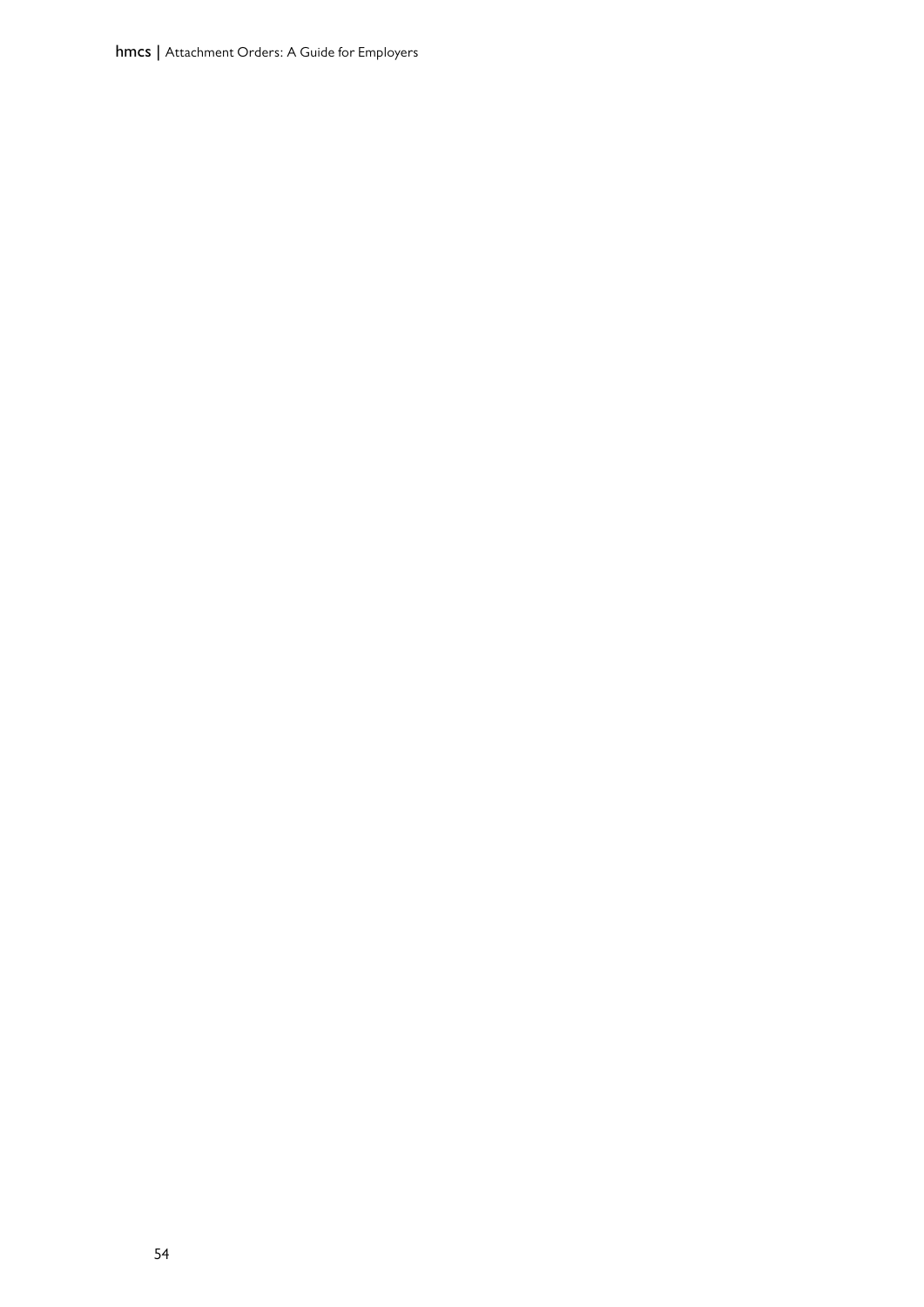# 3.1 Earnings Arrestments, Current Maintenance Arrestments , Conjoined Arrestment Orders

The system for arresting earnings in Scotland is a bit different from attaching earnings in England and Wales. Deductions from earnings for payment of a civil debt or fine (including unpaid community charge or council tax) are called an Earnings Arrestment (EA) in Scotland. A creditor can enforce earnings deductions by arrestment and current maintenance arrestment (CMA) on the strength of their warrant without having to go back to the court.

The Debtors (Scotland) Act 1987 defines the types of earning to which an arrestment order can be applied (see Figure 2 for a quick guide and Appendix D for fuller details).

The 1987 Act introduced the current system in Scotland and it is considered a very effective enforcement method by creditors. There are three types of arrestment of earnings.

- EAs require the employer to make a deduction from the debtor's earnings every pay day, and pay the deduction to the arresting creditor. A creditor may enforce payment of more than one debt payable to him by the same debtor by means of a single EA .
- Deductions for payment of maintenance (aliment, periodical allowance and similar) as it falls due is called a Current Maintenance Arrestment (CMA). The 1987 Act introduced this as a simpler and less expensive solution for the collection and enforcement of maintenance payments due to spouses (past and present) and children. The employer makes a deduction calculated on the maintenance due every pay day and pays it to the arresting maintenance creditor.
- Conjoined Arrestment Orders (CAO) allow two or more creditors to share the proceeds of a diligence against earnings. The employer pays the sum deducted to the sheriff clerk of the court that grants the order, and the court divides that payment amongst the creditors conjoined.

You can operate one EA and one CMA together at the same time against the same employee's earnings. But if an employee owes two different creditors two or more debts of the same type, or more than two debts of different types, and his creditors apply for an arrestment order, the court will issue a CAO. This enables different creditors to enforce more than one arrestment of the same type against the earnings of the same employee.

While a CAO is in force, no EA, CMA or further CAO can be made against your employee's earnings (see paragraph 3.18).

The Bankruptcy and Diligence etc. (Scotland) Act 2007 has modernised the whole range of diligence and the opportunity has been taken to amend the system to make arresting earnings in Scotland work even better. From 1st April 2008 the Act has:

- given employers a formula for calculating equal shares when deducting an earnings arrestment and current maintenance arrestment together, where there are not enough earnings to satisfy both
- clarified which court has jurisdiction to deal with a conjoined arrestment order
- repealed the previous seamen's wages exemption
- changed the way in which deductions from holiday pay, paid in advance, should be treated.
- introduced reporting requirement to keep the creditor informed.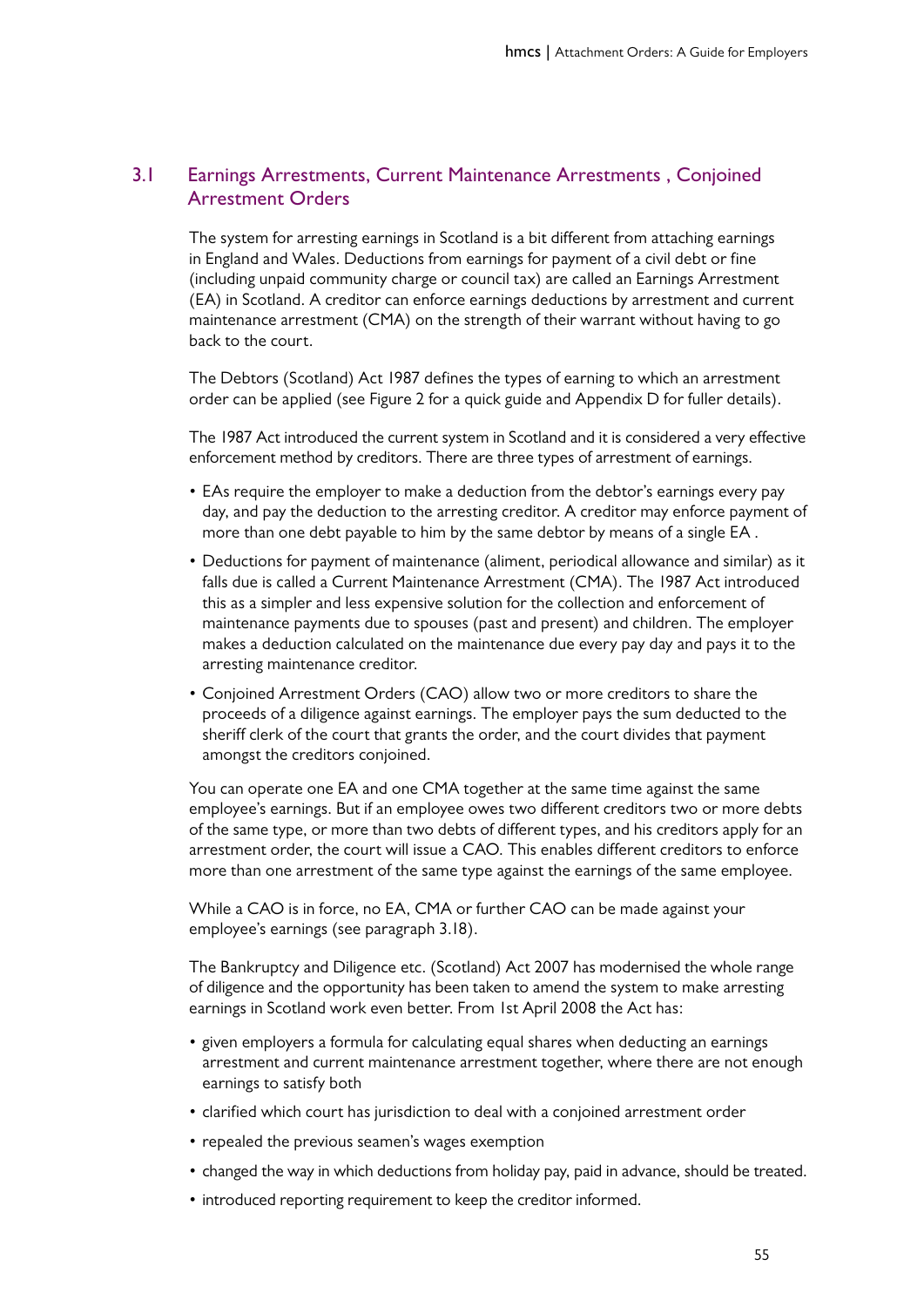### 3.2 Debt Arrangement Scheme : the effect on an employer

The Debt Arrangement Scheme (DAS) was introduced in Scotland at the end of 2004 to help and protect debtors who have multiple debts and who have surplus income from which payments can be made on a regular basis.

Under DAS, a single regular payment is made to an approved payments distributor.

If your employee has been accepted into a Debt Payment Programme (DPP) under DAS and keeps to the agreed payments, his or her creditors cannot carry out enforcement action against that employee or make the employee bankrupt. Details of the scheme and guidance for the debtor are available through the following website links: [www.moneyscotland.gov.uk](www.scotland.gov.uk) and <www.scotland.gov.uk/Publications/2005/09/15105247/52488>

There are two main effects on you as an employer while a Debt Arrangement Scheme is in force:

- Section 35 of the Debt Arrangement Scheme (Scotland) Regulations 2004 provides that once a DPP has been approved, there will be a stop on any current arrestment including a conjoined arrestment, in force, including that of earnings. You are legally required to stop deductions if you receive a DAS form 7.
- You must make payments on behalf of the debtor to a payments distributor if you receive a mandate (DAS form 6).

Guidance for employers on DAS and these forms is available on the 'moneyscotland' website [\(www.moneyscotland.gov.uk](www.scotland.gov.uk)).

### 3.3 How to operate an arrestment

An EA or a CMA comes into force on the day that you receive the arrestment schedule. A CAO comes into effect 7 days after a copy of the order has been served on you. They remain in force until the debt is paid, your employee leaves your employment, the creditor or the court directs otherwise or you receive a DAS Form 6 or 7 which stops any current arrestment, including EAs. You will not be penalised if you do not apply an EA or a CMA on a pay-day occurring within seven days of receipt of the schedule or order. However, you must make a deduction on the next pay-day.

On each-pay day while an order is in force you should:

- deduct a certain sum calculated from deduction tables (EA), in Schedule 2 of the 1987 Act, or specified in the order (CMA or CAO) from your employee's arrestable earnings. See Figure 2 (page 5) for a quick guide on the types of earnings from which you must make a deduction.
- send the deduction to the address stated in the schedule or order; and
- pay the remainder to your employee.

This procedure, including information on how to treat holiday pay, is set out in more detail in paragraphs 3.13 – 3.21 with worked examples. You should read these examples before making a deduction.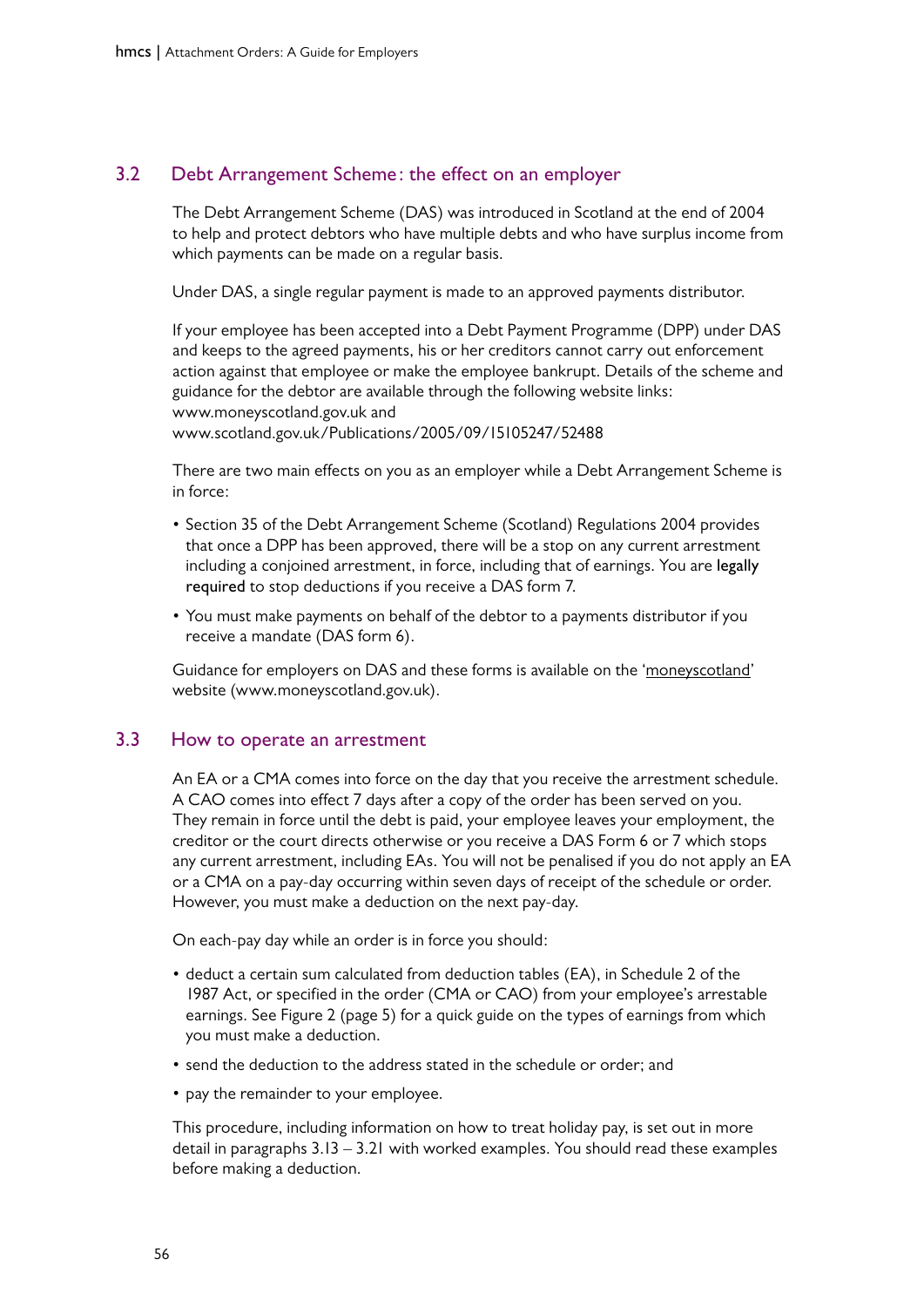## 3.4 Your expenses

Each time you make a payment you may deduct £1 from your employee's earnings towards your administrative costs for operating the order.

### 3.5 Making payments

If you are operating an EA or CMA, you should pay the amount deducted to the creditor named on the arrestment schedule as soon as is reasonably practicable.

If you are making deductions under a CAO, you should send the deduction to the clerk of the court that made the order. The court will divide the money among the creditors. You should continue to make deductions until the total debt is paid or the court tells you to stop.

The court or creditor will give you details about methods of payment.

## 3.6 What do you do if you receive another arrestment schedule for the same employee?

You will find help in Chapter 7.7 on what to do if you receive an order of another type for the same employee.

### 3.7 Variation of an arrestment

Neither a sheriff nor a creditor can vary an EA or a CMA. The sheriff may vary a CAO when a creditor informs the clerk of court that enforcement of their debt should cease because their debt has been satisfied. The varied order comes into force seven days after you receive a copy of it. You must apply the varied order to your employee's earnings on the first pay day that falls after this seven day period.

### 3.8 Recall of an arrestment

An EA or CMA can be recalled (cancelled) by:

- the creditor, who must notify you in writing as soon as the debt is paid, or if he decides that he no longer wishes to recover the debt by an arrestment.
- the sheriff, on application by you or your employee that the arrestment is no longer valid, or by a CAO
- you must not continue to apply any existing EA or CMA against your employee's earnings after the CAO comes into force (Note: a DEO can still be operated with a CAO).
- the approval of a debt payment programme under the Debt Arrangement Scheme. This also recalls a CAO. The DAS Administrator will also notify you on a form 7.
- a DAS Administrator under the Debt Arrangement Scheme (Scotland) Regulations 2004.
- an award of bankruptcy (sequestration) against the debtor. This also recalls a CAO.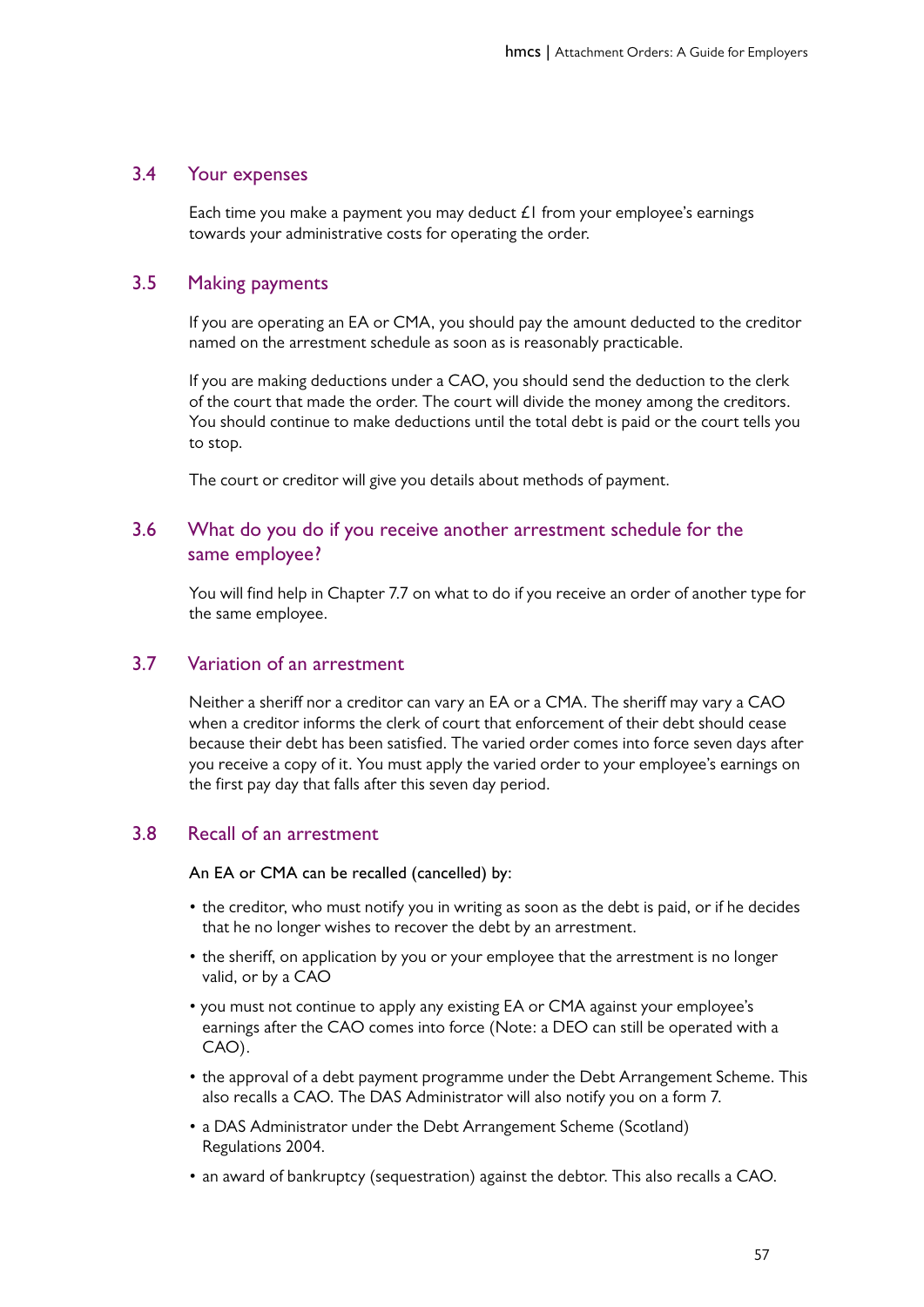### 3.9 Your employee leaves your employment

If your employee leaves your employment, the arrestment will lapse from the pay day coinciding with or following termination of employment. If you are operating an EA or CMA, you must notify the creditor as soon as possible. If you are operating a CAO, you must notify the sheriff as soon as possible.

### 3.10 Your employee's objections

If he has already paid the debt, your employee can object to an EA by making an application to the court.

He can object to a CMA if:

- he has not defaulted on maintenance payments
- he has not been told that a current maintenance arrestment has been made against him
- four weeks have not elapsed since notification that a current maintenance arrestment has been made against him
- less than three instalments of maintenance remain unpaid.

### 3.11 Your obligations

You must take all reasonable steps to comply with an EA, a CMA or a CAO.

If you are already operating an EA or a CMA of the same type or a CAO, you must give the relevant information to a creditor seeking to recover his debt by means of an EA or CMA.

You should inform the creditor, or the sheriff clerk where relevant, as soon as possible:

• if you receive an EA, a CMA or a CAO and you do not employ the named person

If you receive an EA, a CMA or a CAO, you must send specified information to the creditor (or, in the case of a CAO, the sheriff clerk). You must send information as soon as reasonably practicable after receipt of the schedule or order;

#### AND

If you are operating an EA, a CMA or a CAO, provided the debt has not been extinguished, you must send to the creditor (or, in the case of a CAO, the sheriff clerk) as soon as reasonably practicable after the later of:.

(i) 6 April next following receipt of the EA, CMA or CAO; or

(ii) the day falling 6 months after receipt of the EA, CMA or CAO;

#### AND

each 6 April thereafter.

The information required is:

- how the debtor (your employee) is paid (whether weekly, fortnightly, monthly or otherwise)
- the date of the debtor's pay-day next following the day you send the information
- the sum to be deducted on that pay-day and the net earnings from which it is so deducted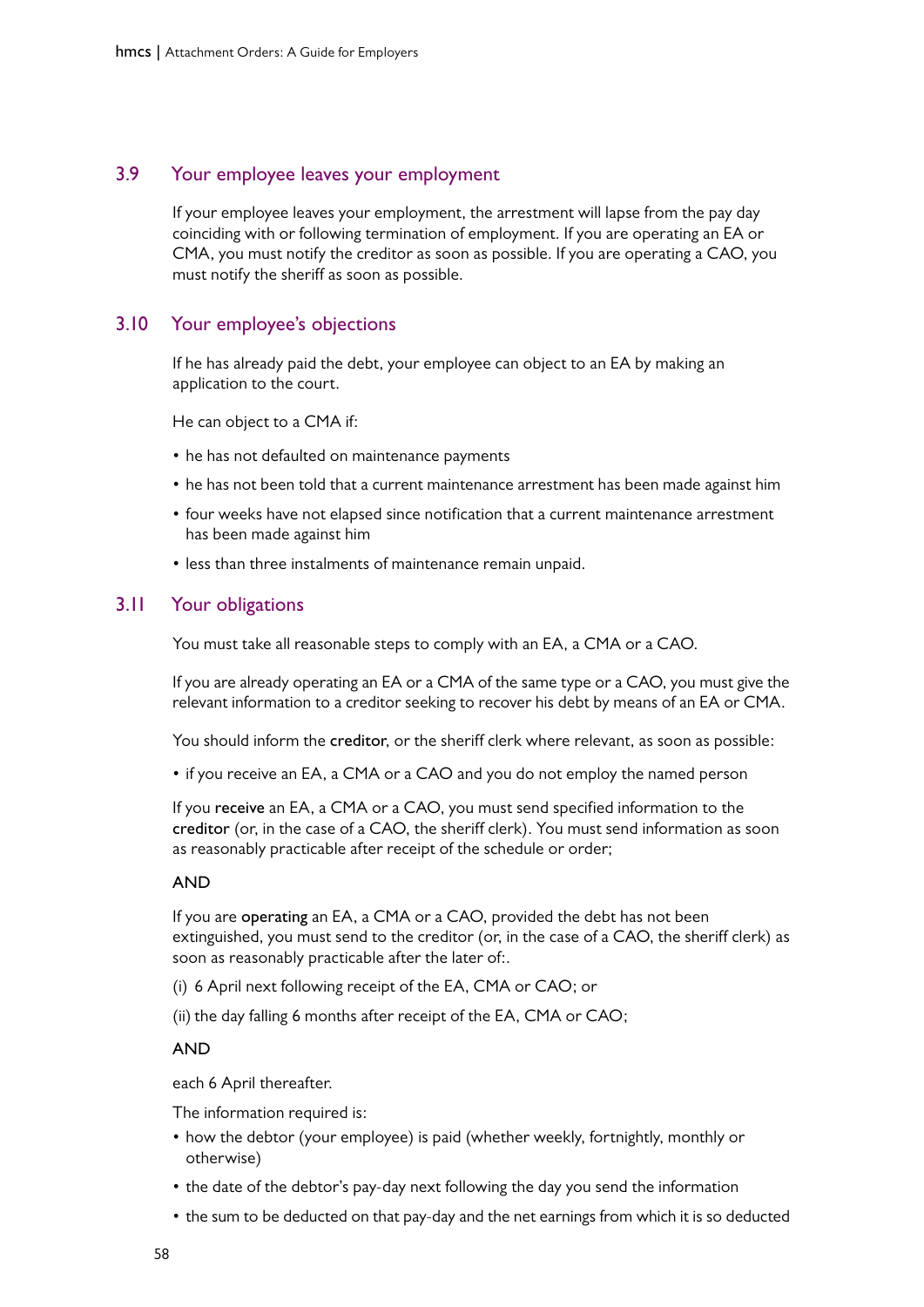• if the debtor ceases, for whatever reason, to be employed by you, notice of that fact, if known, the name and address of any new employer.

If you do not comply, without reasonable excuse, to advise the creditor that the debtor is no longer employed by you, the creditor may apply to the sheriff for an order requiring you to provide such information as is known and to pay a sum to the creditor. This sum will not be recoverable from the debtor.

You may appeal such an order within 14 days of it having been made. You are advised to seek independant legal advice at this stage.

You must send to the debtor (your employee), as soon as reasonably practicable:

- A copy of any EA or CMA schedule that is sent to you; and
- A copy of any information sent to the creditor under the requirements listed above.

You must also notify the debtor (your employee), as soon as reasonably practicable:

- If you receive an EA, a CMA or a CAO, the date on which the first deduction will be made; and
- the sum to be deducted.
- Note: You cannot object to an order being made or ask the court to recall it, unless you are *someone other than the debtor's employer. You can make an application to the sheriff at any time to settle a dispute about the operation of an order.*

### 3.12 Failure to make deductions

If you fail to comply with an EA, CMA or CAO, you may have to pay the creditor any sum that you would have deducted if you had complied. You cannot recover any of these sums from your employee.

Where you are operating a CAO, the court may issue a 'warrant of diligence' against you to recover any sums that you have failed to deduct. You, and not your employee, will have to pay this.

### 3.13 How to calculate a deduction

EAs, CMAs and CAOs can only be applied to certain categories of earnings, referred to as arrestable earnings. You will need to calculate your employee's arrestable earnings before you make the deduction specified in the schedule or CAO.

The method you use to calculate how much you should deduct depends on the type of arrestment. If you are sent:

- an EA, you will also be sent a copy of the tables in annexes A, B and C (Schedule 2 of the Debtors (Scotland) Act 1987). Paragraph 3.14 explains how to use the tables to calculate deductions under an EA.
- a CMA, you must use the method described in paragraph 3.15 (this does not involve the use of tables). Paragraph 3.16 explains how to calculate deductions if you are operating both an EA and a CMA.
- a CAO, the method you use depends on how the order is made up (see paragraph 3.17 through to 3.20).

When new tables are issued, the employer is not under a legal obligation to apply the amended bands to existing orders unless he is requested to do so by way of the appropriate form. The employer may apply the amended bands if he chooses to.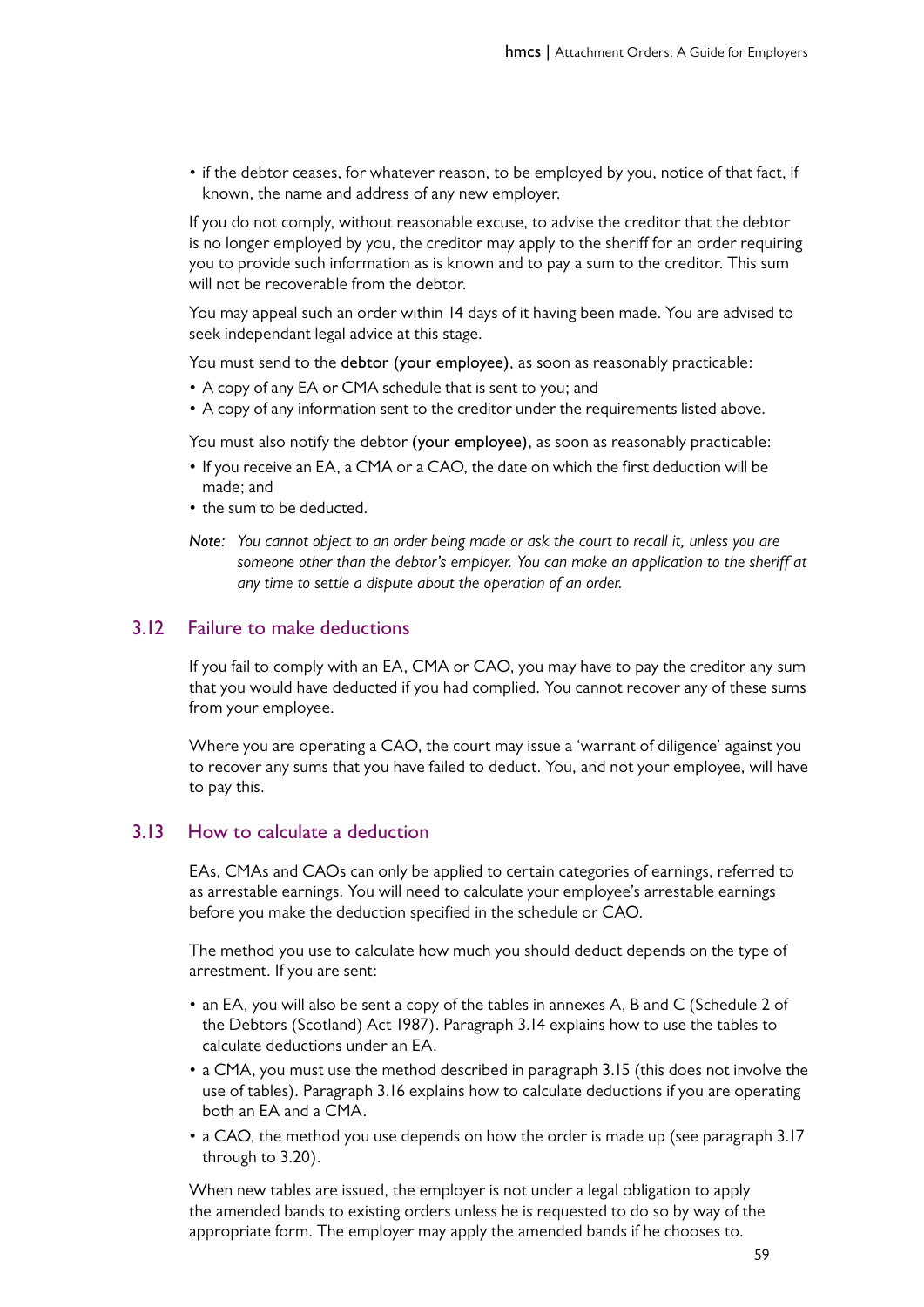## 3.14 Calculating deductions for an Earnings Arrestment

If you receive an Earnings Arrestment schedule, you should use the appropriate table, depending on whether you pay your employee on a weekly, monthly or daily basis, to find the band within which your employee's arrestable earnings fall. The first column of each table lists a series of bands of arrestable earnings. The second column lists the fixed amount to be deducted which is applicable to that income band. You can therefore read across the amount you should deduct.

Example 1: You pay your employee monthly and you have received an EA

- calculate your employee's arrestable earnings, e.g. £1088.48
- find the correct band for arrestable earnings i.e. exceeding £1010 but not exceeding £1090
- deduct and send to the EA creditor £120
- deduct £1 if you wish from the remainder for making the deduction
- pay your employee the remainder, i.e. £967.48

### 3.15 Calculating deductions for a Current Maintenance Arrestment

A CMA specifies the maintenance payable by your employee as a daily rate. You should always apply a 'protected earnings rate (PER)' of £12 per day to your employee's earnings. You calculate the amount you should deduct by:

- finding the daily arrestable earnings
- subtracting the daily protected earnings
- multiplying the result or, if it is less, the daily maintenance rate specified in the Arrestment by the number of days in the pay period covered by the CMA.

| Example 2: You pay your employee monthly and you receive a CMA.             |        |
|-----------------------------------------------------------------------------|--------|
| Minimum PER = $£12$ per day;                                                |        |
| Daily maintenance rate $=\pm 11$ ; pay period 1-30 June                     |        |
| calculate your employee's arrestable earnings, e.g. £716.70                 |        |
| find the daily arrestable earnings, i.e. $£716.70$ divided by $30 = £23.89$ | £23.89 |
| subtract the PER, i.e. $£23.89 - £12 = £11.89$                              | £11.89 |
| This means that the daily maintenance rate of $£$ II can be met             |        |
| Now:                                                                        |        |
| send to the CMA creditor the maintenance deduction,                         |        |
| i.e. $\pounds$ II per day x 30 days = £330                                  | £330   |
| This leaves $£386.70$                                                       |        |
| deduct $E1$ if you wish from the remainder for making a deduction           |        |
| pay your employee the balance of his earnings, i.e. £385.70                 |        |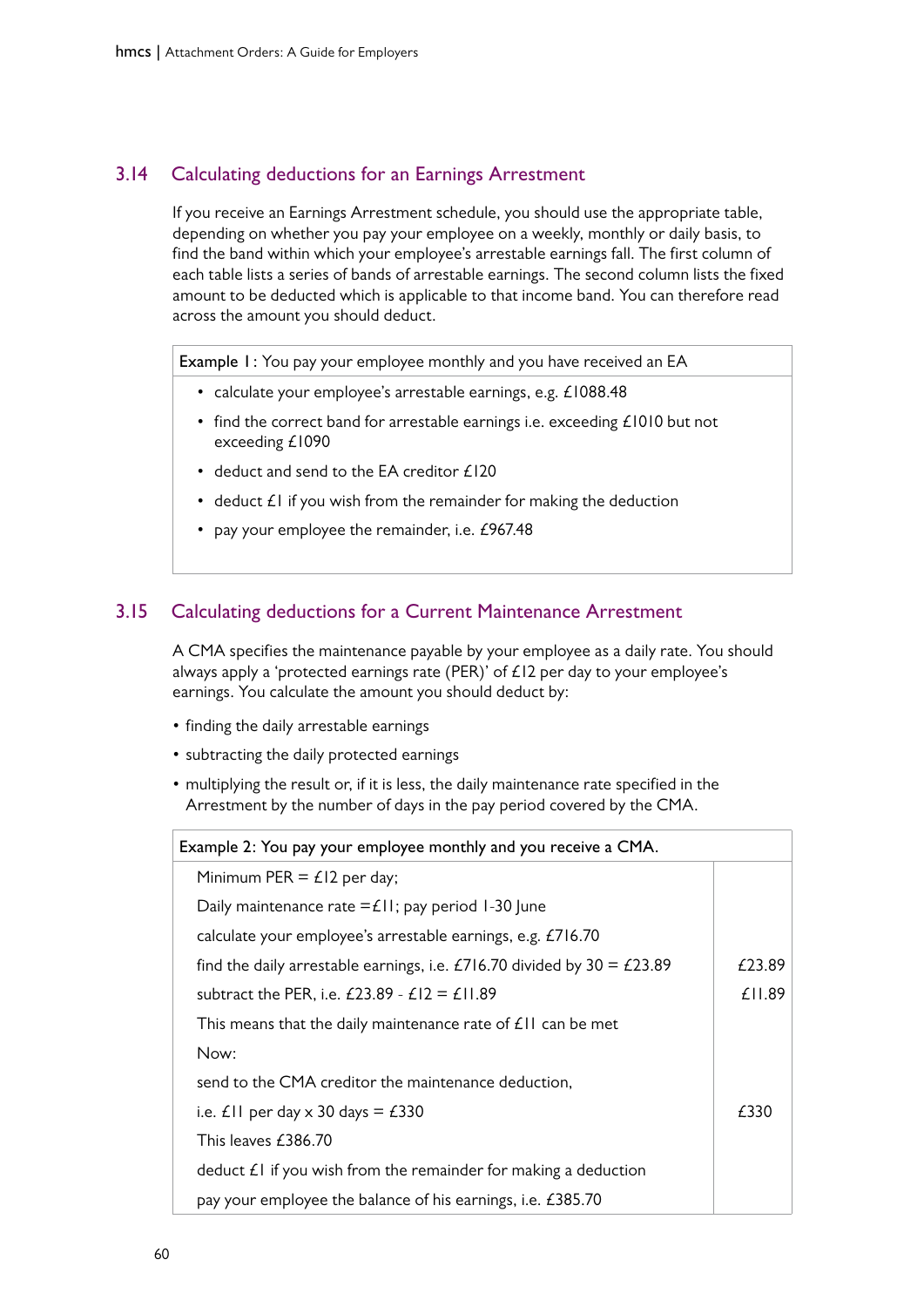| Example 3: You pay your employee monthly. The pay period is 1-30 June and you are<br>operating a CMA that ceases on 17 June. |         |
|------------------------------------------------------------------------------------------------------------------------------|---------|
| $PER = E12$ per day                                                                                                          |         |
| Daily maintenance rate imposed by court order = $£15$                                                                        |         |
| calculate your employee's arrestable earnings, e.g. £716.70                                                                  |         |
| find the daily arrestable earnings, i.e. $£716.70$ divided by $30 = £23.89$                                                  | £23.89  |
| subtract the PER, i.e. $£23.89 - £12 = £11.89$                                                                               | £11.89  |
| This means that only a daily maintenance rate of $£11.89$ can be met                                                         |         |
| Now:                                                                                                                         |         |
| send to the CMA creditor the maintenance deduction, i.e. $£11.89$ per day<br>$\times$ 17 days = £202.13                      | £202.13 |
| This leaves $£514.57$                                                                                                        |         |
| deduct $E$ if you wish from the remainder for making a deduction                                                             |         |
| pay your employee the balance of his earnings, i.e. £513.57                                                                  |         |
|                                                                                                                              |         |

*Note: If a CMA covers part of a pay period, the deduction must be made only from the earnings due for that part of the pay period. You must therefore calculate the daily arrestable earnings for the pay period and subtract the daily protected earnings in order to calculate whether the full daily maintenance rate can be deducted.*

## 3.16 Calculating deductions when operating both an EA and a CMA

An EA and a CMA can be applied to an employee's earnings at the same time.

From 1st April 2008 the Bankruptcy and Diligence etc. (Scotland) Act 2007 ("the 2007 Act")removed the preference that an EA had over a CMA. Both must now share the arrestable earnings equally. You should.

- calculate the sum that is required to be deducted under the EA and under the CMA separately;
- if on any-pay day, the total of the two figures calculated above is greater than the net arrestable earnings of the debtor, you must use the following formula to determine the amount to be deducted and paid to each creditor.

The formula:

The employer shall -

For the purpose of an EA, deduct the sum equal to -

$$
N \times \frac{E}{S} \; ; \text{and}
$$

For the purpose of a CMA, deduct the sum equal to -

$$
N \times \frac{C}{S} \; ; \text{and}
$$

61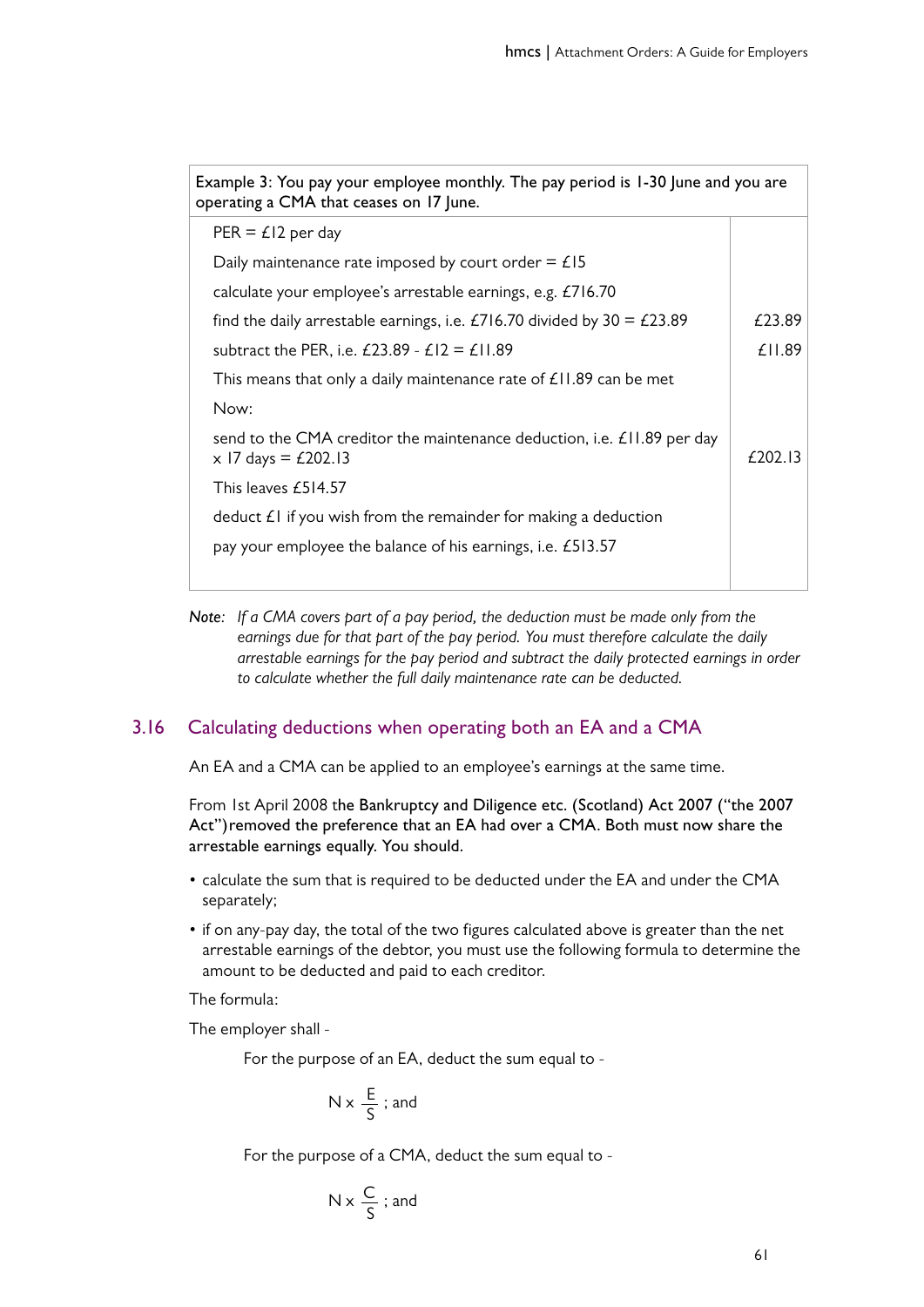- N is the amount of any net earnings in so far as they exceed the sum mentioned in subsection (2)(b) of section 53 of the 1987 Act (currently £12 per day) for the number of days mentioned in subsection (2)(a) of that section (namely, the number of days (i) since the last pay-day when a deduction was made in respect of the arrestment; or (ii) if there was no such pay-day, since the date of execution of the arrestment;
- E is the sum which the employer is required to deduct under the EA;
- C is the sum which the employer is required to deduct under the CMA; and
- S is the total of E and C.

| Example 4: You pay your employee monthly. The pay period is 1-30 June and you are<br>operating an EA and a CMA with a daily maintenance rate of $£13$ . |         |
|---------------------------------------------------------------------------------------------------------------------------------------------------------|---------|
| PER = $£12$ per day.                                                                                                                                    |         |
| Step 1: Calculate N                                                                                                                                     |         |
| calculate the employee's arrestable earnings, e.g. £730                                                                                                 |         |
| calculate the daily arrestable earnings, e.g. $£730/30 = £24.33$                                                                                        |         |
| subtract the PER, i.e. $£24.33 - £12 = £12.33$                                                                                                          |         |
| multiply by the number of days i.e. $£12.33 \times 30 = £369.90$                                                                                        | £369.90 |
| Step 2: Calculate E                                                                                                                                     |         |
| find the correct band for arrestable earnings, i.e. exceeding £670 but not<br>exceeding £730                                                            |         |
| $E = \pounds 56$                                                                                                                                        | £56.00  |
| Step 3: Calculate C                                                                                                                                     |         |
| C is whichever is the lesser of;                                                                                                                        |         |
| (i) The daily maintenance rate multiplied by the number of days i.e.<br>£13 $\times$ 30 = £390; and                                                     |         |
| (ii) Net daily earnings multiplied by the number of days, i.e.<br>£12.33 $\times$ 30 = £369.90,                                                         |         |
| therefore, $C = \text{\textsterling}369.90$                                                                                                             | £369.90 |
| hence, $S = E + C = \text{\textsterling}56 + \text{\textsterling}369.90 = \text{\textsterling}425.90$<br>as N is less than S, the formula must be used  | £425.90 |
| The EA creditor should be sent £369.90 x (56/425.90) = £48.6367<br>and round to the nearest penny                                                       | £48.64  |
| The CMA creditor should be sent £369.90 x (369.90/425.90) =<br>£321.2632 and round to the nearest penny                                                 | £321.26 |
| This leaves £360.10                                                                                                                                     |         |
| Deduct £1 per payment to each creditor if you wish from the remainder<br>for your costs.                                                                |         |
| Pay your employee the remainder, i.e. £358.10                                                                                                           |         |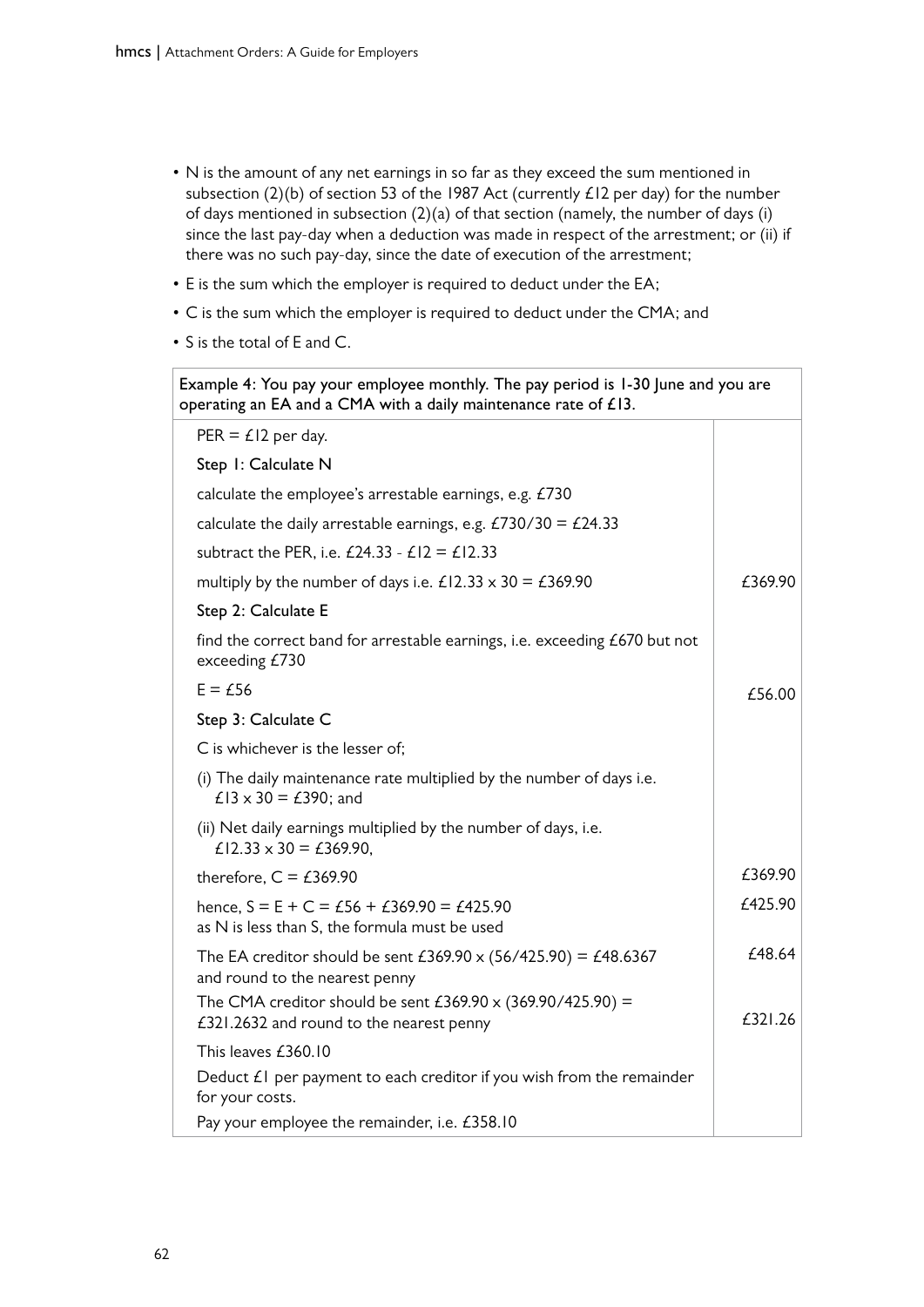| Example 5: You pay your employee weekly. The pay period is 8-14 June and you are<br>operating an EA and a CMA with a daily maintenance rate of £15.                                                                                                                  |                    |
|----------------------------------------------------------------------------------------------------------------------------------------------------------------------------------------------------------------------------------------------------------------------|--------------------|
| PER = $£12$ per day.                                                                                                                                                                                                                                                 |                    |
| Step 1: Calculate N<br>calculate your employee's arrestable earnings, e.g. £211<br>calculate the daily arrestable earnings, i.e. $£211/7 = £30.14$<br>subtract the PER i.e. £30.14 - £12 = £18.14<br>multiply by the number of days i.e. $£18.14 \times 7 = £126.98$ | £126.98            |
| Step 2: Calculate E<br>find the correct band for arrestable earnings, i.e. exceeeding $£210$ but<br>not exceeding £230<br>$E = \pounds 25$                                                                                                                           | £25.00             |
| Step 3: Calculate C<br>C is whichever is the lesser of;<br>(i) The daily maintenance rate multiplied by the number of days, i.e<br>£15 $\times$ 7 = £105; and<br>(ii) Net daily earnings multiplied by the number of days, i.e<br>£18.14 $\times$ 7 = £126.98,       |                    |
| therefore, $C = \text{\textsterling}105$<br>hence, $S = E + C = \text{\textsterling}25 + \text{\textsterling}105 = \text{\textsterling}130$<br>as N is less than S, the formula must be used                                                                         | £105.00<br>£130.00 |
| The EA creditor should be sent £126.98 x (25/130) = £24.4192<br>and round to the nearest penny                                                                                                                                                                       | f 24.42            |
| The CMA creditor should be sent £126.98 x (105/130) = £102.5607<br>and round to the nearest penny                                                                                                                                                                    | £102.56            |
| This leaves £84.02                                                                                                                                                                                                                                                   |                    |
| $deduct L1$ per payment if you wish from the remainder for your costs                                                                                                                                                                                                |                    |
| pay your employee the remainder, i.e. £82.02                                                                                                                                                                                                                         |                    |

## 3.17 Conjoined Arrestment Orders

If you are ordered to apply a CAO to an employee's earnings, and a non-maintenance debt is being recovered within the CAO, the order will specify:

- the total amount owing
- where maintenance is to be enforced under the CAO
- the daily rate payable by your employee.

How you calculate the deduction will depend on the type of debts included in the order.

*Note: You should send any deductions made under a CAO to the court that made the order.*

# 3.18 How to calculate deductions where all the debts in the CAO are fines or civil debts

If all the debts in the CAO are fines or civil debts, you should treat them as though they were just one debt (as with an EA) and use the appropriate table, depending on how you pay your employee, to calculate how much you should deduct.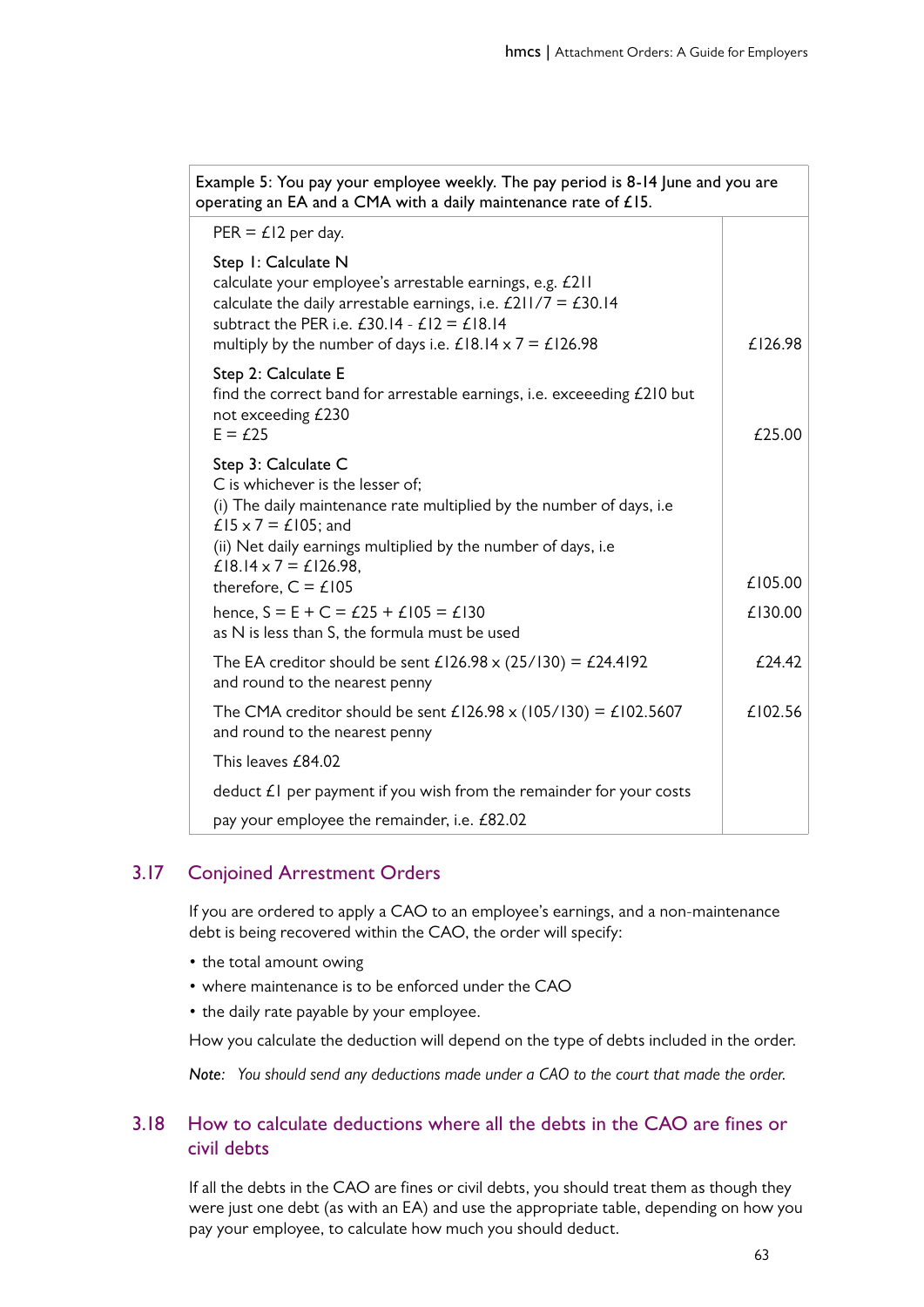# 3.19 How to calculate deductions where all the debts in the CAO are maintenance debts

If all the debts in the CAO are for maintenance, you should:

- find the daily arrestable earnings
- subtract the daily protected earnings to find out whether you can deduct the combined daily maintenance rates (and, if not, how much you can deduct)
- multiply the combined daily maintenance rates or the available daily rate, whichever is the lesser, by the number of days in the pay period covered by the CMA
- pay this amount to the court; and
- deduct £1 if you wish from the remainder for making a deduction, and pay the remainder to your employee.

Example 6: You pay your employee monthly. 3 CMAs have been conjoined. Daily maintenance rates have been set for them of £8,  $£7$  and  $£6$  respectively. PER -  $£12$  per day. The pay period is 1-31 July.

| calculate your employee's arrestable earnings, e.g. £930                                                                |         |
|-------------------------------------------------------------------------------------------------------------------------|---------|
| find the daily arrestable earnings, i.e. £930 divided by $31 = £30$                                                     | £30.00  |
| subtract PER, i.e. $\text{\pounds}30 - \text{\pounds}12 = \text{\pounds}18$                                             | £18.00  |
| This means that the combined daily deduction rate of $(£8 + £7 + £6 =$<br>£21) cannot be met.                           |         |
| Now:                                                                                                                    |         |
| send to the court the combined maintenance deductions, i.e. $£18 \times 31$<br>days = $£558$                            | £558.00 |
| This leaves £372                                                                                                        |         |
| deduct £1 if you wish from the remainder for making the deduction and<br>pay the remainder to your employee, i.e. £371. |         |

# 3.20 How to calculate deductions where the debts in the CAO are a combination of fines, civil debts and maintenance

If the CAO includes both non-maintenance and maintenance debts, you should apply a combination of the two methods. You should:

- use the appropriate tables to calculate the amount you should deduct for the non-maintenance debts (as with an EA)
- follow the steps set out in paragraph 3.19 to calculate the amount that should be deducted for the maintenance debts
- pay the court as much of the total of the amount deductible for the non-maintenance debts, and the amount due for the maintenance payments as is possible after you have taken account of the protected earnings.

Following the changes made by the 2007 Act, the total money paid to the sheriff court will be divided among the various creditors according to a new formula that operates in a similar way to that described in paragraph 3.16.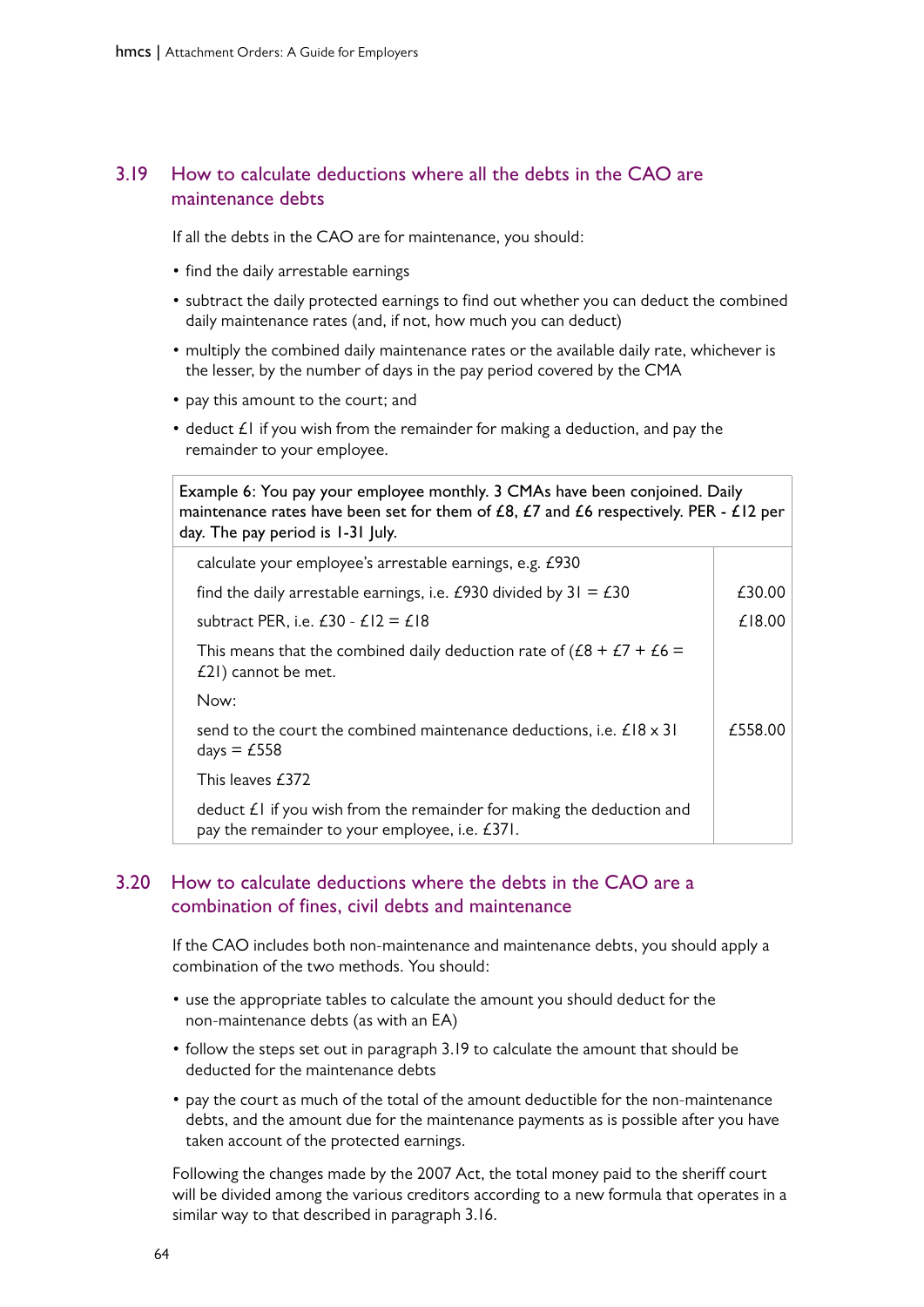| Example 7: You pay your employee monthly, and have received a CAO. 2 EA and I<br>CMA have been conjoined. A daily maintenance rate of $E9$ has been set for the CMA.<br>PER = $£12$ per day. The pay period is 1-31 August. |  |  |  |
|-----------------------------------------------------------------------------------------------------------------------------------------------------------------------------------------------------------------------------|--|--|--|
| calculate your employee's arrestable earnings, e.g. £930                                                                                                                                                                    |  |  |  |
|                                                                                                                                                                                                                             |  |  |  |

| find the correct band, i.e. exceeding £870 but not exceeding £940                                                        |         |
|--------------------------------------------------------------------------------------------------------------------------|---------|
| Sum that should be deducted under $EA = \text{\textsterling}94$                                                          |         |
| find the daily arrestable earnings, i.e. £930 divided by $31 = \text{\textsterling}30.00$                                | £30.00  |
| subtract PER, i.e. £30.00 - £12 = £18.00                                                                                 | £18.00  |
| This means that the daily maintenance rate of $E$ 9 can be met.                                                          |         |
| Now:<br>calculate the maintenance deduction, i.e. £9 per day $\times$ 31 = £279                                          | £279.00 |
| send the total deduction (i.e. $£94 + £279 = £373$ ) to the court                                                        |         |
| This leaves £557                                                                                                         |         |
| deduct $E1$ if you wish from the remainder for making the deduction and<br>pay the remainder to your employee, i.e. £556 |         |

# 3.21 Holiday pay in advance

From 1st April 2008, earnings paid in respect of holidays are to be treated separately from normal earnings for the purposes of calculating deductions. The amount to be deducted from normal earnings should be calculated and a separate calculation should then be carried out to determine the deduction to be made from the holiday pay. The holiday pay is treated broadly as thought it were normal earnings relating to the pay periods during which the debtor is on holiday.

If you are operating an EA and you are paying your employee pay he would normally have received on that pay-day and holiday pay, you should:

- calculate the deduction that would have been made from normal pay if the holiday pay were not being paid;
- calculate separately the deduction(s) that would have been made from the holiday pay had it been paid on its normal pay-day(s); and
- add together any sum to be deducted from normal earnings and any sum to be deducted from holiday pay and deduct.
- *Note: As you are making one overall deduction, you may only deduct £1 from the remainder towards your administrative costs, and not £1 for each week in the pay period.*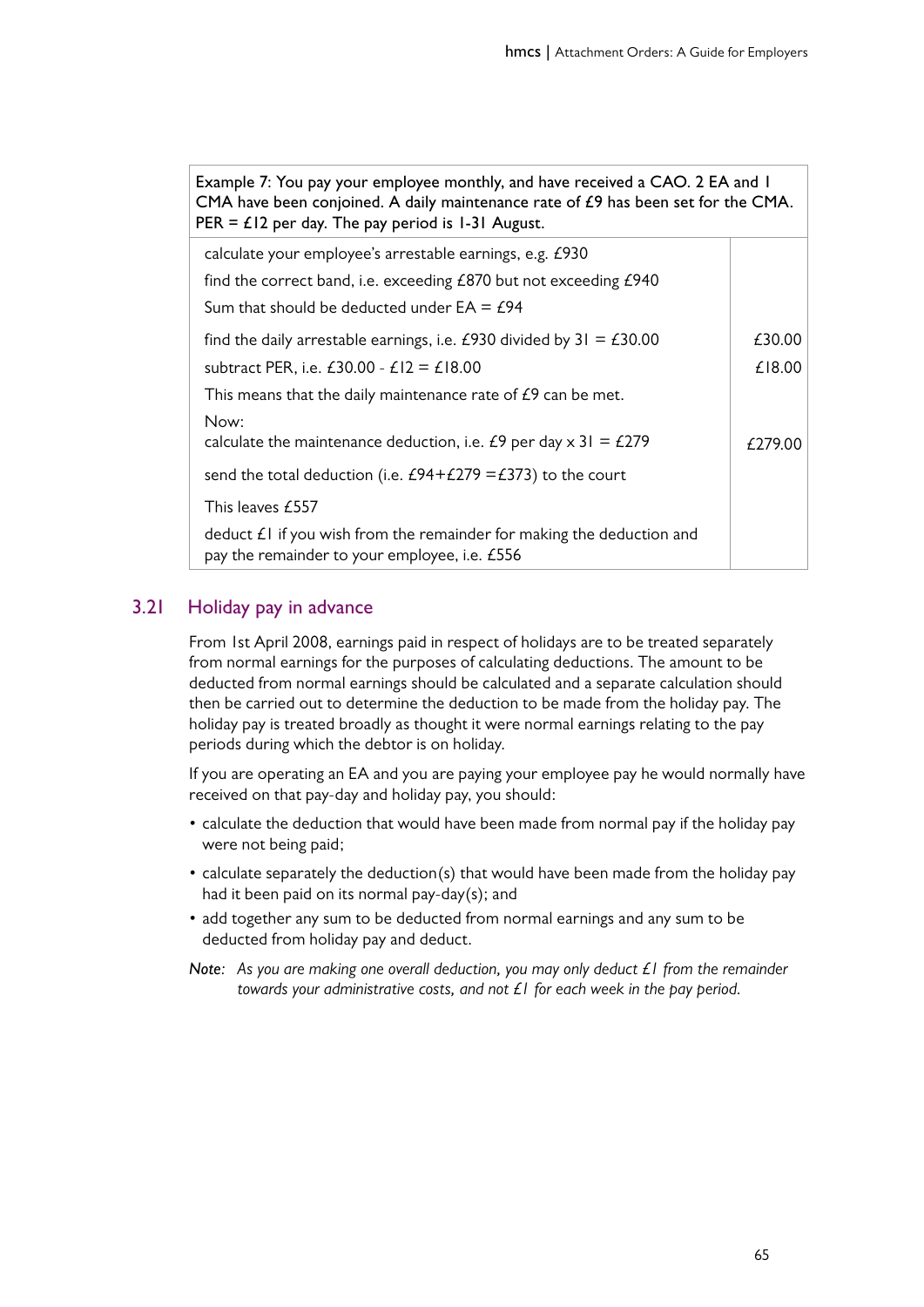| Example 8: Pay-day at the end of a week before 2 weeks' holiday; you pay your<br>employee one normal week for which arrestable earnings are $£175$ and two holiday<br>weeks for which arrestable earnings are £150 and £136. |                             |  |
|------------------------------------------------------------------------------------------------------------------------------------------------------------------------------------------------------------------------------|-----------------------------|--|
| calculate your employee's normal attachable earnings i.e. £175.00                                                                                                                                                            |                             |  |
| find the correct band for arrestable earnings i.e. exceeding £160 but not<br>exceeding $£175 = £15.00$                                                                                                                       |                             |  |
| Sum to be deducted from normal earnings £15.00                                                                                                                                                                               |                             |  |
| Calculate the attachable earnings for the first holiday week i.e. £150                                                                                                                                                       |                             |  |
| Find the correct band for arrestable earnings i.e. exceeding $£145$ but not<br>exceeding $£160 = £13.00$                                                                                                                     |                             |  |
| Calculate the attachable earnings for the second holiday week i.e. £136                                                                                                                                                      |                             |  |
| find the correct band for arrestable earnings i.e. exceeding $£135$ but not<br>exceeding $£145 = £9.00$                                                                                                                      |                             |  |
| Add up the amounts due for each week<br>£15 for the normal week<br>£13 for the first holiday week and<br>£9 for the second holiday week<br>Total £37                                                                         | £ 5 <br>£ 3 <br>£9 l<br>£37 |  |

This method also applies to the EA part of any CAO; but where the CAO consists wholly or in part of a CMA, the method explained in paragraph 3.19 will still apply.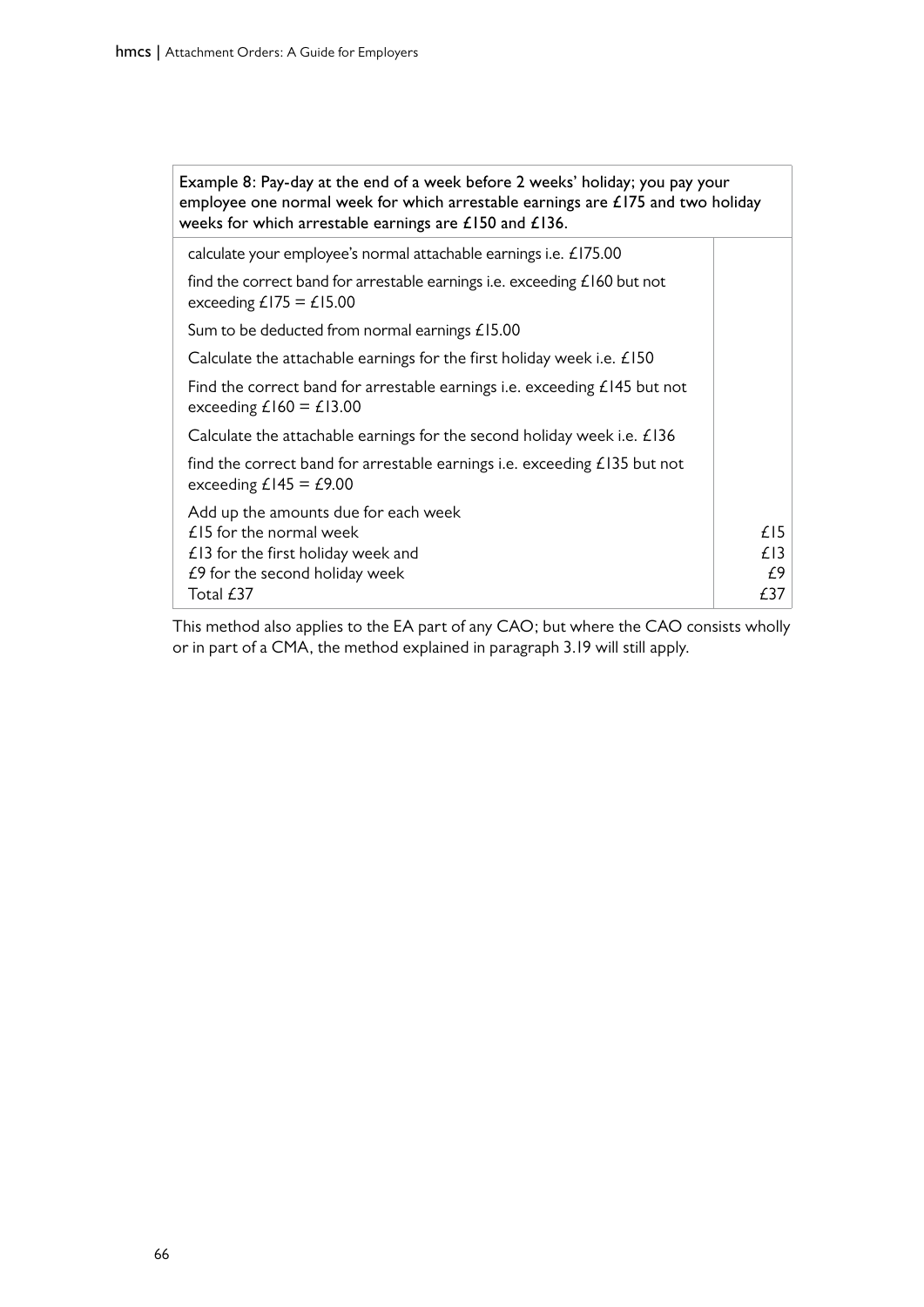| (I) Net earnings                      | (2) Deduction $(E)$                                                      |
|---------------------------------------|--------------------------------------------------------------------------|
| Not exceeding £85                     | Nil                                                                      |
| Exceeding £85 but not exceeding £125  | $\overline{4}$                                                           |
| Exceeding £125 but not exceeding £135 | 6                                                                        |
| Exceeding £135 but not exceeding £145 | 9                                                                        |
| Exceeding £145 but not exceeding £160 | 3                                                                        |
| Exceeding £160 but not exceeding £175 | 15                                                                       |
| Exceeding £175 but not exceeding £190 | 9                                                                        |
| Exceeding £190 but not exceeding £210 | 22                                                                       |
| Exceeding £210 but not exceeding £230 | 25                                                                       |
| Exceeding £230 but not exceeding £250 | 28                                                                       |
| Exceeding £250 but not exceeding £265 | 32                                                                       |
| Exceeding £265 but not exceeding £285 | 34                                                                       |
| Exceeding £285 but not exceeding £300 | 38                                                                       |
| Exceeding £300 but not exceeding £320 | 4 <sub>l</sub>                                                           |
| Exceeding £320 but not exceeding £340 | 47                                                                       |
| Exceeding £340 but not exceeding £365 | 54                                                                       |
| Exceeding £365 but not exceeding £395 | 60                                                                       |
| Exceeding £395 but not exceeding £425 | 66                                                                       |
| Exceeding £425 but not exceeding £455 | 73                                                                       |
| Exceeding £455 but not exceeding £485 | 82                                                                       |
| Exceeding £485 but not exceeding £520 | 92                                                                       |
| Exceeding £520 but not exceeding £555 | 0                                                                        |
| Exceeding £555 but not exceeding £590 | 110                                                                      |
| Exceeding £590 but not exceeding £630 | 120                                                                      |
| Exceeding £630 but not exceeding £675 | 145                                                                      |
| Exceeding £675 but not exceeding £730 | 170                                                                      |
| Exceeding £730 but not exceeding £795 | 199                                                                      |
| Exceeding £795 but not exceeding £870 | 230                                                                      |
| Exceeding £870 but not exceeding £945 | 262                                                                      |
| Exceeding £945                        | 262 in respect of the first £945 plus<br>50% in respect of the remainder |

# Annex A: Deductions from weekly earnings (Table A)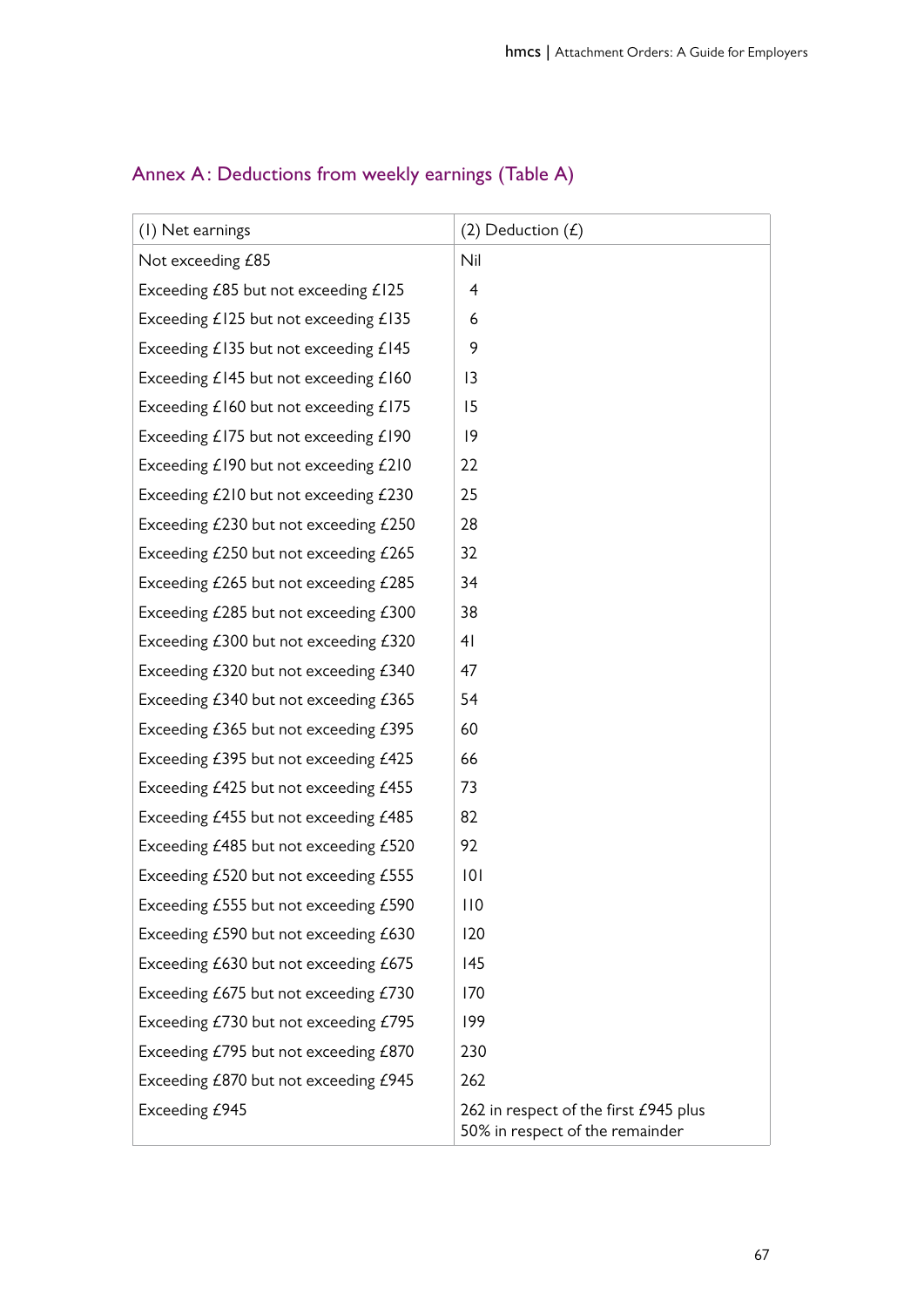| (I) Net earnings                        | $(2)$ Deduction $(E)$                   |
|-----------------------------------------|-----------------------------------------|
| Not exceeding £370                      | Nil                                     |
| Exceeding £370 but not exceeding £490   | 15                                      |
| Exceeding £490 but not exceeding £550   | 25                                      |
| Exceeding £550 but not exceeding £610   | 34                                      |
| Exceeding £610 but not exceeding £670   | 45                                      |
| Exceeding £670 but not exceeding £730   | 56                                      |
| Exceeding £730 but not exceeding £800   | 69                                      |
| Exceeding £800 but not exceeding £870   | 82                                      |
| Exceeding £870 but not exceeding £940   | 94                                      |
| Exceeding £940 but not exceeding £1010  | 107                                     |
| Exceeding £1010 but not exceeding £1090 | 120                                     |
| Exceeding £1090 but not exceeding £1170 | 133                                     |
| Exceeding £1170 but not exceeding £1250 | 145                                     |
| Exceeding £1250 but not exceeding £1340 | 157                                     |
| Exceeding £1340 but not exceeding £1440 | 182                                     |
| Exceeding £1440 but not exceeding £1550 | 208                                     |
| Exceeding £1550 but not exceeding £1660 | 233                                     |
| Exceeding £1660 but not exceeding £1780 | 259                                     |
| Exceeding £1780 but not exceeding £1910 | 283                                     |
| Exceeding £1910 but not exceeding £2040 | 309                                     |
| Exceeding £2040 but not exceeding £2180 | 343                                     |
| Exceeding £2180 but not exceeding £2330 | 381                                     |
| Exceeding £2330 but not exceeding £2490 | 419                                     |
| Exceeding £2490 but not exceeding £2680 | 457                                     |
| Exceeding £2680 but not exceeding £2900 | 568                                     |
| Exceeding £2900 but not exceeding £3150 | 693                                     |
| Exceeding £3150 but not exceeding £3450 | 823                                     |
| Exceeding £3450 but not exceeding £3800 | 982                                     |
| Exceeding £3800 but not exceeding £4100 | 1140                                    |
| Exceeding £4100                         | II40 in respect of the first £4100 plus |

# Annex B: Deductions from monthly earnings (Table B)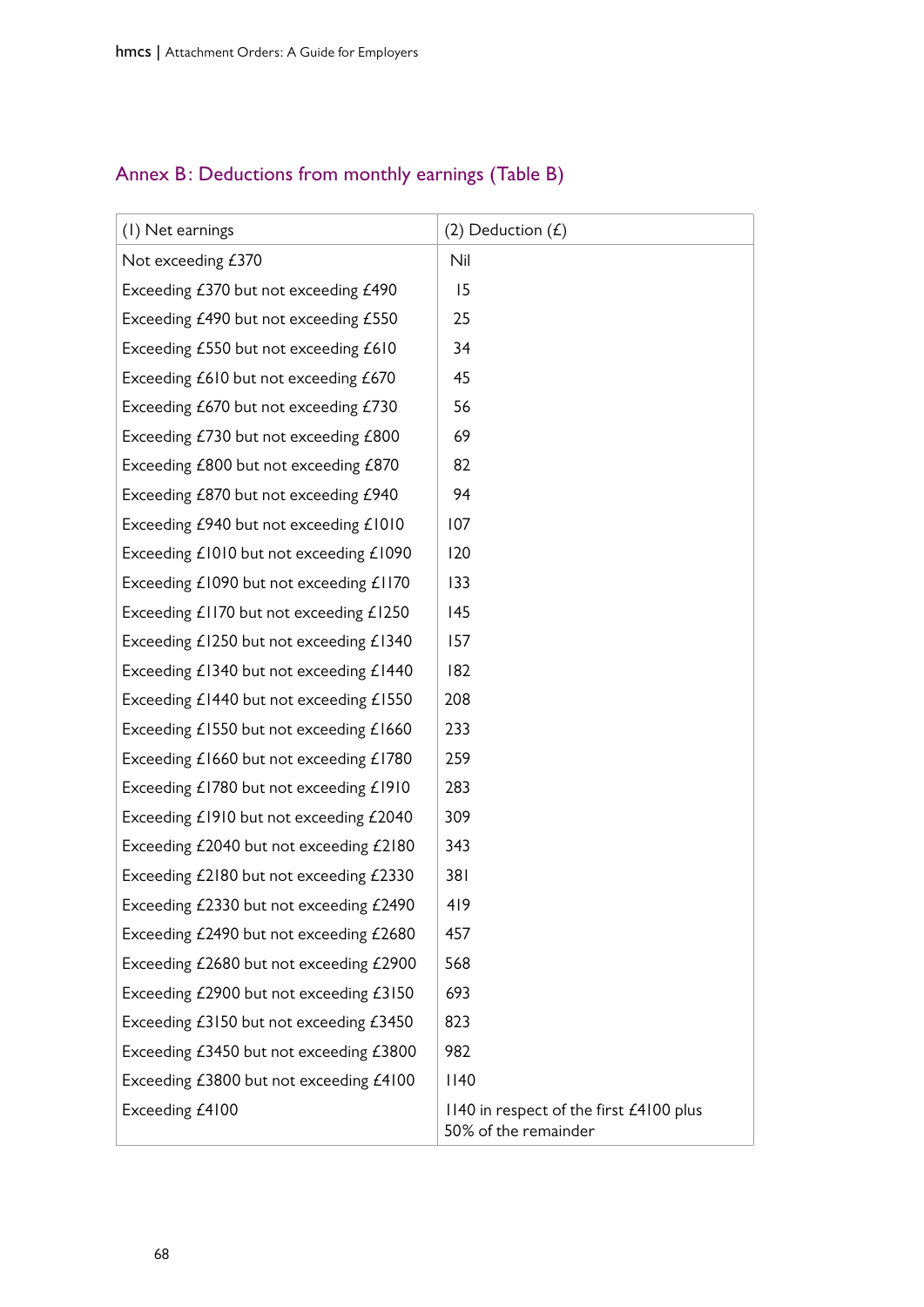| (1) Net earnings                      | (2) Deduction $(f)$                                             |
|---------------------------------------|-----------------------------------------------------------------|
| Not exceeding £12                     | Nil                                                             |
| Exceeding £12 but not exceeding £16   | 0.50                                                            |
| Exceeding £16 but not exceeding £19   | 0.90                                                            |
| Exceeding £19 but not exceeding £22   | 1.40                                                            |
| Exceeding £22 but not exceeding £25   | 1.90                                                            |
| Exceeding £25 but not exceeding £28   | 3.10                                                            |
| Exceeding £28 but not exceeding £31   | 3.70                                                            |
| Exceeding £31 but not exceeding £35   | 4.30                                                            |
| Exceeding £35 but not exceeding £39   | 4.90                                                            |
| Exceeding £39 but not exceeding £43   | 5.50                                                            |
| Exceeding £43 but not exceeding £47   | 6.10                                                            |
| Exceeding £47 but not exceeding £52   | 7.40                                                            |
| Exceeding £52 but not exceeding £57   | 8.30                                                            |
| Exceeding £57 but not exceeding £62   | 9.90                                                            |
| Exceeding £62 but not exceeding £68   | II.50                                                           |
| Exceeding £68 but not exceeding £75   | 13.50                                                           |
| Exceeding £75 but not exceeding £82   | 15.90                                                           |
| Exceeding £82 but not exceeding £90   | 18.80                                                           |
| Exceeding £90 but not exceeding £100  | 21.70                                                           |
| Exceeding £100 but not exceeding £110 | 26.40                                                           |
| Exceeding £110 but not exceeding £121 | 31.10                                                           |
| Exceeding £121 but not exceeding £133 | 35.80                                                           |
| Exceeding £133                        | 35.80 in respect of the first £133 plus<br>50% of the remainder |

# Annex C: Deductions based on daily earnings (Table C)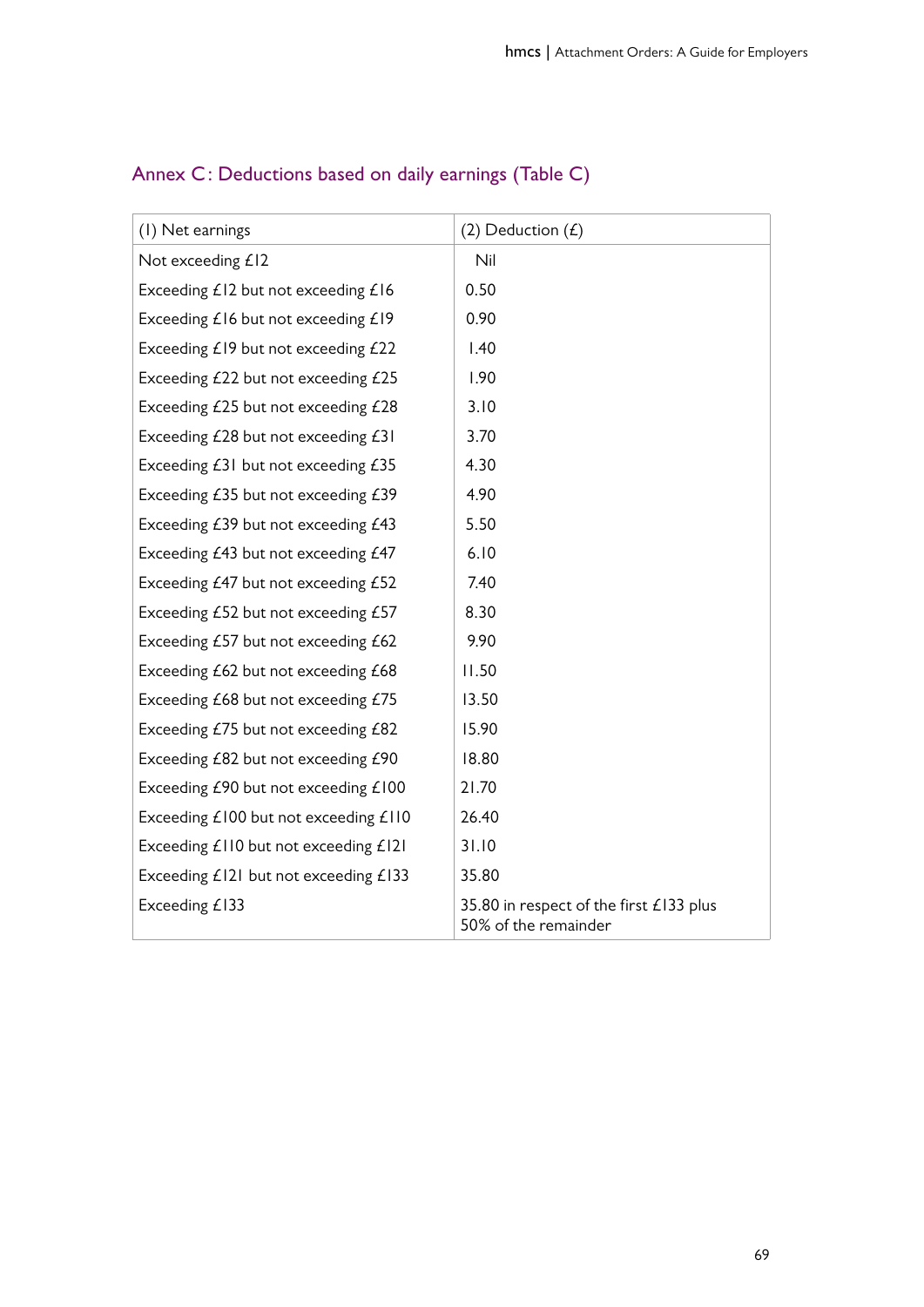# Annex D: Legislation

The relevant legislation is currently the Debtors (Scotland) Act 1987, amended by the Bankruptcy and Diligence etc. (Scotland) Act 2007.

*Note: The Abolition of Domestic Rates etc. (Scotland) Act 1987 and the Local Government Finance Act 1992 enable Scottish authorities to enforce recovery of unpaid community charge and council tax arrears respectively under the provisions of the Debtors (Scotland) Act 1987.*

 *The Diligence Against Earnings (Variation) (Scotland) Regulations 2006 amended the statutory tables of deductions, contained in schedule 2 to the 1987 Act.*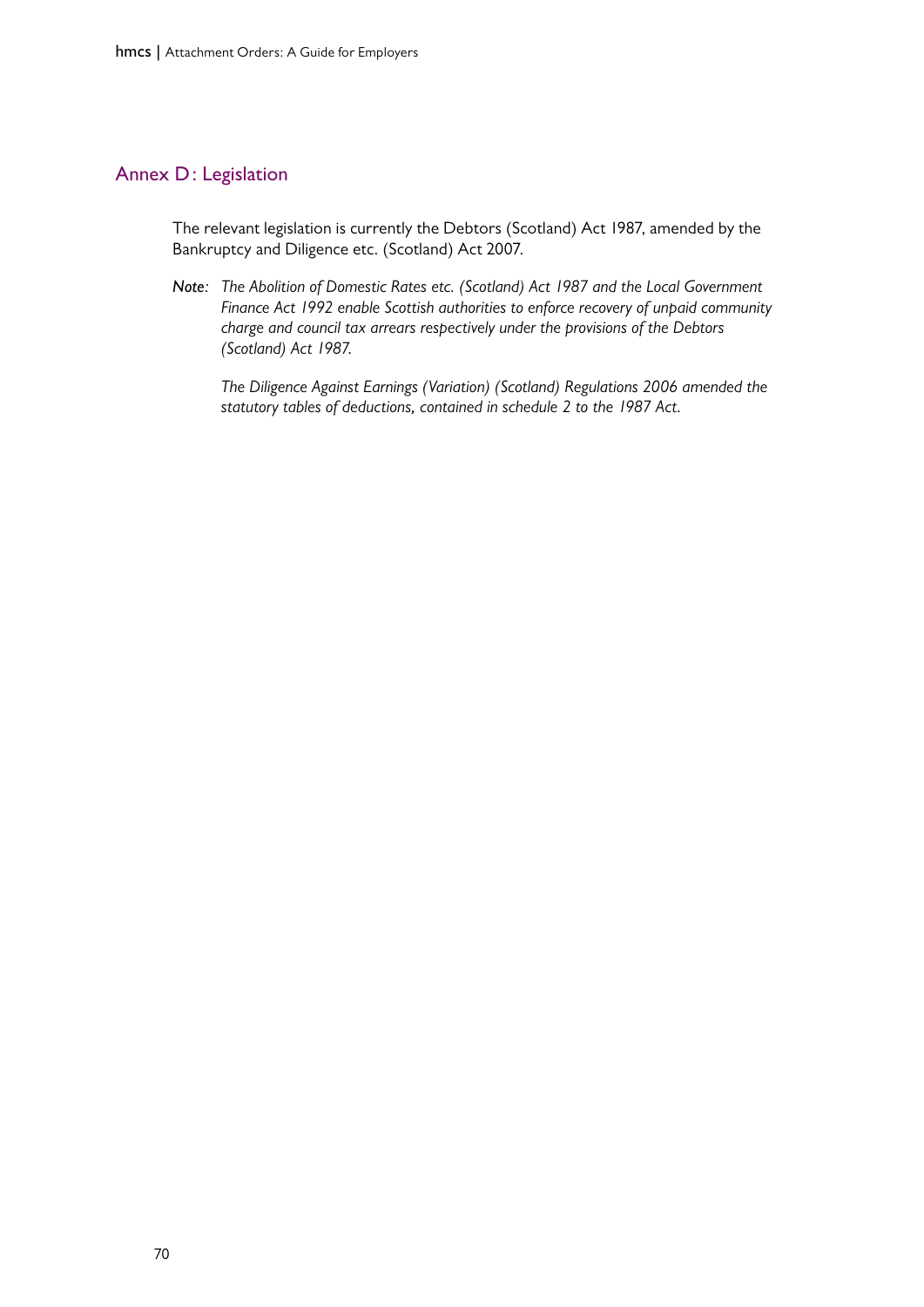# 4 Deduction from Earnings: Child Support (United Kingdom)

- 4.1 Deduction from Earnings Orders (DEOs)
- 4.2 Collecting Information
- 4.3 How to operate a DEO
- 4.4 Deductions can only be made from the following types of earnings
- 4.5 Your expenses
- 4.6 Informing your employee of deductions
- 4.7 Making payments
- 4.8 What you do if you receive more than one DEO or another type of order for the same employee
- 4.9 Review of an order
- 4.10 Variation of an order
- 4.11 Cancellation of an order
- 4.12 When your employee leaves your employment
- 4.13 You and the Child Support Agency
- 4.14 Your employee and the Child Support Agency
- 4.15 Your employee's objections
- 4.16 Further help and advice
- 4.17 Calculating deductions: Child Support Deductions from Earnings Orders
- 4.18 Examples of calculations for Child Support Deductions from Earnings Orders under the Old Scheme (pre-March 2003)
- 4.19 Examples of calculations for Child Support Deductions from Earnings Orders under the New Scheme (post-March 2003)
- 4.20 Voluntary Deduction from Earnings Arrangements
- 4.21 Legislation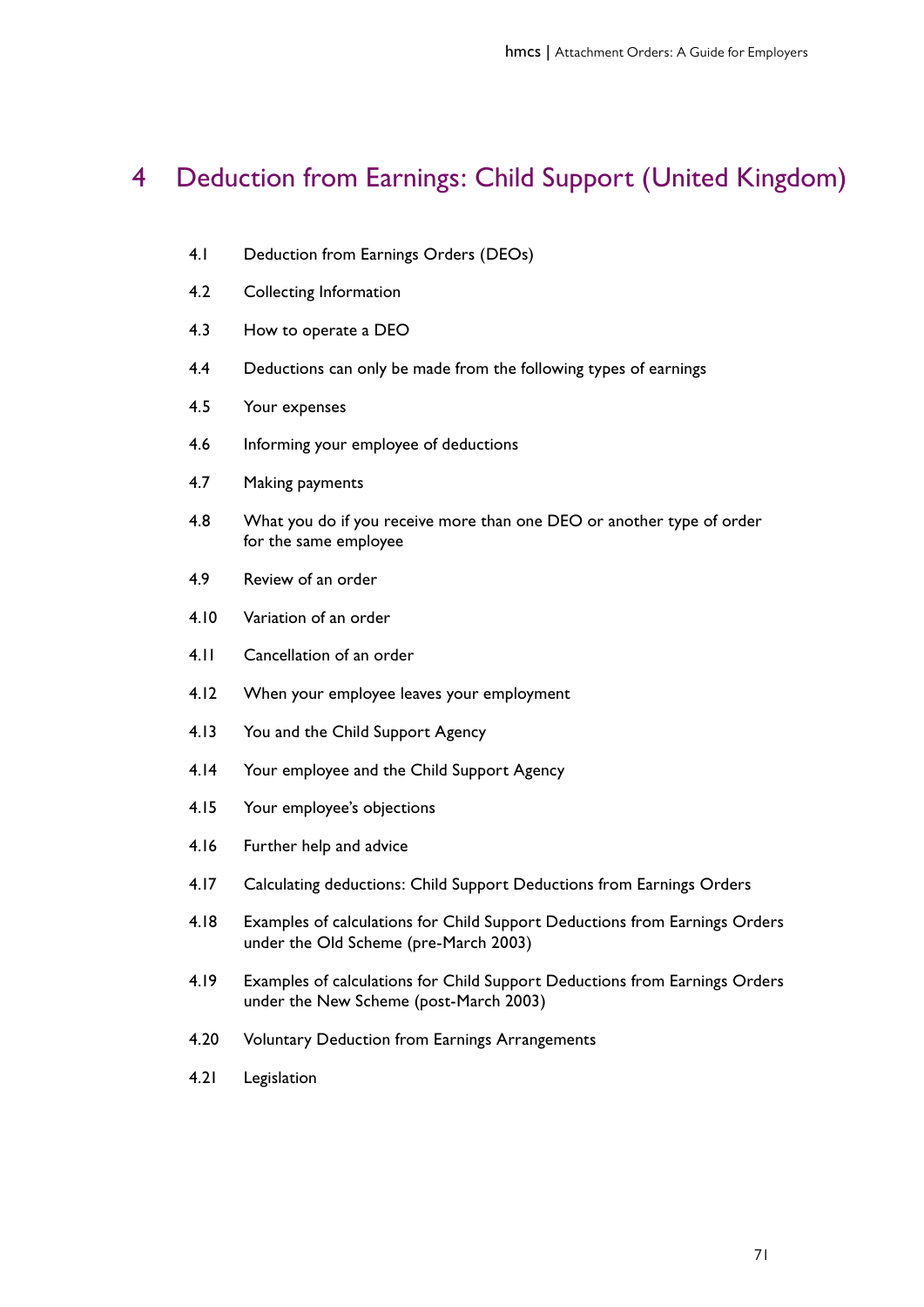hmcs | Attachment Orders: A Guide for Employers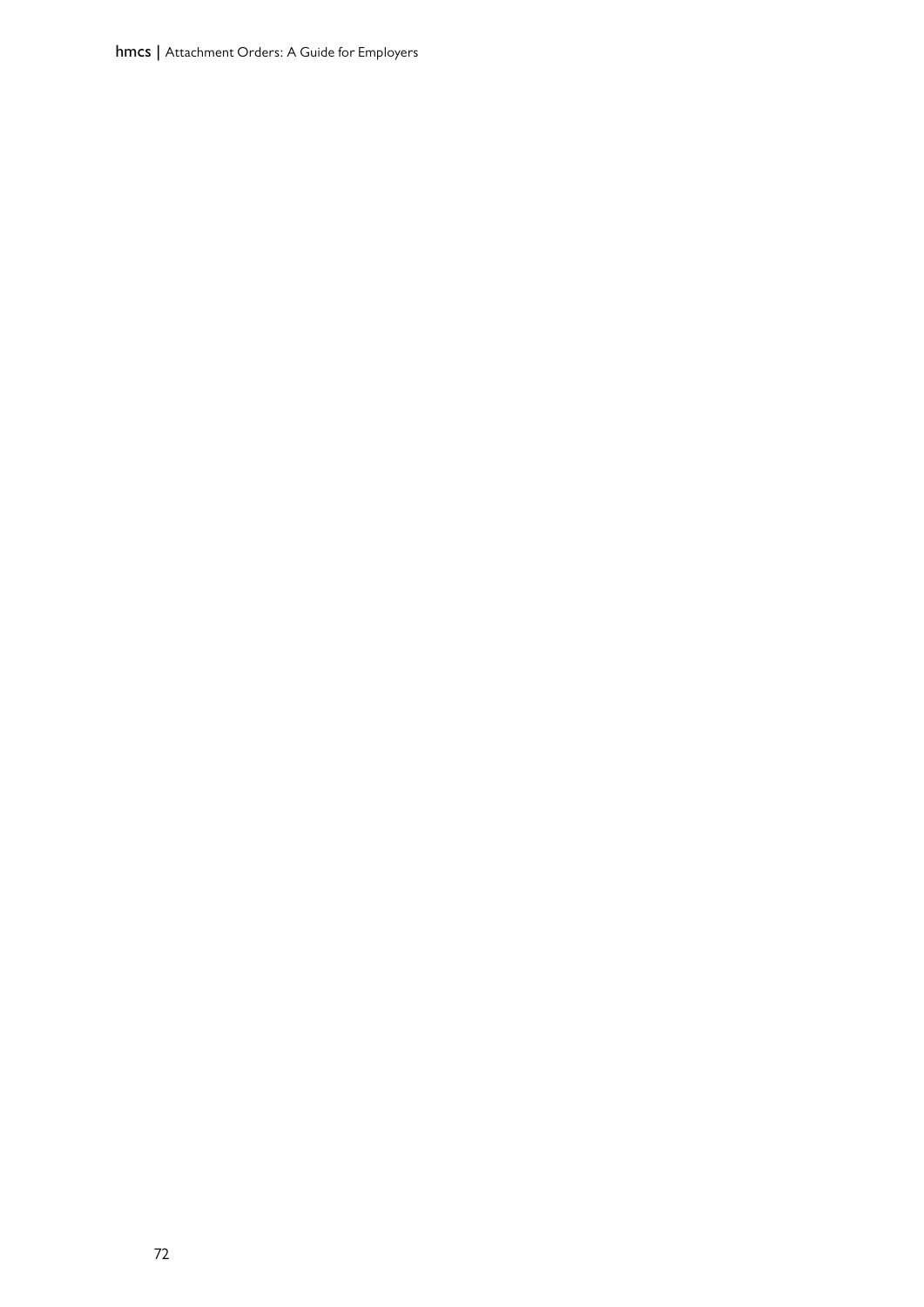## 4.1 Deduction from Earnings Orders

The Child Support Agency (CSA) is an Executive Agency of the Department for Work and Pensions (DWP). The Northern Ireland CSA is an Executive Agency of the Department for Social Development (DSD). It operates a non-court-based system for the collection of child maintenance in Great Britain and Northern Ireland. A Deduction from Earnings Order (DEO) is a method used to collect child maintenance direct from an employee's salary. The DEO that you receive may have been issued by the CSA or a debt collection agency acting for them on behalf of the Secretary of State.

# 4.2 Collecting Information

As an employer, you will sometimes be affected by the work of the CSA. In particular, the CSA may require you to provide information. In most cases, information and evidence is obtained from the parents themselves.

It is a criminal offence if a person fails to provide information when required to do so or knowingly provides false information.

It is an offence to make a false statement or representation or knowingly provide, or allow to be provided, information that is false<sup>1</sup>. Also, it is also an offence to fail to provide information when required to do so<sup>2</sup>. Furthermore, it is a criminal offence for any person to intentionally delay or obstruct any inspector exercising his powers, or without reasonable excuse, refuse or neglect to answer any questions or furnish any information or to produce any document when required to do so<sup>3</sup>.

If a person is found guilty of any of these offences they will be subject on conviction to a fine of up to £1000.

# 4.3 How to operate a DEO

A DEO tells you how often you should make a deduction (usually weekly or monthly) and consists of two parts.

• A normal deduction rate (NDR), which is the amount of child maintenance the CSA has calculated that your employee should pay plus any arrears. This amount should be taken from their earnings in each pay period; and

#### For cases pre-March 2003

• A protected earnings rate (PER). This allows your employee to keep a minimum level of their earnings after deductions.

#### For cases post-March 2003

• A protected earnings proportion (PEP). This is the minimum amount of take home pay your employee is left with after making the deduction. This is 60 per cent of their net earnings.

The CSA will work out both the NDR and the PER/PEP for you.

You should continue to make deductions until the CSA tells you to stop.

1 Under Section 14A of the Child Support Act 1991 and Article 16A(2) of the Child Support (NI) Order 1991 2 Section 14A of the Child Support Act 1991 and Article 16A(3) of the Child Support (NI) Order 1991 3 Under Section 15(9) of the Child Support Act 1991 and Article 17(9) of the Child Support (NI) Order 1991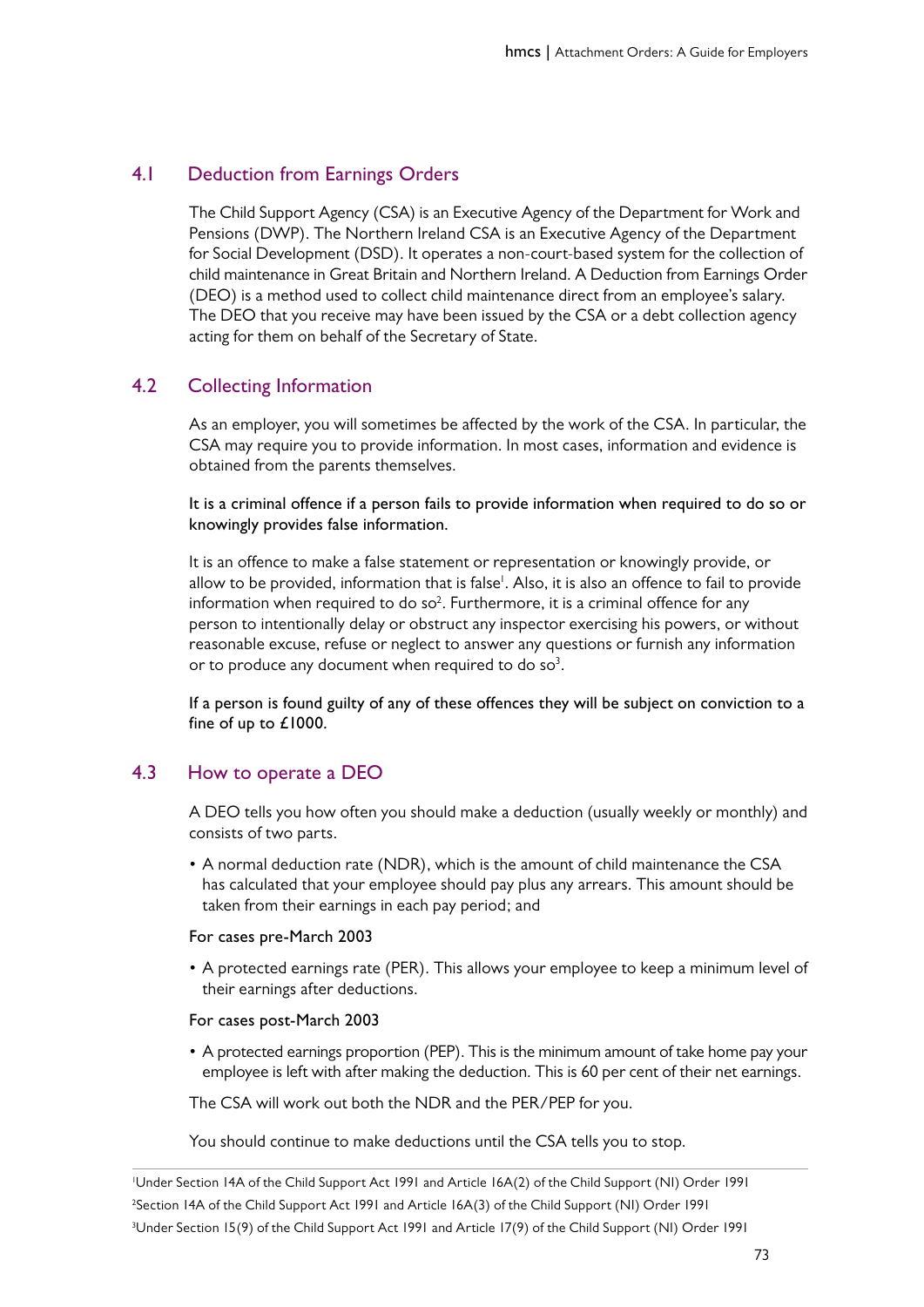## 4.4 Deductions can only be made from the following types of earnings:

- wages and salary, fees, bonus, commission, overtime pay or most payments on top of wages and salary under a contract of services
- private or occupational pensions and compensation payments for loss or reduction of earnings
- statutory sick pay
- contractual sick pay
- contractual maternity pay
- contractual paternity pay
- contractual adoption pay
- contractual redundancy pay.

On each pay day you should:

- calculate you employee's deductible earnings
- set aside your employee's protected earnings.
- *Note: If this does not leave enough for the normal deduction, you should carry forward the shortfall to the next pay-day. If the employee does not earn sufficient even to cover the protected earnings, you should carry forward both the shortfall in the protected earnings and the whole normal deduction.*

For cases pre-March 2003 – any shortfall between what is earned in a pay period and the protected earnings rate is added to the PER for the next pay period. Any shortfall in the deduction rate is also carried forward.

For cases post-March 2003 – any shortfall in the PEP is not carried forward under the new scheme, however, any shortfall in the deduction rate is carried forward.

- deduct, if possible, the amount specified in the order and any arrears of deductions from previous pay periods;
- ensure that the deduction is sent to the CSA by the 19th day of the following month and
- pay the remainder to your employee.

The carry forward of protected earnings applies to old scheme cases only.

# 4.5 Your expenses

You may deduct up to an additional £1 from your employee's earnings, for each deduction, to help towards your administrative costs, even if this reduces the employee's income below the protected earnings rate/proportion.

This deduction, which is kept by you, is in addition to the DEOs. You cannot make this charge if you do not make a deduction.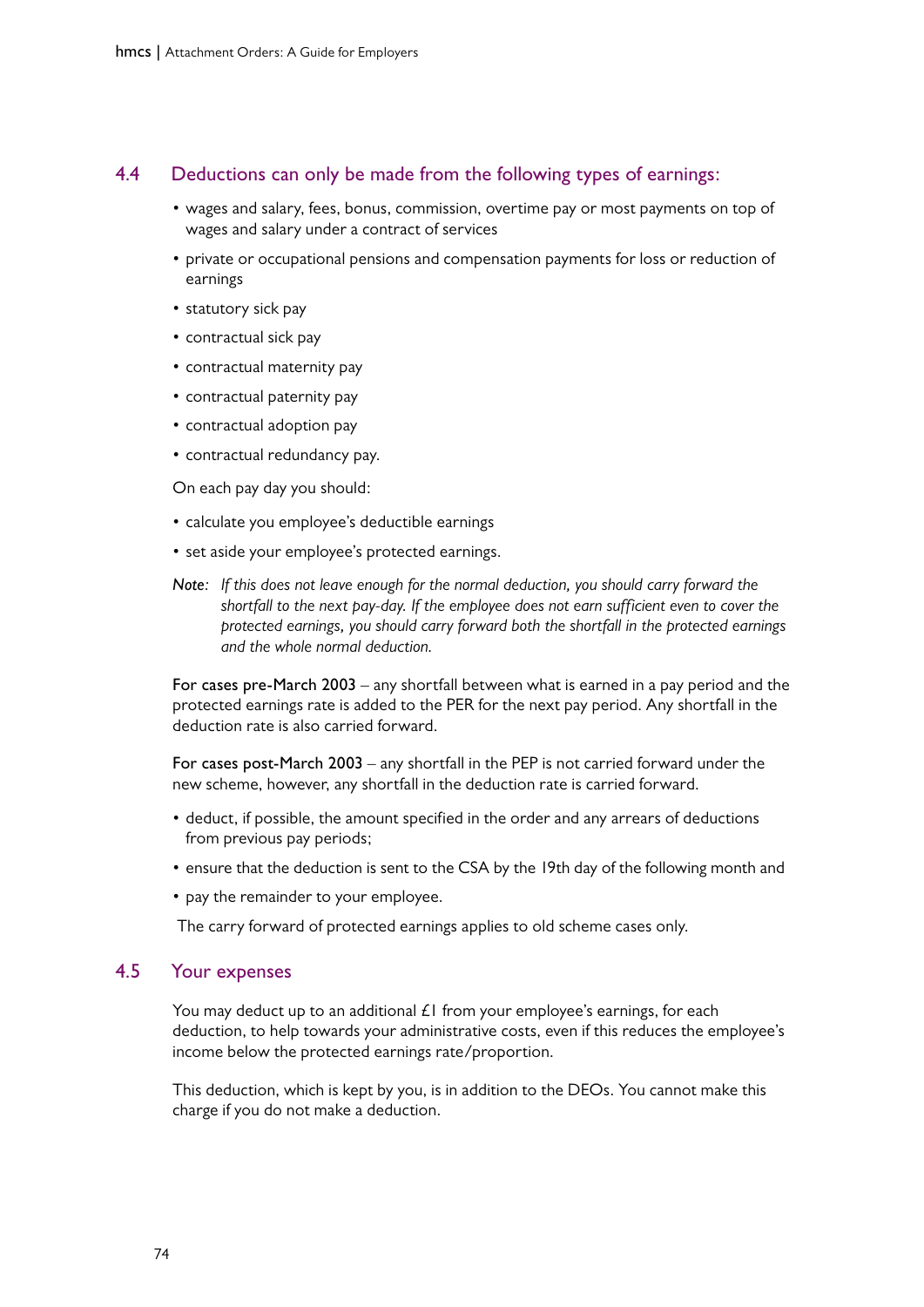## 4.6 Informing your employee of deductions

You must inform your employee in writing about each deduction (including the amount you deduct towards your expenses) when he is given his pay statement. If pay statements are not usually given, you should inform your employee in writing no later than the pay day after the one on which the deduction was made.

## 4.7 Making payments

How do I pay money to the CSA?

CSA's preferred method of payment is detailed automated credit transfer. This is also sometimes known as DACT, detailed ACT or individual Banks Automated Clearing System (BACS) payment.

If you would like information or help to set up a detailed automated credit transfer, you can ring 0191 225 3217 or e-mail CSA at [csa-cfat-cust-svce-team@dwp.gsi.gov.uk.](mailto:csa-cfat-cust-svce-team@dwp.gsi.gov.uk)

The advantages of detailed automated credit transfer for employers include:

- you won't have to spend time preparing and sending CSA a payment schedule
- CSA are less likely to have to ring you to get more information about the payment or schedule, and
- it is a very secure, accurate and quick method of payment there are no schedules or cheques to get lost in the post, and payments won't go missing.

It also helps CSA to offer a better service to parents, because payments are made automatically, on time and CSA can keep a full payment history.

However, if you can't pay by this method, you can use automated credit transfer (ACT). The difference is that if you use this way of paying you will also have to prepare and send CSA a payment schedule that matches the amount you pay. You can use the tear-off form at the back of this leaflet or you can download the form from CSA's website at [www.csa.](http://www.cmoptions.org/) [gov.uk/pdf/english/forms/screen/CSF802.pdf](http://www.cmoptions.org/).

A third method of paying is by cheque. This is time consuming, and cheques can be delayed or go missing. They are less secure than other payment methods and can also be less accurate. If there any problems with a payment you send by cheque, CSA will have to contact you to sort out them out.

#### Setting up a detailed automated credit transfer

CSA will help you set up a detailed automated credit transfer and make sure money is transferred accurately and on time, both to CSA and, in turn, to the parent with care.

In the BACS field for each employee, you will need to include the information on the table below.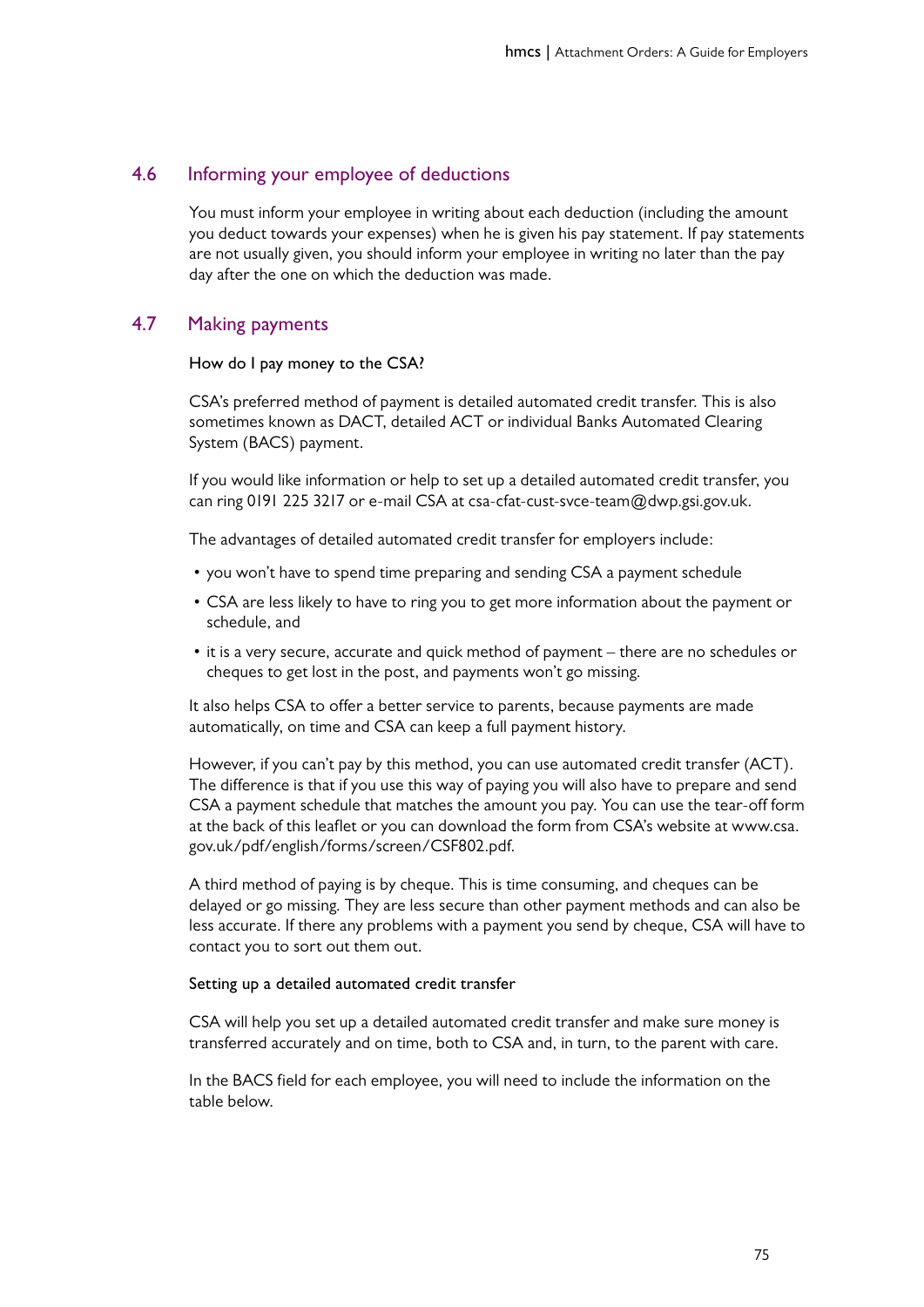| <b>Banks Automated</b><br>Clearing System<br>field number | Description of field                | Content                 |
|-----------------------------------------------------------|-------------------------------------|-------------------------|
|                                                           | Child Support Agency bank sort code | $40 - 34 - 18$          |
| 2                                                         | Child Support Agency account number | 41775448                |
| 3                                                         | Account code                        | Code 0                  |
| 4                                                         | Transaction Code                    | 99                      |
| 5                                                         | Your company's bank sort code       |                         |
| 6                                                         | Your company's bank account number  |                         |
| 7                                                         | Free                                |                         |
| 8                                                         | Amount of deduction                 |                         |
| 9                                                         | Your company's name                 |                         |
| $\overline{10}$                                           | Employee's reference number         | See opposite            |
| Ш                                                         | Child Support Agency account name   | <b>CSA Client Funds</b> |

### What is the employee's reference number?

You must make sure that the reference number you quote in field 10 is exactly the same as shown on the latest letter from CSA about making deductions from earnings. You can find the number in the top right-hand corner of our letter. Valid reference numbers will be in one of four formats, as shown in the table below.

| Reference<br>number | Description of field                                                        | Field | Field type             | Example      |
|---------------------|-----------------------------------------------------------------------------|-------|------------------------|--------------|
| <b>NINO</b>         | Employee's National Insurance<br>number                                     | 9     | Letters and<br>numbers | NAI23456A    |
| <b>RFA</b>          | Employee's request for assessment<br>number                                 | 12    | <b>Numbers</b><br>only | 100123456701 |
| Blank               | Only to be used when sending a single<br>payment for more than one employee | O     | <b>None</b>            | None         |
| PID                 | Employee's personal identifier                                              | 12    | <b>Numbers</b><br>only | 001234567800 |

If any of this information is missing or if it is at all different from the number in the letter, for example if you put any spaces, commas, full stops, hyphens or anything else in the number, CSA's computer system will not be able to process the payment, and so it will not be able to pay the parent with care.

#### How do I pay by automated credit transfer?

If you use this process, you will make one payment through BACS to cover the total deductions from your employees, and you will send CSA an accompanying breakdown known as a payment schedule.

When you pay by automated credit transfer using BACS, field 10 is left blank. You can find more information about this in the section 'Sending a payment schedule'.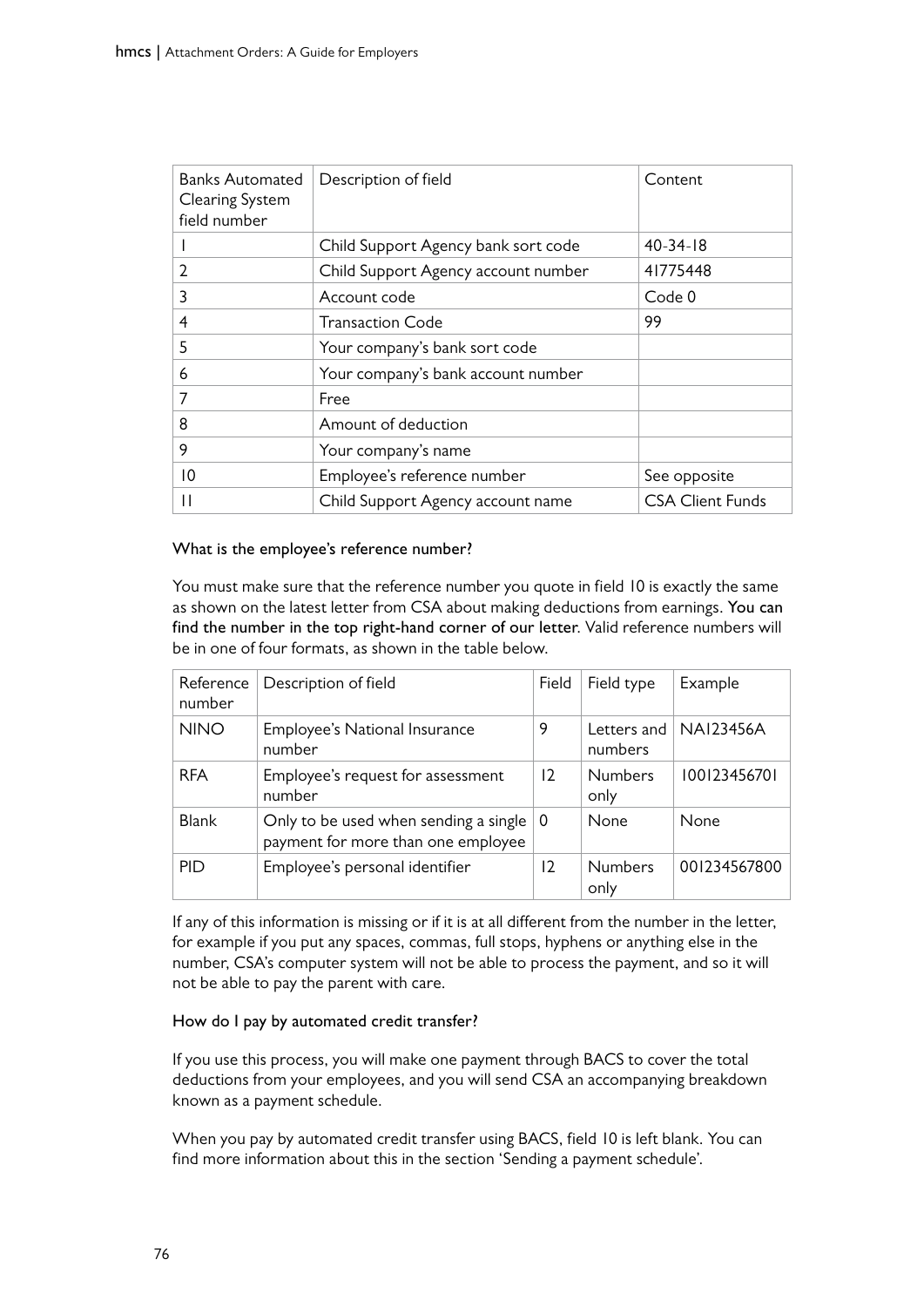How do I pay by cheque?

As mentioned above, CSA prefer to receive payments by detailed automatic credit transfer rather than by cheque. However, if you need to make payments by cheque, cheques should be made payable to 'Child Support Agency'. If you are sending payments to more than one CSA office, contact one of the offices and arrange to send all of the payments to them with the payment schedule.

#### Sending a payment schedule

If you are paying by automated credit transfer or by cheque, you must also send CSA a payment schedule listing the deductions you have made from your employees' earnings. The payment can be a combination of deductions made under deduction from earnings orders and voluntary deduction from earnings arrangements.

The amount paid by automated credit transfer or cheque must match the total amount of deductions detailed on the payment schedule.

If it doesn't match, CSA will not be able to make payments to any of the parents with care included on the payment schedule until the problem is corrected. If this happens, CSA will contact you for an accurate schedule.

You must include the following details for each employee:

- their full name (forename and surname)
- their reference number, and
- the amount of the deduction taken (in pounds sterling).

If you are paying by automated credit transfer, you should fax or post the schedule to:

Client Funds Account Team Child Support Agency Room BP6102, Alnwick House Benton Park View Longbenton Newcastle Upon Tyne NE98 1YX Fax: 0191 225 9440 0191 225 3178 0191 225 5426 0191 225 9008

Faxing the information will mean that child maintenance payments can get to the parent with care more quickly. If you send a fax to any of these numbers, it will come to the right team.

If you are paying by cheque, you should post the cheque (or cheques) and the payment schedules to the CSA office shown in the letter it sent you.

You can use the tear-off form at the back of this leaflet or download a blank deduction from earnings order payment schedule from CSA's website at [www.csa.gov.uk/pdf/](http://www.cmoptions.org/) [english/forms/screen/CSF802.pdf.](http://www.cmoptions.org/)

Remember, if you use the detailed automated credit transfer payment method, you do not need to send CSA a payment schedule.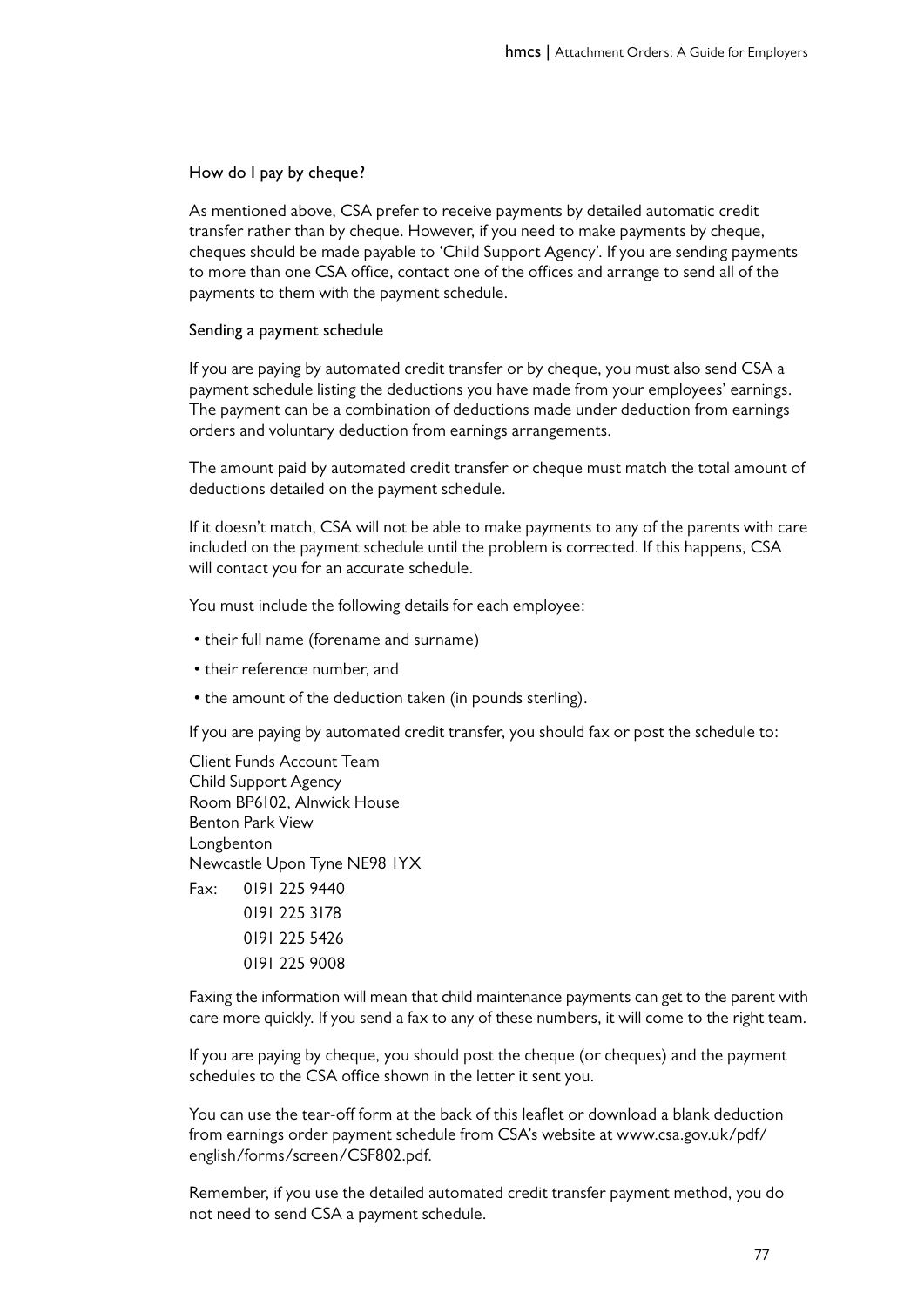#### What happens if I pay the wrong amount?

If you find a mistake in the amount you have paid CSA, contact the Client Fund Accounts Team as soon as possible. They will help you work out the best way to make up any overpayment or underpayment.

Don't use the deduction from earnings payment schedule to recover or take previous overpayments or underpayments.

If you do, CSA may not be able to pay the parent with care. If you have made a mistake, you should send a fax with the details to the Client Fund Accounts Team for advice. You can find their fax numbers above.

If the payment we receive is not the same as the total shown on the payment schedule, the Client Fund Accounts Team will contact you to arrange the correct payment or to correct the schedule.

# 4.8 What you do if you receive more than one DEO or another type of order for the same employee

You will find help in section 10 on what to do if you receive more than one order for the same employee.

### 4.9 Review of an order

The CSA will review a DEO if there is a change in the amount of maintenance payable or if any arrears and any other amount due are paid.

# 4.10 Variation of an order

The CSA may change a DEO in order to increase or decrease the amount to be deducted, or to redirect it to another employer. If the DEO is varied, the CSA will notify you and your employee. You must comply with the varied DEO within seven days of receiving it.

## 4.11 Cancellation of an order

If a DEO is cancelled, the CSA will write to you and your employee.

### 4.12 When your employee leaves your employment

If you stop employing the liable person, the DEO will lapse from the pay-day coinciding with or following termination of employment.

# 4.13 You and the CSA

You must inform the CSA within ten days in writing (a telephone call is not sufficient), if:

- a DEO is sent to you but you do not employ the liable person
- the liable person leaves your employment.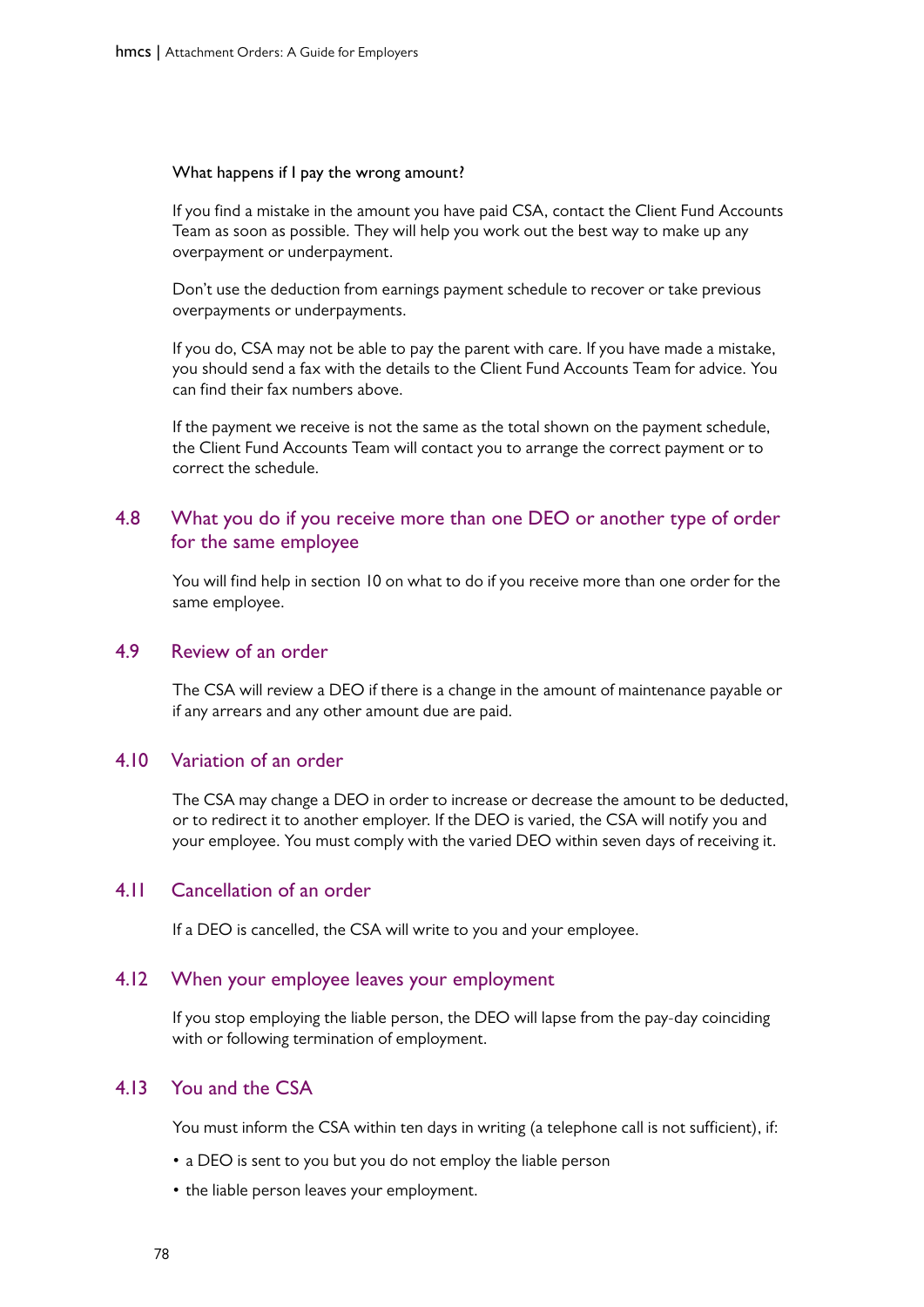You must also write to the CSA within seven days of the date you became aware that a DEO is in force for one of your employees.

Failure to comply with a Deduction from Earnings Order is an offence.

If you fail to comply with the DEO the CSA may prosecute you.

Key legislation is sections 14A and 15(9) of the *Child Support Act* 1991 and *Child Support (NI) Order* 1991.

## 4.14 Your employee and the CSA

Within seven days of being asked to do so, your employee must write to the CSA giving:

- the name and address of his employer
- the amount of his earnings and anticipated earnings and
- his place of employment, the nature of his work, and any pay reference/works number.

Your employee must also inform the CSA in writing within seven days of leaving your employment, or becoming unemployed or re-deployed.

## 4.15 Your employee's objections

If your employee is unhappy with the amount you are deducting in compliance with the DEO, he should contact the CSA.

Your employee may appeal to a magistrates' court (England and Wales, Northern Ireland), or to a sheriff's court (Scotland), on the grounds that:

- the DEO is defective
- deductions are being made from payments which are not earnings.

The appeal must be made within 28 days from the date the order was made (or, if the employee is living or working abroad, 56 days).

In the meantime you must continue to operate the DEO as supplied to you by the CSA.

## 4.16 Further help and advice

You can visit CSA's website at<www.csa.gov.uk>for more information on its services and how it works out child maintenance.

The website contains a section for employers and the most up-to-date information about how CSA are improving, how it delivers its services and what is happening to the child maintenance system.

It also contains:

- copies of leaflets that you can download
- information on deduction from earnings orders, and
- frequently asked questions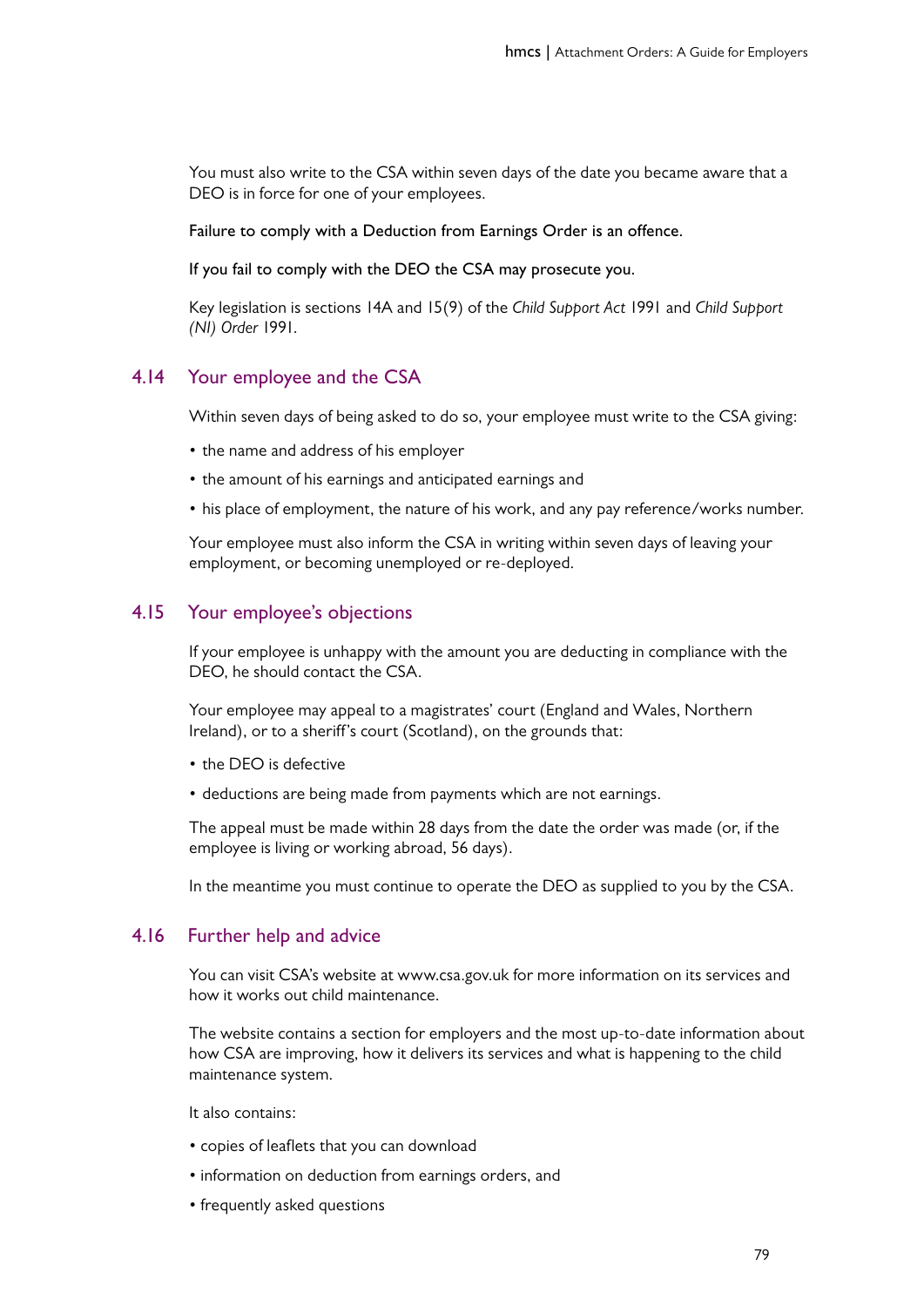There are also links to other useful web-sites. The number you ring for extra help or information depends on which of CSA's offices is dealing with your employee's case. You will find the right number in the letter CSA have sent you.

For old scheme cases there is also a national helpline on 08457 133 133 or textphone 08457 138 924. You can call this number if you:

- have any questions about how CSA work out child maintenance
- want help or more information after you have read this leaflet, or
- want CSA to send you other leaflets.

Lines are open from 8am to 8pm Monday to Friday and from 9am to 5pm on Saturdays. Calls are charged at local rate.

The person taking your call will not have access to information about your employee, but they can help you with general questions about child maintenance. If you need to discuss the circumstances of an employee's case, please use the phone number at the top righthand corner of the letter CSA will have sent you.

If you want to speak in Welsh, you can ring CSA's Welsh language helpline on 08457 138 091. The line is open 9am to 5pm Monday to Friday.

CSA may record phone calls to check our service and to train its employees.

You can also e-mail CSA through its website or e-mail its Employer Relations Team at [Client-Relations@dwp.gsi.gov.uk](mailto:Client-Relations@dwp.gsi.gov.uk).

If you would like more copies of this leaflet, you can e-mail [communications.CSA@dwp.](mailto:communications.CSA@dwp.gsi.gov.uk) [gsi.gov.uk](mailto:communications.CSA@dwp.gsi.gov.uk) or fax 0191 225 9917.

This leaflet is also available in other languages, in large print, in Braille and on audio cassette. You can get these formats by ringing CSA on 08457 133 133.

Further information can also be found in the CSA's leaflet CSL313 *What is my role in helping my employees pay child maintenance?* which can be obtained via the CSA website or the CSA National Helpline (telephone: 08457 133 133)

## 4.17 Calculating deductions: Child Support Deductions from Earnings Orders

### 4.17.1 Introduction

This section explains how to calculate deductions for DEOs made by the CSA to collect maintenance.

DEOs can only be applied to certain categories of earnings referred to as 'attachable' or 'deductible' earnings. In this section 'attachable' will be used instead of 'deductible'. You will need to calculate your employee's attachable earnings before you can make the deduction specified in the order.

Most DEOs will show two amounts: the NDR and the PER for cases pre-March 2003 or the PEP for cases post-March 2003. You should apply these to your employee's attachable earnings in order to calculate how much to pay your employee and how much to send to the CSA.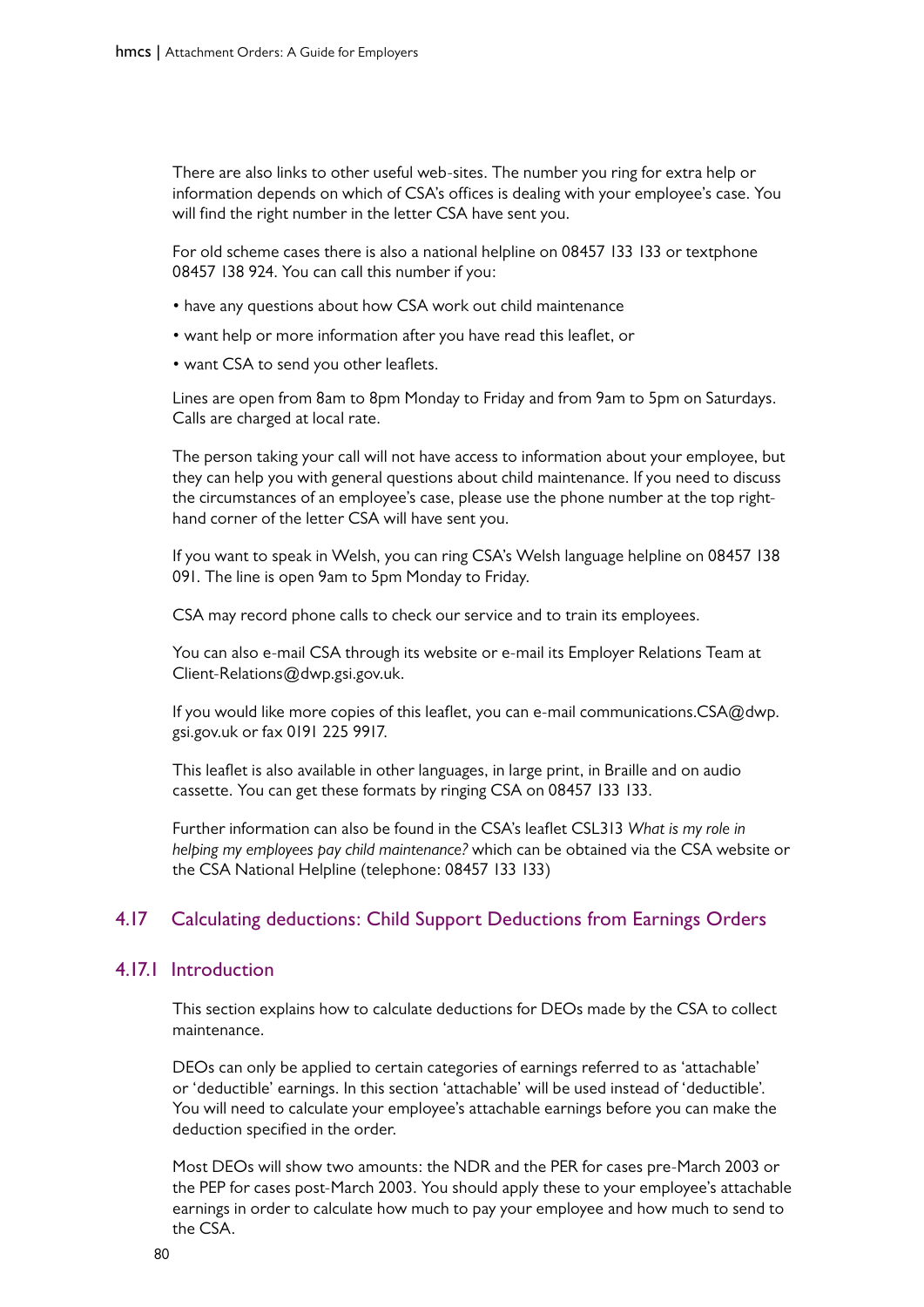### 4.17.2 Attachable earnings

Attachable earnings are defined by the legislation relevant to the particular order (see Figure 2 for a quick glance and Appendix A for fuller details (employers in Northern Ireland should see Appendix B).

*Note: If you lend money to your employee (for example, for a train season ticket), you should not make a deduction under a DEO from the total loan. But if you then recover the loan through your employee's earnings, you must make the DEO deduction before you take any repayment towards the loan.*

# 4.17.3 Normal deduction rate

The NDR is the amount to be deducted from attachable earnings in each pay period. The NDR can include not only current maintenance liability, but also an amount for any arrears. The NDR is usually expressed in an order as a weekly or monthly rate. You should adjust the amount proportionally if earnings are paid at unusual intervals.

## 4.17.4 Protected earnings

The PER/PEP is the amount that the CSA calculates is necessary for your employee for food, rent or mortgage, water, gas or electricity and other basic family and household bills. You should set aside the protected earnings before making a deduction.

Protected earnings are usually expressed in an order as a weekly or monthly rate. You should adjust the amount proportionally if earnings are paid at other intervals.

For cases pre-March 2003 – any shortfall between what is earned in a pay period and the protected earnings rate is added to the PER for the next pay period. Any shortfall in the deduction rate is also carried forward.

For cases post-March 2003 – any shortfall in the PEP is not carried forward under the new scheme, however, any shortfall in the deduction rate is carried forward.

## 4.17.5 Priority of orders

A DEO takes priority over an AEO for a judgment or administration debt (non-priority debts), and any arrestment of earnings under Scottish law. In England and Wales, when a DEO is served on an employee who is already subject to an attachment of earnings order for a priority debt (for example, Council Tax or fine), the earliest has priority. Any deductions under a lower priority order are taken from the net earnings left after deductions under the first have been made.

### 4.17.6 How a deduction from Earnings Order works

DEOs have two main parts:

#### Old Scheme (pre-March 2003)

• a NDR, which is the amount to be taken from your employee's net earnings in each pay period. The NDR is the amount of child maintenance plus any arrears, and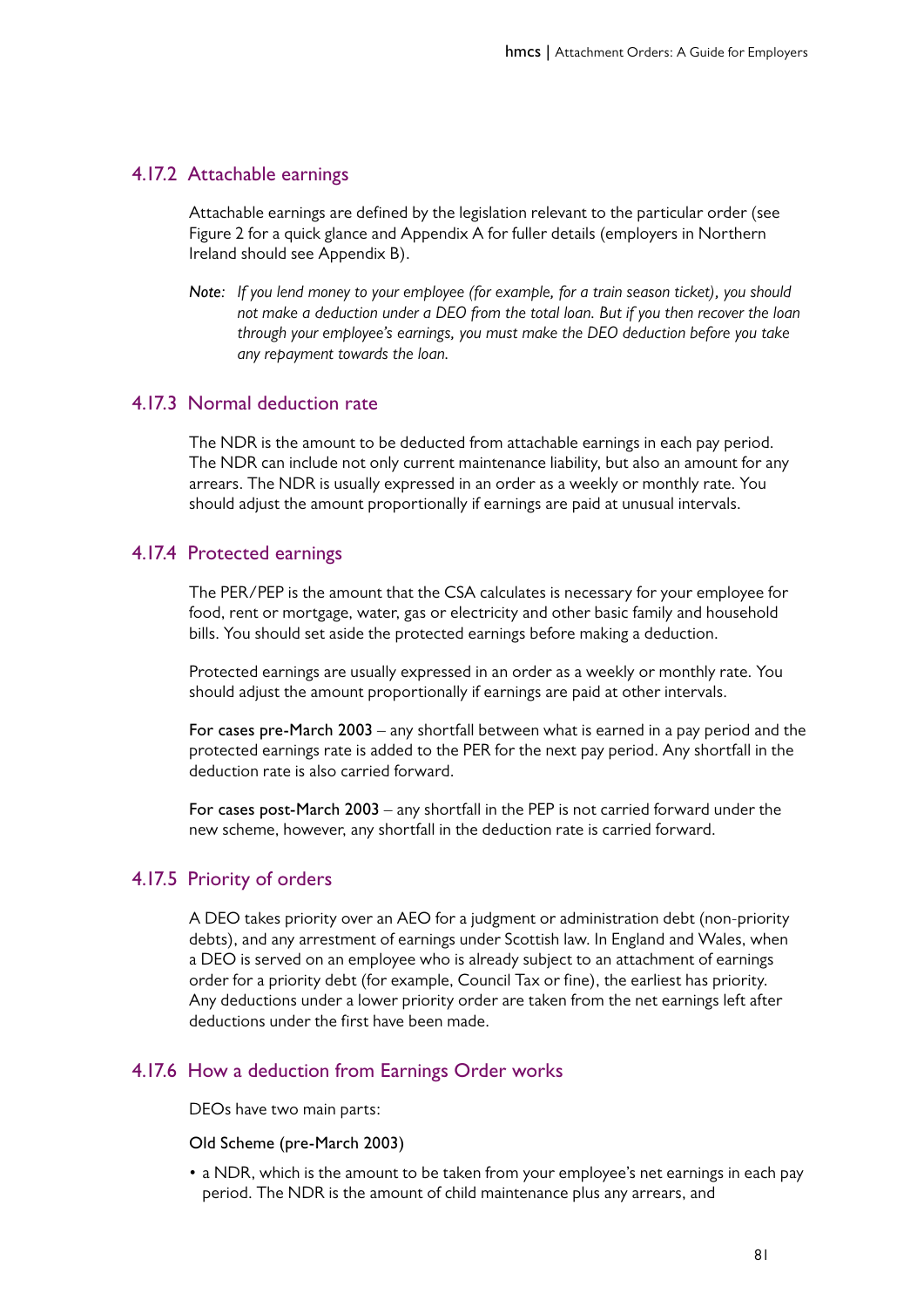• a PER which allows your employee to keep a minimum level of net earnings after deductions have been made. This is the exempt income is equivalent to the current maintenance assessment.

#### New Scheme (post-March 2003)

- a NDR (same as old scheme), and
- a PEP which gives the minimum amount of take home pay your employee is left with after making the deduction. This is 60 per cent of your employee's net income.

The CSA will work out the NDR and the PER/PEP

In any period where there are not enough net earnings for the full deduction rate to be taken, the shortfall in the NDR is carried forward. It should be added to the deduction to be taken in the next pay period. This allows for the shortfall to be made up if or when earnings increase.

If the date the CSA asked you to take the deduction is not your employee's pay date, you should take the amount on the next pay date to this.

For cases pre-March 2003 – any shortfall between what is earned in a pay period and the protected earnings rate is added to the PER for the next pay period. Any shortfall in the deduction rate is also carried forward.

For cases post-March 2003 – any shortfall in the PEP is not carried forward under the new scheme, however, any shortfall in the deduction rate is carried forward.

# 4.18 Examples of calculations for Child Support Deductions from Earnings Orders under the Old Scheme (pre-March 2003)

#### Old Scheme –a ten digit reference number used as reference number

If the:

- employee's net earnings are £160 per week
- the NDR is £30 per week
- this leaves £130 per week
- and the protected earnings rate is £100 per week.

The full deduction of  $£30$  can be made and sent to the CSA. You can deduct up to  $£1$  for administration costs and your employee keeps the rest. The actual amounts depend on the person's individual circumstances.

The next example illustrates what happens when there are not enough net earnings to pay the full amount of child maintenance owed – again the amounts involved will depend on individual circumstances.

#### First week

If the:

- employee's net earnings are £120 per week
- the PER is £100 per week
- you would only be able to take £20 as you cannot go under the PER of £100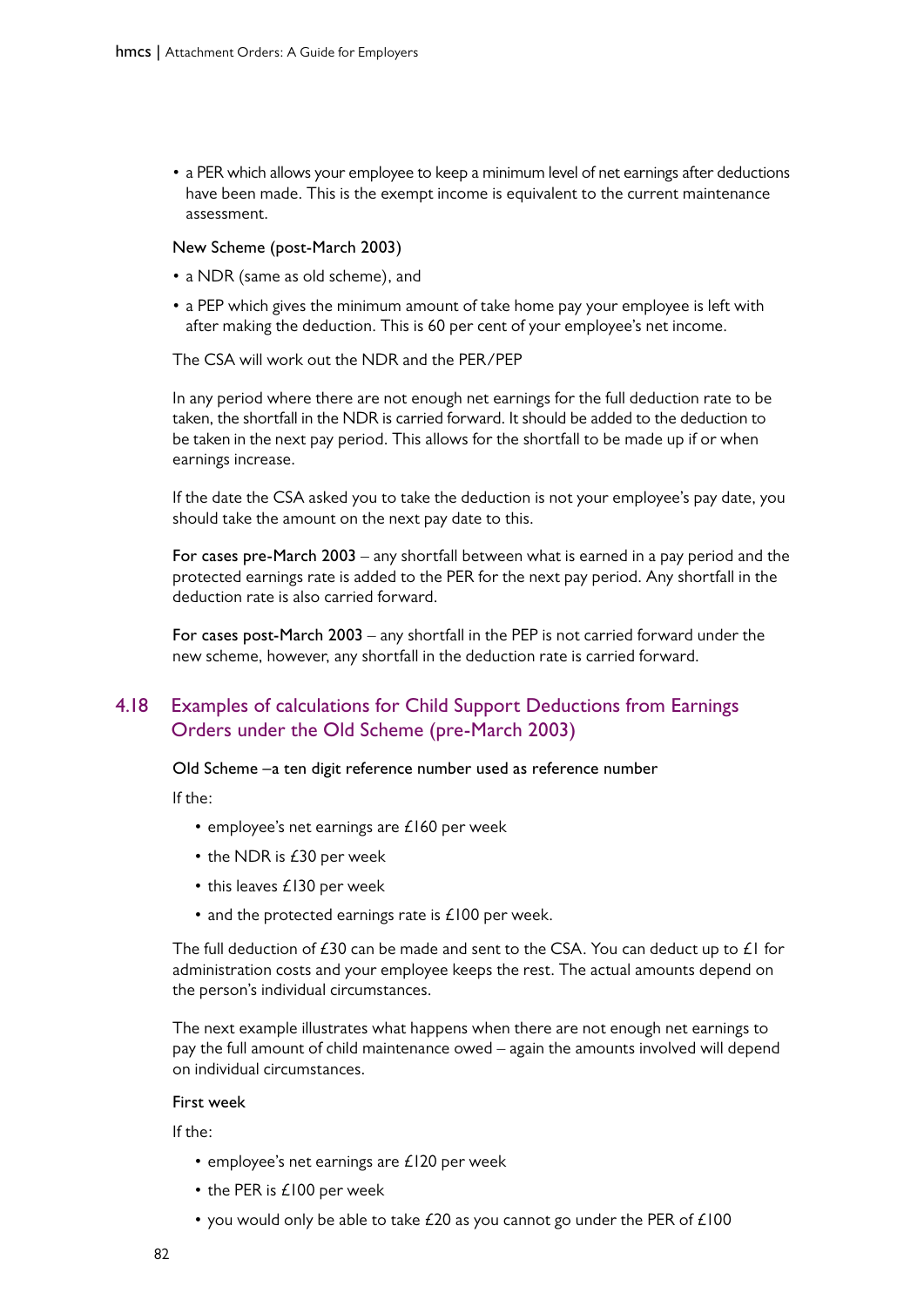• you would carry forward the £10 owed to the next pay period.

It is your responsibility to carry forward any shortfall to the employee's next payment.

#### Second week

If the:

- employee's net earnings are £130 per week
- the NDR is  $£30 + £10$  from the previous week =  $£40$
- this leaves £90
- the PER is £100.

You cannot go below the protected earnings rate so you would deduct £30 and send it to the CSA and carry forward the £10 owed to the next pay period.

There may be several weeks where arrears are carried forward before being paid off.

If your employee's net earnings are less than their PER, the difference between them should be added to the PER for the next pay period. This will ensure that over time the employee receives average earnings of at least their PER.

You will not be able to deduct anything from their earnings and you should not deduct £1 for administration costs. This is how it would work:

| Example 1<br><b>First Week</b>                                                                                                                     |
|----------------------------------------------------------------------------------------------------------------------------------------------------|
|                                                                                                                                                    |
|                                                                                                                                                    |
| If the:                                                                                                                                            |
| • employee's net earnings are $E$ 90 per week                                                                                                      |
| • the NDR is £30 per week                                                                                                                          |
| • this would leave £60 per week                                                                                                                    |
| • the PER is $£100$ per week                                                                                                                       |
| You would not make any deduction and the £30 owed is carried forward to the next<br>pay period.                                                    |
| Because their net earnings are £10 below their PER of £100, the £10 is carried forward<br>and added to the employee's PER for the next pay period. |
| <b>Second Week</b>                                                                                                                                 |
| If the:                                                                                                                                            |
| • employee's net earnings are $£180$ per week                                                                                                      |
| • the NDR is $\text{\pounds}30 + \text{\pounds}30$ carried forward from the first week = $\text{\pounds}60$                                        |
| • this would leave £120                                                                                                                            |
| • the PER is $\angle 100 + \angle 10$ carried forward from the first week = $\angle 110$                                                           |
| You can deduct the full $£60$ as the employee would be left with $£120$ which is more<br>than the increased PER of £110.                           |
| You may deduct up to $E1$ for administrative costs. This amount is in addition to the<br>deduction from earnings order.                            |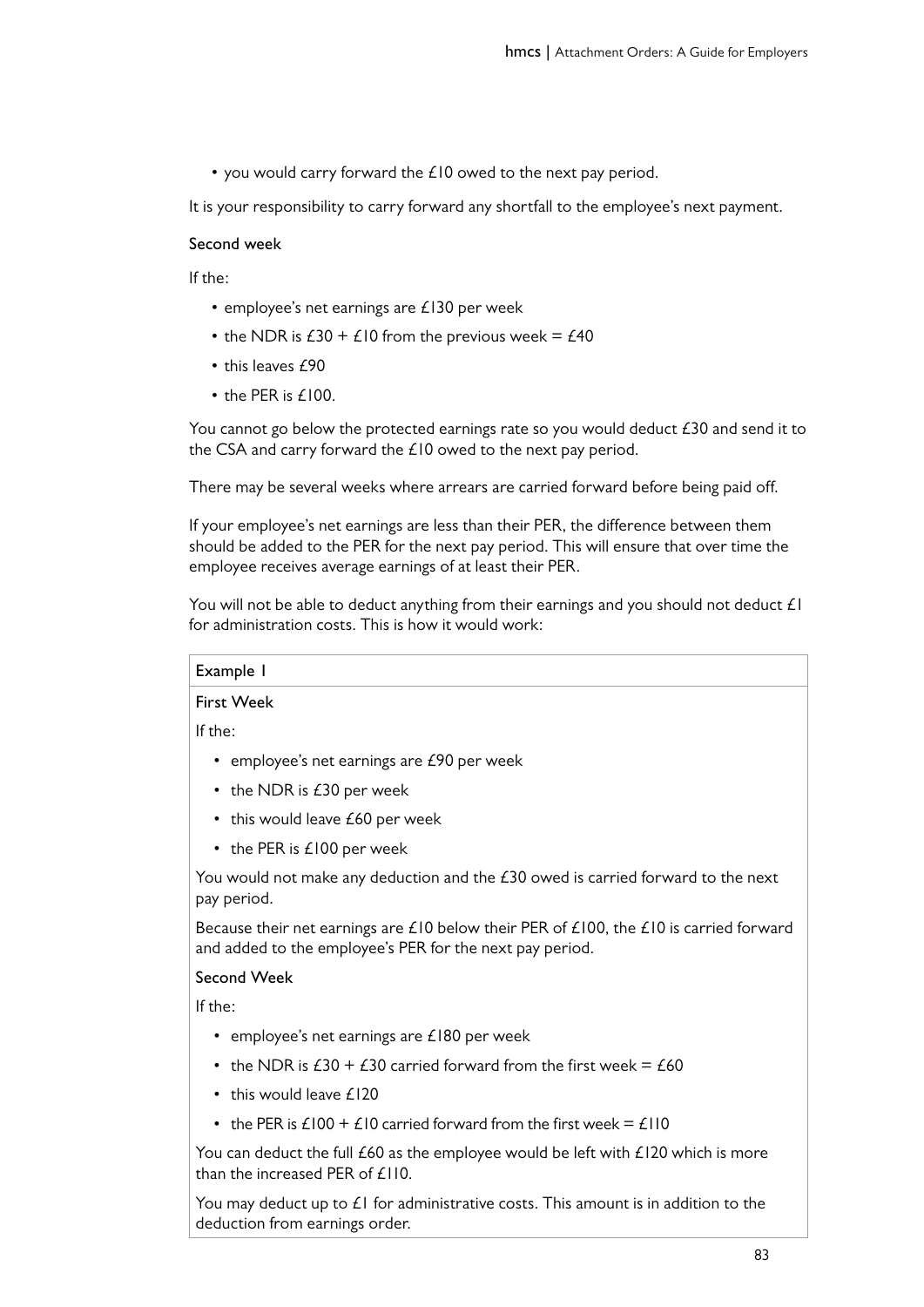## Example 2

## First Week

If the:

- employee's net earnings are £120 per week
- the NDR is £30 per week
- this would leave £90 per week
- the PER is £100 per week.

You would only deduct  $£20$  and carry forward the  $£10$  owed to the next pay period. Second Week

If the:

- employee's net earnings are £80 per week
- the normal deduction is  $£30 + £10$  from the first week =  $£40$
- this would leave £40
- the PER is £100 per week.

You would not make any deduction as the amount left is below their PER. You would carry forward the £40 owed to the next week. Because your employee's net earnings this week were £20 below their PER, you would add this £20 to their PER to the next week.

### Third Week

If the:

- employee's net earnings are £130
- the normal deduction is  $£30$  per week  $+ £40$  carried over from the second week  $= f70$
- $\cdot$  this would leave  $f60$
- the PER is  $£100 + £20$  carried over from the second week =  $£120$ .

You would only be able to deduct  $£10$  from your employee due to the higher PER. This should be sent to the CSA and the £60 owed carried forward to the next week.

#### Fourth Week

If the:

- employee's net earnings are £150 per week
- the NDR is £30 per week + £60 carried over from the third week = £90
- this would leave  $£60$
- the PER is £100.

You would be able to deduct  $£50$  and carry forward  $£40$  owed to the next pay period. As their net earnings are above the PER there are no arrears of protected earnings to carry forward.

You may deduct up to  $\mathcal{L}$  I for administrative costs. This amount is in addition to the deduction from earnings order.

The examples show that the amount of child maintenance owed by the employee and the level of their protected earnings can be adjusted if their earnings fluctuate.

If your employee's net earnings regularly go below their PER their child maintenance assessment may need to be changed. They should contact the CSA to tell them about this change in their circumstances.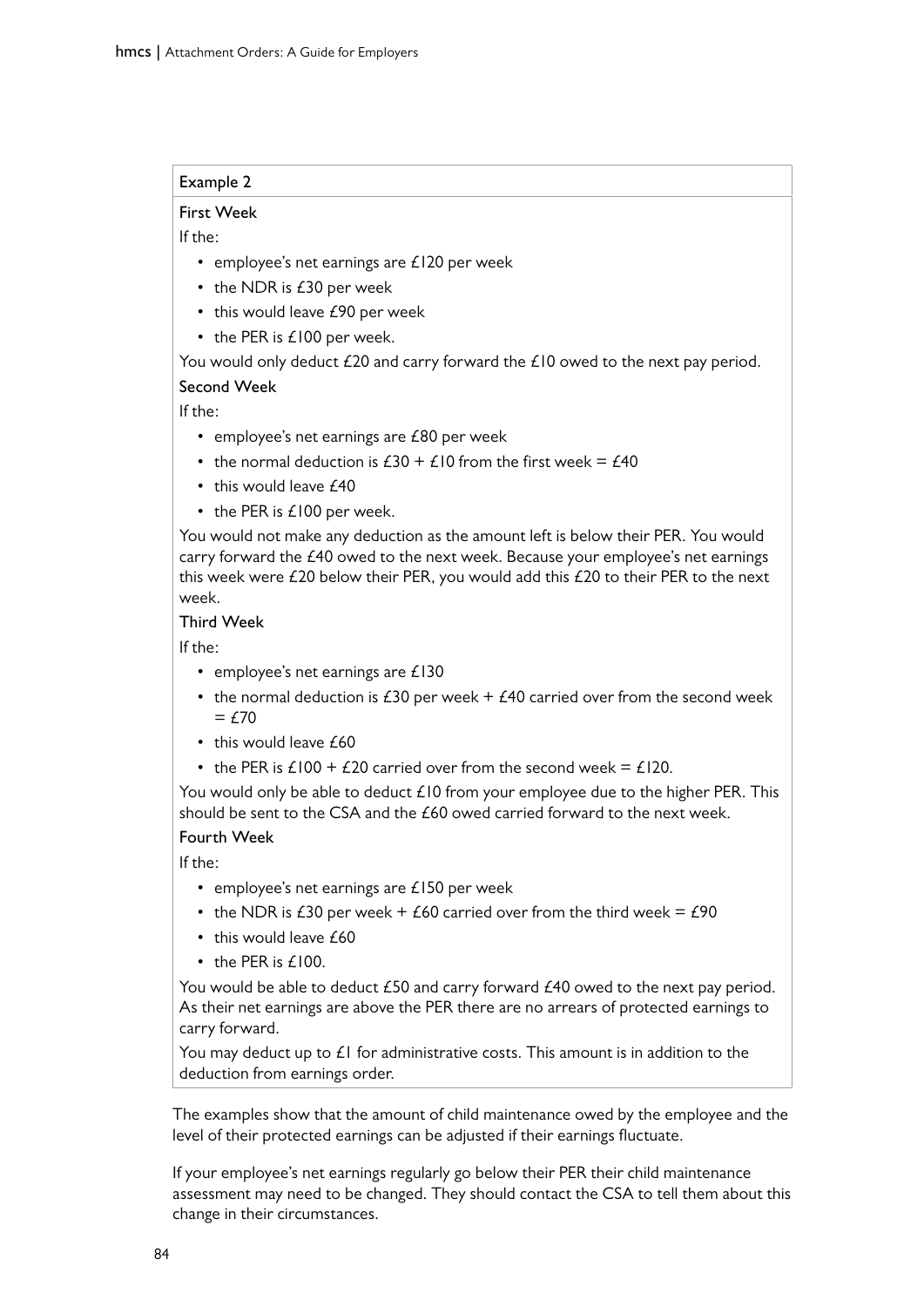- If you are operating a DEO which gives a PER and your employee earns less than usual, you must set aside the protected earnings, even if this does not leave enough for the normal deduction. You will have to make up the full deduction as soon as possible.
- If your employee does not earn enough to cover his protected earnings in any wage period, you will have to carry over to the next pay day both the shortfall in his protected earnings and the whole normal deduction.

# 4.19 Examples of calculations for Child Support Deductions from Earnings Orders under the New Scheme (post-March 2003)

New Scheme – National Insurance number used as reference

#### Example 3: full deduction can be taken.

Your employee's net earnings are  $£160$  per week. The deduction rate is  $£32$  per week and the PEP is £96 (60 per cent of net earnings)

- Net earnings are £160
- less the PEP of £96
- leaves £64
- you would send the CSA £32.

You may deduct up to  $\mathcal{L}$  I for administrative costs. This amount is in addition to the deduction from earnings order.

The PEP of their earnings is 60 per cent. This amount is based on information about your employee's earnings which is used to calculate how much child maintenance they owe. Note that the CSA provides the PEP.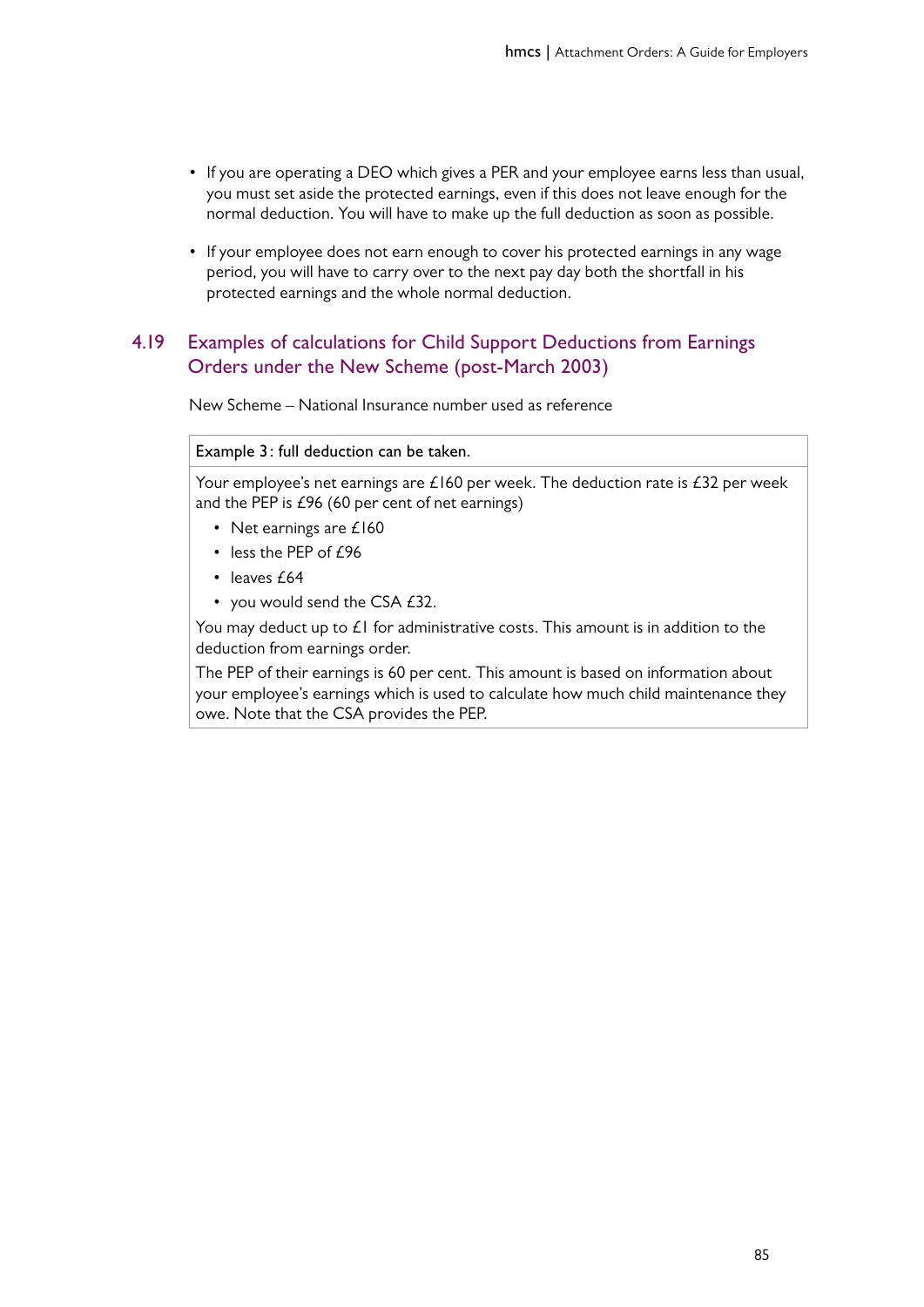#### Example 4: full deduction cannot be taken in pay period.

#### First Week

Your employee's net earnings are temporarily reduced to £120 per week. The deduction rate is £32 per week and the PEP is £96.

- Net earnings are £120
- less the PEP of £96
- leaves £24
- you would send the CSA £24.

You may deduct up to £1 for administrative costs. This amount is in addition to the DEO even though it reduces the liable person's income below the PEP. The shortfall of £8 (= £32 normal - £24 actual) is carried forward to the next pay period.

In any period when there are not enough net earnings for the full deduction to be taken, you should carry forward the shortfall. You should add it to the deduction to be taken for the next pay period However, there may be cases where the shortfall is carried forward for several weeks before being repaid. You will need to keep a record of any ongoing shortfall.

### Second Week

Your employee's net earnings are £160 this week. The PEP is £96 and the normal deduction is £32

- Net earnings are £160,
- less the PEP of £96
- $\cdot$  leaves  $f64$
- you would send the CSA  $£40$  ( $£32 + £8$  shortfall).

You may deduct up to  $E1$  for administrative costs. This amount is in addition to the DEO.

## Example 5: no deduction can be taken

#### First Week

The employee's net earnings are temporarily reduced to £90 per week. The deduction rate is £32 per week and the protected earnings proportion is £96

- Net earnings are £90
- less the PFP of £96
- leaves £0
- in this case, you would not send any money to the CSA.

You should not take anything towards administrative costs because you cannot make a deduction. The shortfall of £32 is carried forward to the next pay period.

#### Second Week

- Net earnings are £170
- less the PFP of £96
- leaves £74
- you would send the CSA  $E64$  ( $E32 + E32$  shortfall).

You may deduct up to  $E1$  for administrative costs. This amount is in addition to the DEO.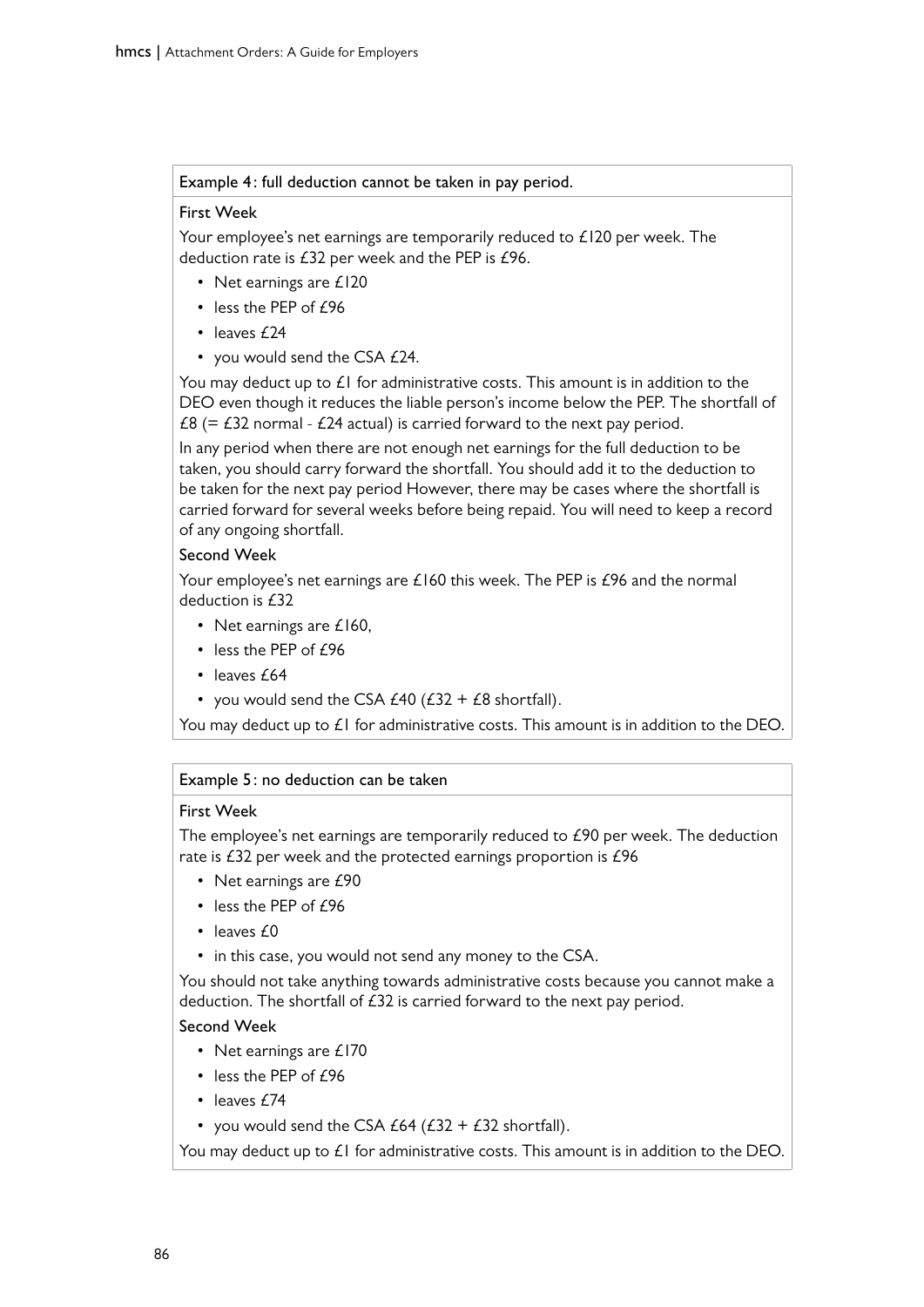As examples show, different amounts can be taken where earnings fluctuate. If your employee's earnings fall below their protected earnings proportion, they should contact the CSA, as its child maintenance calculation may need to be changed.

Example 6 : full deduction can be taken and earnings include two weeks holiday pay paid in advance

Your employee has net earnings of  $£160$  per week. The NDR is  $£32$  per week and the PEP is £96. Net earnings are £160 x 3 = £480 (1 week's pay + 2 weeks holiday pay)

- less the PEP of  $£96 \times 3 = £288$
- $\cdot$  leaves  $f192$
- you would send the CSA  $£96$  ( $£32 \times 3$ ).

You may deduct up to £1 for administration costs.

Summary of procedures

- calculate your employee's attachable earnings
- set aside his PEP
- take off the NDR
- send the NDR to the CSA
- deduct, if you wish, up to  $E1$  from the remainder towards administrative costs (even if this reduces your employee's income below the protected earnings rate)
- pay your employee any remaining sum.

You may deduct up to  $E1$  for administrative costs. This amount is in addition to the deduction from earnings order.

Note: if you are operating a DEO which gives a PEP (post 2003 cases) and your employee earns *less than usual, you must set aside the protected earnings, even if this does not leave enough for the normal deduction. You will have to make up the full deduction as soon as possible.*

*if your employee does not earn enough to cover even his protected earnings in one wage period, you should carry over to the next pay-day only the whole normal deduction. Do not carry forward the shortfall in his protected earnings.*

## 4.20 Voluntary Deduction from Earnings Arrangements

Most non-resident parents pay their child maintenance without needing a DEO. Some of these parents may prefer to have the money they owe taken directly from their earnings. This is called a voluntary deduction from earnings arrangement.

As an employer, you don't have to set up a voluntary deduction from earnings arrangement when the CSA asks you to. However, there are several reasons why you might agree to it.

- They are a quick and efficient way to get money to children who need it
- They help non-resident parents to organise their personal finances better
- Agreeing to this kind of request helps your employee to pay in the way they want and so can help you maintain a good relationship with them
- The CSA may need to use a DEO if the non-resident parents can't pay in the way they want to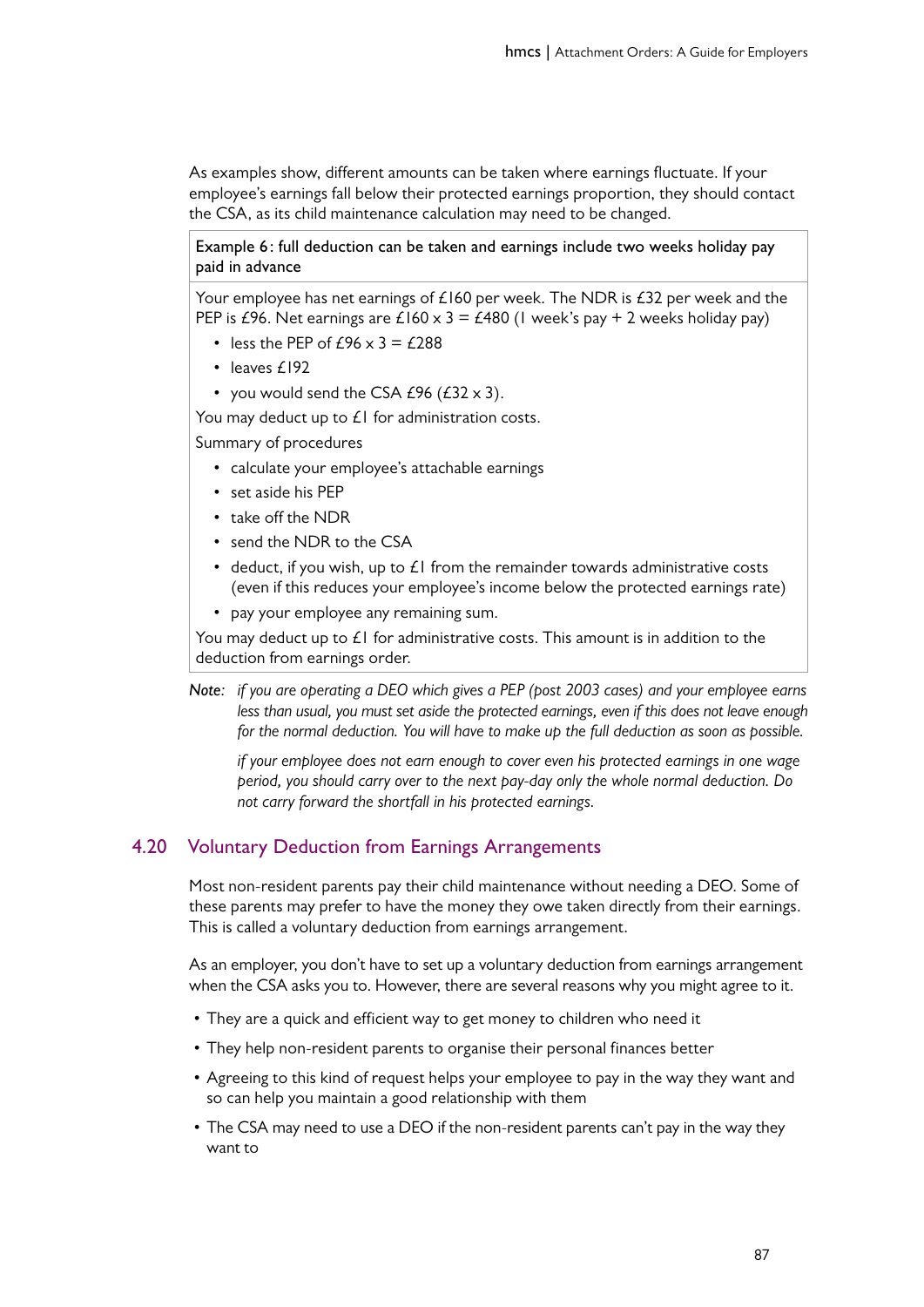### How do voluntary deduction from earnings work?

Voluntary deduction from earnings arrangements work in the same way as other voluntary deductions that you make from your employee's earnings, such as union fees or loan repayments.

Your employee will have asked for this method of payment and will know how much it is for.

There are a number of important differences between a voluntary deduction from earnings arrangement and a deduction from earnings order.

- A voluntary deduction from earnings arrangement is not a priority deduction and there are no rules about which voluntary deduction you should take first
- The protected earnings rate or proportion does not apply to a voluntary deduction from earnings arrangement
- You don't carry forward any shortfall between the amount of the voluntary deduction from earnings arrangement and the amount you should take. You don't have to tell the CSA if there is a shortfall.
- You can choose to take an amount towards your administrative costs, but you must first agree this with your employee.

### How do I work out how much money I should take?

First, take the payments for any priority orders that you take from your employee. Then make any deductions due from non-priority attachment of earnings orders.

After you have made these deductions, you can take money for the voluntary deduction from earnings arrangement. The CSA will write to you and your employee to tell you the amount you should take.

If there is not enough money left to take the full amount, you must take what is available. It is possible that you will leave the employee with little or no take-home pay, but the employee will have agreed to the amount of the voluntary deduction from earnings and asked for this particular method of payment.

Do not carry forward any shortfall to the next pay period.

#### How do I set up deduction from earnings?

To set up a deduction from earnings order or voluntary deduction from earnings arrangement the CSA will ask you for:

- Your business's name and address
- The amount of the non-resident parent's current earnings
- Details of the non-resident parent's place of work and the type of work they do, and
- The non-resident parent's payroll number

Once the CSA has all the information it needs, it will send you a letter that tells you whether it is asking you to set up a deduction from earnings order or a voluntary deduction from earnings arrangement (including the deduction from earnings order if appropriate). It will tell you the normal deduction rate. For deduction from earnings orders, it will also tell you the protected earnings rate or proportion.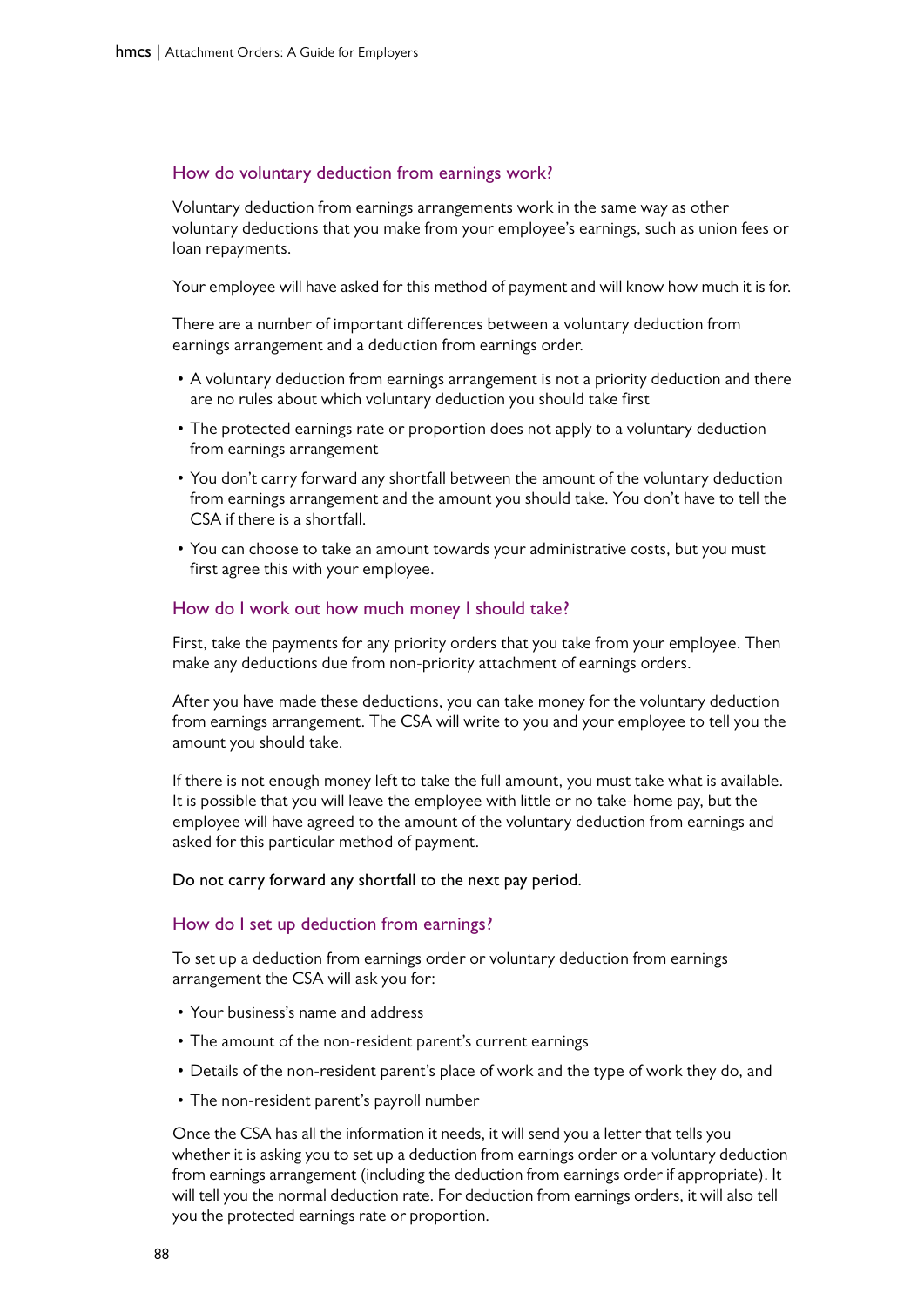It's then up to you to make sure you take the right amount from your employee's earnings each week or each month (in line with the payment schedule the CSA agreed with you) and pay it to the CSA.

### Can I take any money for my administrative costs?

If there is to be a change, this must be discussed with the employee. This amount is on top of the amount for the deduction from earnings order.

If you choose to charge a fee for running a voluntary deduction from earnings arrangement, you must agree with your employee the amount you will take.

For either type of deduction, you must tell your employee the amount you have taken from their earnings, including any amount for administrative costs. You must then record this agreement in writing. You must do this no later than the pay day after the one on which you made the deduction.

For further information, please consult the CSA leaflet CSL313 *What is my role in helping my employees pay child maintenance?* Available on <www.csa.gov.uk>

## 4.21 Legislation

The relevant legislation covering Child Support Deductions from Earnings is:

- the *Child Support Act* 1991;
- the *Child Support (Northern Ireland) Order* 1991;
- the Child Support (Collection and Enforcement) Regulations 1992, SI No. 1992/1989;
- the Child Support (Collection and Enforcement) Regulations (Northern Ireland) 1992 SI No. 1992/465;
- the Child Support (Miscellaneous Amendment and Transitional Provisions) Regulations 1994, SI No. 1994/227.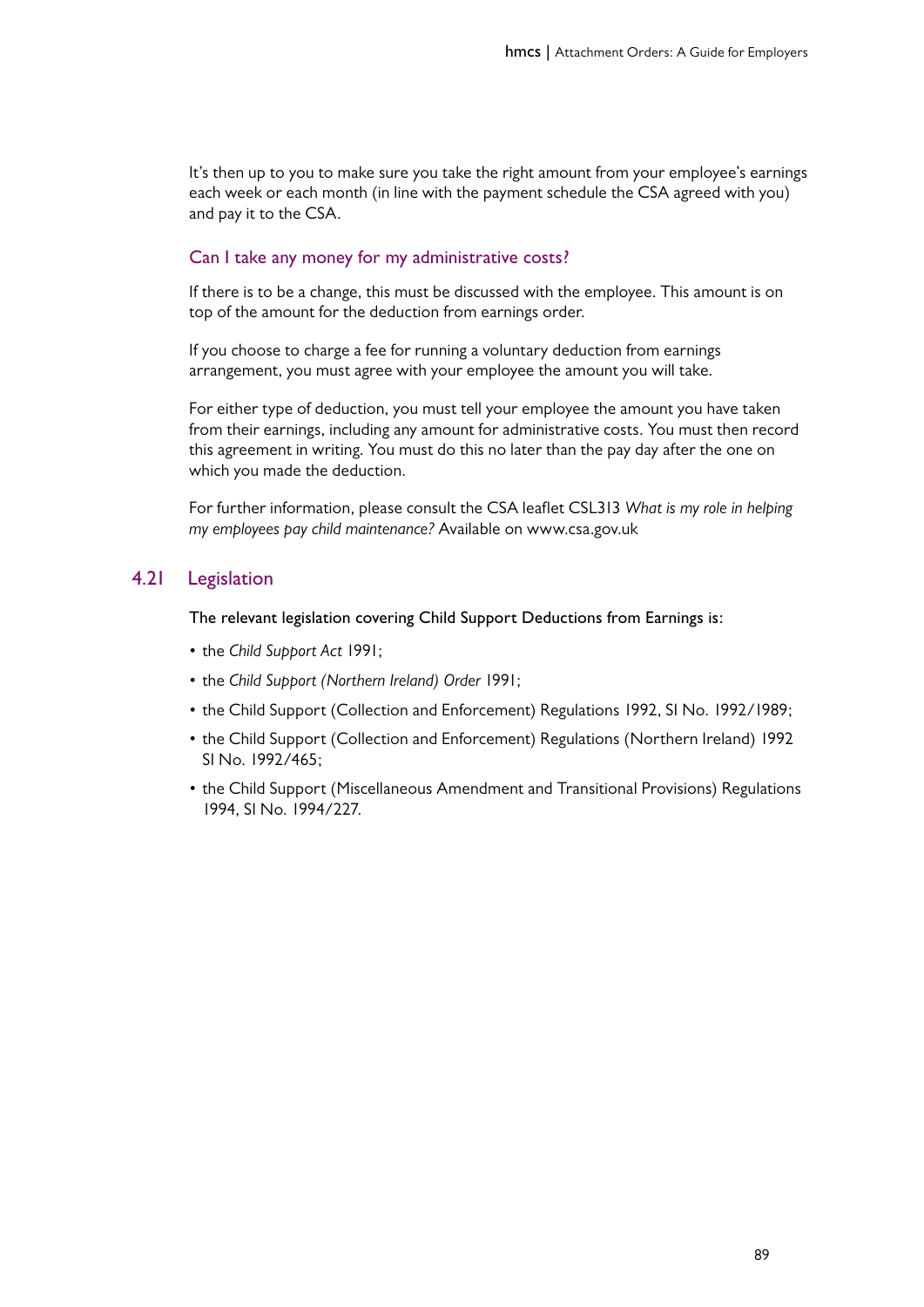hmcs | Attachment Orders: A Guide for Employers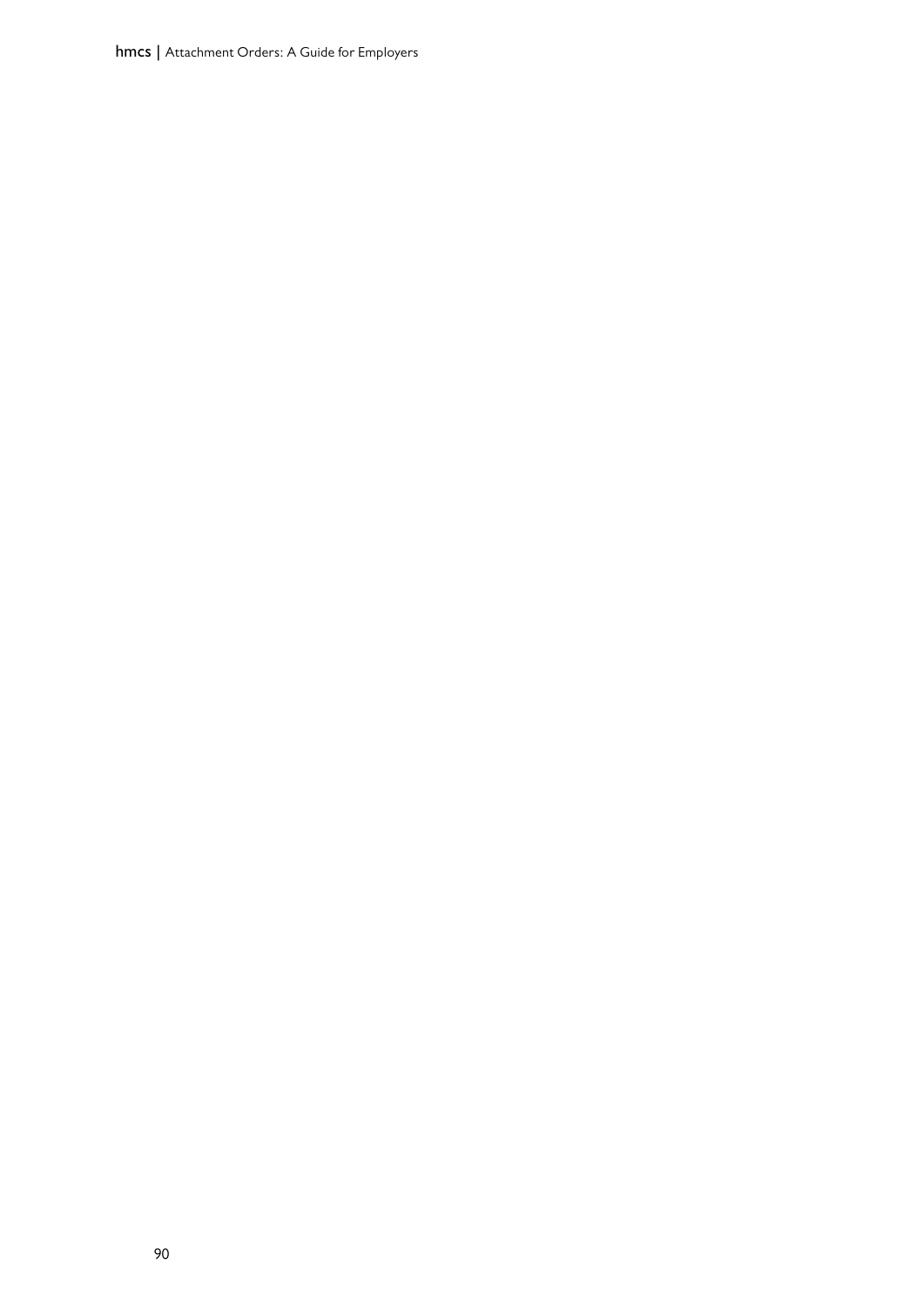# 5 HMRC Student Loans

## Student Loan Deductions and Court Orders

HMRC is responsible for the collection of student loans. There may be a small number of cases where, in addition to considering an Attachment of Earnings Order (AEO) or Deduction from Earnings Order (DEO), you will also be obliged to make Student Loan deductions.

The order and amount of Student Loan deductions varies depending on whether

- The AEO/DEO is a priority or non-priority order
- The AEO/DEO is based on specific or percentage amounts
- The total deductions, including Student Loan deductions, breach the protected earnings stipulated in the court order.

You will find more information in the Collection of Student Loans Helpbook E17 which is available on the Employer CD-ROM, or from the Employer Orderline (0845 7 646 646). The Helpbook also contains a working sheet that will help you calculate the correct Student Loan deduction when there is a Priority Order based on specified amounts.

Here is an example of how to calculate the Student Loan deduction when there are protected earnings of £850 and a priority order of £563. The monthly salary is £2000

| Step |                                                                                                                                                                         | <b>Box</b>     |                             |
|------|-------------------------------------------------------------------------------------------------------------------------------------------------------------------------|----------------|-----------------------------|
| Ι.   | Earnings for Student Loan purposes                                                                                                                                      |                | £2000                       |
| 2.   | Normal Student Loan deductions                                                                                                                                          | $\overline{2}$ | £67                         |
| 3.   | Attachable Earnings for AEO/DEO                                                                                                                                         | 3              | $£$ 1466<br>(after tax etc) |
| 4.   | Amount of priority AEO/DEO to be deducted                                                                                                                               | 4              | £563                        |
| 5.   | Net Attachable Earnings after AEO/DEO (Box 3 - Box 4)                                                                                                                   | 5              | £903                        |
| 6.   | Level of protected earnings (from most recent AEO/DEO)                                                                                                                  | 6              | £850                        |
| 7.   | Net attachable earnings minus level of protected earnings<br>(Box 5 minus Box 6) rounded down to nearest pound.<br>Maximum amount available for Student Loan Deductions | 7              | £53                         |
| 8.   | Amount of Student Loan deductions to be made This is the<br>lower of Box 2 ('Normal' Student Loan deductions) or box 7<br>('maximum' Student Loan deductions)           | 8              | £53                         |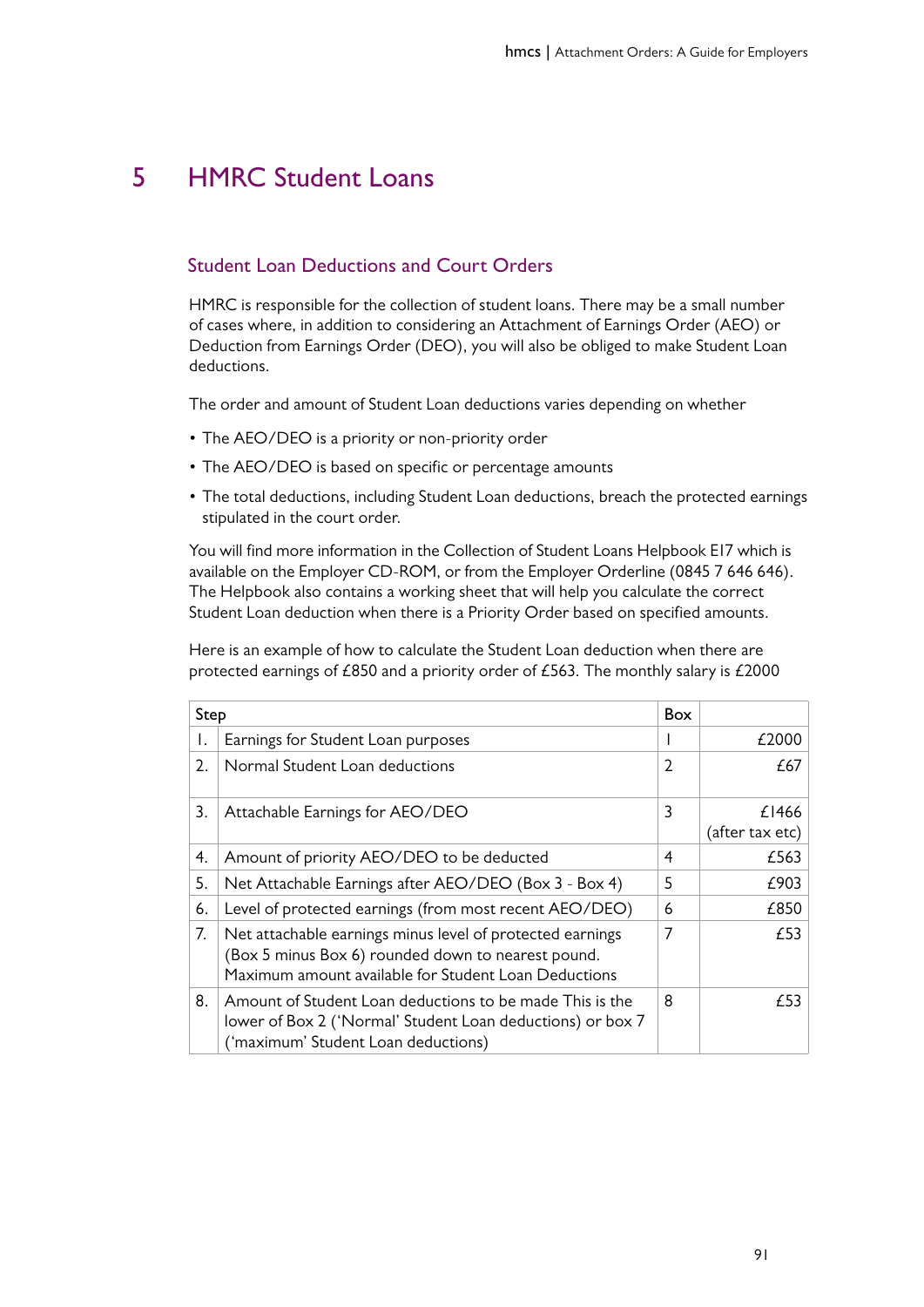hmcs | Attachment Orders: A Guide for Employers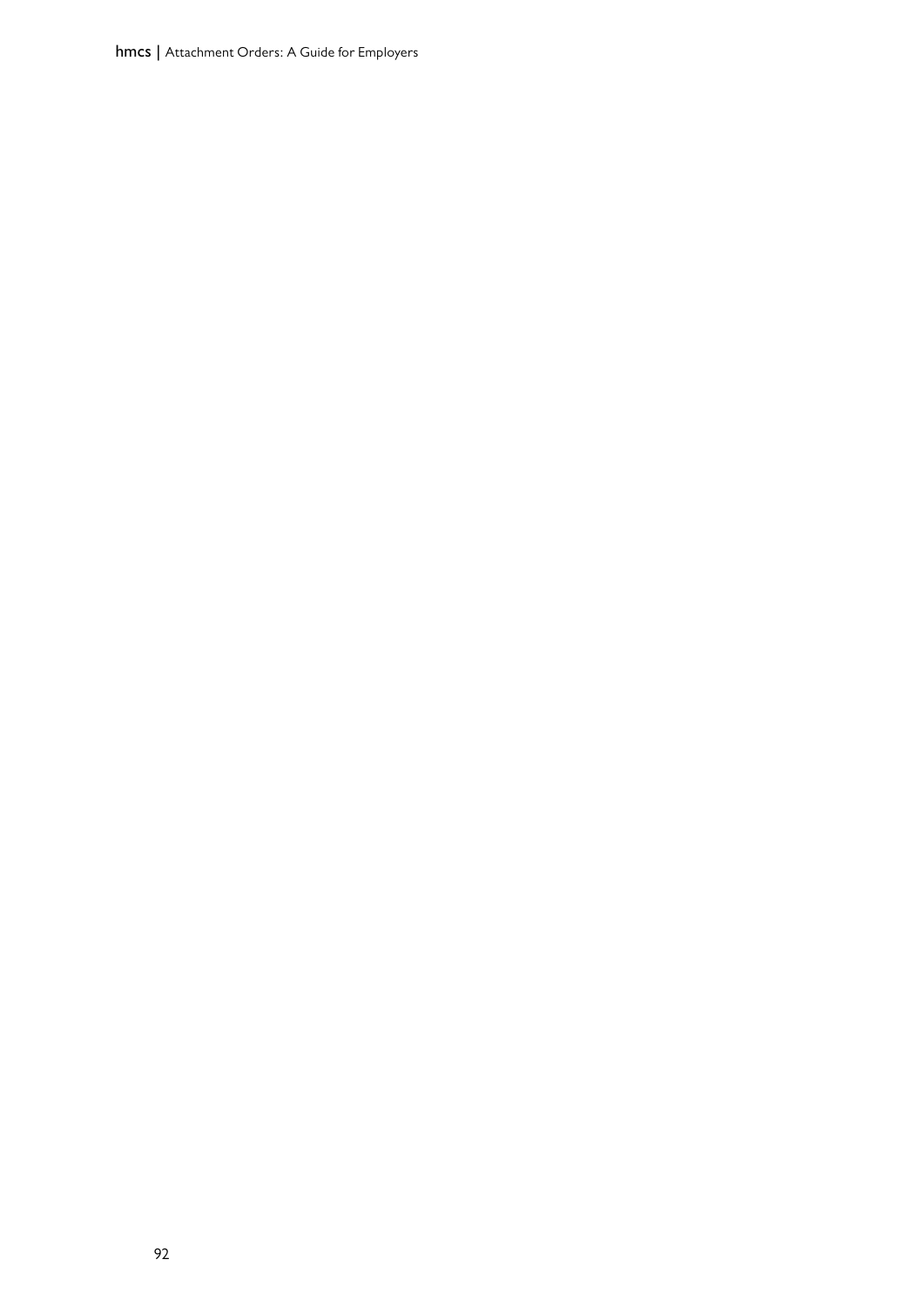# 6 Miscellaneous

- 6.1 Income Payment Orders
- 6.2 Income Support Deduction Notices
- 6.3 Salary Sacrifice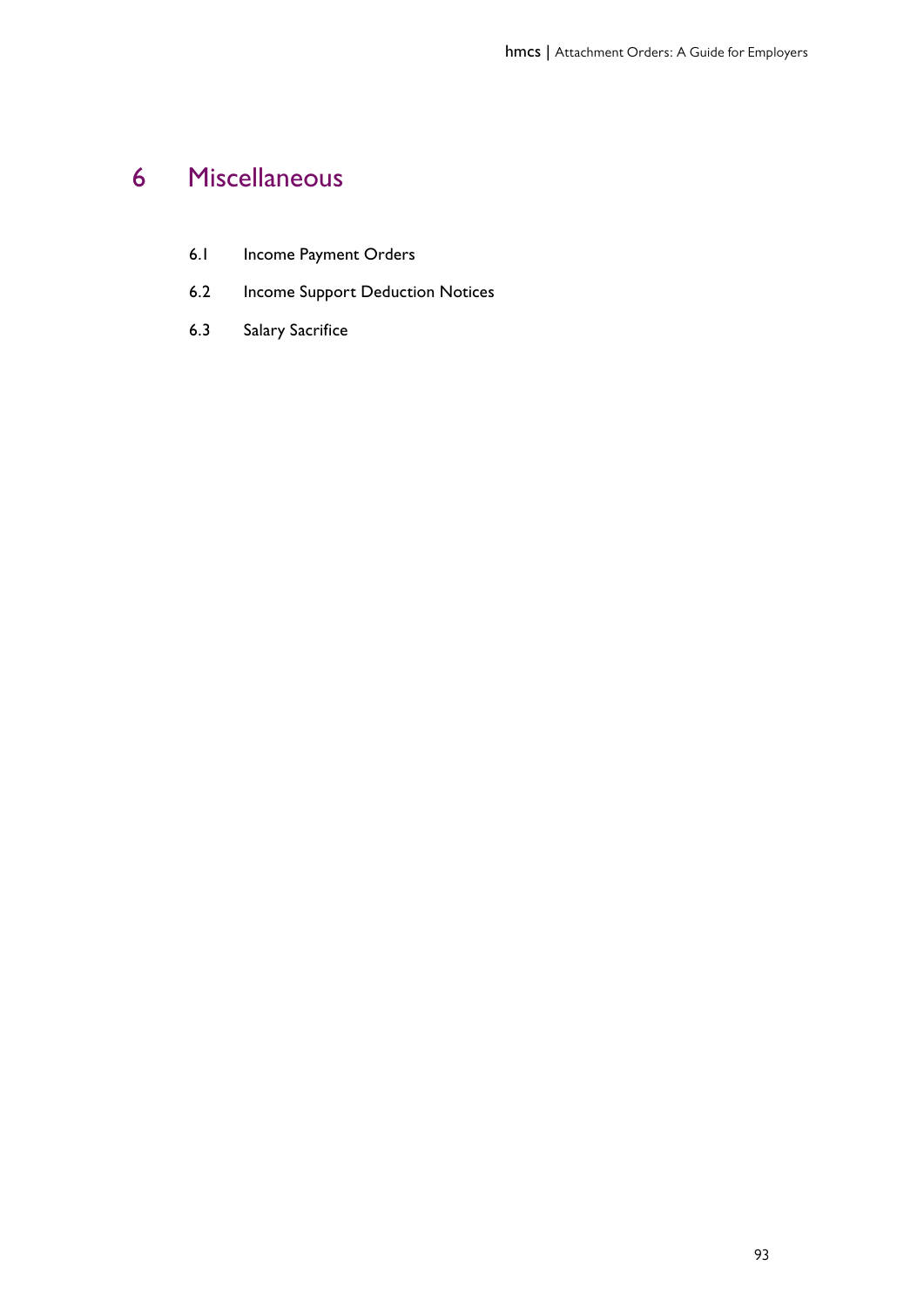hmcs | Attachment Orders: A Guide for Employers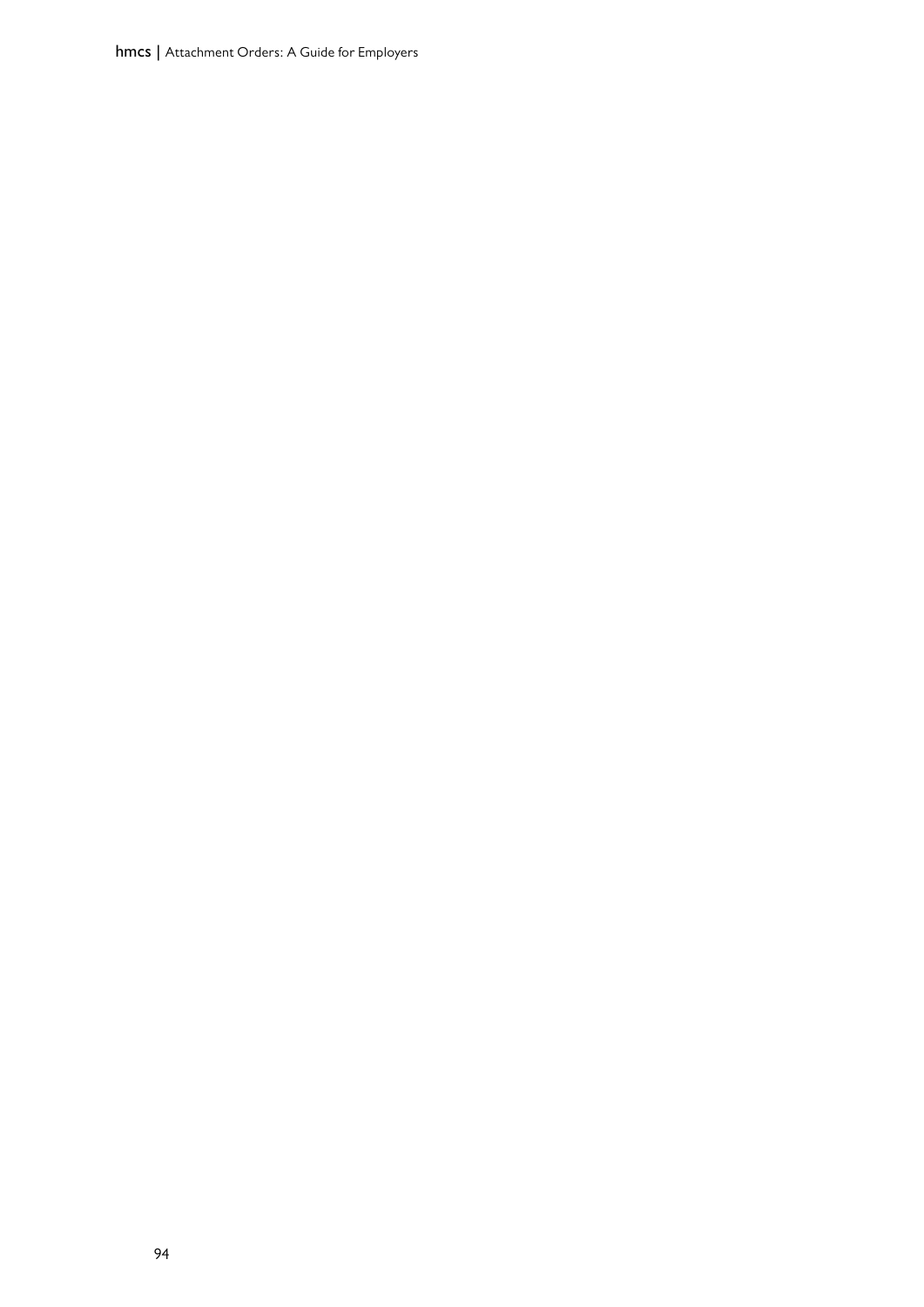# 6 Miscellaneous

As an employer, you may occasionally come across Income Payment Orders (IPO), Income Support Deduction Notices (ISDN) and Salary Sacrifice. These are complex issues and it is beyond the remit of this handbook to provide advice. This chapter outlines in only very general terms the details of these schemes for your information. You are always advised to seek independent legal advice.

## 6.1 Income Payment Orders

One of the aims of bankruptcy law is that the creditors should receive part or full payment of what they are owed. Creditors often feel aggrieved when they believe that the bankrupt appears to enjoy a good lifestyle whilst the debts remain unpaid. To address this point, section 310 of the Insolvency Act 1986 provides that the trustee can apply to the court for an order that the bankrupt (or his/her employer) make regular payments from his income into the estate from 'surplus' income. Such an order is known an IPO.

The Enterprise Act 2002 extends this idea by introducing the Income Payments Agreement (IPA) to run alongside IPOs. IPAs are entered into voluntarily; however, there is a formal binding agreement between the official receiver or the trustee and the bankrupt that the contributions will be made. In effect, the IPA works in the same way as an IPO but removes the need for the official receiver or trustee to make an application to court.

Where the bankrupt has income in excess of expenditure, an IPA should be obtained in preference to an IPO, which should only be sought in those cases where the bankrupt does not consent to the proposed IPA.

For further information, you should consult the Insolvency Service and seek independent legal advice.

#### Application in Scotland

The Bankruptcy (Scotland) Act 1985, as with the Insolvency Act for England and Wales, provides that a trustee in sequestration can apply to the court for an IPO. The provisions in the 1985 Act are largely the same as those in the Insolvency Act, with the addition that if the debtor fails to comply with an IPO, then he will be guilty of an offence and liable to a fine or imprisonment.

From 1st April 2008, IPAs were introduced into the 1985 Act. IPAs in Scotland, although voluntary, also in effect operate in a similar way to IPOs but without the need for the trustee to make an application to court. If the debtor fails to comply with an IPA, the trustee may apply to the sheriff to have the IPA converted into an IPO with the same terms.

For further information, you should consult the Accountant in Bankruptcy and seek independent legal advice.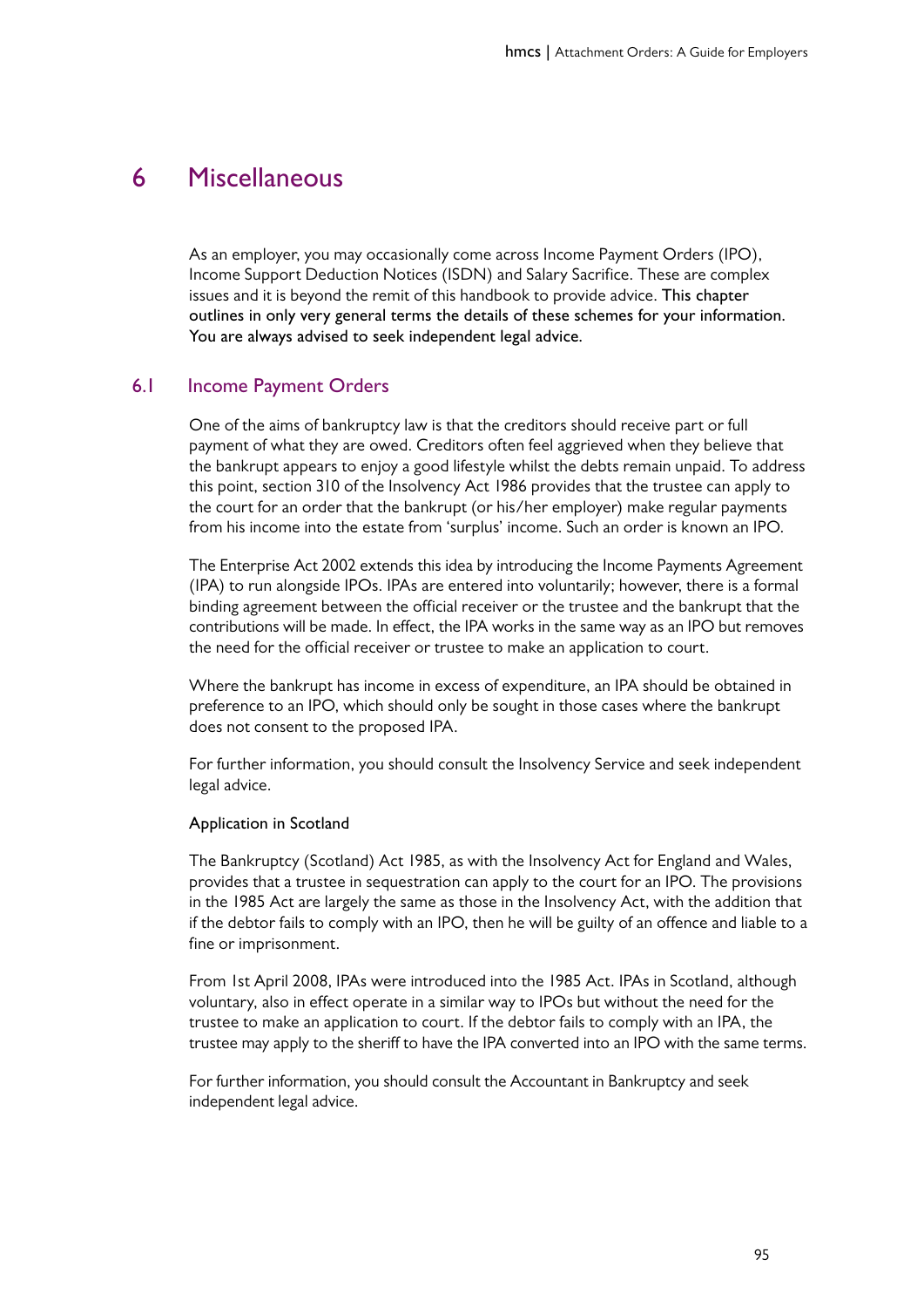# 6.2 Income Support Deduction Notices

## 6.2.1 Introduction

Employees involved in a trade dispute and their families cannot claim Income Support (IS) for the first seven days of the industrial action. Following this period, a claim may be made on behalf of a dependent partner to avoid hardship providing they are not involved in the dispute.

Employees returning to work after a trade dispute may be able to get IS for the first 15 days. This payment will be deducted from their earnings over the next 6 months by the employer by means of an ISDN. If the employee returns to work for a different employer without going back to the job where they were in dispute, they will not have to pay back their IS payment.

# 6.2.2 ISDNs and Employers

ISDNs are issued to employers by the Department of Work and Pensions. They require employers to make deductions from pay to recover the amounts of IS paid to the employee in the period immediately following their return to work. The notices set a protected level of earnings and specify the total amount to be deducted. Employers continue to make deductions each pay day until the total has been recovered or a period of 26 weeks beginning with the date of the notice has elapsed.

# 6.2.3 Available Earnings

Legislation defines available earnings as '*the earnings, including any remuneration paid by* or on behalf of an employer to an employee who is for the time being unable to work owing to *sickness, which remain payable to a claimant on any pay-day after deduction by his employer of all amounts lawfully deductible by the employer otherwise than by virtue of a deduction notice'*.

## 6.2.4 Calculating Income Support Deduction Notices

If the employee is not paid at weekly intervals then multiply the weekly-protected earnings by 5 for monthly paid or divide by 5 if daily paid. If the employee's available earnings do not exceed the protected earnings by  $£1$  - adjusted accordingly, e.g. £5 for monthly paid and 20p for daily paid - then no deduction can be made.

The amount to be deducted will be the lesser of the outstanding recoverable amount and half of that portion of the employee's earnings that exceeds the protected earnings. Fractions of 1p are ignored.

If an employee receives a payment on a day other than his regular pay-day, then, for the purposes of calculating his available earnings, the payment will be treated as being included in the employee's next regular pay-day.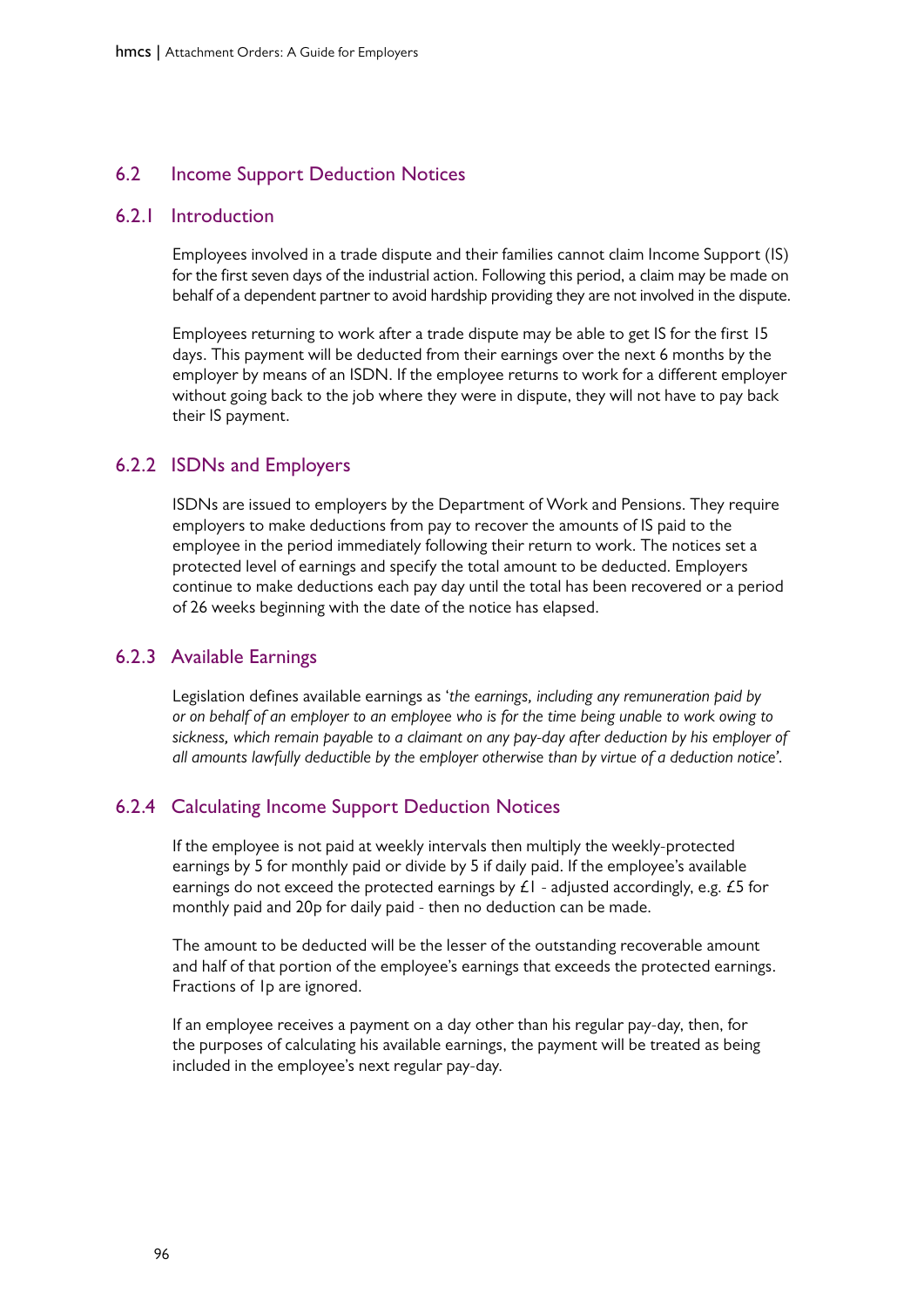## 6.2.5 ISDNs and Student Loan Deductions

Employers are required not to make student loan deductions from an employee's pay in any pay period in which they must make deductions from that employee under an ISDN. They must start (or restart) deducting student loan repayments when the ISDN has been paid off. The effect of ISDNs on student loan deductions will therefore be the same as the effect of Council Tax and Community Charge Attachment of Earnings Orders, and Scottish court orders.

In this situation, you are advised to seek professional legal advice.

## 6.2.6 Legislation

Statutory Instrument 1988 No. 664 The Social Security (Payments on account, Overpayments and Recovery) Regulations 1988 PART VIII.

Statutory Instrument 2002 No. 2859 The Education (Student Loans) (Repayment) (Amendment) (No. 2) Regulations 2002.

# 6.3 Salary Sacrifice

Salary sacrifice has become increasingly popular in recent years. It is about varying the employee's terms and conditions as it relates to remuneration. It is, therefore, a matter for agreement between the employer and employee. They are not a Court Order; however, you should be aware of the rules if you have a salary sacrifice agreement with your employee and he is served with an attachment of earnings order. Note that an employee's salary cannot fall below the national minimum wage.

Where an employee is participating in a Salary Sacrifice Scheme, the effect is that attachable earnings will be lower than they would otherwise be. The value of any benefits provided under the Salary Sacrifice Scheme are ignored for the administration of AEO's, DEO's etc. If an employer wishes to confirm that a salary sacrifice scheme that is already in operation is tax effective, the employer only has to ask the HMRC to assess the scheme. If the scheme is tax effective, there is no issue for the administration of Court Orders.

It is beyond the remit of this handbook to provide detailed guidance. For further information, please refer to HM Revenue and Custom's 'Employment Income Manual' at <www.hmrc.gov.uk/manuals/eimanual/EIM42772.htm>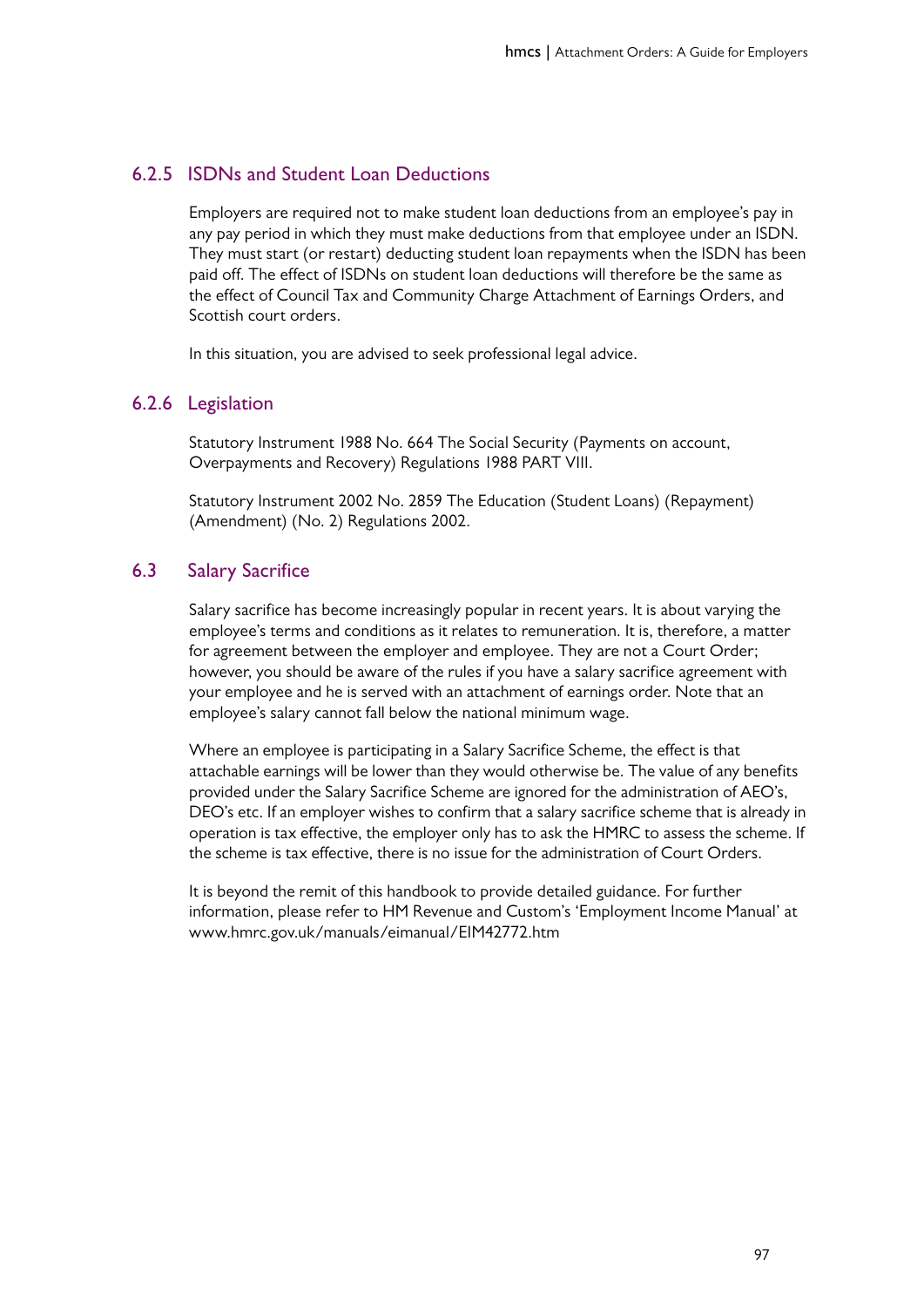hmcs | Attachment Orders: A Guide for Employers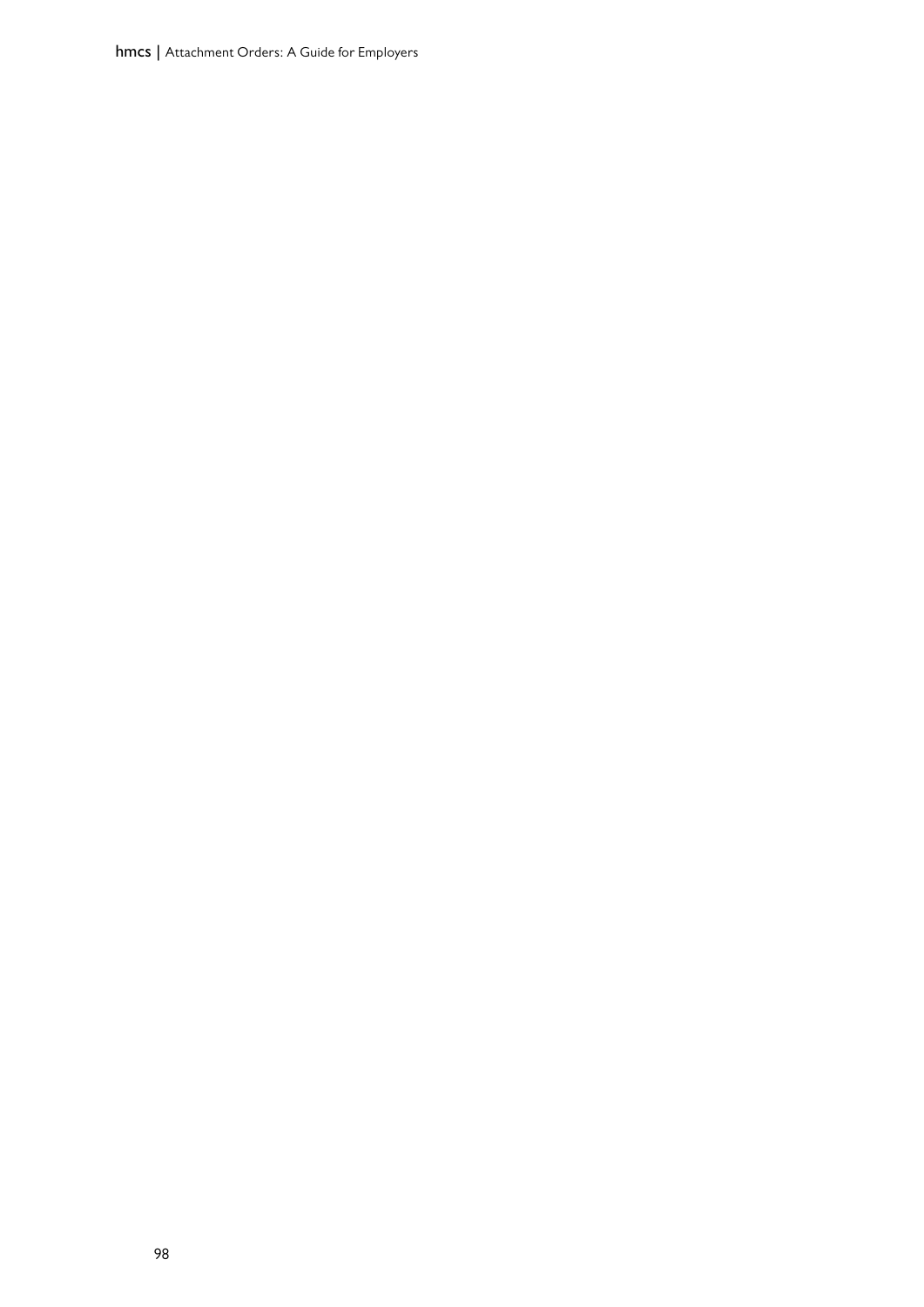# 7 Priority of Orders

- 7.1 What do you do if you receive more than one order for the same employee?
- 7.2 How do you know which order takes priority?
- 7.3 Operating more than one order of different types

#### Employers in England and Wales

- 7.4 What type of order might you receive?
- 7.5 Which orders take priority

*Priority check guide for employers in England and Wales*

#### Employers in Northern Ireland

7.6 What type of order might you receive?

*Priority check guide for employers in Northern Ireland*

#### Employers in Scotland

7.7 What type of arrestment or order might you receive

*Priority check guide for employers in Scotland* 

7.8 Calculating deductions for two or more orders against the earnings of the same employee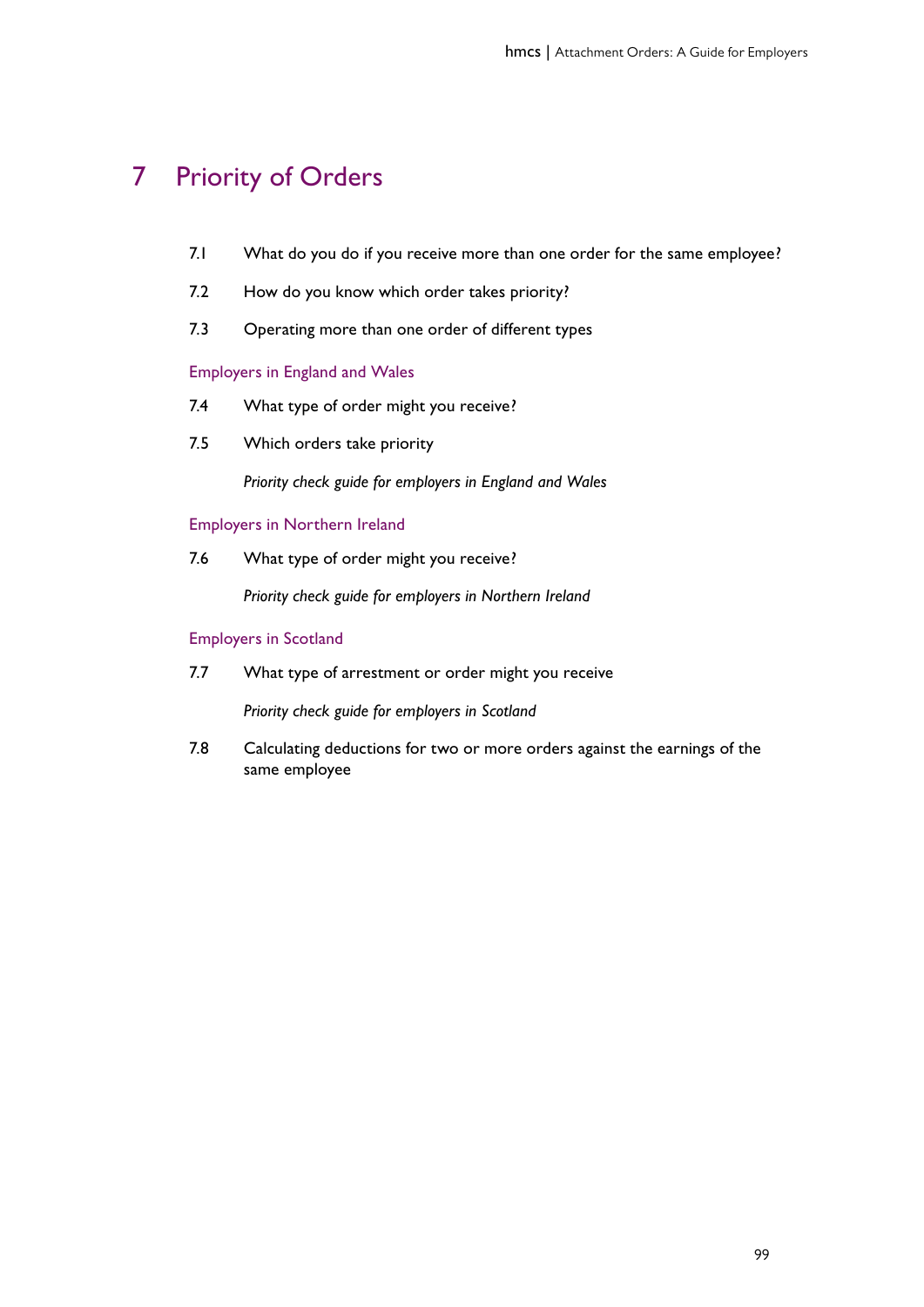hmcs | Attachment Orders: A Guide for Employers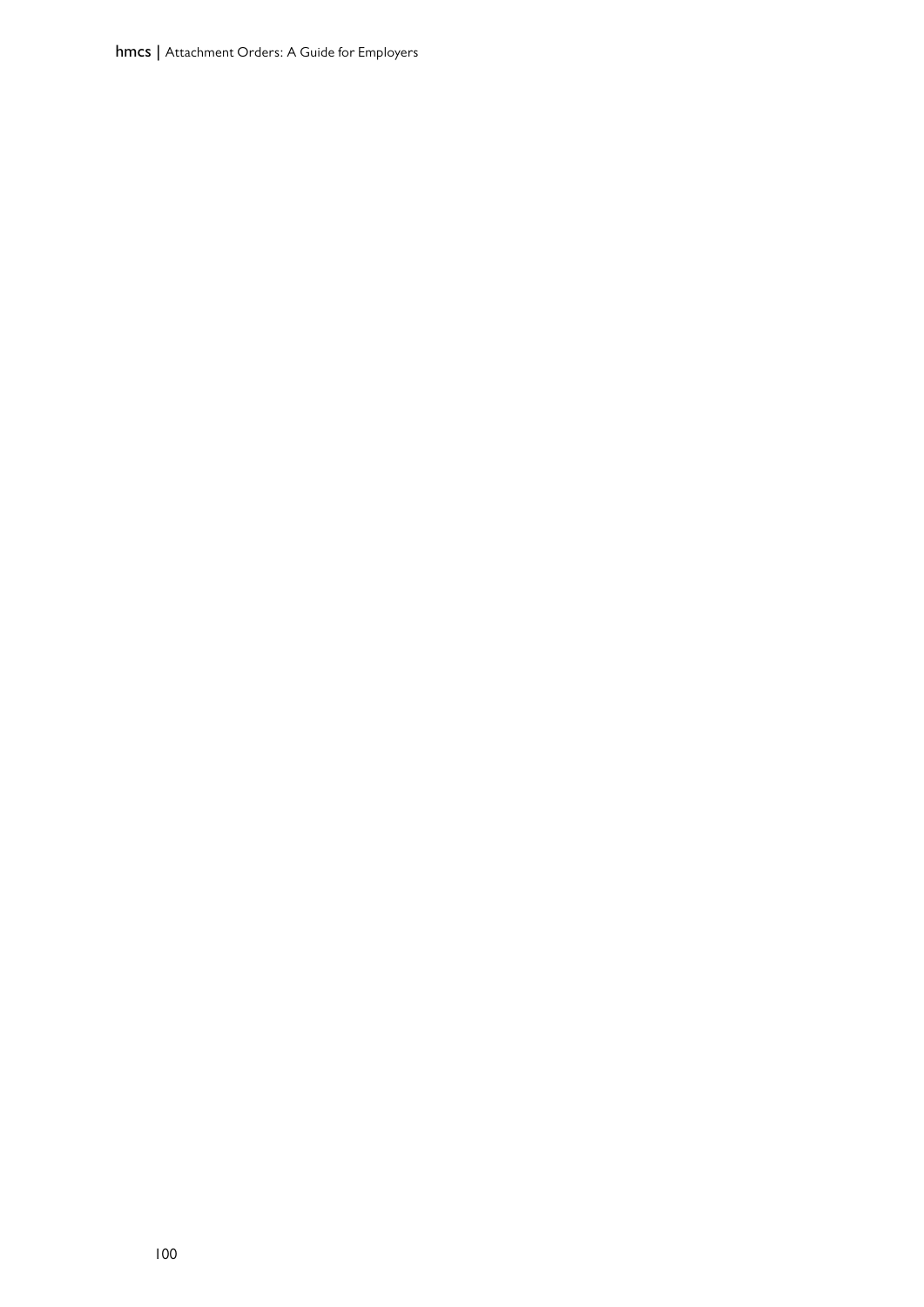## 7.1 What do you do if you receive more than one order for the same employee?

You may be sent more than one order for the same employee. Whether you should apply more than one order against the earnings of your employee is determined by the type of order. Which order you apply first is determined by the priority status of the order.

## 7.2 How do you know which order takes priority?

In England, Wales and Northern Ireland priority depends on the type of order and the date it was made. In Scotland priority depends on the type of order and the date you received the order.

The orders, which you should apply first, to your employee's attachable earnings are explained in:

- Paragraphs 7.4 to 7.5 for employers in England and Wales
- Paragraph 7.6 for employers in Northern Ireland
- Paragraph 7.7 for employers in Scotland.

## 7.3 Operating more than one order of different types

When you apply orders of different types to your employee's earnings, you will need to take care that you apply the correct type of attachable earnings (the elements may vary depending on the type of order (see Figure 2)). You must not include in the available attachable earnings a deduction made under a prior order, but you should include any money set aside as 'protected earnings' under a prior order.

## Employers in England and Wales

## 7.4 What type of order might you receive?

You could receive any of the following types of order:

- an Attachment of Earnings Order (AEO)
- a Child Support Deduction from Earnings Order (DEO)
- a Council Tax Attachment of Earnings Order (CTAEO).

*Note: Orders made under the Attachment of Earnings Act 1971 fall into two categories:*

- *Orders for maintenance or a fine (commonly known as priority AEOs) and*
- *Orders for civil debts (commonly known as non-priority AEOs).*

The copy of the order sent to you by the court should identify which type of AEO you are being asked to operate, except for CAPS Orders which don't specify (with the exception of maintenance orders).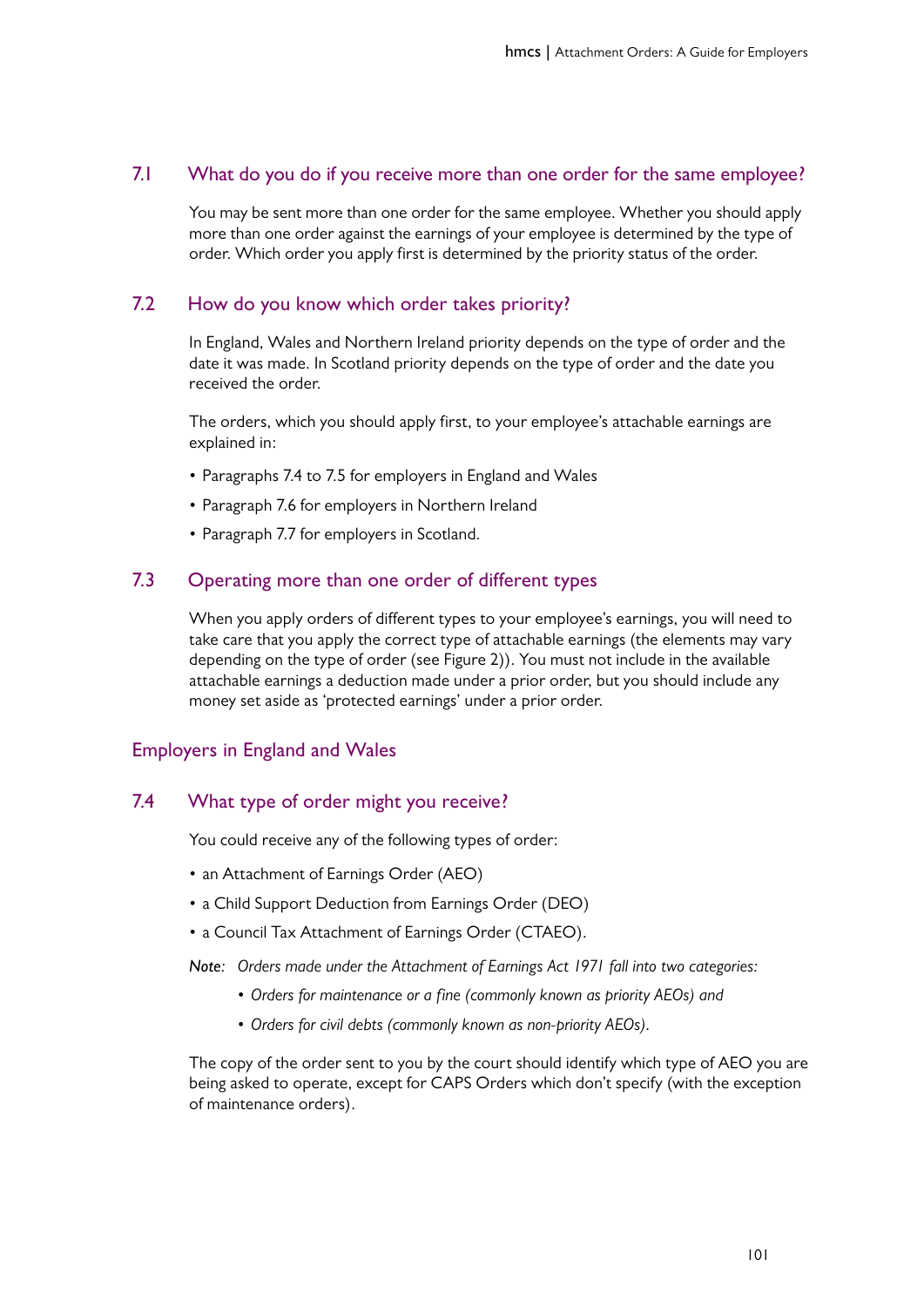## 7.5 Which orders take priority?

- Attachment of Earnings Orders for civil debts take precedence over each other by date of issue.
- Note: If you receive more than one AEO for civil debt, you may wish to apply to the court to *have the AEOs consolidated (see paragraph 2.8).*
- An AEO for civil debt, student loan or a Scottish Current Maintenance Arrestment always gives way to an AEO for maintenance or a fine, a DEO or a CTAEO
- Earnings Arrestments should be treated as priority orders and taken in date sequence
- AEOs for maintenance or fines, DEOs and CTAEOs take precedence over each other by date of issue. You should apply the later order(s) to any remaining attachable earnings after you have made the deduction under the first order
- Only two CTAEOs for the same billing authority may be in operation against the earnings of an employee at any given time. Where you are already operating two CTAEOs against the earnings of an employee and you are sent a third CTAEO, you cannot apply it and you should return it to the authority, which sent it to you.
- *Note: If you receive two or more orders made on the same date, you should prioritise them by date of receipt. If they have all been made by the same court, Agency or local authority, you should refer them back to the court, Agency, or local authority for clarification as to which order you should operate first.*
- Magistrates can withdraw old type fines orders and consolidate them with new type (fixed table deductions) orders. In these circumstances the two orders are consolidated under one new order and deducted together as one deduction. For the purposes of priority among orders of a similar type, the date of the old order will be taken as the date of the order.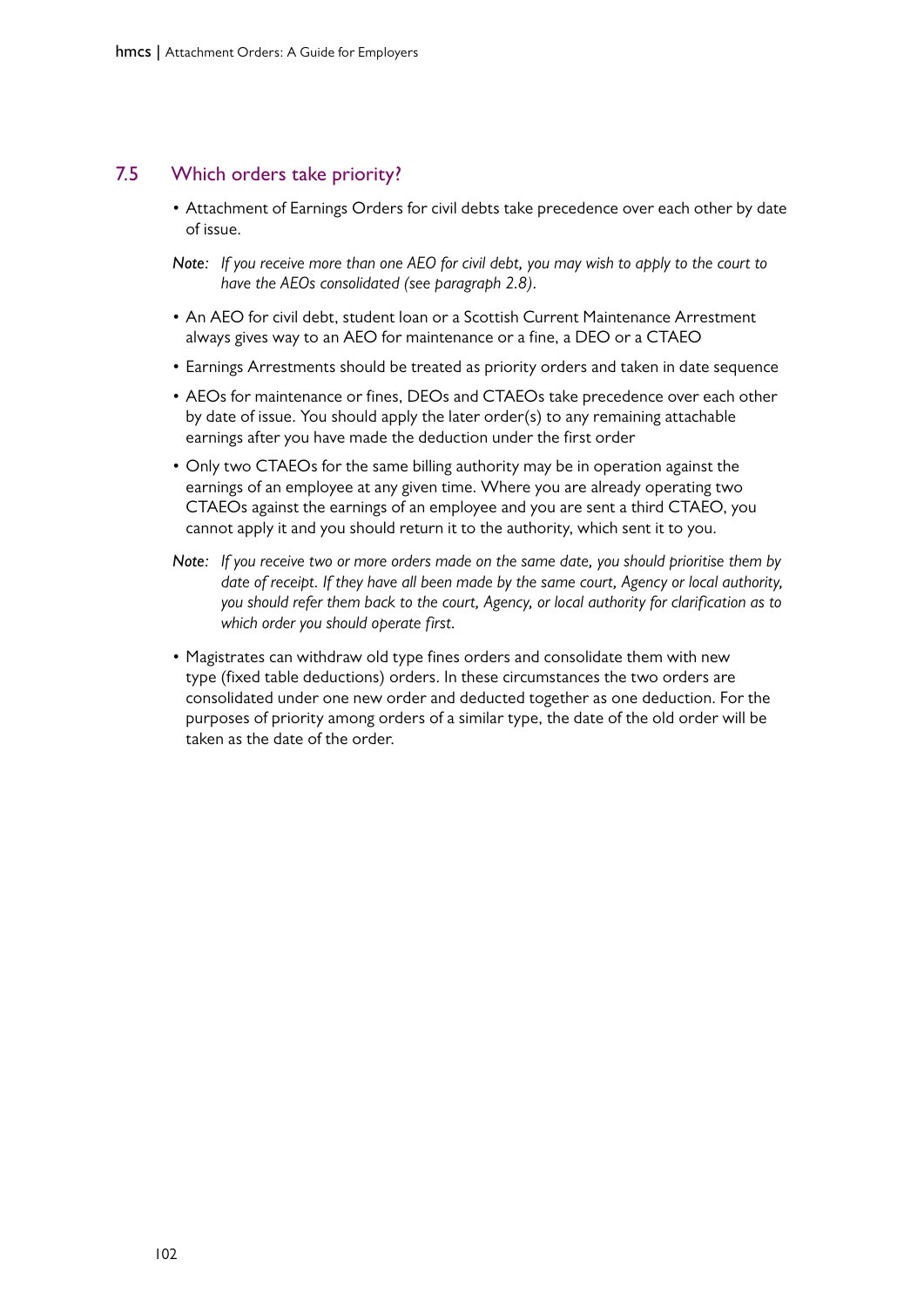

## *Priority check guide for employers in England and Wales*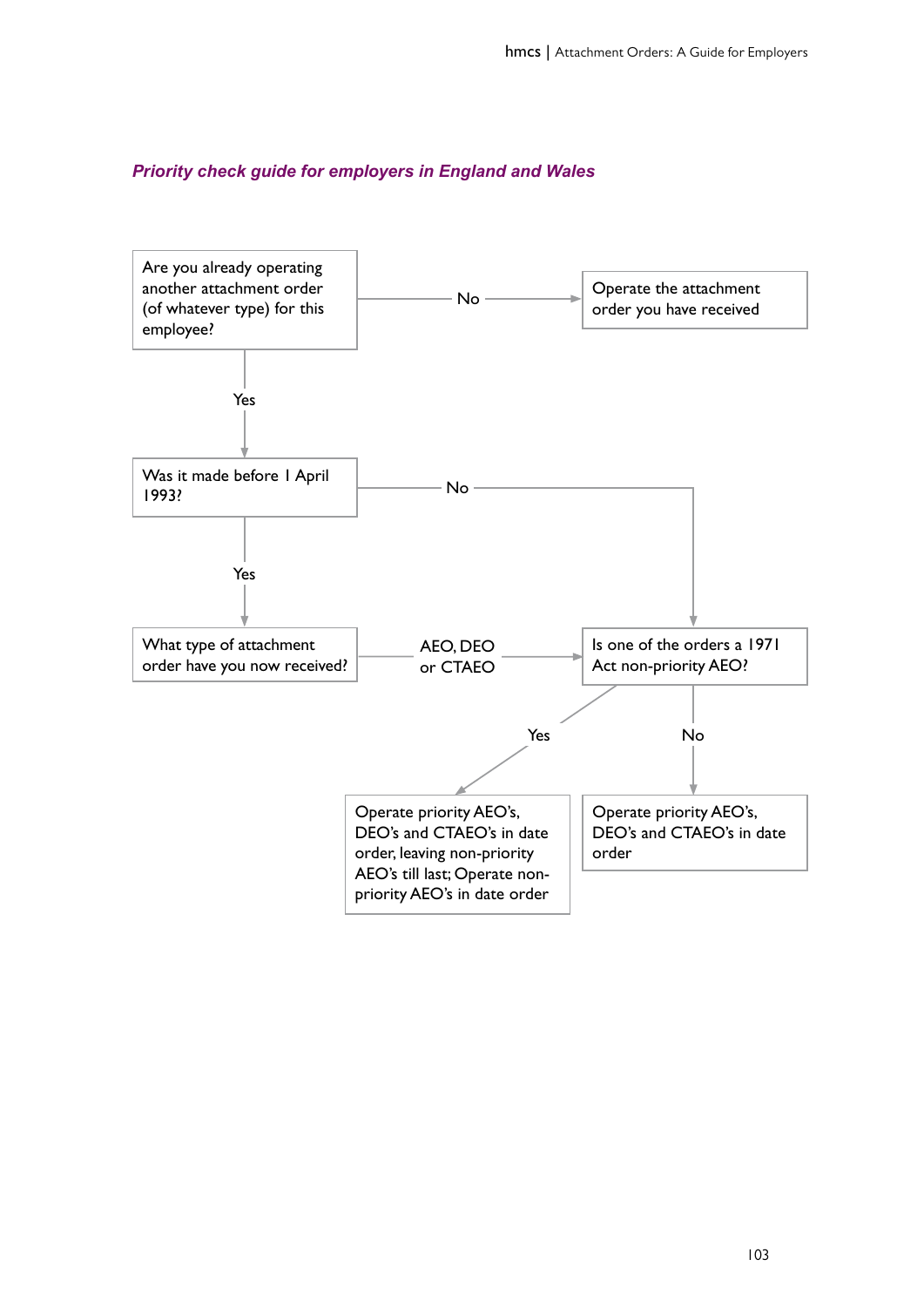## Employers in Northern Ireland

## 7.6 What type of order might you receive?

You could receive either of the following types of order:

Attachment of Earnings Order or a Child Support Deduction from Earnings Order

Attachment of Earnings Orders for maintenance and Deduction from Earnings Orders take priority over each other by the date they were made.

Attachment of Earnings Orders for maintenance and Deduction from Earnings Orders always take precedence over an Attachment of Earnings Order for civil debt.

Only one Attachment of Earnings Order for civil debt can be in force at any one time against an employee's earnings. You will not be sent more than one AEO for civil debt for the same employee.

## *Priority check guide for employers in Northern Ireland*

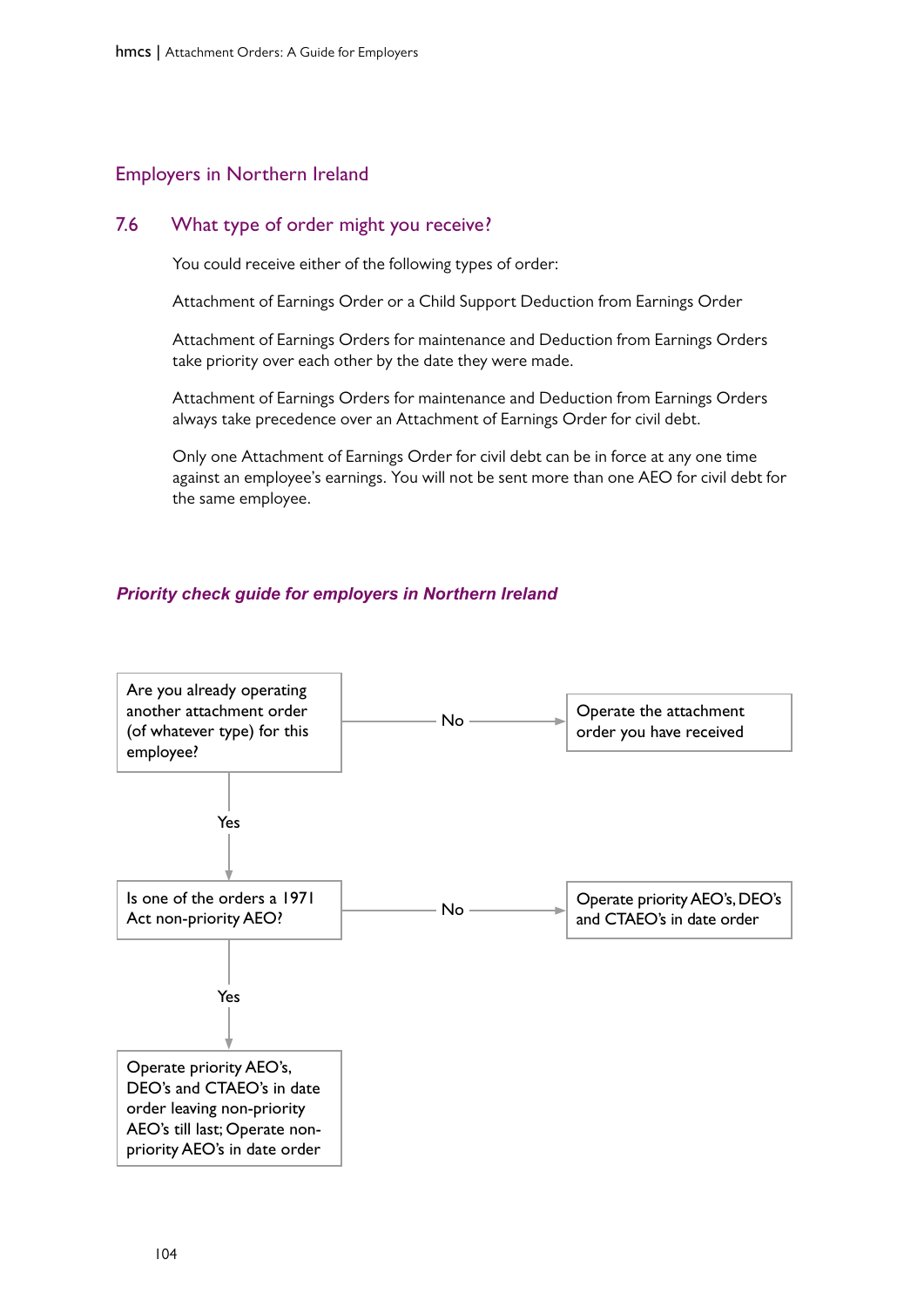## Employers in Scotland

## 7.7 What types of arrestment or order might you receive?

You could receive any of the following types of arrestment or order:

- an Earnings Arrestment (EA)
- a Current Maintenance Arrestment (CMA)
- a Conjoined Arrestment Order (CAO)
- a Child Support Deduction from Earnings Order (DEO).

A Deduction from Earnings (DEO) always takes priority over any form of arrestment order. This means that:

- if you are operating an EA and/or CMA or CAO, and you subsequently receive a DEO, you must apply the DEO first to your employee's earnings, and only then apply the arrestment order
- if you are operating a DEO, and you receive an EA, CMA or CAO, you should continue to apply the DEO first, and only then apply the arrestment order.

An EA and a CMA will rank equally. This means that:

• if you are operating an EA and you receive a CMA, you should re-assess the application of the EA in light of the CMA which could lead to an adjustment of deductions. This is equally applicable if you are operating a CMA, and you receive an EA.

You cannot operate more than one Earnings Arrestment or more than one Current Maintenance Arrestment at any one time. This means that:

- if you are operating an EA, and you subsequently receive a second EA, you should notify the unsuccessful creditor that a previous arrestment is already in operation; you should also return the new arrestment to the creditor, together with details of the name and address of the first creditor, the date and place of execution, and the amount of the debt specified in the earnings arrestment schedule
- if you are operating a CMA, and you subsequently receive another CMA, you should notify the creditor; you should return the new arrestment to the creditor, together with details of the name and address of the first creditor, the date and place of execution, and the daily rate of maintenance specified in the current maintenance arrestment schedule
- if two or more of the same type of arrestment arrive on the same day, you should operate the one known to have been sent first. If you do not know which one was sent first, you may decide which arrestment to operate.

A CAO always recalls (cancels) an existing EA or an existing Current Maintenance Arrestment. This means that if you are already operating a CAO, and you are contacted by a creditor attempting to serve an EA or CMA, you should tell the creditor which court made the CAO so that he can apply for his debt to be included.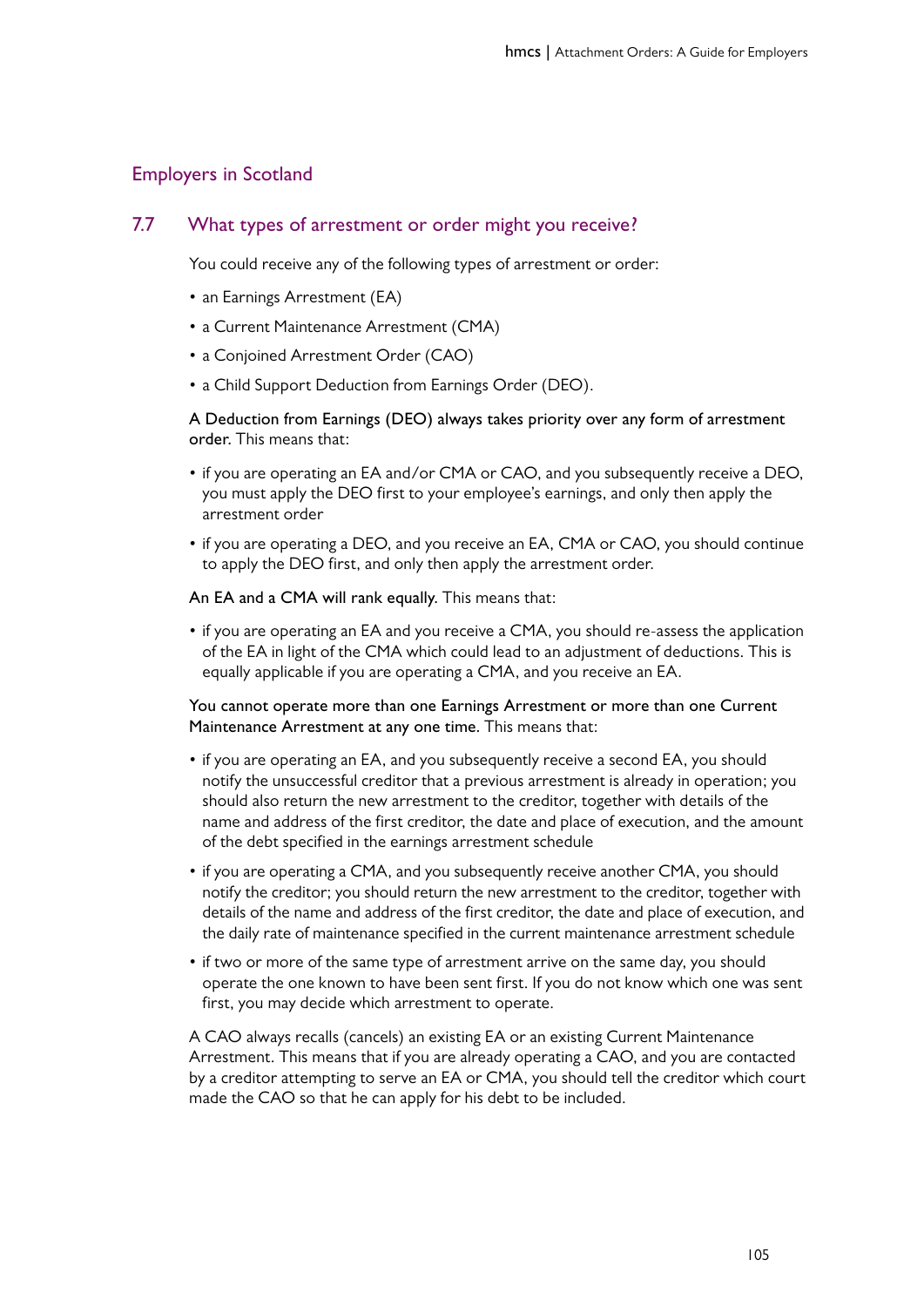## *Priority check guide for employers in Scotland*

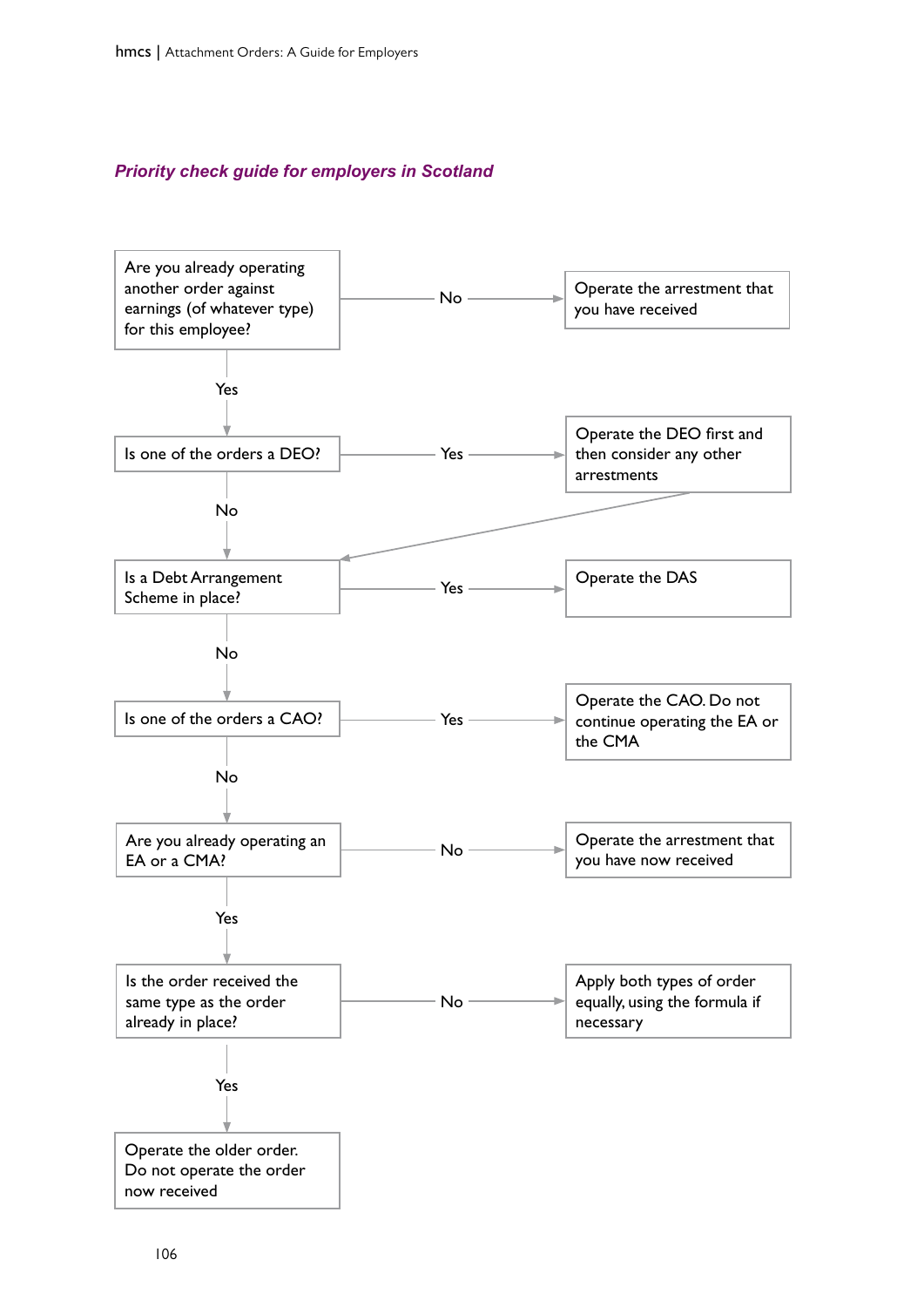## Appendices

## Appendix A

Definition of earnings:

Attachment of Earnings Act 1971 (section 24) (England and Wales)

Child Support (Collection and Enforcement) Regulations (England and Wales, Scotland) 1992

Child Support (Collection and Enforcement) Regulations (Northern Ireland) 1992

#### Appendix B

Definition of earnings:

Judgments Enforcement (Northern Ireland) Order 1981 (Schedule 1)

Magistrates' Courts (Northern Ireland) Order 1981

## Appendix C

Definition of earnings:

Council Tax (Administration and Enforcement) Regulations 1992 (SI 1992/613), as amended by SI 1999/534, 2003/522, 2003/738 and 2005/2866)

## Appendix D

Definition of earnings:

Debtors (Scotland) Act 1987 (section 73)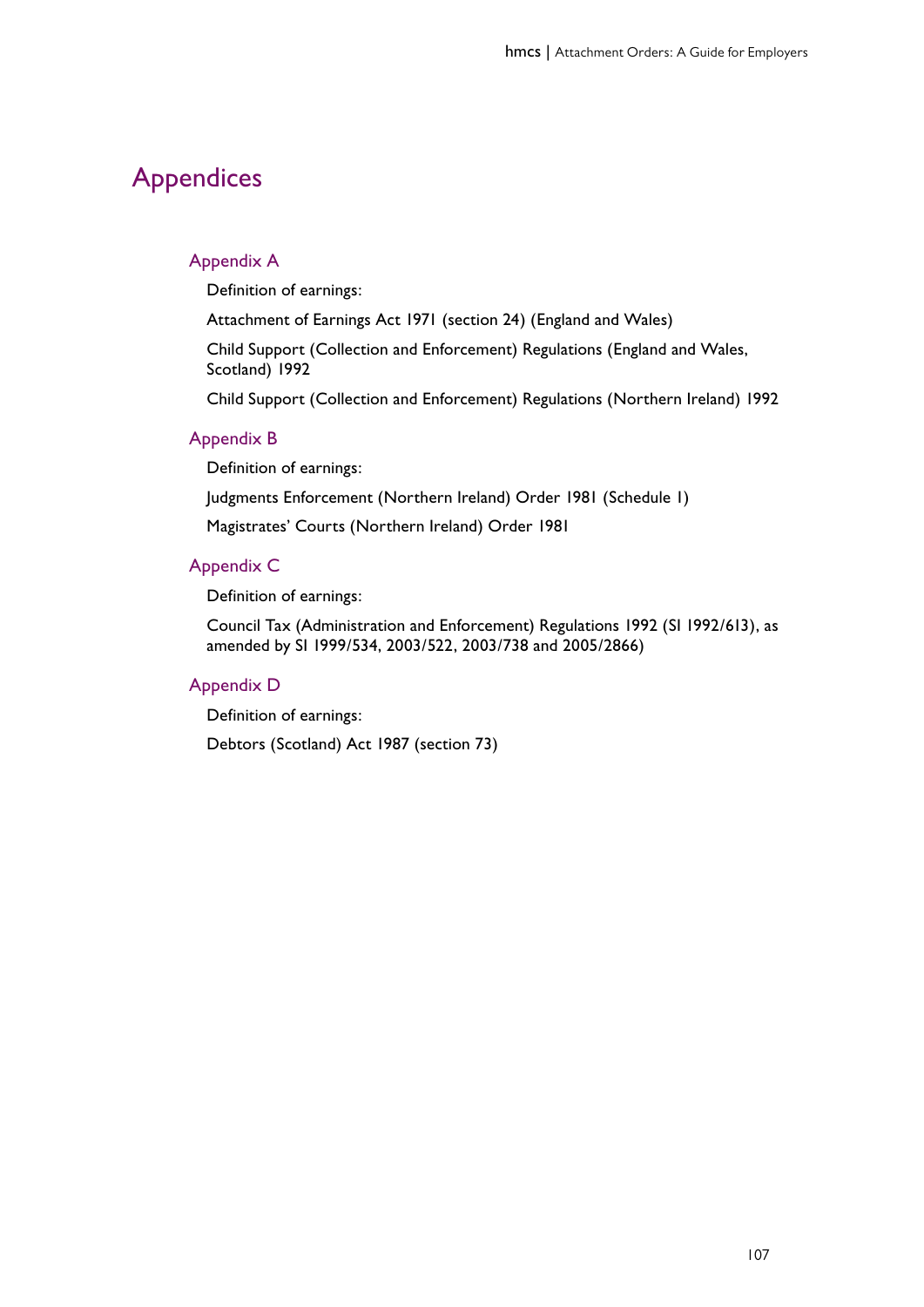hmcs | Attachment Orders: A Guide for Employers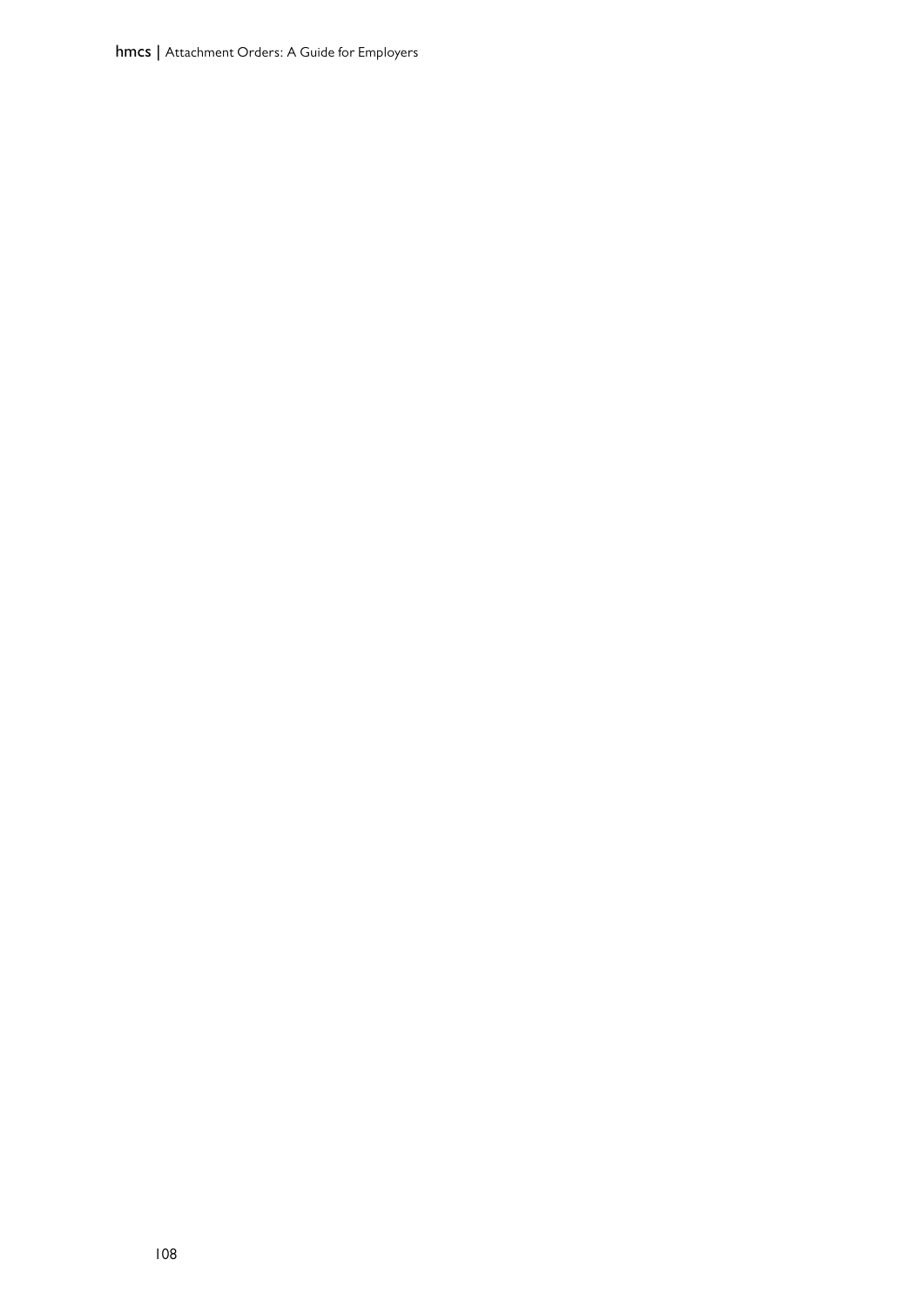## Appendix A

Attachment of Earnings Act (section 24) (England and Wales) 1971

Child Support (Collection and Enforcement) Regulations (England and Wales, Scotland) 1992

Child Support (Collection and Enforcement) Regulations (Northern Ireland) 1992

#### define earnings by way of

- wages or salary (including any fees, bonuses, commission, overtime pay or other emoluments payable in addition to wages, or salary payable under a contract of service)
- pension (including an annuity in respect of past service, whether or not rendered to the person paying the annuity, and including periodical payments by way of compensation for the loss, abolition or relinquishment, or diminution in the emoluments, of any office or employment)
- statutory sick pay (the 1971 Act was amended to include this by Schedule 4 of the Social Security Act 1984).

#### exclude from earnings

- a tax credit (within the meaning of the Tax Credits Act 2002)
- pension or allowances in respect of disablement or disability
- pay or allowances to the debtor as a member of Her Majesty's forces; unless payable as a special member of a reserve force (within the meaning of the Reserve Forces Act 1996)\*
- except in relation to a maintenance order, wages' payable to a person as a seaman<sup>2</sup>, other than wages payable to him as a seaman of a fishing boat<sup>3</sup> (this provision is excluded from the Child Support (Collection and Enforcement) Regulations 1992 because they relate to maintenance).

*Note: 1'wages' includes emoluments.*

- *2'seaman' includes every person (except masters and pilots) employed or engaged in any capacity on board any ship.*
- *<sup>3</sup> 'fishing boat' means a vessel of whatever size, and in whatever way propelled, which is for the time being employed in sea fishing or in the sea-fishing service.*
- sums payable by any public department of the Government of Northern Ireland or of a territory outside the United Kingdom
- pension, allowances or benefit payable under any enactment relating to social security (e.g. statutory maternity pay, statutory paternity pay and statutory adoption pay) guaranteed minimum pension (within the meaning of the Pension Schemes Act 1993).

#### define the residue as attachable after the following deductions

- income tax (PAYE)
- primary class 1 contributions under Part 1 of the Social Security Contributions and Benefits Act 1992 (National Insurance)

<sup>\*</sup> The Armed Forces Act 2006 at sections 341 and 342 is the authority to make deductions from salaries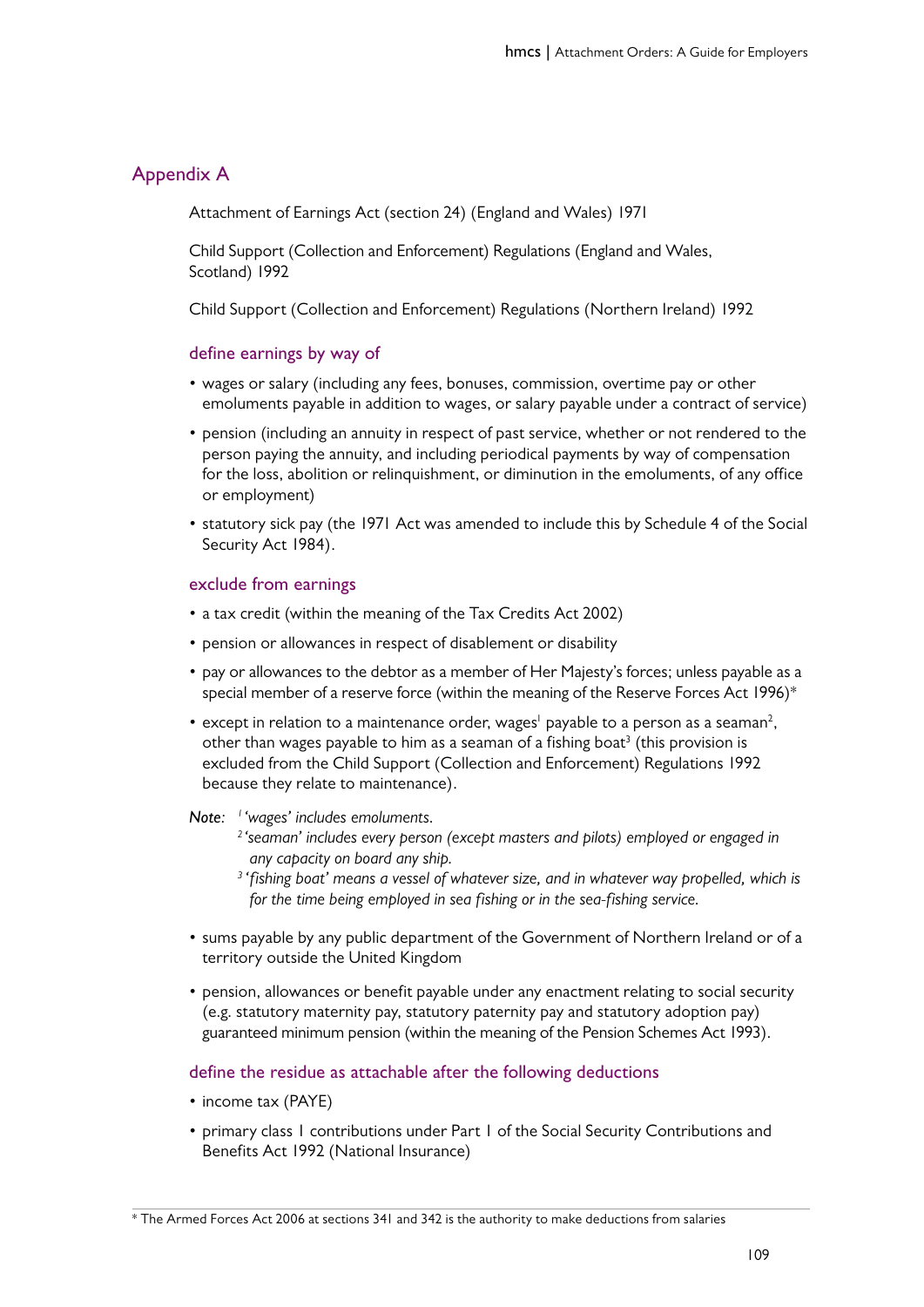- amounts deductible under any enactment, or in pursuance of a request in writing by the debtor, for the purposes of a superannuation scheme, namely any enactment, rules, deed or other instrument providing for the payment of annuities or lump sums:
	- to the persons with respect to whom the instrument has effect on their retirement at a specified age or on becoming incapacitated at some earlier age or
	- to the personal representatives or the widows, relatives or dependants of such persons on their death or otherwise, whether with or without any further or other benefit. Note this does not include Free Standing Additional Voluntary Contributions (FSAVC)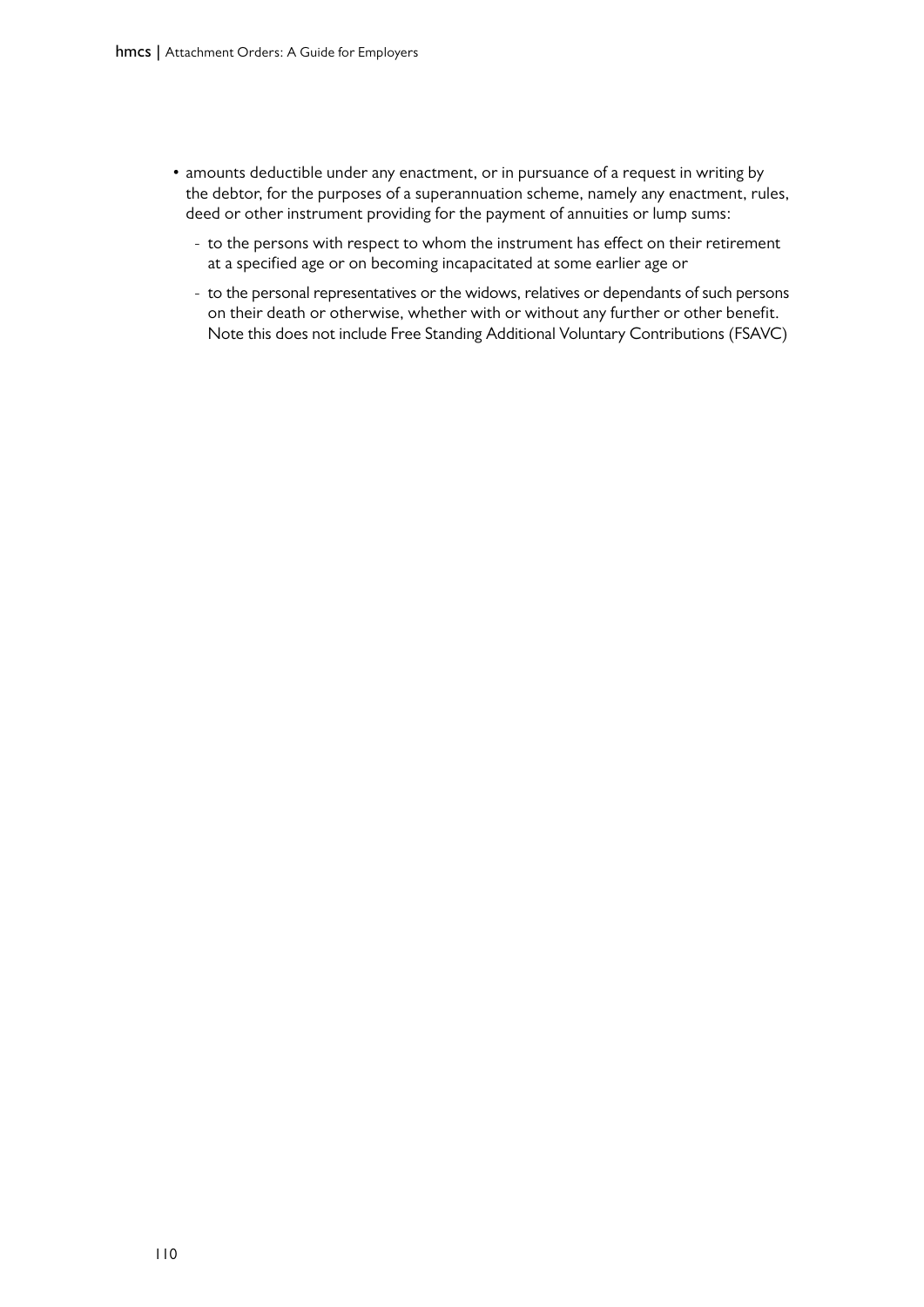## Appendix B

Judgments Enforcement (Northern Ireland) Order 1981 (Schedule 1)

Magistrates' Courts (Northern Ireland) Order 1981

#### define earnings by way of

- wages or salary (including any fees, bonus, commission, overtime pay or other emoluments payable in addition to wages, or salary under a contract of service)
- pension (including an annuity in respect of past service, whether or not rendered to the person paying the annuity, and including payment by way of compensation for the loss, abolition or relinquishment, or diminution in the emoluments, of any office or employment)
- statutory sick pay.

#### exclude from earnings

- sums payable by any public department of a territory outside the United Kingdom
- pay or allowances payable to the debtor as a member of Her Majesty's forces<sup>1</sup>
- pension, allowances or benefit payable under any of the following statutory provisions relating to social security
- Family Income Supplements Act (Northern Ireland) 1971
- Social Security (Northern Ireland) Acts 1975 1980
- Industrial Injuries and Diseases (Northern Ireland Old Cases) Act 1975
- Child Benefit (Northern Ireland) Order 1975
- Supplementary Benefits (Northern Ireland) Order 1977
- guaranteed minimum pension within the meaning of the Social Security Pensions (Northern Ireland) Order 1975 provided by an occupational pension scheme
- pension or allowances payable in respect of disablement or disability.
- *Note: The Judgments Enforcement (Northern Ireland) Order 1981 also excludes, subject to Article 97(2), wages such as are mentioned in section 11(1) of the Merchant Shipping Act 1970 (wages due or accruing to a seaman employed in a ship registered in the United Kingdom), other than wages payable to a person as a seaman of a fishing vessel.*

#### define the residue as attachable after the following deductions

- income tax (PAYE)
- primary class 1 contributions under the Social Security Contributions and Benefits (Northern Ireland) Act 1992 (National Insurance)
- amounts deductible under any statutory provision, or in pursuance of a request in writing by the debtor, for the purposes of a superannuation scheme as defined by Article 27 (1) of the Wages (Northern Ireland) Order 1988.

<sup>1</sup> The Armed Forces Act 2006 at sections 341 and 342 is the authority to make deductions from salaries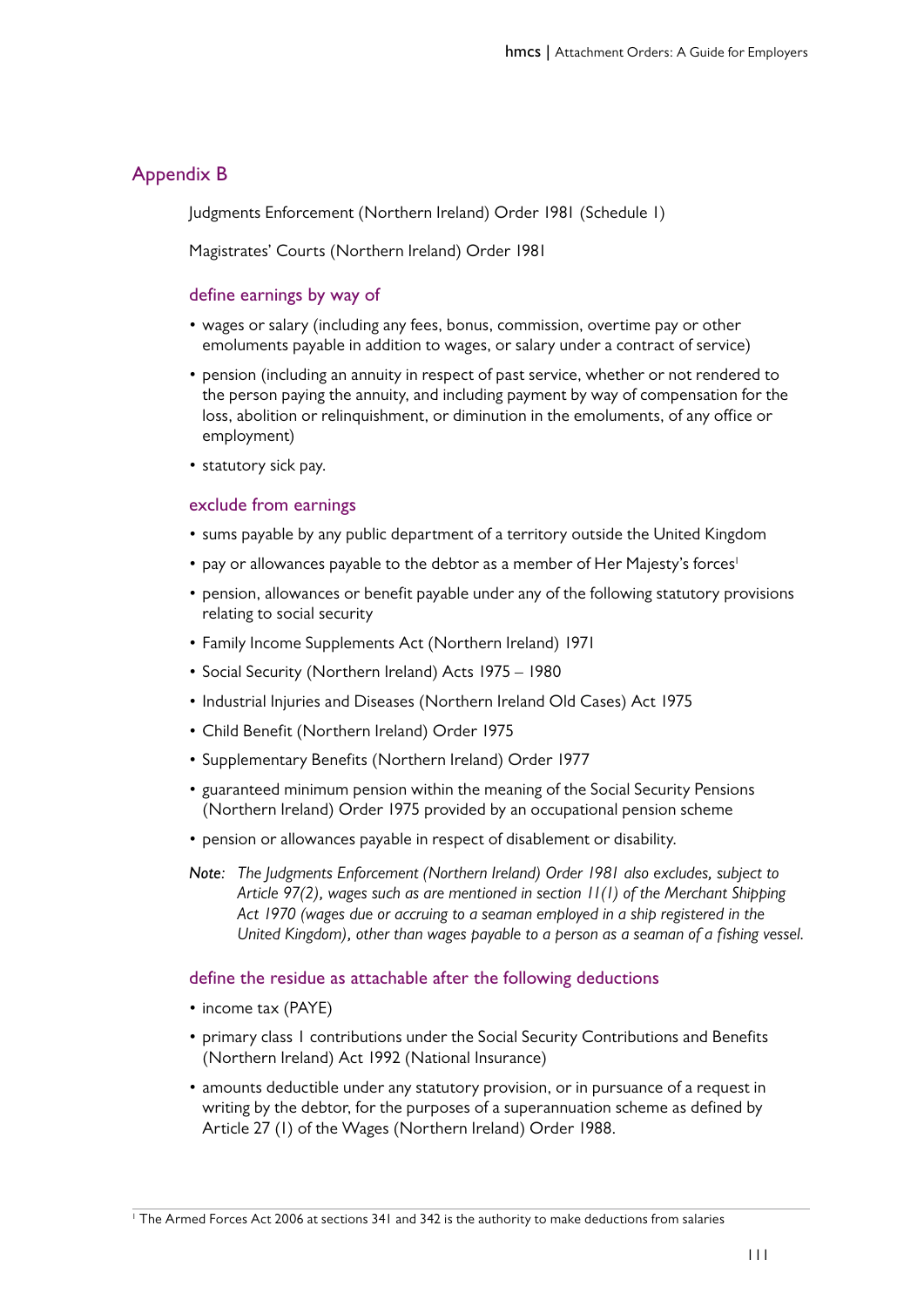## Appendix C

Council Tax (Administration and Enforcement) Regulations 1992 (SI 1992/613), as amended by SI 1999/534, 2003/522, 2003/738 and 2005/2866).

#### defines earnings by way of:

- wages or salary (including any fees, bonuses, commission, overtime pay or other emoluments payable in addition to wages or salary payable under a contract of service)
- statutory sick pay.

#### excludes from earnings

- sums payable by any public department of the Government of Northern Ireland or of a territory outside the United Kingdom
- pay or allowances payable to the debtor as a member of Her Majesty's forces, other than pay of allowances payable by his employer to him as a special member of a reserve force (within the meaning of the Reserve Forces Act 1996)<sup>1</sup>
- allowances or benefit payable under any enactment relating to social security
- tax credits within the meaning of the Tax Credits Act 2002
- allowances payable in respect of disablement or disability and
- wages payable to a person as a seaman, other than wages payable to him as a seaman of a fishing boat.

#### defines the residue as attachable after the following deductions

- income tax (PAYE);
- primary class 1 contributions under Part 1 of the Social Security Contributions and Benefits Act 1992
- amounts deductible under any enactment, or in pursuance of a request in writing by the debtor, for the purposes of a superannuation scheme, namely any enactment, rules, deed or other instrument providing for the payment of annuities or lump sum
	- (i) to the persons with respect to whom the instrument has effect on their retirement at a specified age or on becoming incapacitated at some earlier age, or
	- (ii) to the personal representatives or the widows, widowers, surviving civil partners, relatives or dependants of such persons on their death or otherwise, whether with or without any further or other benefits
- any deduction with a higher priority.

<sup>1</sup> The Armed Forces Act 2006 at sections 341 and 342 is the authority to make deductions from salaries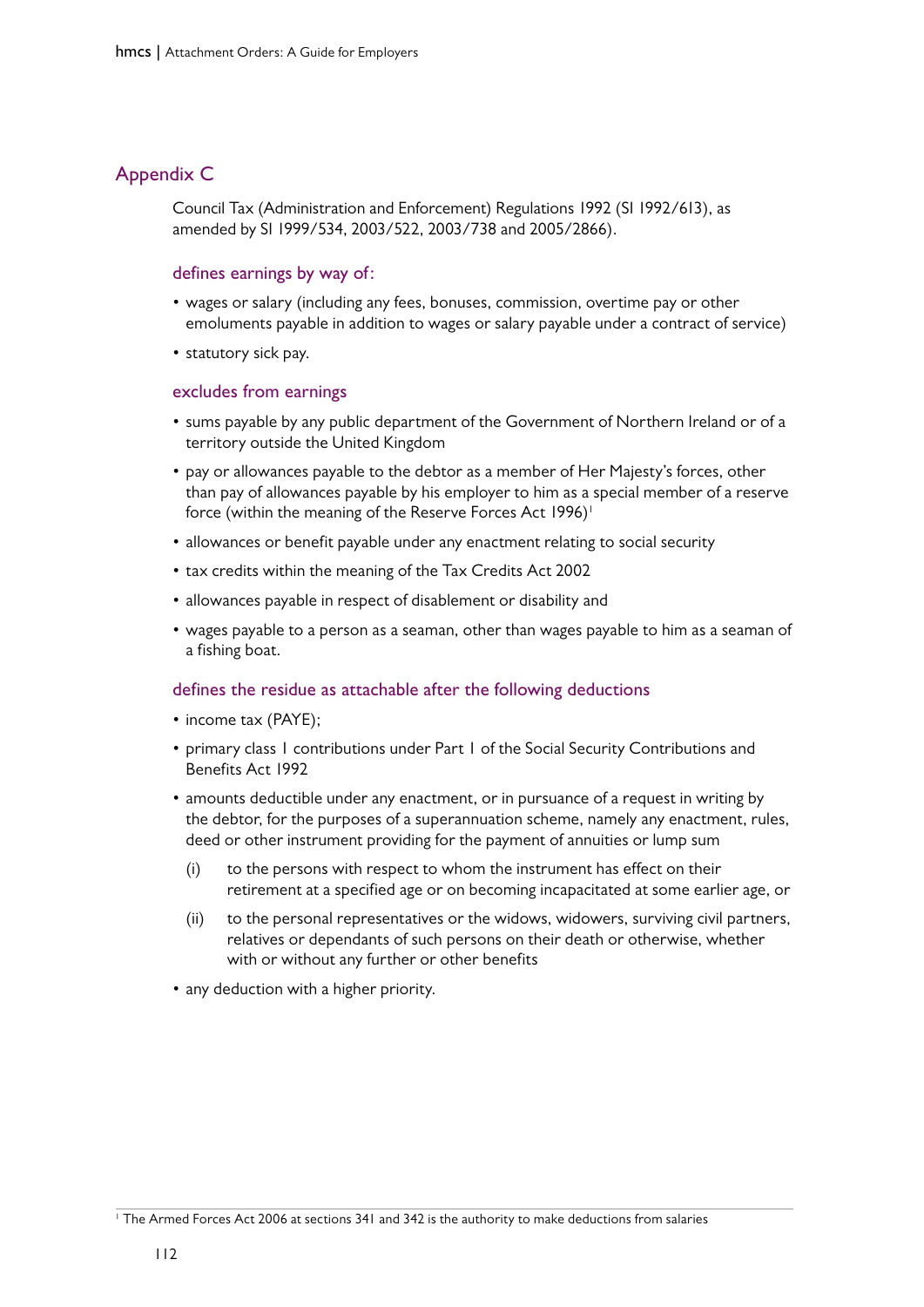## Appendix D

Debtors (Scotland) Act 1987 (section 73)

#### defines earnings by way of ;

- wages or salary
- fees, bonuses, commission or other emoluments payable under a contract of service or apprenticeship
- a pension including a pension declared to be alimentary, an annuity in respect of past services (whether or not the services were rendered to the person paying the annuity), and any periodical payments by way of compensation for the loss, abolition, relinquishment or diminution in earnings of any office or employment
- statutory sick pay.

#### excludes from earnings

- a pension or allowance in respect of disablement or disability
- any sum the assignation of which is precluded by section 203 of the Army Act 1955 or section 205 of the Air Force Act 1955, or any like sum payable to a member of the naval forces of the Crown, or to a member of any women's service administered by Defence Council (unless payable as a special member of a Reserve Force (within the meaning of the Reserve Forces Act 1996))
- any occupational pension payable under any enactment which precludes the assignation of the pension or exempts it from diligence
- allowance or benefit payable under any enactment relating to social security (e.g. statutory maternity pay, statutory paternity pay and statutory adoption pay)
- guaranteed minimum pension with the meaning of the Social Security Pensions Act 1975
- a redundancy payment within the meaning of section 81(1) of the Employment Protection (Consolidation) Act 1978.

#### defines the residue as attachable after the following deductions

- income tax (PAYE)
- primary class 1 contributions under Part 1 of the Social Security Contributions and Benefits Act 1992 (National Insurance)
- amounts deductible under any enactment, or in pursuance of a request in writing by the debtor, for the purposes of a superannuation scheme, namely any enactment, rules, deed or other instrument providing for the payment of annuities or lump sums:
	- to the persons with respect to whom the instrument has effect on their retirement at a specified age or on becoming incapacitated at some earlier age, or
	- to the personal representatives or the widows, relatives or dependants of such persons on their death or otherwise, whether with or without any further or other benefit. Note this does not include Free Standing Additional Voluntary Contributions (FSAVCs).
- any amount deductible by virtue of a deduction from earnings order which, in terms of regulations made under section 32(4)(c) of the Child Support Act 1991, has priority over diligences against earnings.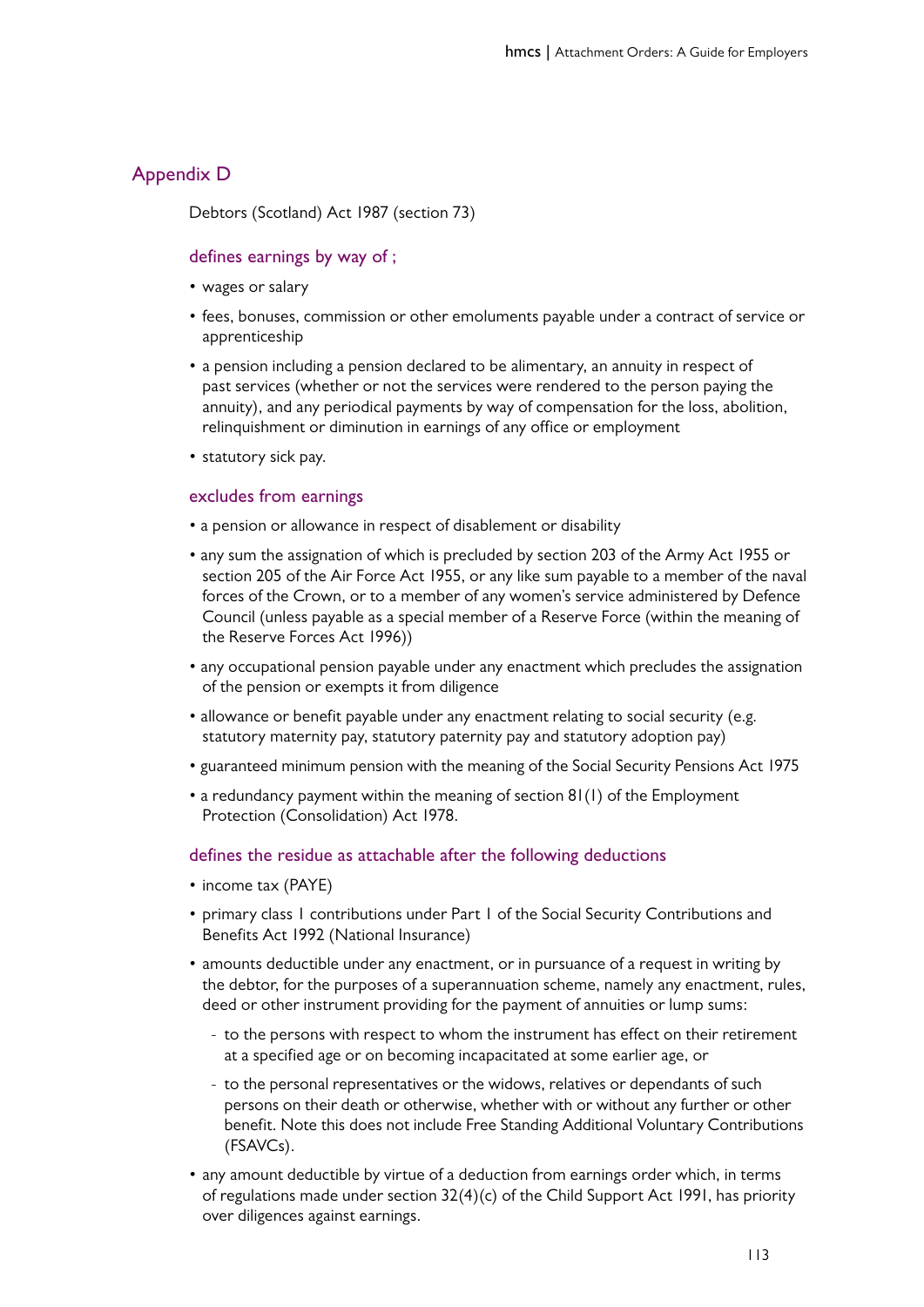hmcs | Attachment Orders: A Guide for Employers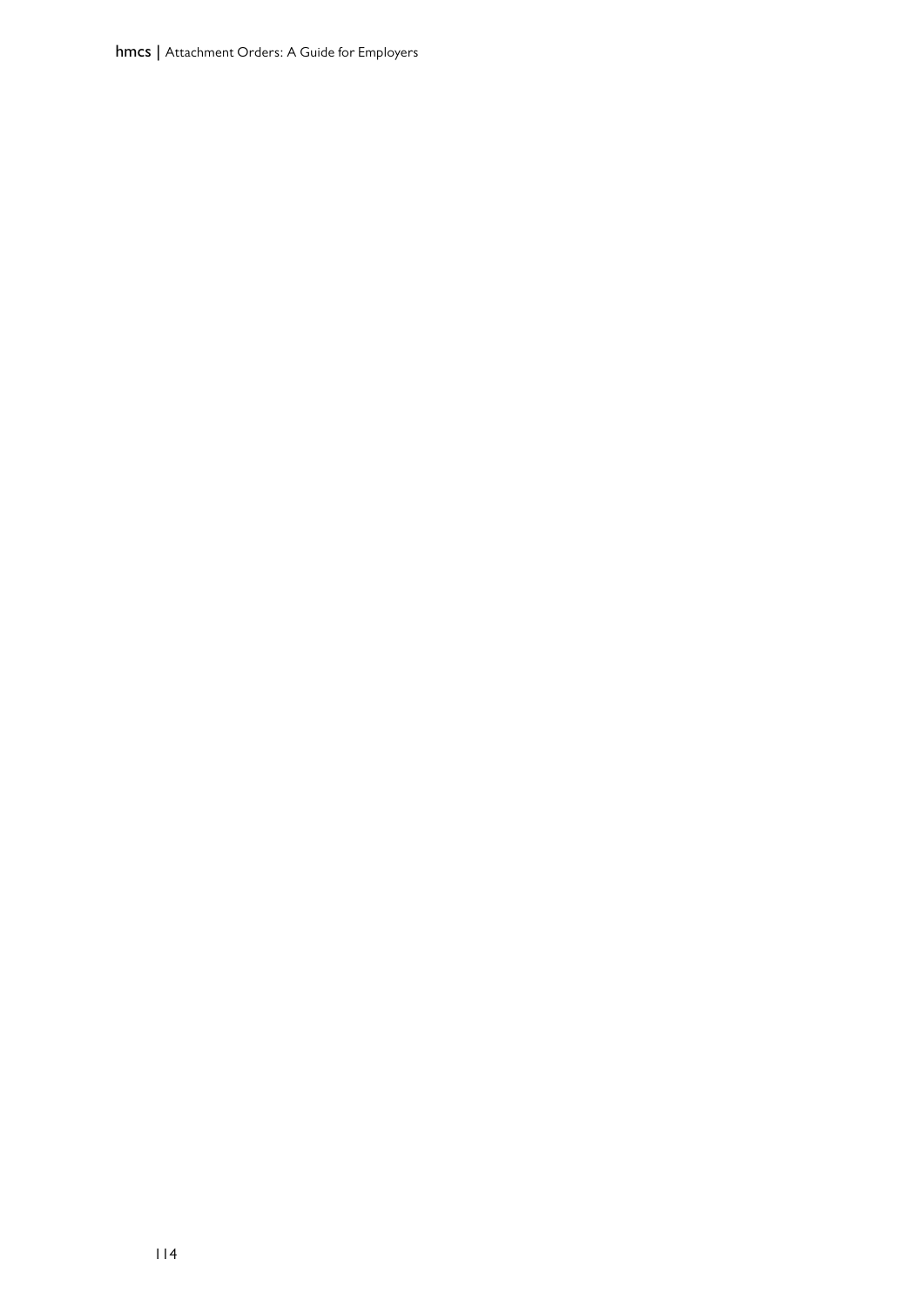# **Glossary**

#### Arrestable or Attachable or Deductible earnings

Earnings from which a deduction under an order should be made (see also Figure 2).

## Attachment of Earnings Order (AEO)

An order made by the High Court, a county court or a magistrates' court under the Attachment of Earnings Act 1971 to recover civil debts, fines or maintenance (in England and Wales), requiring an employer to make regular deductions from an employee's earnings and to send them to the court that made the order. Also an order made (in Northern Ireland) under the Judgments Enforcement (Northern Ireland) Order 1981 to recover civil debts and under the Magistrates' Courts (Northern Ireland) Order 1981 to recover maintenance.

## **BACS**

Banks Automated Clearing System

## **Block**

'prevent the operation of'. For example, CCAEOs made before 1 April 1993 prevent the operation of (block) subsequent CCAEOs; employers cannot make deductions under the later orders until the first order has been totally paid.

#### Centralised Attachment of Earnings Payment System (CAPS)

A centralised method of payment collection on all single county court attachment of earnings cases whether they are for debt or maintenance.

## Child Support Agency (CSA)

An Executive Agency of the Department for Work and Pensions responsible for collecting child maintenance.

#### Civil debt

For example, an unpaid credit card debt, or utility bill, or money owed for work done.

#### Claim number

Each court action is allocated a number for identification. You must quote this in all correspondence with the court.

#### Conjoined Arrestment Order (CAO)

An order made by a Sheriff Court or the Court Session (in Scotland) combining two or more arrestment orders (including maintenance arrestment orders) requiring an employer to make deductions from an employee's earnings and to send them to the court that made the conjoined order.

#### Consolidation Attachment of Earnings Order (CAEO)

An order made under the Attachment of Earnings Act 1971 where an employee owes more than one civil debt, requiring an employer to make deductions from an employee's earnings and to send them to the court that made the consolidated order.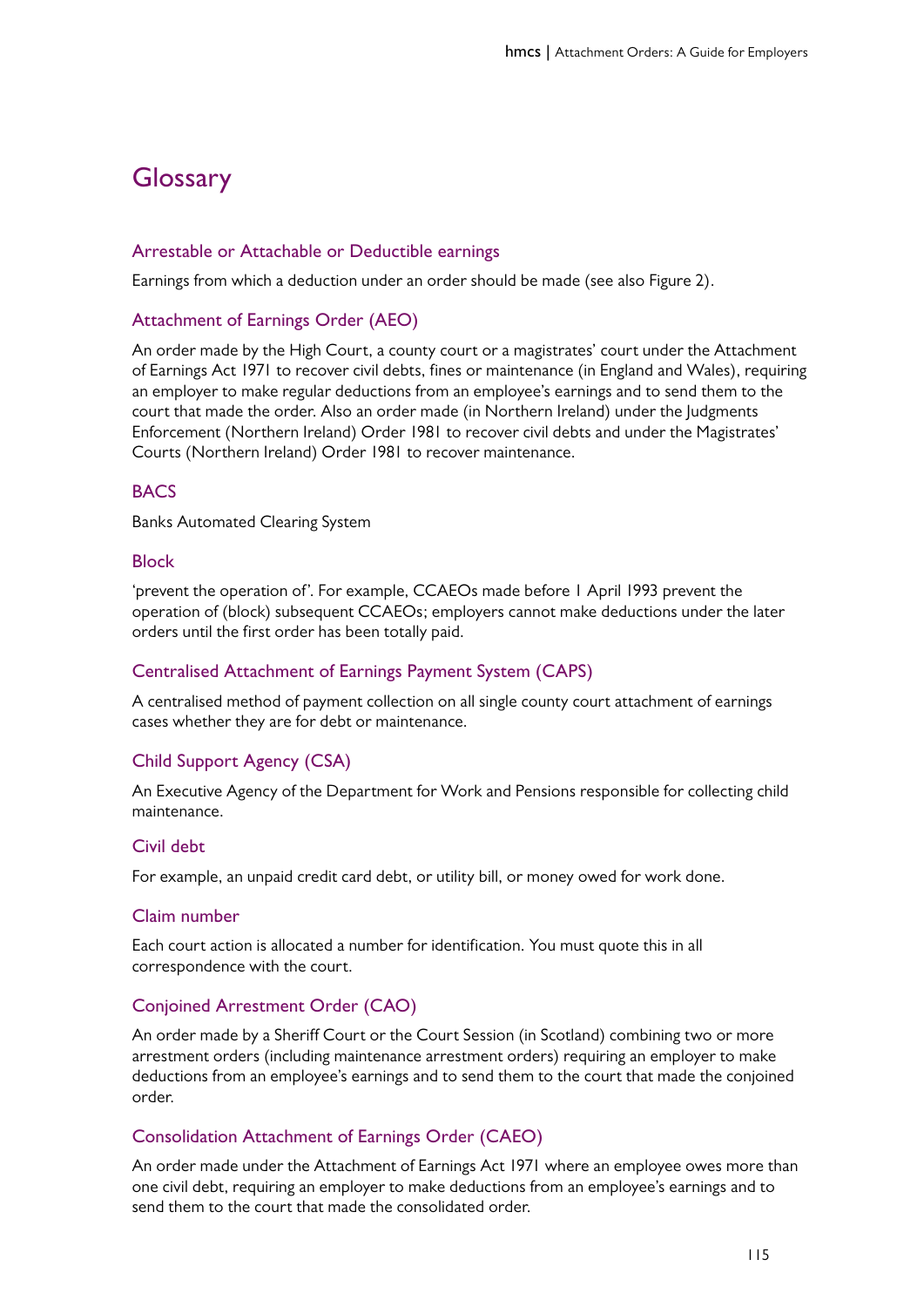## Council Tax Attachment of Earnings Order (CTAEO)

An order sent out by an English or Welsh local authority for the recovery of council tax arrears, requiring an employer to make regular deductions from an employee's earnings and to send them to the local authority that made the order.

## County Court

Court in England and Wales handling the majority of civil cases.

## Court of Session

The highest court in Scotland for civil proceedings.

## **Creditor**

A person or body to whom money is owed.

## Current Maintenance Arrestment (CMA)

An arrestment of earnings to recover maintenance in respect of order made by a Sheriff Court or the Court of Session (in Scotland). It requires an employer to make regular deductions from an employee's earnings and to send them to the creditor named on the order.

## **Defaulter**

A person who owes a sum of money

#### Debt Arrangement Scheme

The Debt Arrangement Scheme (DAS) was introduced in Scotland at the end of 2004 to help and protect debtors who have multiple debts and who have surplus income from which payments can be made on a regular basis.

## Deduction from Earnings Order (DEO)

An order made under the Child Support (Collection and Enforcement) Regulations 1992 for the recovery of child maintenance, requiring an employer to make regular deductions from an employee's earnings and to send them to the Child Support Agency office that made the order.

#### **Discharge**

When an order is fully paid or an employee leaves your employment, the court, Agency or local authority will cancel (discharge) the order.

## Earnings Arrestment (EA)

A diligence to enforce an order made by a Sheriff Court or the Court of Session in Scotland to recover civil debts or fines, requiring an employer to make regular deductions from an employee's earnings and send them to the creditor named on the order.

#### Employer

Under the Attachment of Earnings Act 1971, you are the debtor's employer (in England and Wales) if you pay him earnings, but only if you pay him as a principal (not as an agent for somebody else). Under the Debtors (Scotland) Act 1987, 'employer' (in Scotland) means 'any person who pays earnings to a debtor under a contract of service or apprenticeship', any person paying a pension (as defined in section 73(2) of the Act) to the debtor, and, where the employee is an officer of the Crown, the chief officer in Scotland of the department or other body concerned. 'Employer' is not defined by the Child Support or Council Tax Regulations.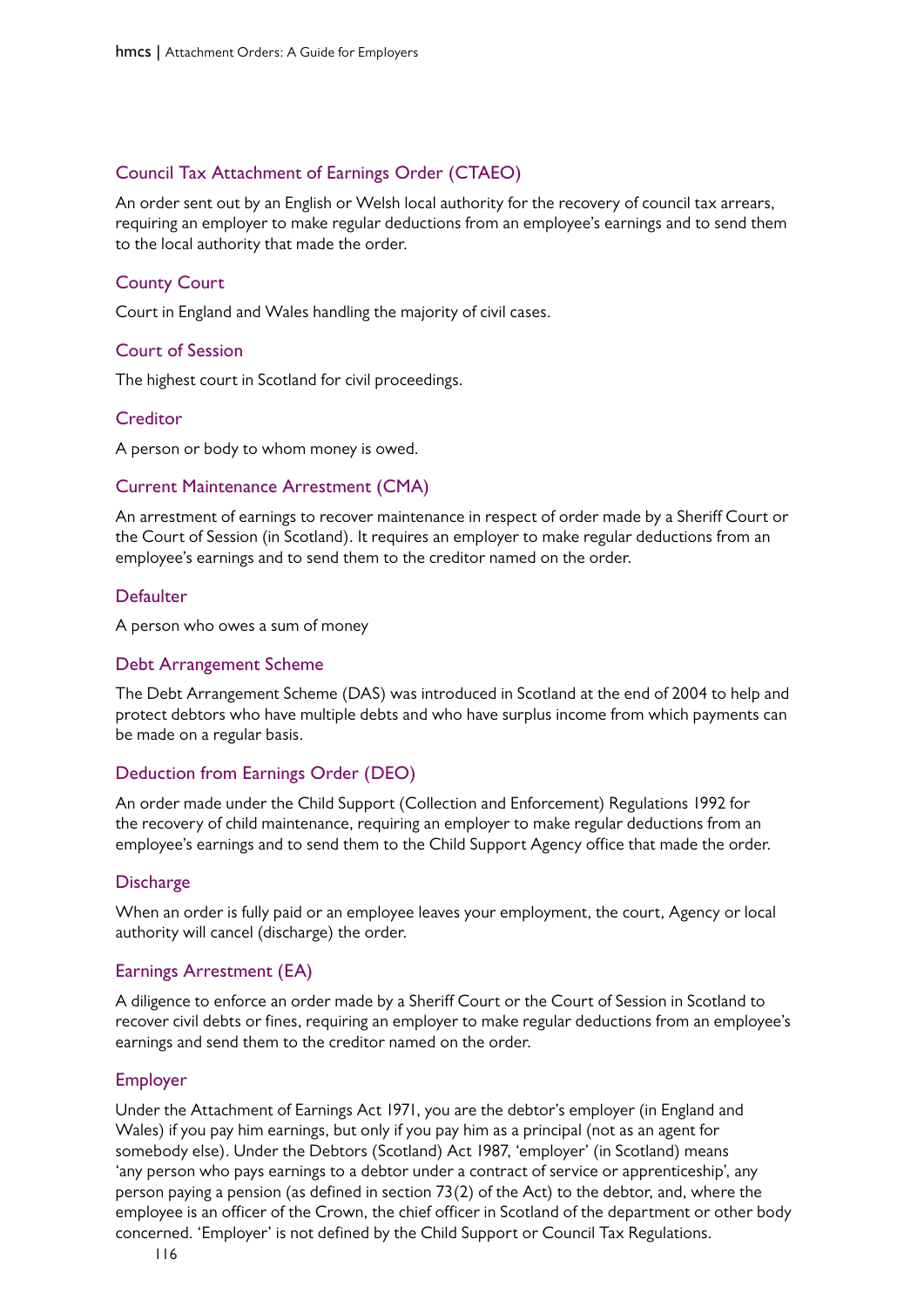## Enforcement of Judgments Office (EJO)

The central office in Northern Ireland to which creditors can apply if they have not been paid money owed following a court judgment.

## Finance reference number

The number on a Deduction from Earnings Order that identifies the child to whom payment should be directed. This must be quoted on any payments sent under a DEO.

#### Fine

A financial penalty imposed by a magistrates' court on a person convicted of an offence, for example, non-payment of a TV licence or a road traffic offence.

## High Court

Civil court in England and Wales, based at the Royal Courts of Justice in London, and at regional District Registries, dealing with more complex cases. It is split into three divisions. The Family Division deals with divorce and matrimonial matters. The equivalent court in Northern Ireland is the Supreme Court.

## Income Payment Order

The Insolvency Act 1986 provides that the trustee can apply to the court for an order that the bankrupt (or his/her employer) makes regular payments from his/her income into the estate from 'surplus' income.

## Income Support Deduction Notice

Employees returning to work after a trade dispute may be able to get Income Support (IS) for the first 15 days. This payment will be deducted from their wages over the next 6 months by the employer by means of an Income Support Deduction Notice (ISDN).

## Income Payment Agreement

Introduced by the Enterprise Act 2002 to run alongside Income Payment Orders. IPAs are entered into voluntarily but are binding agreements between the Official Receiver or the trustee, and the bankrupt, that the contributions will be made.

#### Liable person

Under the Child Support Act 1991, someone against whom a Deduction from Earnings Order has been made for failing to pay child maintenance is known as a 'liable person'.

## Magistrates' court

Lowest level criminal court in England, Wales and Northern Ireland. Magistrates' courts also have a limited jurisdiction in civil matters relating to debts and family proceedings (including the making of maintenance orders).

#### **Maintenance**

The amount of money awarded by a court to be paid to a former spouse for his or her upkeep and/or that of any children.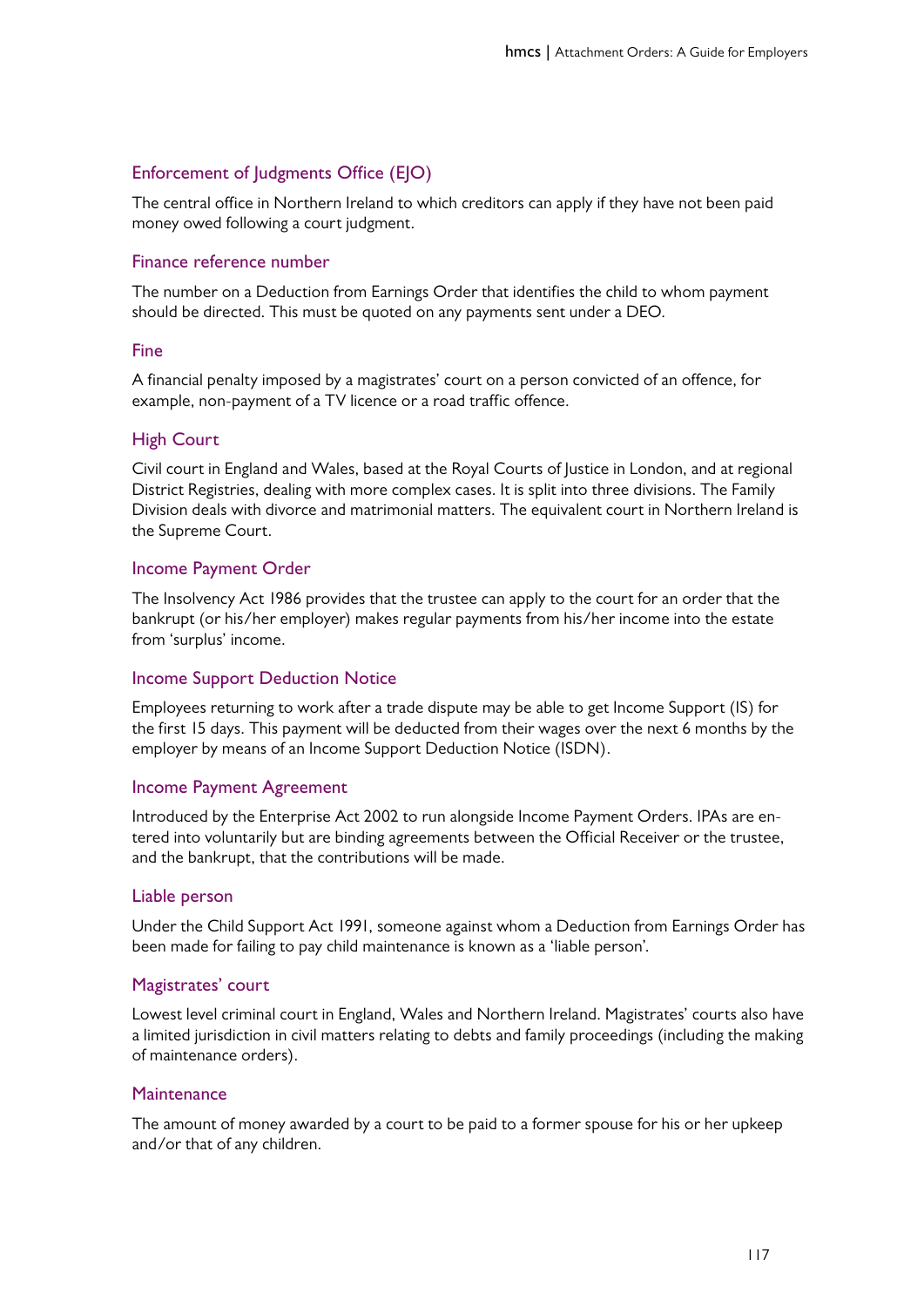## Net earnings

Earnings remaining after you have deducted income tax, National Insurance, and contributions to a superannuation scheme, but not deductions under an attachment order.

## Non-priority order

Defined in this guide as an order made under the Attachment of Earnings Act 1971 for the recovery of a civil debt.

## Normal deduction rate (NDR)

The amount that the court calculates is reasonable to pay your employee's debts, or, in the case of an order for the payment of maintenance, the amount the court or Agency considers is necessary and reasonable for the maintenance of a child or spouse.

## Priority order

Defined in this guide as an order made under the Attachment of Earnings Act 1971 for the recovery of fines or maintenance, or as a Deduction from Earnings Order.

## Protected earnings rate (PER) or protected earnings proportions (PEP)

The amount that the court or Agency calculates is necessary for your employee for food, rent or mortgage, water, gas or electricity, and other basic family and household bills.

## Recall

When an order is fully paid or an employee leaves your employment, the Sheriff Court or Court of Session will recall (cancel) the order.

## Salary Sacrifice

Varying the employee's terms and conditions as it relates to remuneration. It is, therefore, a matter for agreement between the employer and employee.

## Sheriff Court

Court in Scotland handling the majority of civil cases; intermediate court for criminal proceedings.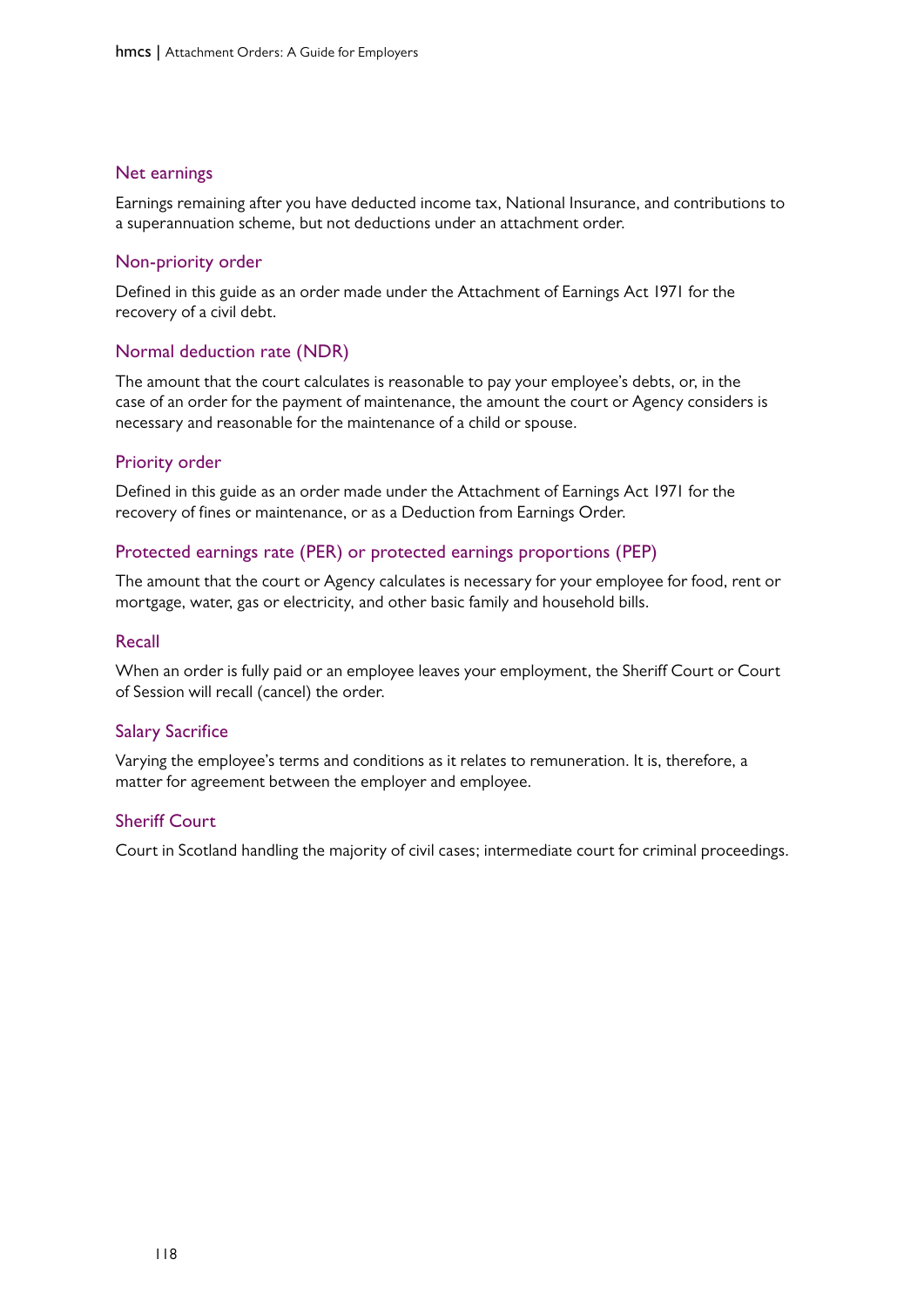# Acronyms

| <b>AEO</b>   | Attachment of Earnings Order                        |
|--------------|-----------------------------------------------------|
| <b>CAEO</b>  | Combined Attachment of Earnings Order               |
| CAO          | Conjoined Arrestment Order                          |
| <b>CAPS</b>  | Centralised Attachment of Earnings Payment Scheme   |
| <b>CMA</b>   | <b>Current Maintenance Arrestment</b>               |
| <b>CSA</b>   | Child Support Agency                                |
| <b>CTAEO</b> | Council Tax Attachment of Earnings Order            |
| <b>DAS</b>   | Debt Arrangement Scheme                             |
| <b>DEO</b>   | Deduction of Earnings Order                         |
| <b>DSD</b>   | Department for Social Development                   |
| <b>DWP</b>   | Department for Work and Pensions                    |
|              |                                                     |
| EA           | <b>Earnings Arrestment</b>                          |
| <b>EJO</b>   | Enforcement of Judgements Office (Northern Ireland) |
| <b>HMCS</b>  | Her Majesty's Courts Service                        |
| <b>HMRC</b>  | Her Majesty's Revenue and Customs                   |
| <b>IPA</b>   | Income Payments Agreement                           |
| <b>IPO</b>   | Income Payments Order                               |
| IS           | Income Support                                      |
| <b>ISDN</b>  | Income Support Deduction Notice                     |
| <b>NDR</b>   | Normal Deduction Rate                               |
| <b>PER</b>   | Protected Earnings Rate                             |